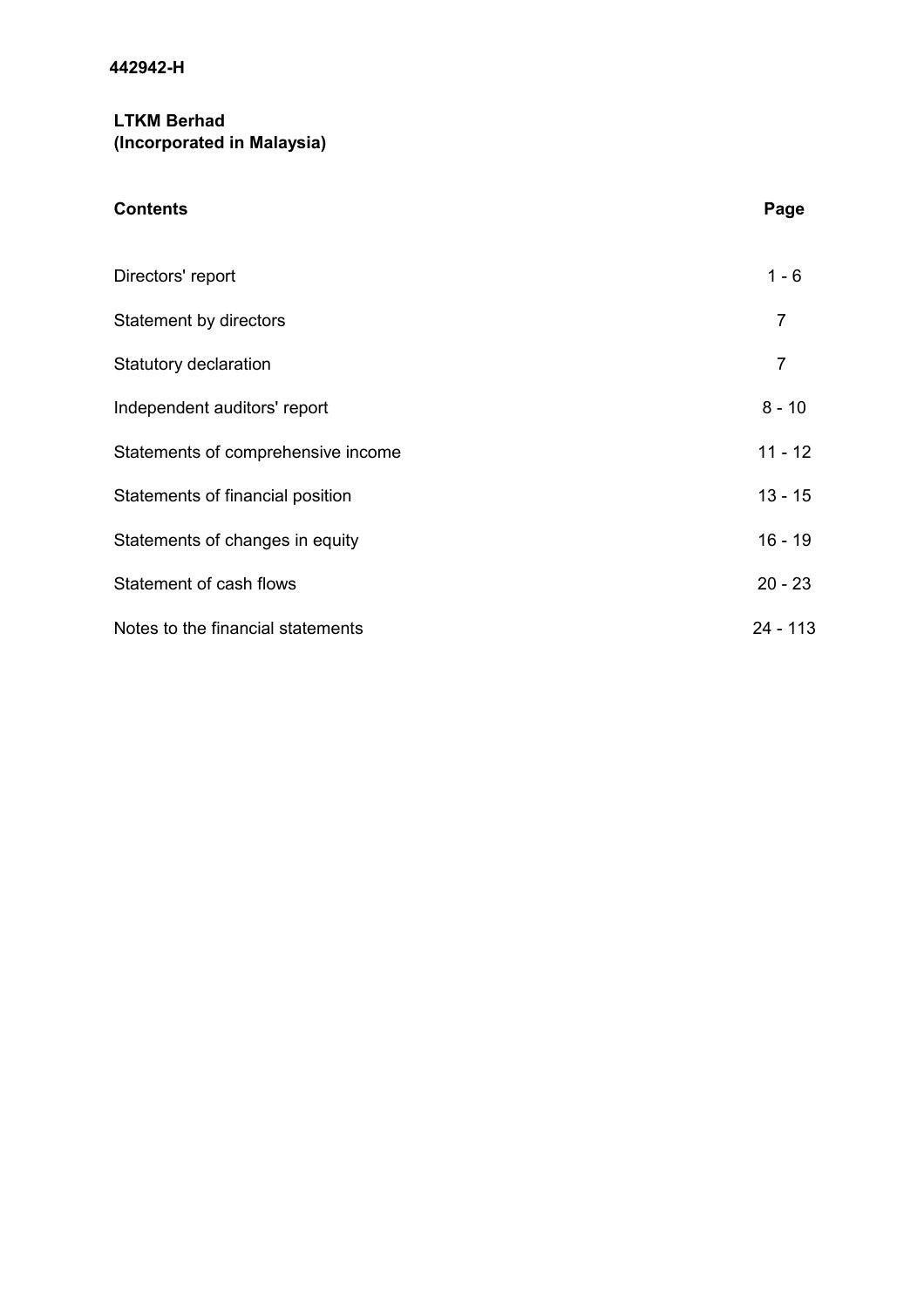## **Directors' report**

The directors hereby present their report together with the audited financial statements of the Group and of the Company for the financial year ended 31 March 2012.

#### **Principal activities**

The principal activities of the Company are investment holding and provision of management services.

The principal activities of the subsidiaries are described in Note 16 to the financial statements.

There have been no significant changes in the nature of the principal activities during the financial year.

#### **Results**

|                                                      | Group<br><b>RM</b> | Company<br><b>RM</b> |
|------------------------------------------------------|--------------------|----------------------|
| Profit/(loss) from continuing operations, net of tax | 14,466,892         | (7,027,612)          |
| Loss from discontinued operation, net of tax         | (12,603,990)       |                      |
| Profit/(loss), net of tax                            | 1,862,902          | (7,027,612)          |
| Profit/(loss) attributable to:                       |                    |                      |
| Owners of the parent                                 | 1,824,846          | (7,027,612)          |
| Non-controlling interests                            | 38,056             |                      |
|                                                      | 1,862,902          | (7,027,612)          |
|                                                      |                    |                      |

There were no material transfers to or from reserves or provisions during the financial year, other than as disclosed in the financial statements.

In the opinion of the directors, the results of the operations of the Group and of the Company during the financial year were not substantially affected by any item, transaction or event of a material and unusual nature other than the effects arising from the cessation of a subsidiary's operation as disclosed in Note 6, Note 9 and Note 16 to the financial statements.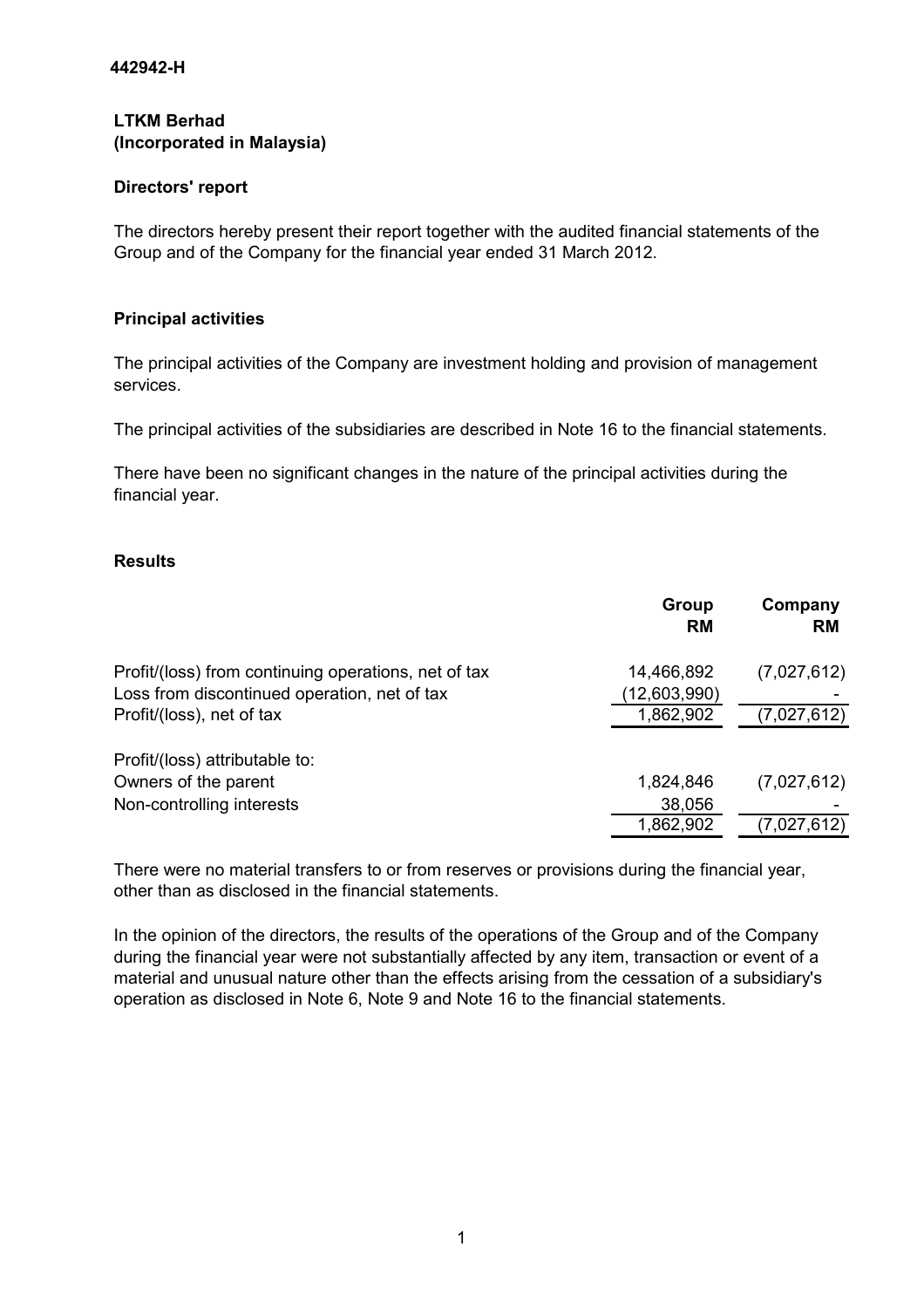## **Dividends**

The dividends paid by the Company since 31 March 2011 were as follows:

|                                                                                                                              | <b>RM</b>              |
|------------------------------------------------------------------------------------------------------------------------------|------------------------|
| In respect of the financial year ended 31 March 2011 as reported in the directors'<br>report of that year:                   |                        |
| Interim dividend of 5%, single tier, on 43,232,002 ordinary shares,<br>declared on 2 March 2011 and paid on 14 April 2011    | 2,161,600              |
| Final dividend of 8%, single tier, on 43,352,002 ordinary shares,<br>declared on 25 August 2011 and paid on 6 October 2011   | 3,468,160<br>5,629,760 |
| In respect of the financial year ended 31 March 2012:                                                                        |                        |
| Interim dividend of 5%, single-tier, on 43,368,002 ordinary shares, declared<br>on 22 February 2012 and paid on 3 April 2012 | 2,168,400              |
|                                                                                                                              | 7,798,160              |

At the forthcoming Annual General Meeting, a single-tier final dividend of 5% in respect of the financial year ended 31 March 2012, on 43,368,002 ordinary shares, amounting to a dividend payable of RM2,168,400 (5.00 sen per ordinary share) will be proposed for shareholders' approval. The financial statements for the current financial year do not reflect this proposed dividend. Such dividend, if approved by the shareholders, will be accounted for in equity as an appropriation of retained profits in the financial year ending 31 March 2013.

## **Directors**

The names of the directors of the Company in office since the date of the last report and at the date of this report are:

Ahmad Khairuddin bin Ilias Tan Kok Lim Hooi Tin Kamarudin bin Md Derom Ooi Chee Seng Tan Soh Yee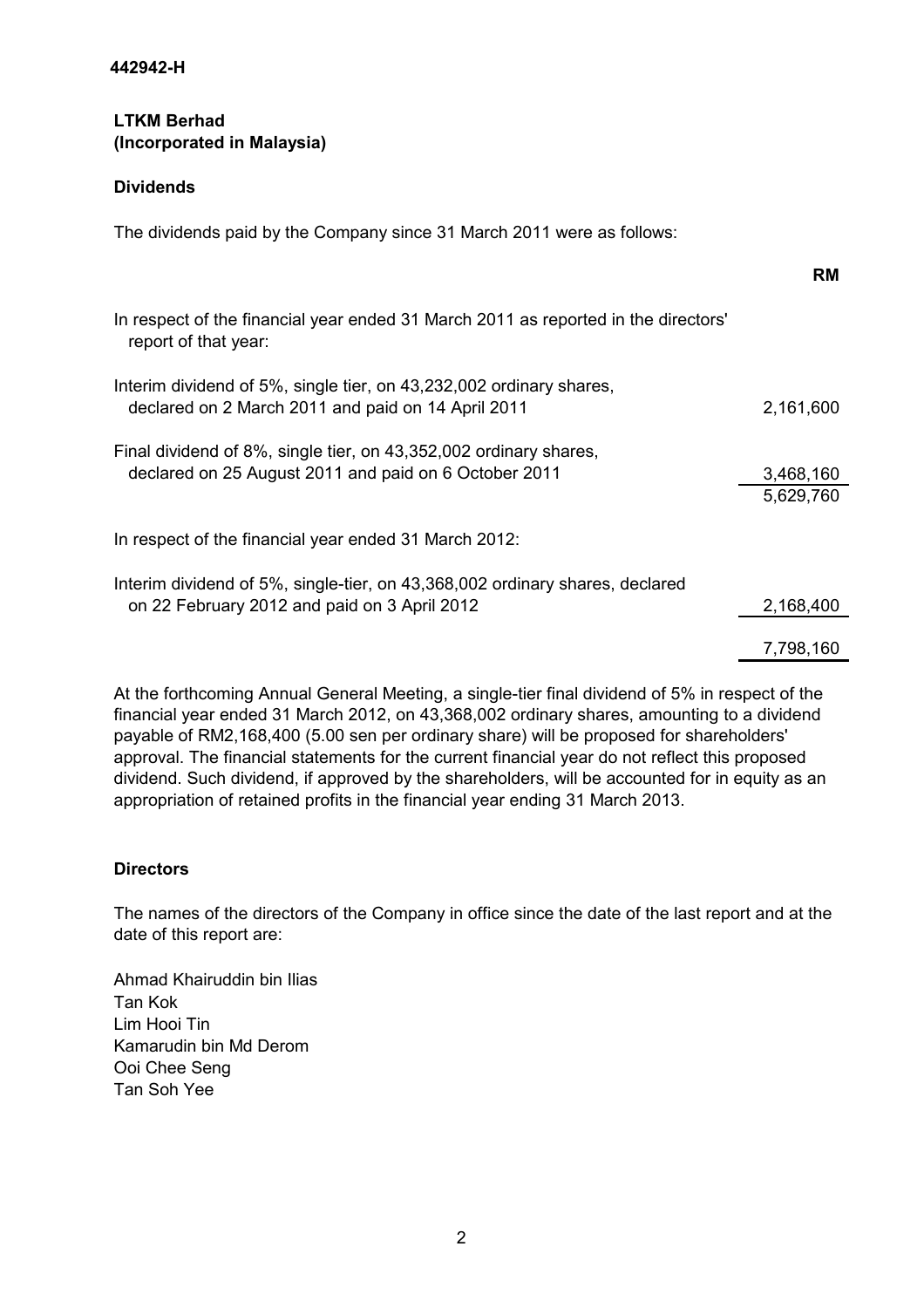#### **Directors' benefits**

Neither at the end of the financial year, nor at any time during that year, did there subsist any arrangement to which the Company was a party, whereby the directors might acquire benefits by means of the acquisition of shares in or debentures of the Company or any other body corporate, other than those arising from the share options granted under the Company's Employees' Share Option Scheme.

Since the end of the previous financial year, no director has received or become entitled to receive a benefit (other than benefits included in the aggregate amount of emoluments received or due and receivable by the directors as shown in Note 7 to the financial statements or the fixed salary of a full-time employee of the Company) by reason of a contract made by the Company or a related corporation with any director or with a firm of which the director is a member, or with a company in which the director has a substantial financial interest, except as disclosed in Note 29 to the financial statements.

#### **Directors' interests**

According to the register of directors' shareholdings, the interests of directors in office at the end of the financial year in shares and options over shares in the Company and its related corporations during the financial year were as follows:

|                                                                          | Number of ordinary shares of RM1 each |                 |           |            |  |  |  |  |
|--------------------------------------------------------------------------|---------------------------------------|-----------------|-----------|------------|--|--|--|--|
|                                                                          | 1.4.2011                              | <b>Acquired</b> | Sold      | 31.3.2012  |  |  |  |  |
| The Company                                                              |                                       |                 |           |            |  |  |  |  |
| Direct interest:                                                         |                                       |                 |           |            |  |  |  |  |
| Tan Kok                                                                  | 400,000                               | 28,000          | (282,000) | 146,000    |  |  |  |  |
| Lim Hooi Tin                                                             | 200,000                               |                 |           | 200,000    |  |  |  |  |
| Tan Soh Yee                                                              | 45,000                                |                 | (10,000)  | 35,000     |  |  |  |  |
| Indirect interest:                                                       |                                       |                 |           |            |  |  |  |  |
| Tan Kok <sup>(1)</sup>                                                   | 25, 113, 102                          | 1,083,300       | (275,000) | 25,921,402 |  |  |  |  |
| Lim Hooi Tin $^{(2)}$                                                    | 25, 113, 102                          | 1,083,300       | (275,000) | 25,921,402 |  |  |  |  |
| <b>Holding company -</b><br><b>Ladang Ternakan Kelang</b><br>Sdn. Berhad |                                       |                 |           |            |  |  |  |  |
| Direct interest:                                                         |                                       |                 |           |            |  |  |  |  |
| Tan Kok                                                                  | 14,773,440                            |                 |           | 14,773,440 |  |  |  |  |
| Lim Hooi Tin                                                             | 1,383,360                             |                 |           | 1,383,360  |  |  |  |  |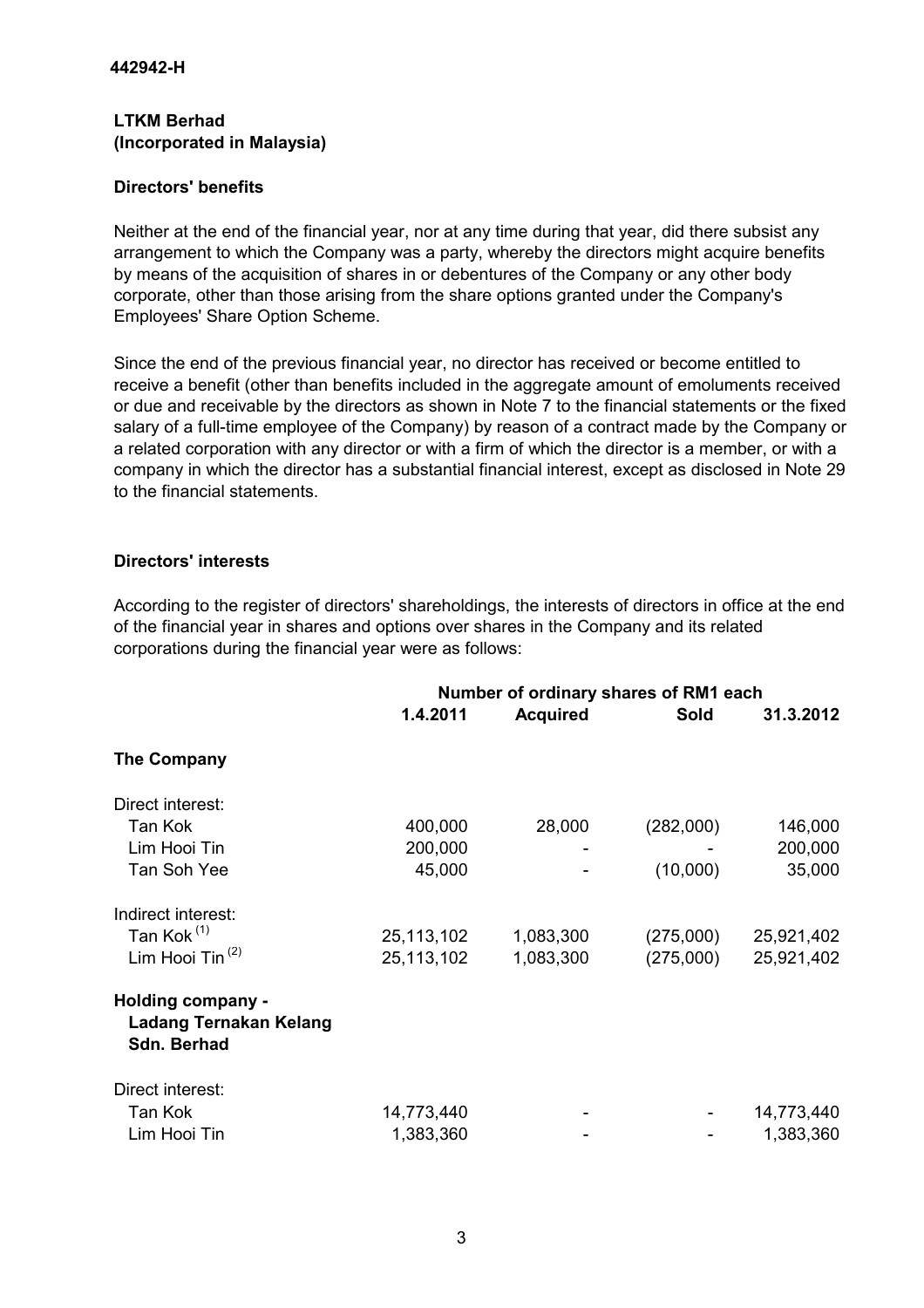## **Directors' interests (contd.)**

- (1) Deemed interest by virtue of his substantial shareholdings in Ladang Ternakan Kelang Sdn. Berhad pursuant to Section 6A(4) of the Companies Act, 1965 and pursuant to Section 134(12)(c) of the Companies (Amendment) Act, 2007.
- (2) Deemed interest by virtue of being the spouse of Mr. Tan Kok, a substantial shareholder of Ladang Ternakan Kelang Sdn. Berhad., which is a substantial shareholder of LTKM Berhad and pursuant to Section 134(12)(c) of the Companies (Amendment) Act, 2007.

None of the other directors in office at the end of the financial year had any interest in shares in the Company or its related corporations during the financial year.

#### **Issue of shares**

During the financial year, the Company increased its issued and paid-up ordinary share capital from RM43,232,002 to RM43,368,002 by way of the issuance of 136,000 ordinary shares of RM1 each for cash pursuant to the Company's Employees' Share Option Scheme at an average exercise price of RM1.48 per ordinary share.

The new ordinary shares issued during the financial year ranked pari passu in all respects with the existing ordinary shares of the Company.

#### **Employees' Share Option Scheme**

The LTKM Berhad Employees' Share Option Scheme ("ESOS") is governed by the by-laws approved by the shareholders at an Extraordinary General Meeting held on 25 September 2001. The ESOS was in force for a period of 5 years and was to expire on 17 October 2006.

At an Extraordinary General Meeting held on 23 February 2006, the shareholders have approved to extend the duration of the said ESOS for an additional 5 years from 17 October 2006 to 17 October 2011, without changing its salient features and other terms.

The salient features and other terms of the ESOS are disclosed in Note 26 to the financial statements.

There were no options granted to directors during the financial year.

The ESOS had expired on 17 October 2011 without further extension.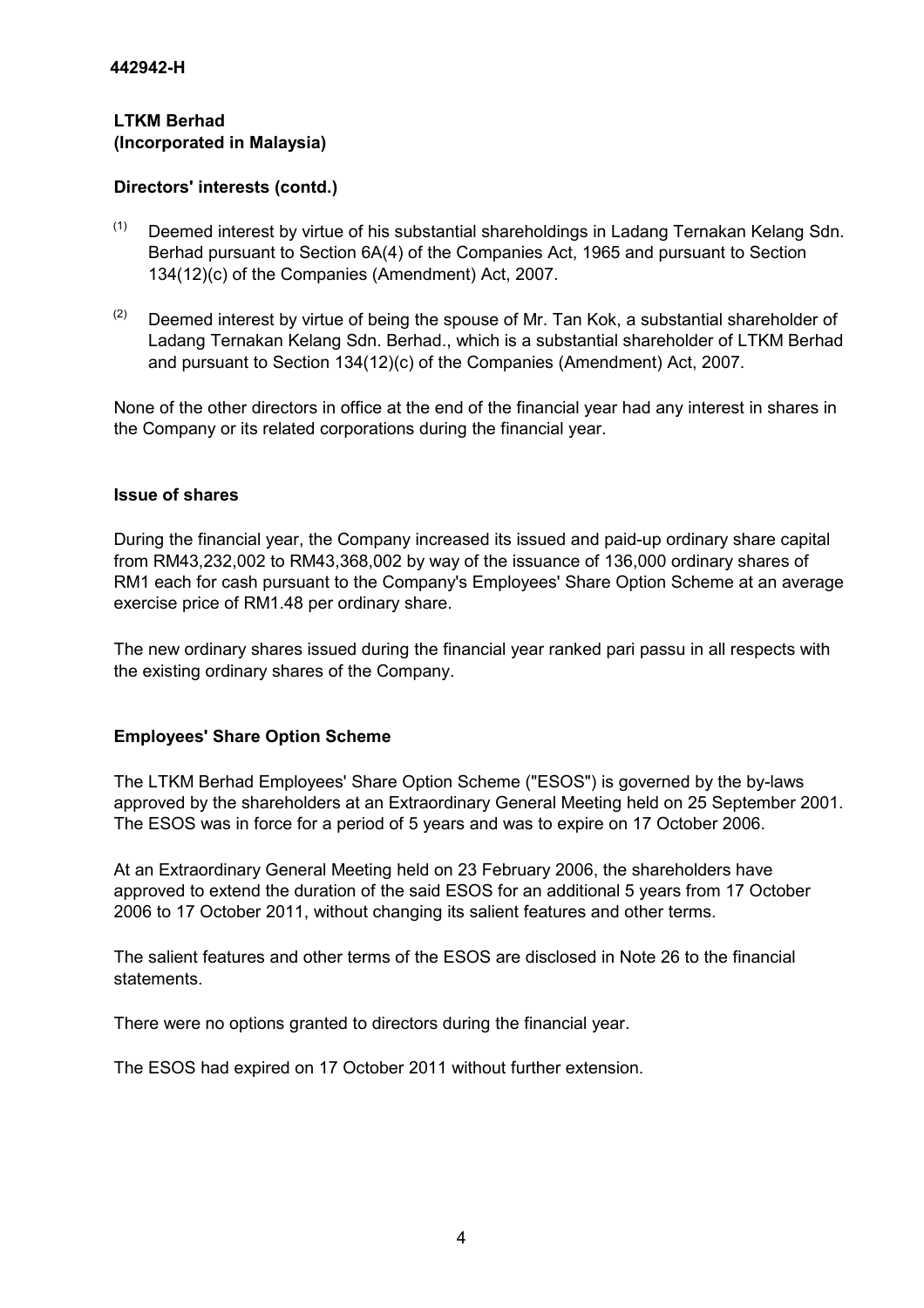#### **Other statutory information**

- (a) Before the statements of comprehensive income and statements of financial position of the Group and of the Company were made out, the directors took reasonable steps:
	- (i) to ascertain that proper action had been taken in relation to the writing off of bad debts and the making of provision for doubtful debts and satisfied themselves that all known bad debts had been written off and that adequate provision had been made for doubtful debts; and
	- (ii) to ensure that any current assets which were unlikely to realise their value as shown in the accounting records in the ordinary course of business had been written down to an amount which they might be expected so to realise.
- (b) At the date of this report, the directors are not aware of any circumstances which would render:
	- (i) the amount written off for bad debts or the amount of the provision for doubtful debts in the financial statements of the Group and of the Company inadequate to any substantial extent; and
	- (ii) the values attributed to current assets in the financial statements of the Group and of the Company misleading.
- (c) At the date of this report, the directors are not aware of any circumstances which have arisen which would render adherence to the existing method of valuation of assets or liabilities of the Group and of the Company misleading or inappropriate.
- (d) At the date of this report, the directors are not aware of any circumstances not otherwise dealt with in this report or financial statements of the Group and of the Company which would render any amount stated in the financial statements misleading.
- (e) As at the date of this report, there does not exist:
	- (i) any charge on the assets of the Group or of the Company which has arisen since the end of the financial year which secures the liabilities of any other person; or
	- (ii) any contingent liability of the Group or of the Company which has arisen since the end of the financial year.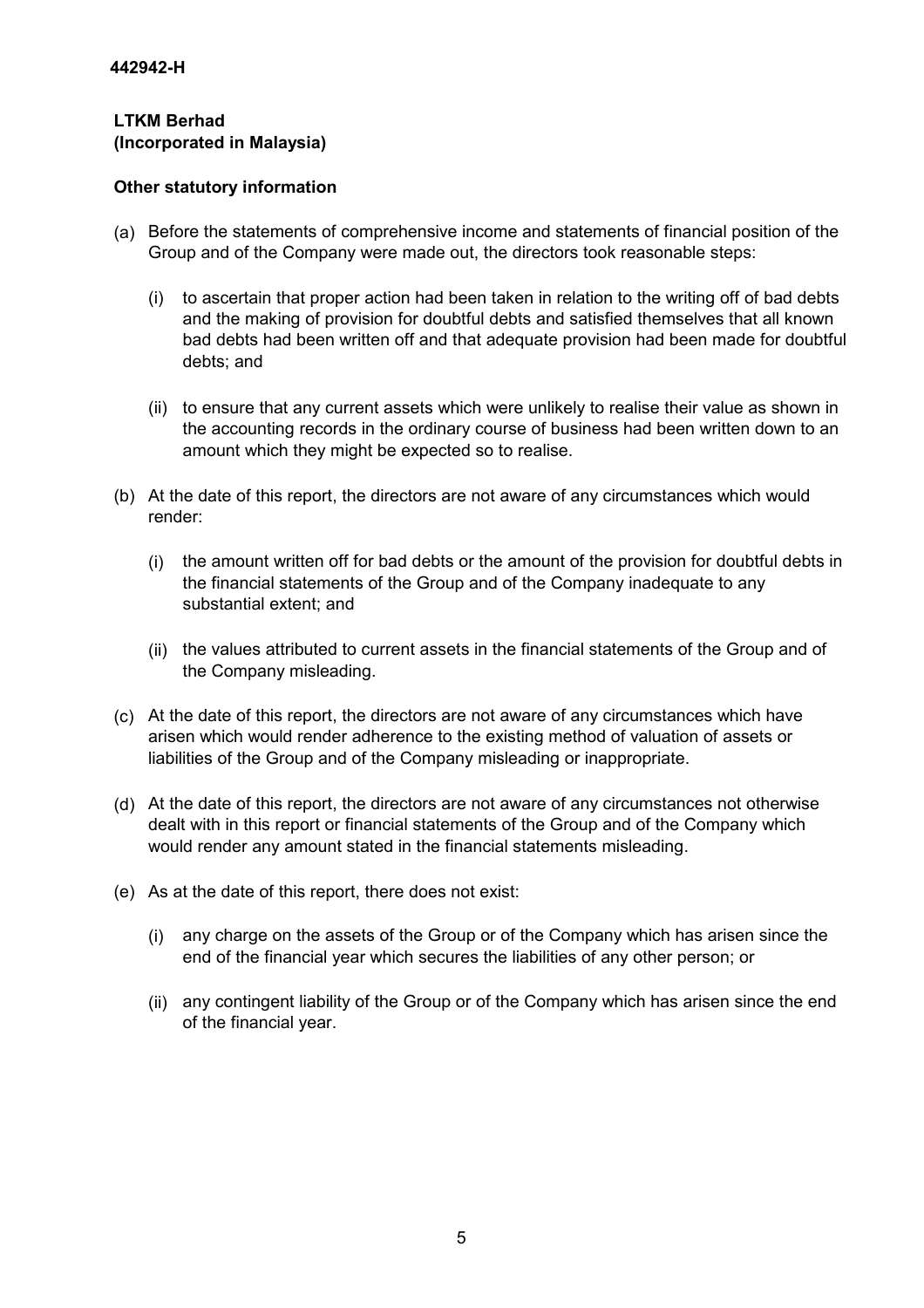## **Other statutory information (contd.)**

- (f) In the opinion of the directors:
	- (i) no contingent or other liability has become enforceable or is likely to become enforceable within the period of twelve months after the end of the financial year which will or may affect the ability of the Group or of the Company to meet their obligations when they fall due; and
	- (ii) no item, transaction or event of a material and unusual nature has arisen in the interval between the end of the financial year and the date of this report which is likely to affect substantially the results of the operations of the Group or of the Company for the financial year in which this report is made.

#### **Significant events**

Details of significant events are disclosed in Note 36 to the financial statements.

#### **Auditors**

The auditors, Ernst & Young have expressed their willingness to continue in office.

Signed on behalf of the Board in accordance with a resolution of the directors dated 13 July 2012.

Tan Kok Tan Soh Yee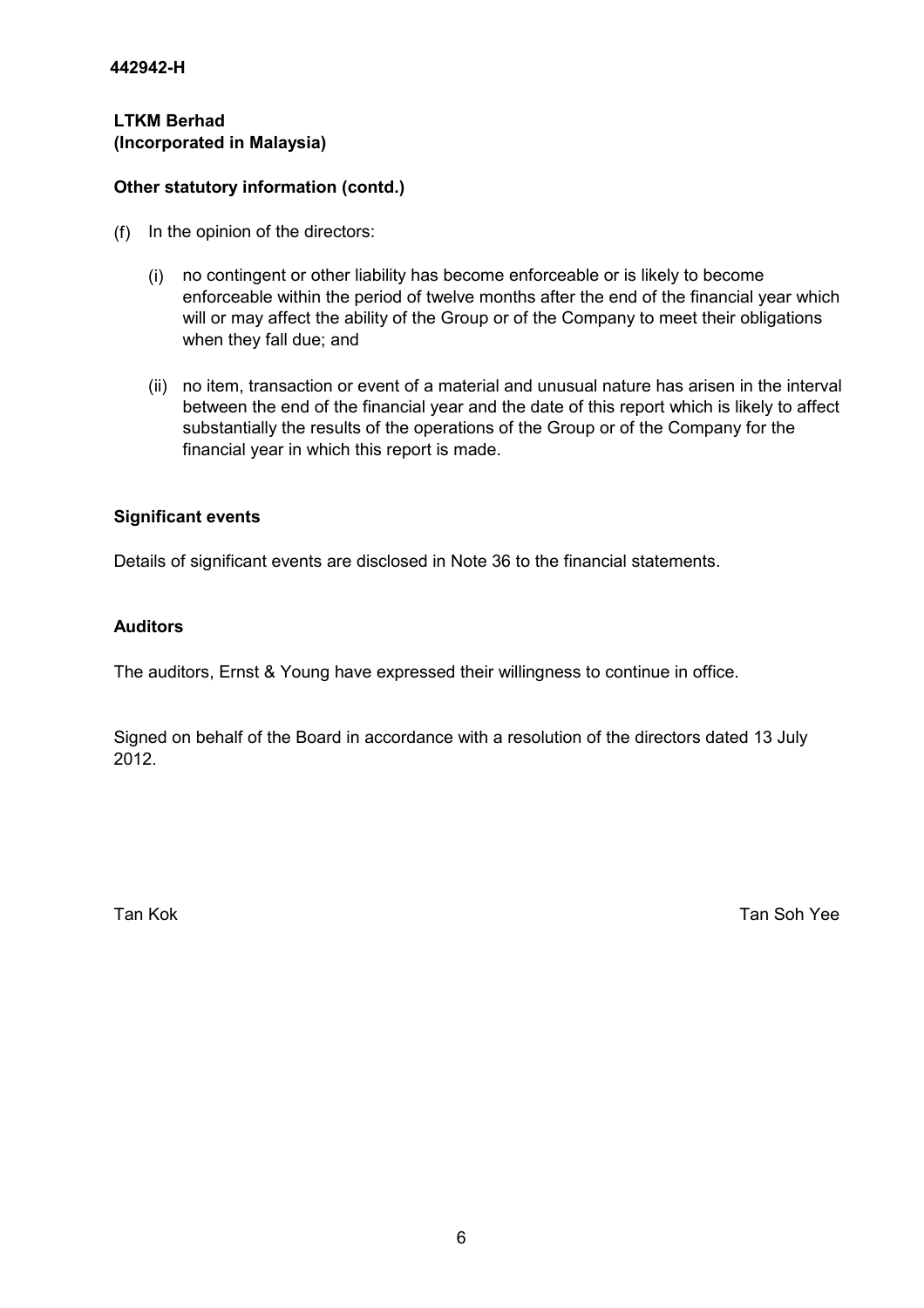#### **Statement by directors Pursuant to Section 169(15) of the Companies Act, 1965**

We, Tan Kok and Tan Soh Yee, being two of the directors of LTKM Berhad, do hereby state that, in the opinion of the directors, the accompanying financial statements set out on pages 11 to 112 are drawn up in accordance with applicable Financial Reporting Standards in Malaysia and the provisions of the Companies Act, 1965 so as to give a true and fair view of the financial position of the Group and of the Company as at 31 March 2012 and of the results and the cash flows of the Group and of the Company for the year then ended.

Further to the Statement by directors pursuant to Section 169(15) of the Companies Act, 1965, the information set out in Note 38 on page 113 to the financial statements have been prepared in accordance with the Guidance on Special Matter No.1, Determination of Realised and Unrealised Profits or Losses in the Context of Disclosure Pursuant to Bursa Malaysia Securities Berhad Listing Requirements, issued by the Malaysian Institute of Accountants.

Signed on behalf of the Board in accordance with a resolution of the directors dated 13 July 2012.

Tan Kok Tan Soh Yee

## **Statutory declaration Pursuant to Section 169(16) of the Companies Act, 1965**

I, Jancy Oh Suan Tin, being the officer primarily responsible for the financial management of LTKM Berhad, do solemnly and sincerely declare that the accompanying financial statements set out on pages 11 to 113 are in my opinion correct, and I make this solemn declaration conscientiously believing the same to be true, and by virtue of the provisions of the Statutory Declarations Act, 1960.

Subscribed and solemnly declared by the abovenamed Jancy Oh Suan Tin at Kuala Lumpur in the Federal Territory on 13 July 2012 **Jancy Oh Suan Tin** 

Before me,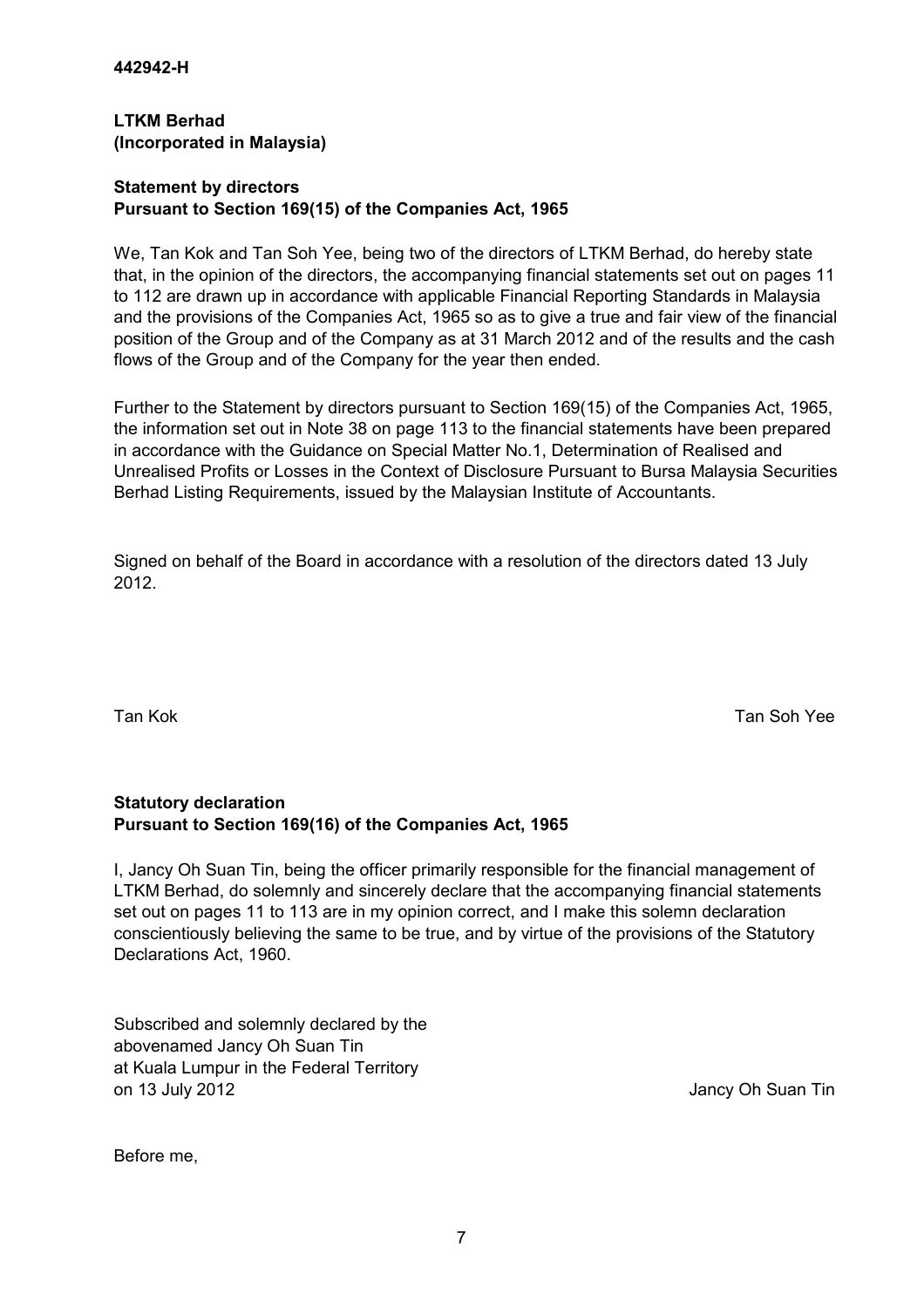**Independent auditors' report to the members of LTKM Berhad (Incorporated in Malaysia)**

## **Report on the financial statements**

We have audited the financial statements of LTKM Berhad, which comprise the statements of financial position as at 31 March 2012 of the Group and of the Company, and the statements of comprehensive income, statements of changes in equity and statements of cash flows of the Group and of the Company for the year then ended, and a summary of significant accounting policies and other explanatory notes, as set out on pages 11 to 112.

## *Directors' responsibility for the financial statements*

The directors of the Company are responsible for the preparation of financial statements that give a true and fair view in accordance with Financial Reporting Standards and the Companies Act, 1965 in Malaysia, and for such internal control as the directors determine are necessary to enable the preparation of financial statements that are free from material misstatement, whether due to fraud or error.

## *Auditors' responsibility*

Our responsibility is to express an opinion on these financial statements based on our audit. We conducted our audit in accordance with approved standards on auditing in Malaysia. Those standards require that we comply with ethical requirements and plan and perform the audit to obtain reasonable assurance about whether the financial statements are free from material misstatement.

An audit involves performing procedures to obtain audit evidence about the amounts and disclosures in the financial statements. The procedures selected depend on our judgment, including the assessment of risks of material misstatement of the financial statements, whether due to fraud or error. In making those risk assessments, we consider internal control relevant to the entity's preparation of financial statements that give a true and fair view in order to design audit procedures that are appropriate in the circumstances, but not for the purpose of expressing an opinion on the effectiveness of the entity's internal control.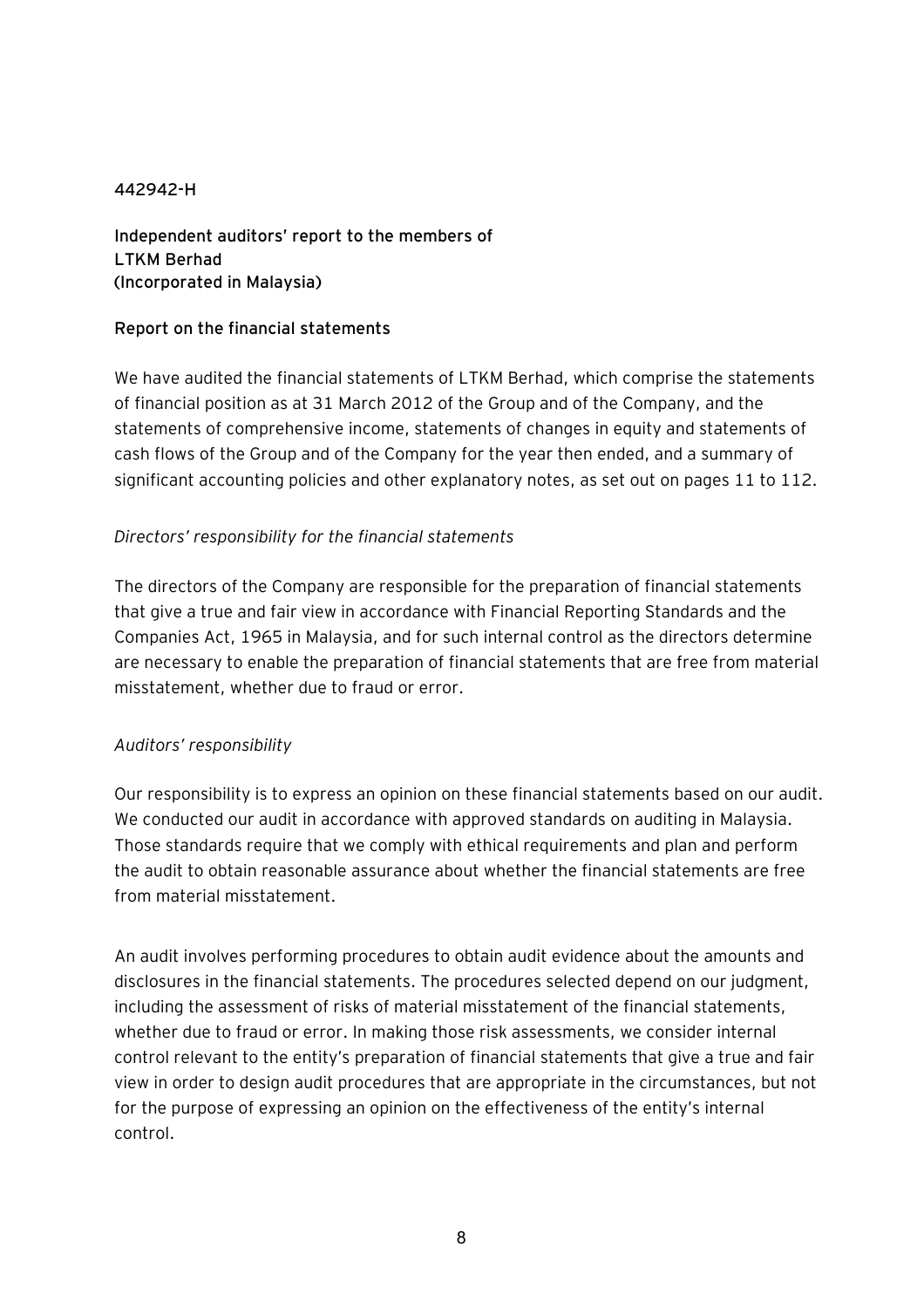**Independent auditors' report to the members of LTKM Berhad (contd.) (Incorporated in Malaysia)**

**Report on the financial statements (contd.)**

*Auditors' responsibility (contd.)*

An audit also includes evaluating the appropriateness of the accounting policies used and the reasonableness of accounting estimates made by the directors, as well as evaluating the overall presentation of the financial statements.

We believe that the audit evidence we have obtained is sufficient and appropriate to provide a basis for our audit opinion.

#### *Opinion*

In our opinion, the financial statements have been properly drawn up in accordance with Financial Reporting Standards and the Companies Act, 1965 in Malaysia so as to give a true and fair view of the financial position of the Group and of the Company as at 31 March 2012 and of their financial performance and cash flows of the Group and of the Company for the year then ended.

## **Report on other legal and regulatory requirements**

In accordance with the requirements of the Companies Act, 1965 in Malaysia, we also report the following:

- (a) In our opinion, the accounting and other records and the registers required by the Act to be kept by the Company and its subsidiaries have been properly kept in accordance with the provisions of the Act.
- (b) We are satisfied that the financial statements of the subsidiaries that have been consolidated with the financial statements of the Company are in form and content appropriate and proper for the purposes of the preparation of the consolidated financial statements and we have received satisfactory information and explanations required by us for those purposes.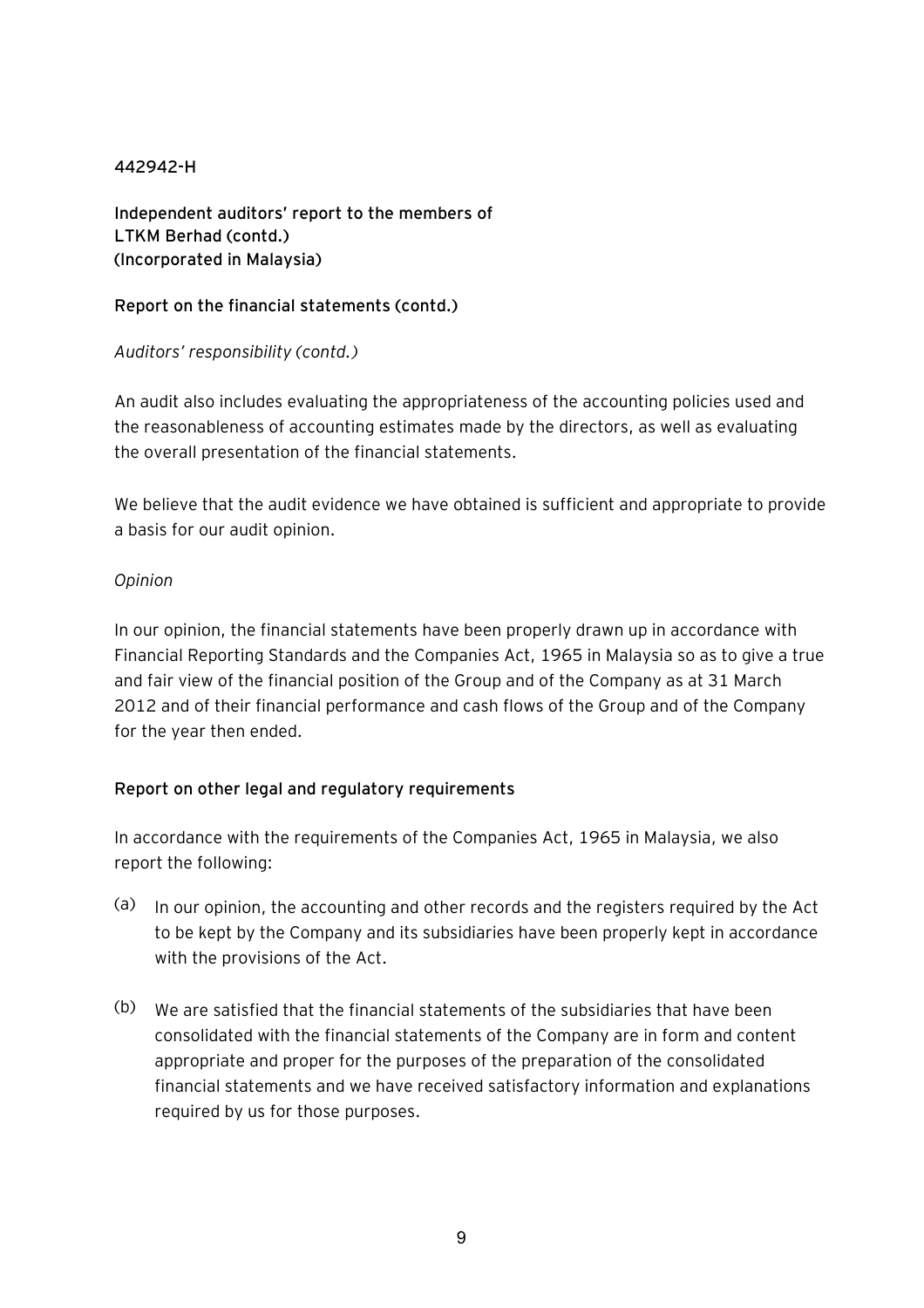**Independent auditors' report to the members of LTKM Berhad (contd.) (Incorporated in Malaysia)**

## **Report on other legal and regulatory requirements (contd.)**

(c) The auditors' reports on the financial statements of the subsidiaries were not subject to any qualification and did not include any comment required to be made under Section 174(3) of the Act.

#### **Other matters**

The supplementary information set out in Note 38 on page 113 is disclosed to meet the requirement of Bursa Malaysia Securities Berhad. The directors are responsible for the preparation of the supplementary information in accordance with Guidance on Special Matter No. 1, Determination of Realised and Unrealised Profits or Losses in the Context of Disclosure Pursuant to Bursa Malaysia Securities Berhad Listing Requirements, as issued by the Malaysian Institute of Accountants ("MIA Guidance") and the directive of Bursa Malaysia Securities Berhad. In our opinion, the supplementary information is prepared, in all material respects, in accordance with the MIA Guidance and the directive of Bursa Malaysia Securities Berhad.

This report is made solely to the members of the Company, as a body, in accordance with Section 174 of the Companies Act, 1965 in Malaysia and for no other purpose. We do not assume responsibility to any other person for the content of this report.

Ernst & Young Loke Siew Heng AF: 0039 No. 2871/07/13(J)

Kuala Lumpur, Malaysia 13 July 2012

Chartered Accountants Chartered Accountant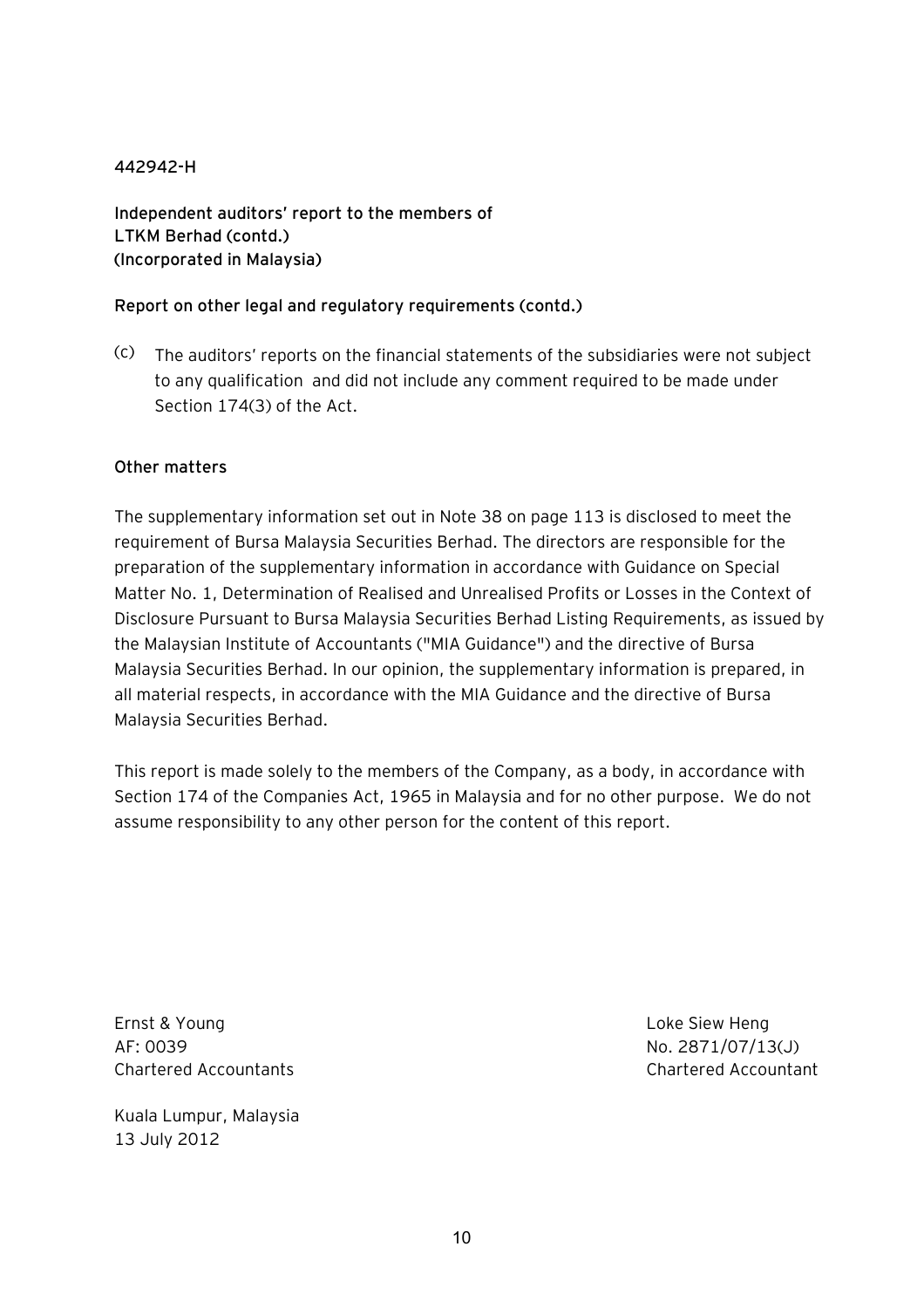## **Statements of comprehensive income For the financial year ended 31 March 2012**

|                                                                               |                  | <b>Group</b>      |                   | Company                 |                   |  |  |
|-------------------------------------------------------------------------------|------------------|-------------------|-------------------|-------------------------|-------------------|--|--|
|                                                                               | <b>Note</b>      | 2012<br><b>RM</b> | 2011<br><b>RM</b> | 2012<br><b>RM</b>       | 2011<br><b>RM</b> |  |  |
| <b>Continuing operations</b>                                                  |                  |                   |                   |                         |                   |  |  |
| Revenue                                                                       | 3(a)             | 157, 162, 620     | 149,591,827       | 12,516,000              | 30,516,000        |  |  |
| Cost of sales                                                                 | 3(b)             | (130, 434, 848)   | (114, 849, 870)   |                         |                   |  |  |
| <b>Gross profit</b>                                                           |                  | 26,727,772        | 34,741,957        | $\overline{12,}516,000$ | 30,516,000        |  |  |
| Other items of income                                                         |                  |                   |                   |                         |                   |  |  |
| Interest income                                                               | 4                | 110,212           | 102,889           | 543,967                 | 280,312           |  |  |
| Dividend income                                                               | 4                | 99,136            | 153,174           | 8,591                   | 56,031            |  |  |
| Other income                                                                  | 4                | 3,391,771         | 1,560,440         | 20,611                  | 57,304            |  |  |
| Other items of expense                                                        |                  |                   |                   |                         |                   |  |  |
| <b>Distribution expenses</b>                                                  |                  | (3,213,070)       | (2,627,773)       |                         |                   |  |  |
| Administrative expenses                                                       |                  | (6, 150, 894)     | (4,802,787)       | (1,271,085)             | (1, 152, 154)     |  |  |
| Finance costs                                                                 | 5                | (969, 246)        | (1, 179, 714)     |                         |                   |  |  |
| Other expenses                                                                | 6                | (698,925)         |                   | (19,042,415)            |                   |  |  |
| Profit/(loss) before tax<br>Income tax (expense)/                             | 7                | 19,296,756        | 27,948,186        | (7, 224, 331)           | 29,757,493        |  |  |
| credit                                                                        | 8                | (4,829,864)       | (7,581,477)       | 196,719                 | (201, 549)        |  |  |
| Profit/(loss) net of tax                                                      |                  | 14,466,892        | 20,366,709        | (7,027,612)             | 29,555,944        |  |  |
| <b>Discontinued operation</b>                                                 |                  |                   |                   |                         |                   |  |  |
| Loss net of tax                                                               | $\boldsymbol{9}$ | (12,603,990)      | (4, 354, 572)     |                         |                   |  |  |
| Profit/(loss) net of tax,<br>representing total<br>comprehensive income       |                  |                   |                   |                         |                   |  |  |
| for the year                                                                  |                  | 1,862,902         | 16,012,137        | (7,027,612)             | 29,555,944        |  |  |
| <b>Total comprehensive</b><br>income, representing<br>profit attributable to: |                  |                   |                   |                         |                   |  |  |
| Owners of the parent                                                          |                  | 1,824,846         | 16,012,137        | (7,027,612)             | 29,555,944        |  |  |
| Non-controlling interests                                                     |                  | 38,056            |                   |                         |                   |  |  |
|                                                                               |                  | 1,862,902         | 16,012,137        | (7,027,612)             | 29,555,944        |  |  |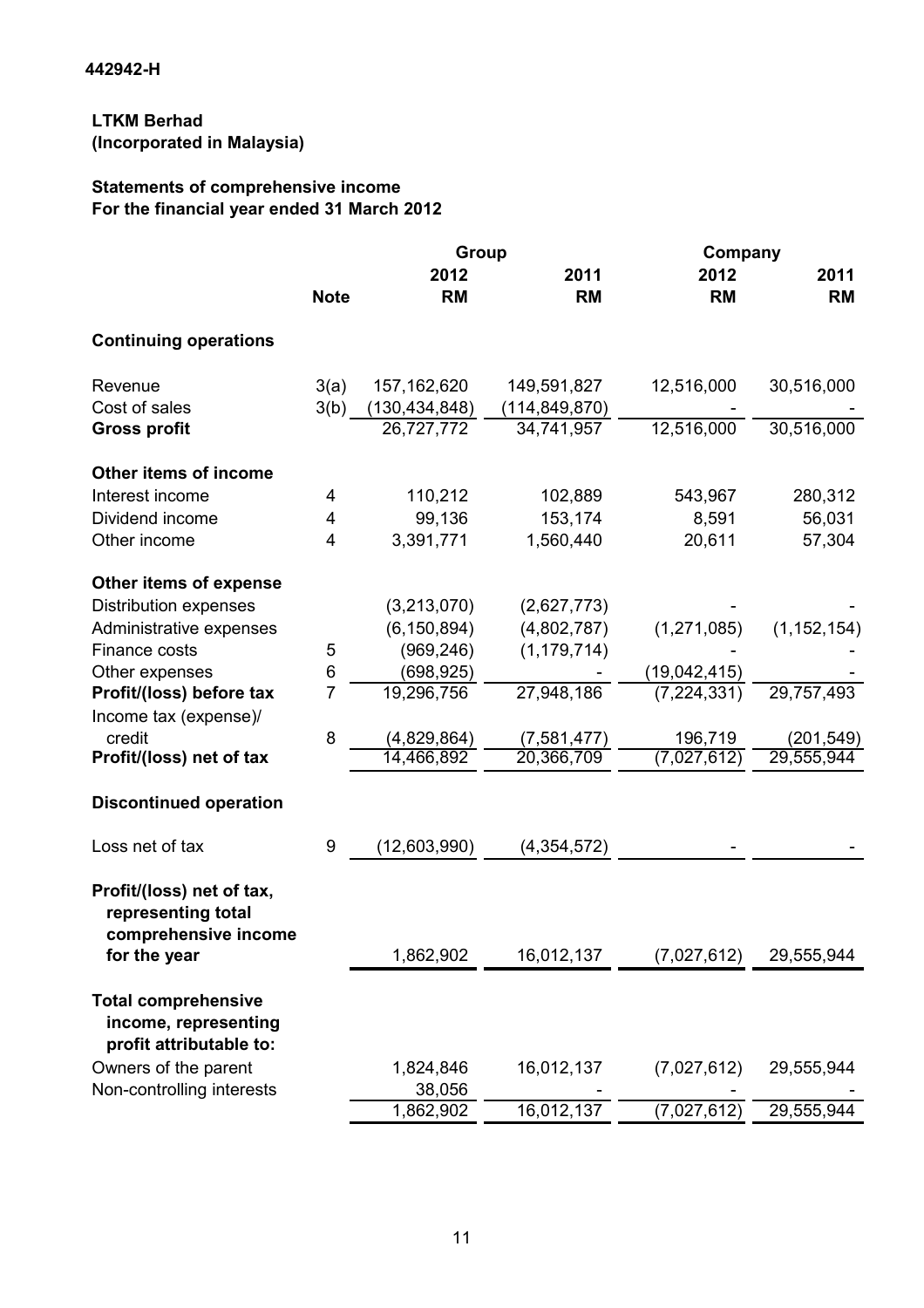## **Statements of comprehensive income For the financial year ended 31 March 2012 (contd.)**

|                                                                                          |             | Group             |                   | Company           |                   |
|------------------------------------------------------------------------------------------|-------------|-------------------|-------------------|-------------------|-------------------|
|                                                                                          | <b>Note</b> | 2012<br><b>RM</b> | 2011<br><b>RM</b> | 2012<br><b>RM</b> | 2011<br><b>RM</b> |
| <b>Earnings per share</b><br>attributable to owners<br>of the parent<br>(sen per share): |             |                   |                   |                   |                   |
| Basic                                                                                    | 10          | 4.21              | 37.53             |                   |                   |
| <b>Diluted</b>                                                                           | 10          | 4.21              | 37.18             |                   |                   |
| Continuing operations                                                                    |             |                   |                   |                   |                   |
| <b>Basic</b>                                                                             | 10          | 33.29             | 47.73             |                   |                   |
| <b>Diluted</b>                                                                           | 10          | 33.25             | 47.29             |                   |                   |
| Discontinued operation                                                                   |             |                   |                   |                   |                   |
| <b>Basic</b>                                                                             | 10          | (29.08)           | (10.21)           |                   |                   |
| <b>Diluted</b>                                                                           | 10          | (29.05)           | (10.11)           |                   |                   |

The accompanying notes form an integral part of the financial statements.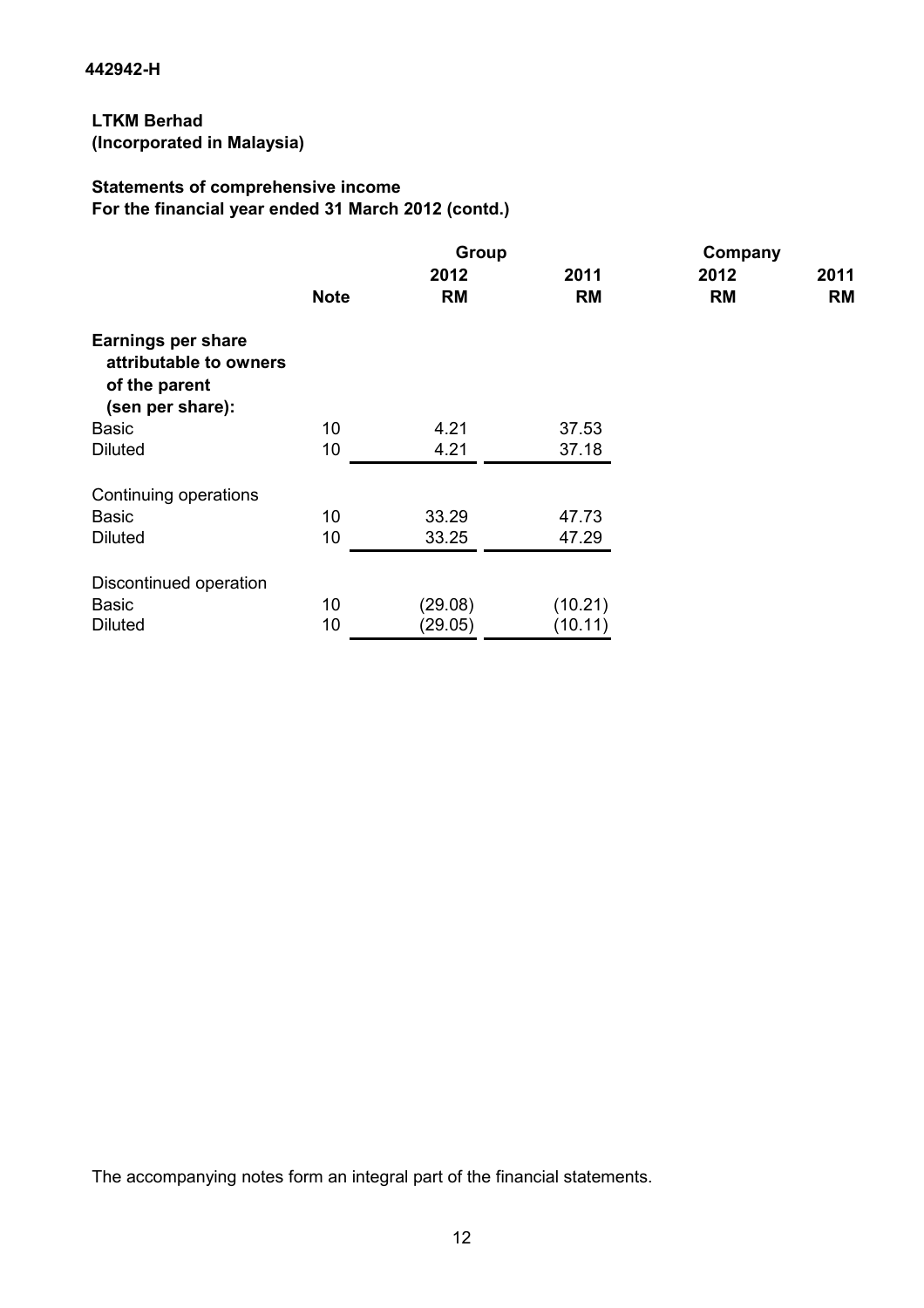## **LTKM Berhad (Incorporated in Malaysia)**

## **Statements of financial position As at 31 March 2012**

|                                    |             |               | Group       | Company     |            |            |
|------------------------------------|-------------|---------------|-------------|-------------|------------|------------|
|                                    |             | 2012          | 2011        | 1.4.2010    | 2012       | 2011       |
|                                    | <b>Note</b> | <b>RM</b>     | <b>RM</b>   | <b>RM</b>   | <b>RM</b>  | <b>RM</b>  |
|                                    |             |               | (Restated)  | (Restated)  |            |            |
| <b>Assets</b>                      |             |               |             |             |            |            |
| <b>Non-current assets</b>          |             |               |             |             |            |            |
| Property, plant and equipment      | 12          | 97,243,295    | 117,103,867 | 97,940,210  | 2,029,456  | 2,201,391  |
| Investment properties              | 13          | 12,317,950    | 1,447,950   | 1,447,950   |            |            |
| Land held for property development | 14(a)       |               | 9,911,044   |             |            |            |
| Land use rights                    | 15          |               |             |             |            |            |
| <b>Biological assets</b>           | 18          | 263,074       | 181,687     | 191,792     |            |            |
| Investments in subsidiaries        | 16          |               |             |             | 47,729,042 | 66,729,042 |
| Other receivables                  | 20          |               |             |             | 25,542,313 | 13,257,984 |
| Investment securities              | 17          | 3,288,054     | 2,884,514   | 7,805,636   | 46,170     | 1,111,362  |
|                                    |             | 113,112,373   | 131,529,062 | 107,385,588 | 75,346,981 | 83,299,779 |
| <b>Current assets</b>              |             |               |             |             |            |            |
| <b>Biological assets</b>           | 18          | 12,804,424    | 12,728,078  | 13,586,089  |            |            |
| Inventories                        | 19          | 11,603,549    | 10,815,078  | 7,376,583   |            |            |
| Property development cost          | 14(b)       | 2,764,147     | 1,227,642   | 1,025,431   |            |            |
| Tax recoverable                    |             | 69,941        |             |             | 69,941     |            |
| Trade and other receivables        | 20          | 10,947,818    | 10,198,004  | 11,030,701  | 524,316    | 5,971,908  |
| Prepayments                        |             | 325,856       | 622,011     | 250,659     |            |            |
| Cash and bank balances             | 21          | 13,495,048    | 16,222,050  | 15,916,777  | 6,820,836  | 5,900,319  |
|                                    |             | 52,010,783    | 51,812,863  | 49,186,240  | 7,415,093  | 11,872,227 |
| <b>Total assets</b>                |             | 165, 123, 156 | 183,341,925 | 156,571,828 | 82,762,074 | 95,172,006 |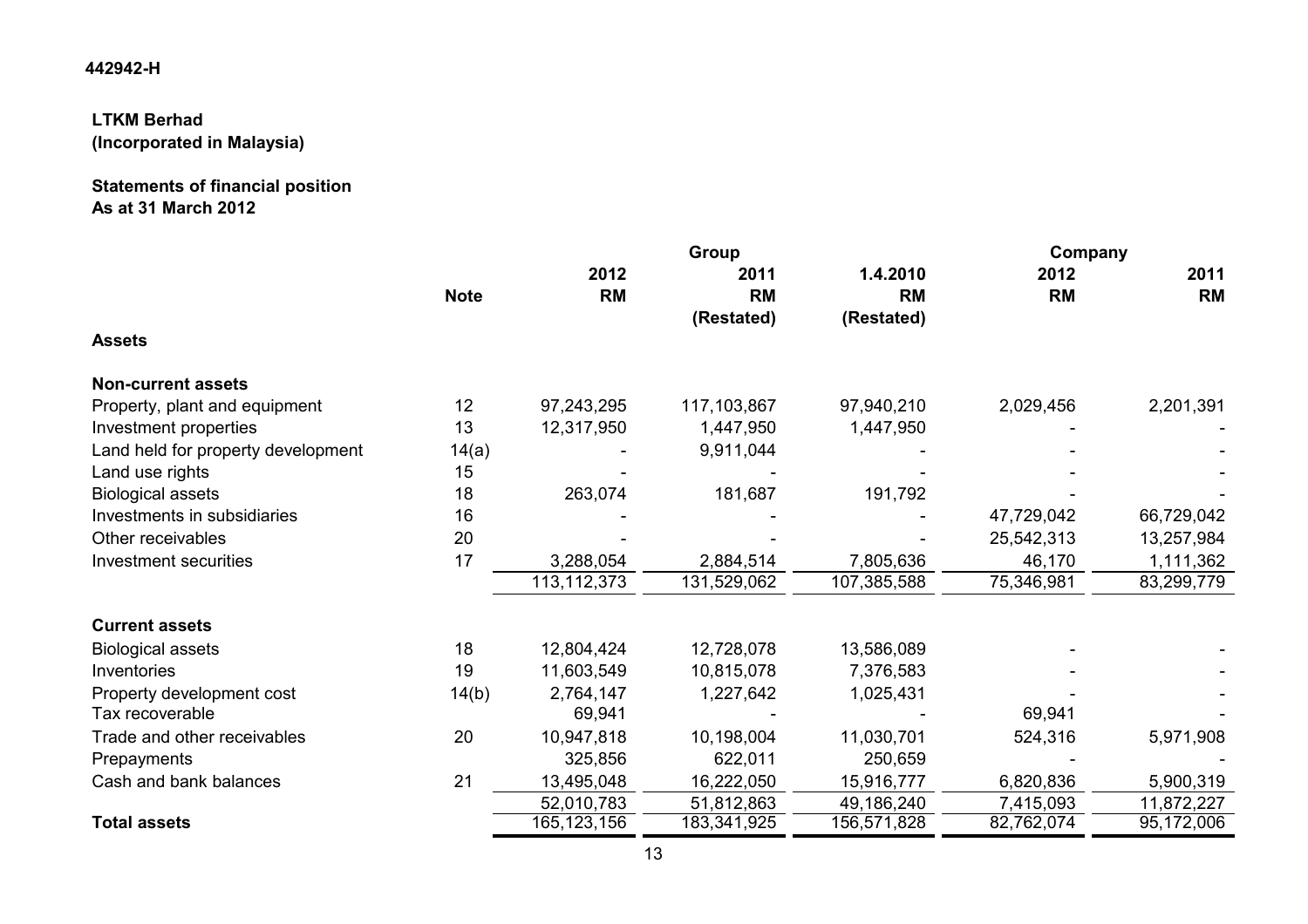## **LTKM Berhad (Incorporated in Malaysia)**

#### **Statements of financial position As at 31 March 2012 (contd.)**

|                                |             |             | Company     |             |            |            |
|--------------------------------|-------------|-------------|-------------|-------------|------------|------------|
|                                |             | 2012        | 2011        | 1.4.2010    | 2012       | 2011       |
|                                | <b>Note</b> | <b>RM</b>   | <b>RM</b>   | <b>RM</b>   | <b>RM</b>  | <b>RM</b>  |
|                                |             |             | (Restated)  | (Restated)  |            |            |
| <b>Equity and liabilities</b>  |             |             |             |             |            |            |
| <b>Current liabilities</b>     |             |             |             |             |            |            |
| Loans and borrowings           | 23          | 9,772,702   | 10,486,946  | 12,697,032  |            |            |
| Trade and other payables       | 22          | 7,742,829   | 6,652,293   | 5,328,409   | 463,758    | 275,958    |
| Tax payable                    |             | 88,415      | 3,038,823   | 1,063,533   |            | 142,259    |
| Dividend payable               | 11          | 2,168,400   | 2,161,600   | 1,261,650   | 2,168,400  | 2,161,600  |
|                                |             | 19,772,346  | 22,339,662  | 20,350,624  | 2,632,158  | 2,579,817  |
| <b>Net current assets</b>      |             | 32,238,437  | 29,473,201  | 28,835,616  | 4,782,935  | 9,292,410  |
| <b>Non-current liabilities</b> |             |             |             |             |            |            |
| Loans and borrowings           | 23          | 14,066,707  | 25,772,164  | 13,387,857  |            |            |
| Deferred taxation              | 25          | 7,226,016   | 7,600,253   | 7,863,260   |            |            |
|                                |             | 21,292,723  | 33,372,417  | 21,251,117  |            |            |
| <b>Total liabilities</b>       |             | 41,065,069  | 55,712,079  | 41,601,741  | 2,632,158  | 2,579,817  |
| <b>Net assets</b>              |             | 124,058,087 | 127,629,846 | 114,970,087 | 80,129,916 | 92,592,189 |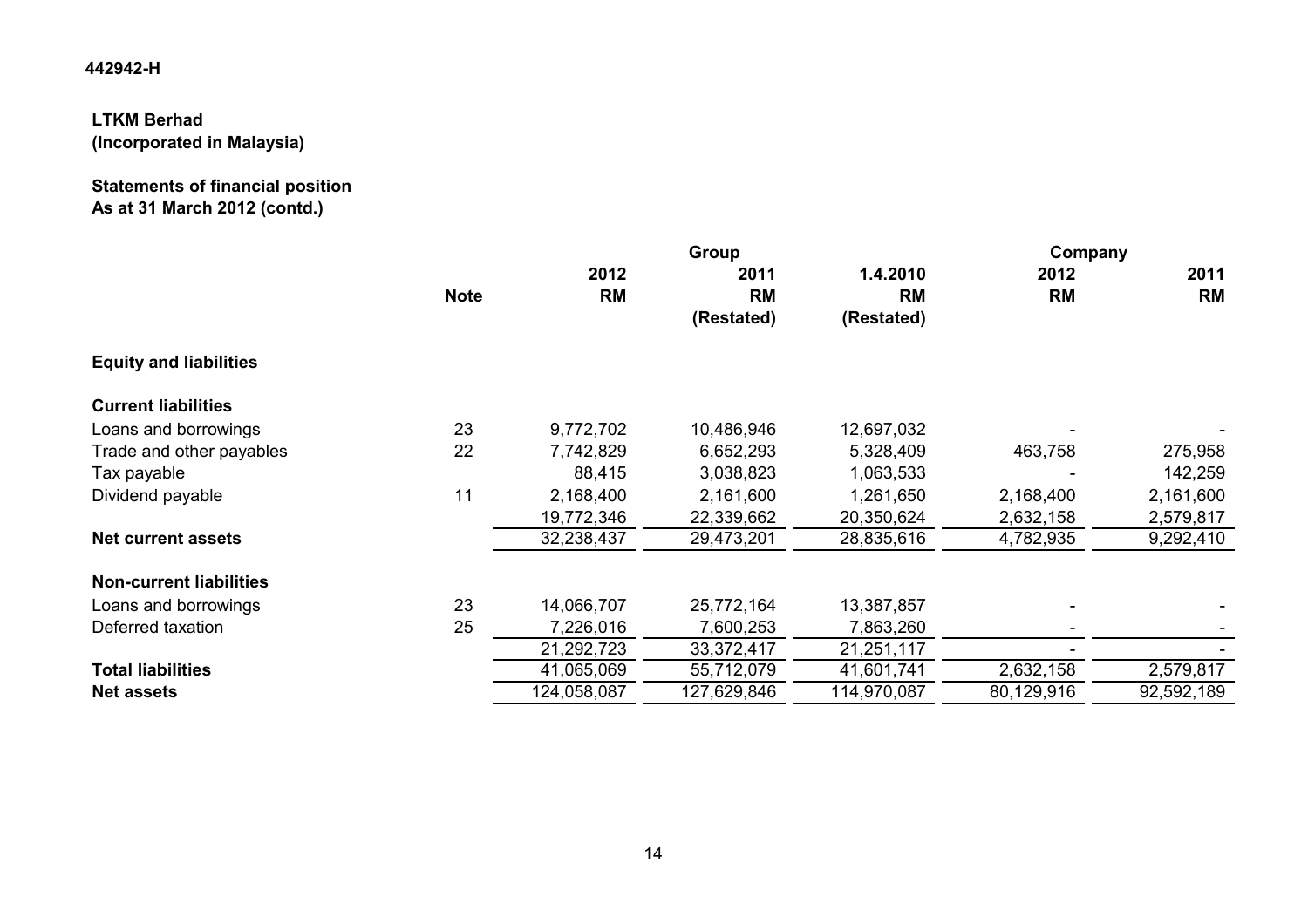## **LTKM Berhad (Incorporated in Malaysia)**

## **Statements of financial position As at 31 March 2012 (contd.)**

|                                             |             |               | Group       | Company     |            |            |  |
|---------------------------------------------|-------------|---------------|-------------|-------------|------------|------------|--|
|                                             |             | 2012          | 2011        | 1.4.2010    | 2012       | 2011       |  |
|                                             | <b>Note</b> | <b>RM</b>     | <b>RM</b>   | <b>RM</b>   | <b>RM</b>  | <b>RM</b>  |  |
|                                             |             |               | (Restated)  | (Restated)  |            |            |  |
| <b>Equity and liabilities (contd.)</b>      |             |               |             |             |            |            |  |
| Equity attributable to owners of the parent |             |               |             |             |            |            |  |
| Share capital                               | 26          | 43,368,002    | 43,232,002  | 42,055,002  | 43,368,002 | 43,232,002 |  |
| Share premium                               |             | 2,467,103     | 2,364,654   | 2,175,657   | 2,467,103  | 2,364,654  |  |
| Asset revaluation reserve                   | 27(a)       | 9,100,569     | 9,129,706   | 9,129,706   |            |            |  |
| <b>ESOS</b> reserve                         | 27(b)       |               | 203,818     | 19,780      |            | 203,818    |  |
| Retained profits                            | 28          | 69,084,357    | 72,699,666  | 61,589,942  | 34,294,811 | 46,791,715 |  |
|                                             |             | 124,020,031   | 127,629,846 | 114,970,087 | 80,129,916 | 92,592,189 |  |
| Non-controlling interests                   |             | 38,056        |             |             |            |            |  |
| <b>Total equity</b>                         |             | 124,058,087   | 127,629,846 | 114,970,087 | 80,129,916 | 92,592,189 |  |
| <b>Total equity and liabilities</b>         |             | 165, 123, 156 | 183,341,925 | 156,571,828 | 82,762,074 | 95,172,006 |  |

The accompanying notes form an integral part of the financial statements.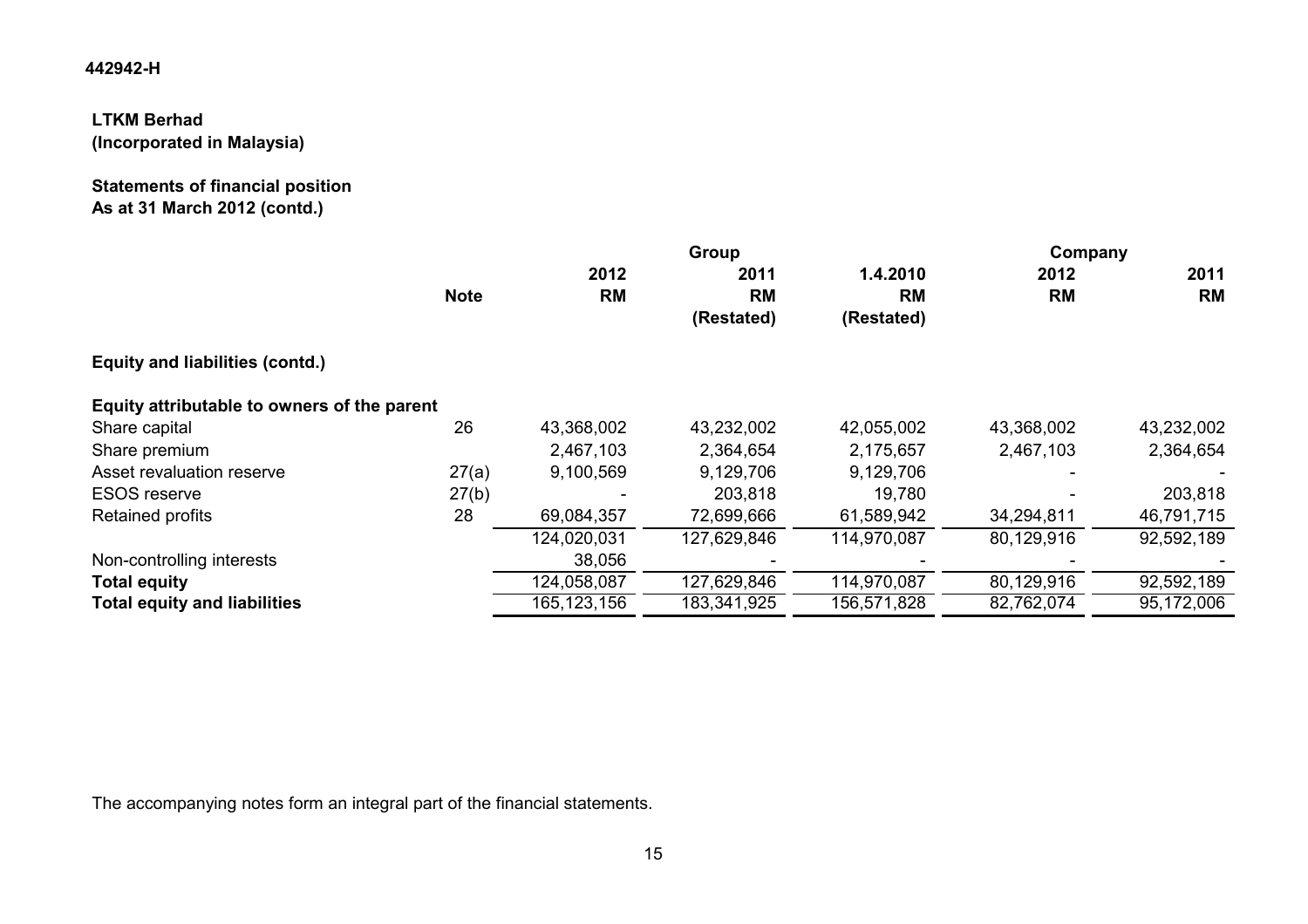#### **LTKM Berhad (Incorporated in Malaysia)**

**Statements of changes in equity For the financial year ended 31 March 2012**

|                                       |             |              |                | --------------------------- Attributable to owners of the parent --------------------------- |                |                      |             |                          |             |
|---------------------------------------|-------------|--------------|----------------|----------------------------------------------------------------------------------------------|----------------|----------------------|-------------|--------------------------|-------------|
|                                       |             |              |                | -------------- (Non-distributable) --------------                                            |                |                      |             |                          |             |
|                                       |             |              |                | <b>Asset</b>                                                                                 |                | <b>Distributable</b> |             | Non-                     |             |
|                                       |             | <b>Share</b> | <b>Share</b>   | revaluation                                                                                  | <b>ESOS</b>    | retained             |             | controlling              |             |
|                                       |             | capital      | premium        | reserve                                                                                      | reserve        | profits              | Total       | interests                | Total       |
|                                       | <b>Note</b> | <b>RM</b>    | <b>RM</b>      | <b>RM</b>                                                                                    | <b>RM</b>      | <b>RM</b>            | <b>RM</b>   | <b>RM</b>                | <b>RM</b>   |
| Group                                 |             |              |                |                                                                                              |                |                      |             |                          |             |
| 2012                                  |             |              |                |                                                                                              |                |                      |             |                          |             |
| <b>At 1 April 2011</b>                |             | 43,232,002   | 2,364,654      | 9,129,706                                                                                    | 203,818        | 72,699,666           | 127,629,846 | $\sim$                   | 127,629,846 |
| <b>Total comprehensive income</b>     |             |              | $\blacksquare$ | (29, 137)                                                                                    | $\blacksquare$ | 1,853,983            | 1,824,846   | 38,056                   | 1,862,902   |
| <b>Transactions with owners</b>       |             |              |                |                                                                                              |                |                      |             |                          |             |
| Expiry of ESOS                        | 26          |              |                | $\overline{\phantom{a}}$                                                                     | (167, 268)     | 167,268              |             |                          |             |
| Issue of ordinary shares              |             |              |                |                                                                                              |                |                      |             |                          |             |
| pursuant to ESOS                      | 26          | 136,000      | 102,449        |                                                                                              | (36, 550)      |                      | 201,899     |                          | 201,899     |
| <b>Dividends</b>                      | 11          |              |                | $\qquad \qquad \blacksquare$                                                                 |                | (5,636,560)          | (5,636,560) | $\overline{\phantom{0}}$ | (5,636,560) |
| <b>Total transactions with owners</b> |             | 136,000      | 102,449        | $\blacksquare$                                                                               | (203, 818)     | (5,469,292)          | (5,434,661) | $\blacksquare$           | (5,434,661) |
| At 31 March 2012                      |             | 43,368,002   | 2,467,103      | 9,100,569                                                                                    | $\sim$         | 69,084,357           | 124,020,031 | 38,056                   | 124,058,087 |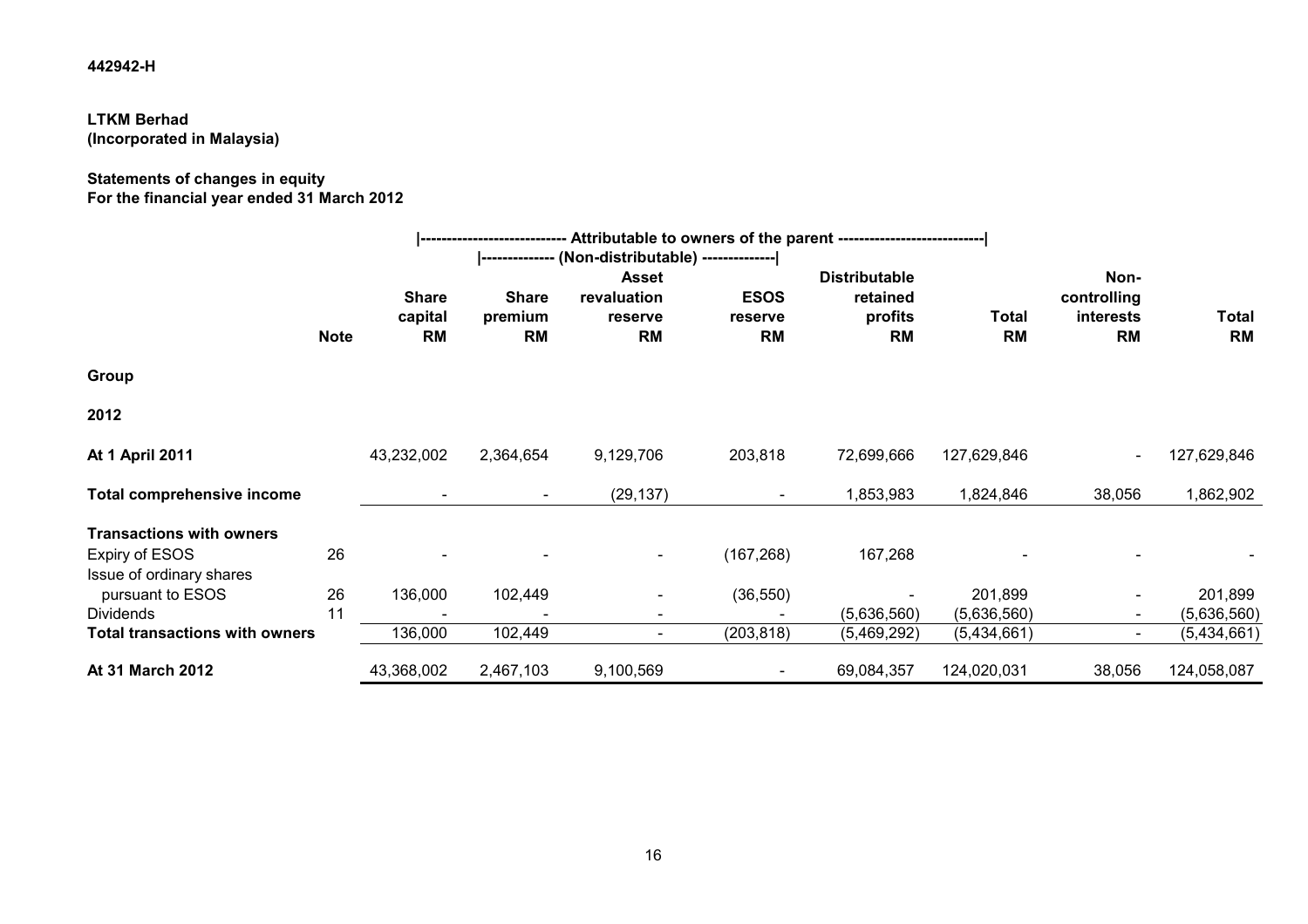#### **LTKM Berhad (Incorporated in Malaysia)**

#### **Statements of changes in equity For the financial year ended 31 March 2012 (contd.)**

|                                       |             |              |              | ---------------------------- Attributable to owners of the parent ----------------------------- |                |                      |               |                                            |                              |
|---------------------------------------|-------------|--------------|--------------|-------------------------------------------------------------------------------------------------|----------------|----------------------|---------------|--------------------------------------------|------------------------------|
|                                       |             |              |              | -------------- (Non-distributable) --------------                                               |                |                      |               |                                            |                              |
|                                       |             |              |              | <b>Asset</b>                                                                                    |                | <b>Distributable</b> |               | Non-                                       |                              |
|                                       |             | <b>Share</b> | <b>Share</b> | revaluation                                                                                     | <b>ESOS</b>    | retained             |               | controlling                                |                              |
|                                       |             | capital      | premium      | reserve                                                                                         | reserve        | profits              | <b>Total</b>  | interests                                  | Total                        |
|                                       | <b>Note</b> | <b>RM</b>    | <b>RM</b>    | <b>RM</b>                                                                                       | <b>RM</b>      | <b>RM</b>            | <b>RM</b>     | <b>RM</b>                                  | <b>RM</b>                    |
| Group                                 |             |              |              |                                                                                                 |                |                      |               |                                            |                              |
| 2011                                  |             |              |              |                                                                                                 |                |                      |               |                                            |                              |
| At 1 April 2010, as previously        |             |              |              |                                                                                                 |                |                      |               |                                            |                              |
| stated                                |             | 42,055,002   | 2,175,657    | 9,129,706                                                                                       | 19,780         | 61,589,942           | 114,970,087   |                                            | 114,970,087                  |
| Effects of adopting FRS139            |             |              |              |                                                                                                 |                | 250,527              | 250,527       |                                            | 250,527                      |
| At 1 April 2010, restated             |             | 42,055,002   | 2,175,657    | 9,129,706                                                                                       | 19,780         | 61,840,469           | 115,220,614   |                                            | 115,220,614                  |
|                                       |             |              |              |                                                                                                 |                |                      |               |                                            |                              |
| <b>Total comprehensive income</b>     |             |              |              | $\overline{\phantom{a}}$                                                                        | $\blacksquare$ | 16,012,137           | 16,012,137    |                                            | 16,012,137                   |
| <b>Transactions with owners</b>       |             |              |              |                                                                                                 |                |                      |               |                                            |                              |
| Share options granted under           |             |              |              |                                                                                                 |                |                      |               |                                            |                              |
| <b>ESOS</b>                           |             |              |              |                                                                                                 | 236,144        |                      | 236,144       |                                            | 236,144                      |
| Issue of ordinary shares              |             |              |              |                                                                                                 |                |                      |               |                                            |                              |
| pursuant to ESOS                      | 26          | 1,177,000    | 188,997      | $\overline{\phantom{a}}$                                                                        | (52, 106)      |                      | 1,313,891     |                                            | 1,313,891                    |
| <b>Dividends</b>                      | 11          |              |              |                                                                                                 |                | (5, 152, 940)        | (5, 152, 940) |                                            |                              |
| <b>Total transactions with owners</b> |             | 1,177,000    | 188,997      | $\qquad \qquad \blacksquare$                                                                    | 184,038        | (5, 152, 940)        |               | $\blacksquare$<br>$\overline{\phantom{a}}$ | (5, 152, 940)<br>(3,602,905) |
|                                       |             |              |              | $\blacksquare$                                                                                  |                |                      | (3,602,905)   |                                            |                              |
| <b>At 31 March 2011</b>               |             | 43,232,002   | 2,364,654    | 9,129,706                                                                                       | 203,818        | 72,699,666           | 127,629,846   | $\overline{\phantom{a}}$                   | 127,629,846                  |

The accompanying notes form an integral part of the financial statements.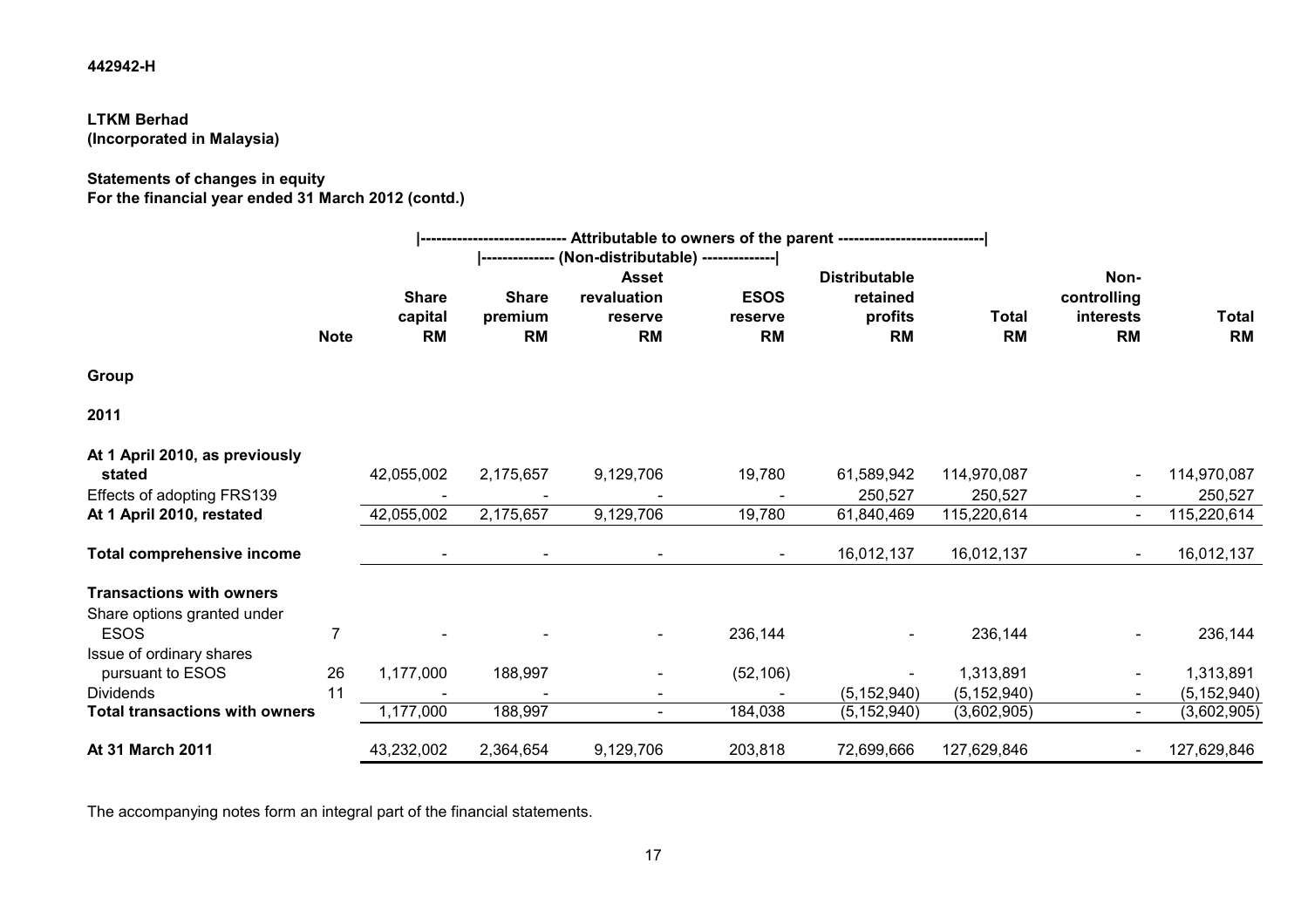## **LTKM Berhad**

**(Incorporated in Malaysia)**

## **Statements of changes in equity For the financial year ended 31 March 2012 (contd.)**

|                                           |             |              | ----- (Non-distributable) ----- |             | <b>Distributable</b> |             |
|-------------------------------------------|-------------|--------------|---------------------------------|-------------|----------------------|-------------|
|                                           |             | <b>Share</b> | <b>Share</b>                    | <b>ESOS</b> | retained             |             |
|                                           |             | capital      | premium                         | reserve     | profits              | Total       |
|                                           | <b>Note</b> | <b>RM</b>    | <b>RM</b>                       | <b>RM</b>   | <b>RM</b>            | <b>RM</b>   |
| Company                                   |             |              |                                 |             |                      |             |
| 2012                                      |             |              |                                 |             |                      |             |
| <b>At 1 April 2011</b>                    |             | 43,232,002   | 2,364,654                       | 203,818     | 46,791,715           | 92,592,189  |
| <b>Total comprehensive income</b>         |             |              |                                 | $\sim$      | (7,027,612)          | (7,027,612) |
| <b>Transactions with owners</b>           |             |              |                                 |             |                      |             |
| Issue of ordinary shares pursuant to ESOS | 26          | 136,000      | 102,449                         | (36, 550)   |                      | 201,899     |
| Expiry of ESOS                            | 26          |              |                                 | (167, 268)  | 167,268              |             |
| <b>Dividends</b>                          | 11          |              |                                 |             | (5,636,560)          | (5,636,560) |
| <b>Total transactions with owners</b>     |             | 136,000      | 102,449                         | (203, 818)  | (5,469,292)          | (5,434,661) |
| At 31 March 2012                          |             | 43,368,002   | 2,467,103                       | $\sim$      | 34,294,811           | 80,129,916  |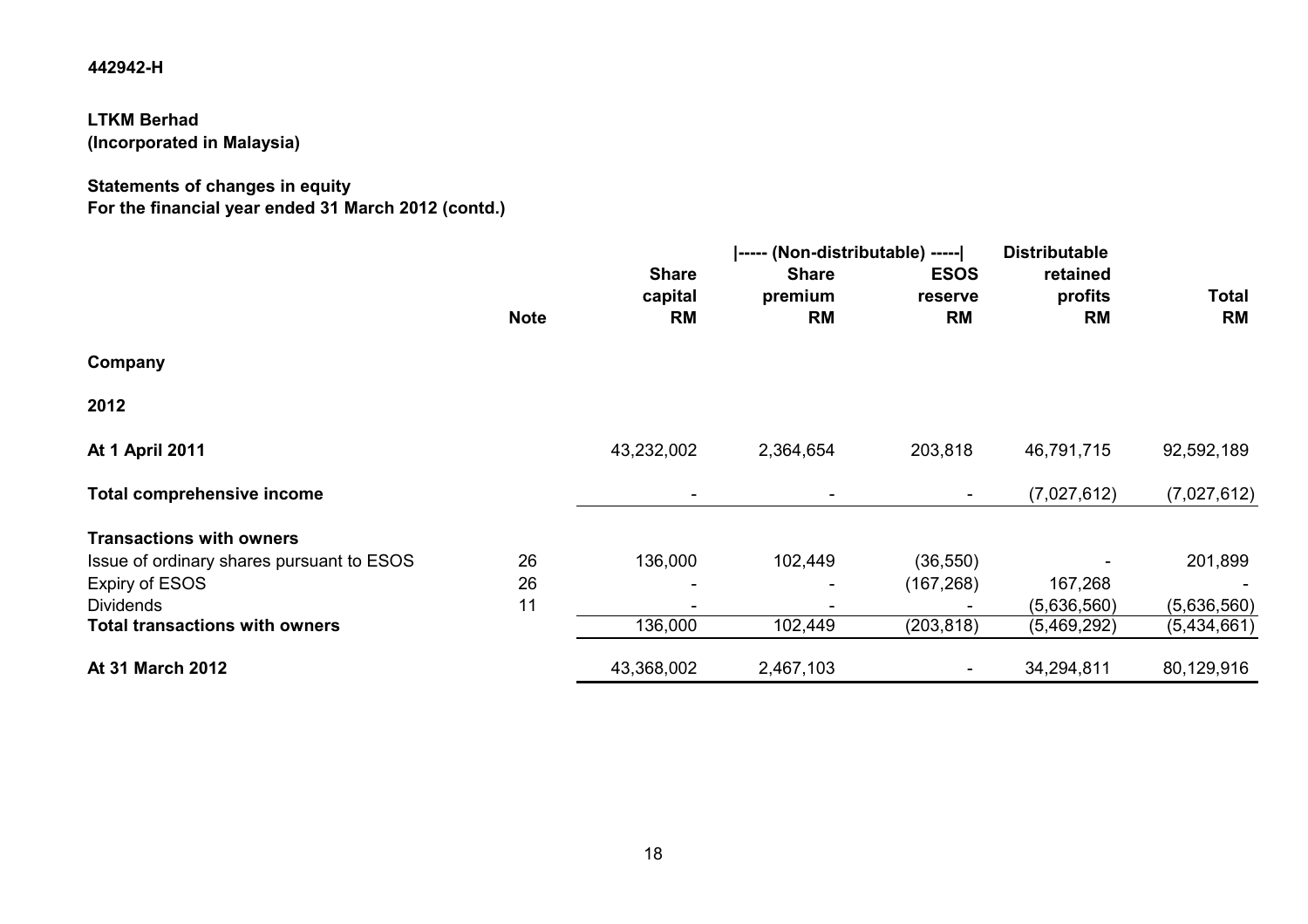# **LTKM Berhad**

**(Incorporated in Malaysia)**

# **Statements of changes in equity**

**For the financial year ended 31 March 2012 (contd.)**

|                                                      |             |              | ----- (Non-distributable) ----- |                          | <b>Distributable</b> |               |  |
|------------------------------------------------------|-------------|--------------|---------------------------------|--------------------------|----------------------|---------------|--|
|                                                      |             | <b>Share</b> | <b>Share</b>                    | <b>ESOS</b>              | retained             |               |  |
|                                                      |             | capital      | premium                         | reserve                  | profits              | Total         |  |
|                                                      | <b>Note</b> | <b>RM</b>    | <b>RM</b>                       | <b>RM</b>                | <b>RM</b>            | <b>RM</b>     |  |
| Company                                              |             |              |                                 |                          |                      |               |  |
| 2011                                                 |             |              |                                 |                          |                      |               |  |
| <b>At 1 April 2010</b>                               |             | 42,055,002   | 2,175,657                       | 19,780                   | 22,388,711           | 66,639,150    |  |
| <b>Total comprehensive income</b>                    |             |              |                                 | $\overline{\phantom{a}}$ | 29,555,944           | 29,555,944    |  |
| <b>Transactions with owners</b>                      |             |              |                                 |                          |                      |               |  |
| Share options granted under ESOS to<br>employees of: |             |              |                                 |                          |                      |               |  |
| The Company                                          | 7(a)        |              |                                 | 55,902                   |                      | 55,902        |  |
| <b>Subsidiaries</b>                                  | 16          |              |                                 | 180,242                  |                      | 180,242       |  |
| Issue of ordinary shares pursuant to ESOS            | 26          | 1,177,000    | 188,997                         | (52, 106)                |                      | 1,313,891     |  |
| <b>Dividends</b>                                     | 11          |              |                                 |                          | (5, 152, 940)        | (5, 152, 940) |  |
| <b>Total transactions with owners</b>                |             | 1,177,000    | 188,997                         | 184,038                  | (5, 152, 940)        | (3,602,905)   |  |
| At 31 March 2011                                     |             | 43,232,002   | 2,364,654                       | 203,818                  | 46,791,715           | 92,592,189    |  |

The accompanying notes form an integral part of the financial statements.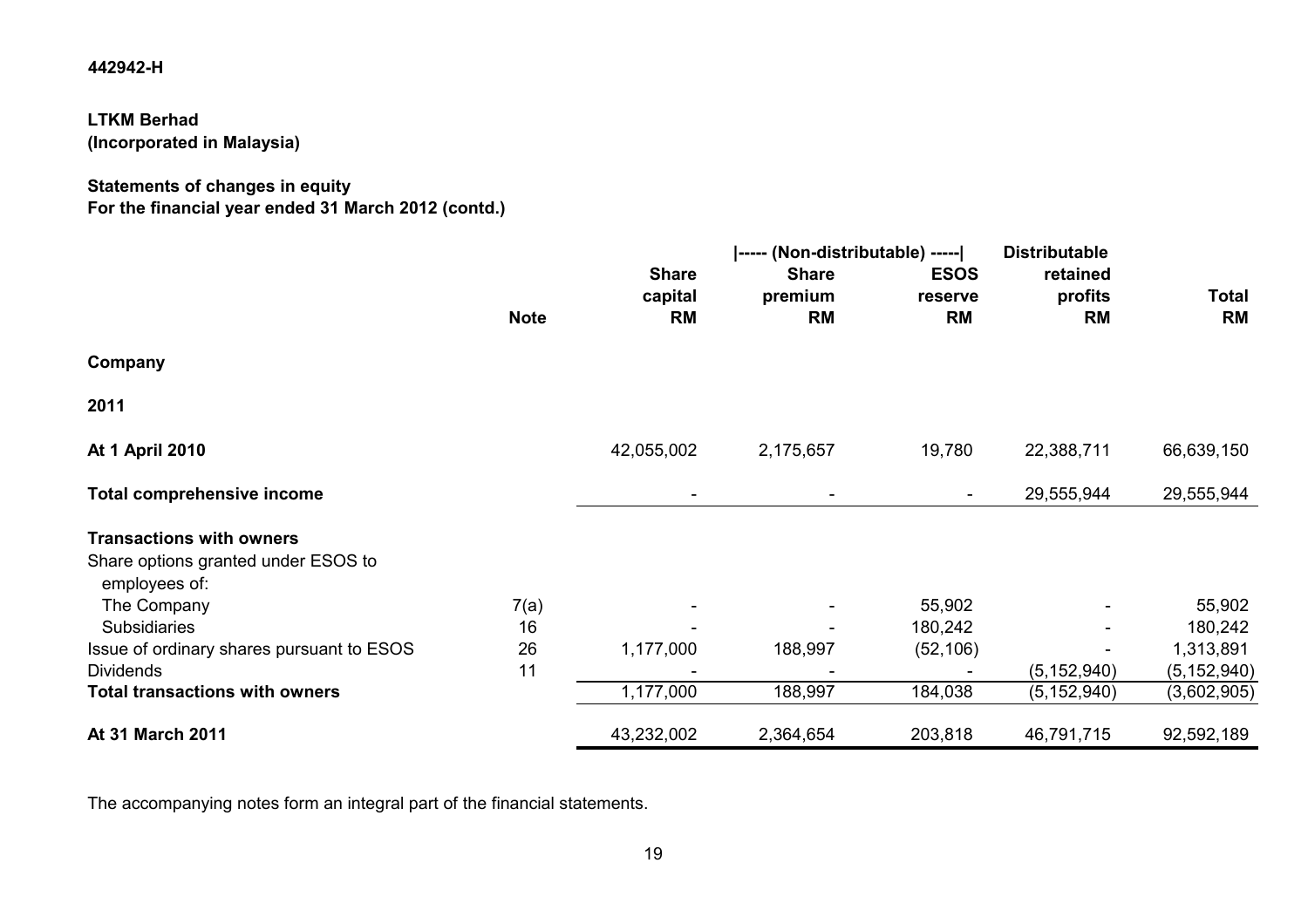## **Statement of cash flows For the financial year ended 31 March 2012**

|                                                        | <b>Group</b> |                   |                   | Company           |                   |  |
|--------------------------------------------------------|--------------|-------------------|-------------------|-------------------|-------------------|--|
|                                                        | <b>Note</b>  | 2012<br><b>RM</b> | 2011<br><b>RM</b> | 2012<br><b>RM</b> | 2011<br><b>RM</b> |  |
| <b>Cash flows from operating</b><br>activities         |              |                   |                   |                   |                   |  |
| Profit/(loss) before tax from<br>continuing operations |              | 19,296,756        | 27,948,186        | (7, 224, 331)     | 29,757,493        |  |
| Loss before tax from                                   |              |                   |                   |                   |                   |  |
| discontinued operation                                 | 9            | (12,606,700)      | (4,351,862)       |                   |                   |  |
| Profit/(loss) before tax, total<br>Adjustments for:    |              | 6,690,056         | 23,596,324        | (7, 224, 331)     | 29,757,493        |  |
| Depreciation of<br>Property, plant and                 |              |                   |                   |                   |                   |  |
| equipment                                              | 7, 9         | 10,363,363        | 9,486,787         | 214,336           | 217,885           |  |
| Amortisation of                                        |              |                   |                   |                   |                   |  |
| biological asset                                       | 7            | 9,396             | 10,105            |                   |                   |  |
| Write off of property,                                 |              |                   |                   |                   |                   |  |
| plant and equipment                                    | 6, 9         | 707,670           |                   | 2,456             |                   |  |
| (Gain)/loss on disposal of:                            |              |                   |                   |                   |                   |  |
| Property, plant and                                    |              |                   |                   |                   |                   |  |
| equipment                                              | 4, 9         | (370, 878)        | (10, 142)         |                   |                   |  |
| Investment securities                                  | 4, 6         | 26,643            | (3, 354)          | 39,959            | (773)             |  |
| Impairment loss on:<br>Investment in                   |              |                   |                   |                   |                   |  |
| subsidiaries                                           | 6            |                   |                   | 19,000,000        |                   |  |
| Inventories                                            | 9            | 168,759           |                   |                   |                   |  |
| Trade and other                                        |              |                   |                   |                   |                   |  |
| receivables                                            | 7, 9         | 855,905           | 897,319           |                   |                   |  |
| Property, plant and                                    |              |                   |                   |                   |                   |  |
| equipment                                              | 9            | 6,707,942         |                   |                   |                   |  |
| Reversal of impairment                                 |              |                   |                   |                   |                   |  |
| loss on:                                               |              |                   |                   |                   |                   |  |
| Investment securities                                  | 4            |                   | (49, 349)         |                   | (36,076)          |  |
| Trade and other                                        |              |                   |                   |                   |                   |  |
| receivables                                            | 7, 9         | (59, 742)         | (588, 536)        |                   |                   |  |
| Provision for unutilised                               |              |                   |                   |                   |                   |  |
| annual leave                                           | 7, 9         | 41,153            | (1,036)           | (2,329)           | 4,528             |  |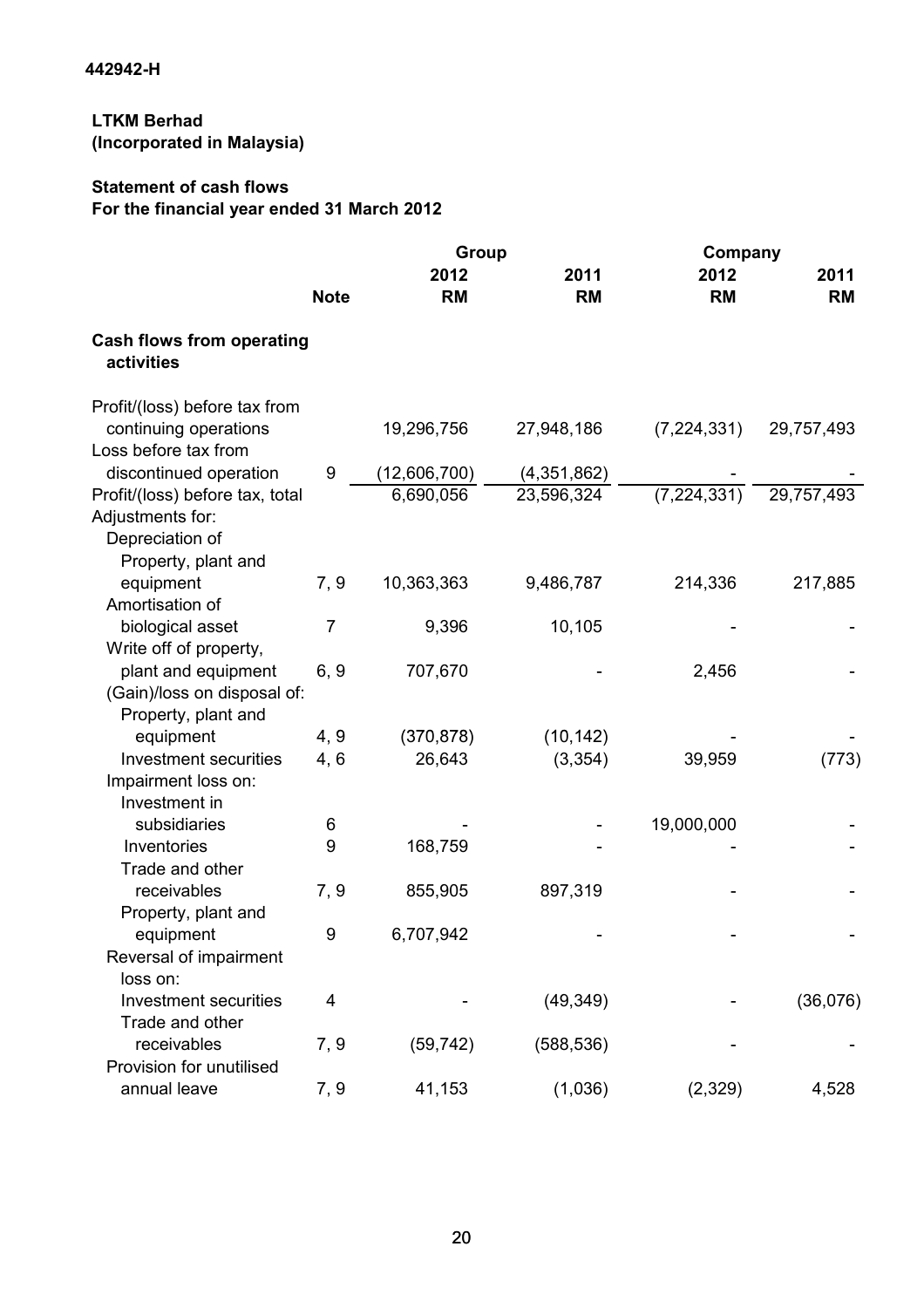## **Statement of cash flows**

## **For the financial year ended 31 March 2012 (contd.)**

|                                                         |                | <b>Group</b>      |                   | Company           |                   |  |
|---------------------------------------------------------|----------------|-------------------|-------------------|-------------------|-------------------|--|
|                                                         | <b>Note</b>    | 2012<br><b>RM</b> | 2011<br><b>RM</b> | 2012<br><b>RM</b> | 2011<br><b>RM</b> |  |
|                                                         |                |                   |                   |                   |                   |  |
| <b>Cash flows from operating</b><br>activities (contd.) |                |                   |                   |                   |                   |  |
| Adjustments for (contd.):                               |                |                   |                   |                   |                   |  |
| Share options granted                                   |                |                   |                   |                   |                   |  |
| under ESOS                                              | $\overline{7}$ |                   | 236,144           |                   | 55,902            |  |
| Net fair value gains on:                                |                |                   |                   |                   |                   |  |
| Investment securities                                   | 4              | (399, 270)        | (201, 104)        | (211)             |                   |  |
| Investment properties                                   | 4              | (958, 956)        |                   |                   |                   |  |
| Unrealised loss on                                      | 4,             |                   |                   |                   |                   |  |
| foreign exchange                                        | 6, 9           | 10,166            | 2,103             |                   |                   |  |
| Dividend income from:                                   |                |                   |                   |                   |                   |  |
| Investment securities                                   | 4              | (99, 136)         | (153, 174)        | (8,591)           | (56,031)          |  |
| A subsidiary company                                    | 3              |                   |                   | (12,000,000)      | (30,000,000)      |  |
| Interest expense                                        | 5              | 1,907,785         | 1,525,212         |                   |                   |  |
| Interest income                                         | 4              | (136, 831)        | (113, 730)        | (543, 967)        | (280, 312)        |  |
| Operating profit/(loss)                                 |                |                   |                   |                   |                   |  |
| before working capital                                  |                |                   |                   |                   |                   |  |
| changes                                                 |                | 25,464,025        | 34,633,569        | (522, 678)        | (337, 384)        |  |
| Increase in land held                                   |                |                   |                   |                   |                   |  |
| for property development                                |                |                   | (9,911,044)       |                   |                   |  |
| (Increase)/decrease in                                  |                |                   |                   |                   |                   |  |
| biological assets                                       |                | (38, 205)         | 858,011           |                   |                   |  |
| Increase in inventories                                 |                | (957, 230)        | (3,438,495)       |                   |                   |  |
| Increase in property                                    |                |                   |                   |                   |                   |  |
| development costs                                       |                | (1,536,505)       | (202, 211)        |                   |                   |  |
| (Increase)/decrease in                                  |                |                   |                   |                   |                   |  |
| receivables                                             |                | (1, 249, 822)     | 153,946           | (2,000)           | 200               |  |
| Increase/(decrease) in                                  |                |                   |                   |                   |                   |  |
| payables                                                |                | 1,048,201         | 1,322,817         | 10,767            | (10, 027)         |  |
| Changes in intercompany                                 |                |                   |                   |                   |                   |  |
| indebtedness                                            |                |                   |                   | 5,344,839         | 1,273,086         |  |
| Cash generated from                                     |                |                   |                   |                   |                   |  |
| operations                                              |                | 22,730,464        | 23,416,593        | 4,830,928         | 925,875           |  |
| Taxes paid                                              |                | (8,221,740)       | (5,871,904)       | (15, 481)         | (33, 397)         |  |
| Interest paid                                           |                | (1,907,785)       | (1,525,212)       |                   |                   |  |
| Net cash generated from                                 |                |                   |                   |                   |                   |  |
| operating activities                                    |                | 12,600,939        | 16,019,477        | 4,815,447         | 892,478           |  |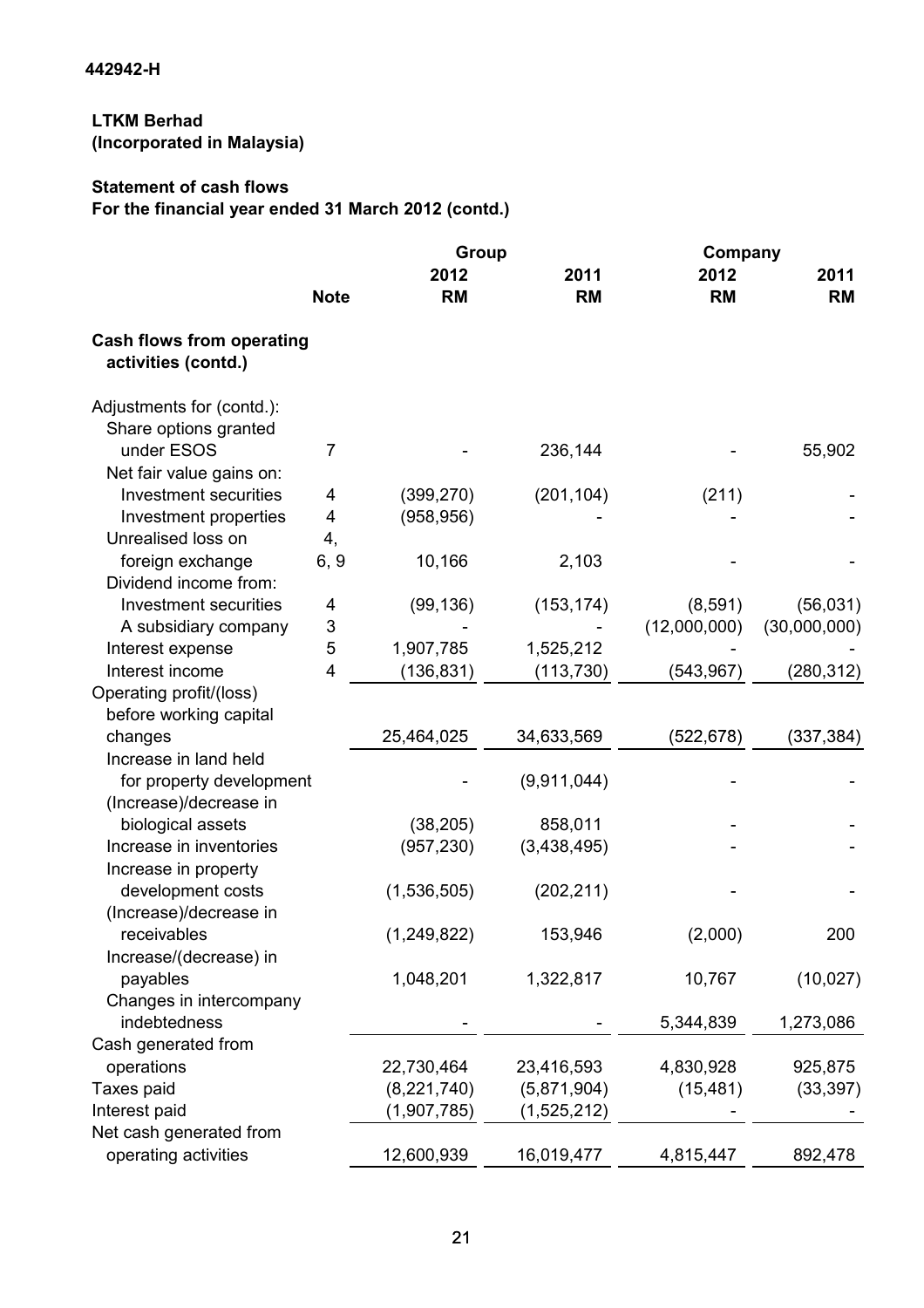## **Statement of cash flows**

## **For the financial year ended 31 March 2012 (contd.)**

|                                                 |             | <b>Group</b>  | Company        |             |             |
|-------------------------------------------------|-------------|---------------|----------------|-------------|-------------|
|                                                 |             | 2012          | 2011           | 2012        | 2011        |
|                                                 | <b>Note</b> | <b>RM</b>     | <b>RM</b>      | <b>RM</b>   | <b>RM</b>   |
| <b>Cash flows from investing</b><br>activities  |             |               |                |             |             |
| Purchase of:                                    |             |               |                |             |             |
| Property, plant and                             |             |               |                |             |             |
| equipment                                       | (a)         | (4,979,204)   | (20, 858, 652) | (44, 857)   | (47,097)    |
| <b>Investment securities</b>                    |             | (1, 165, 287) | (241, 337)     |             |             |
| Proceeds from disposal of:                      |             |               |                |             |             |
| Property, plant and                             |             |               |                |             |             |
| equipment                                       |             | 7,302,755     | 165,507        |             | 2,318       |
| <b>Investment securities</b>                    |             | 1,133,764     | 5,778,568      | 1,033,820   | 2,568,230   |
| Interest received                               |             | 136,831       | 113,730        | 543,967     | 280,312     |
| Dividend received from                          |             |               |                |             |             |
| investment securities                           |             | 90,762        | 41,399         |             |             |
| Net cash generated from/<br>(used in) investing |             |               |                |             |             |
| activities                                      |             | 2,519,621     | (15,000,785)   | 1,532,930   | 2,803,763   |
| <b>Cash flows from financing</b><br>activities  |             |               |                |             |             |
| Dividends paid                                  |             | (5,629,760)   | (4,252,990)    | (5,629,760) | (4,252,990) |
| Proceeds from issue of                          |             |               |                |             |             |
| shares                                          |             | 201,899       | 1,313,891      | 201,900     | 1,313,891   |
| Net (repayment)/drawdown                        |             |               |                |             |             |
| of term loans                                   |             | (2,622,792)   | 7,286,635      |             |             |
| Net repayment of other                          |             |               |                |             |             |
| bank borrowings                                 |             | (2,228,980)   | (3,723,000)    |             |             |
| Repayment of hire purchase                      |             | (7,689,664)   | (1, 337, 955)  |             |             |
| Net cash used in financing                      |             |               |                |             |             |
| activities                                      |             | (17,969,297)  | (713, 419)     | (5,427,860) | (2,939,099) |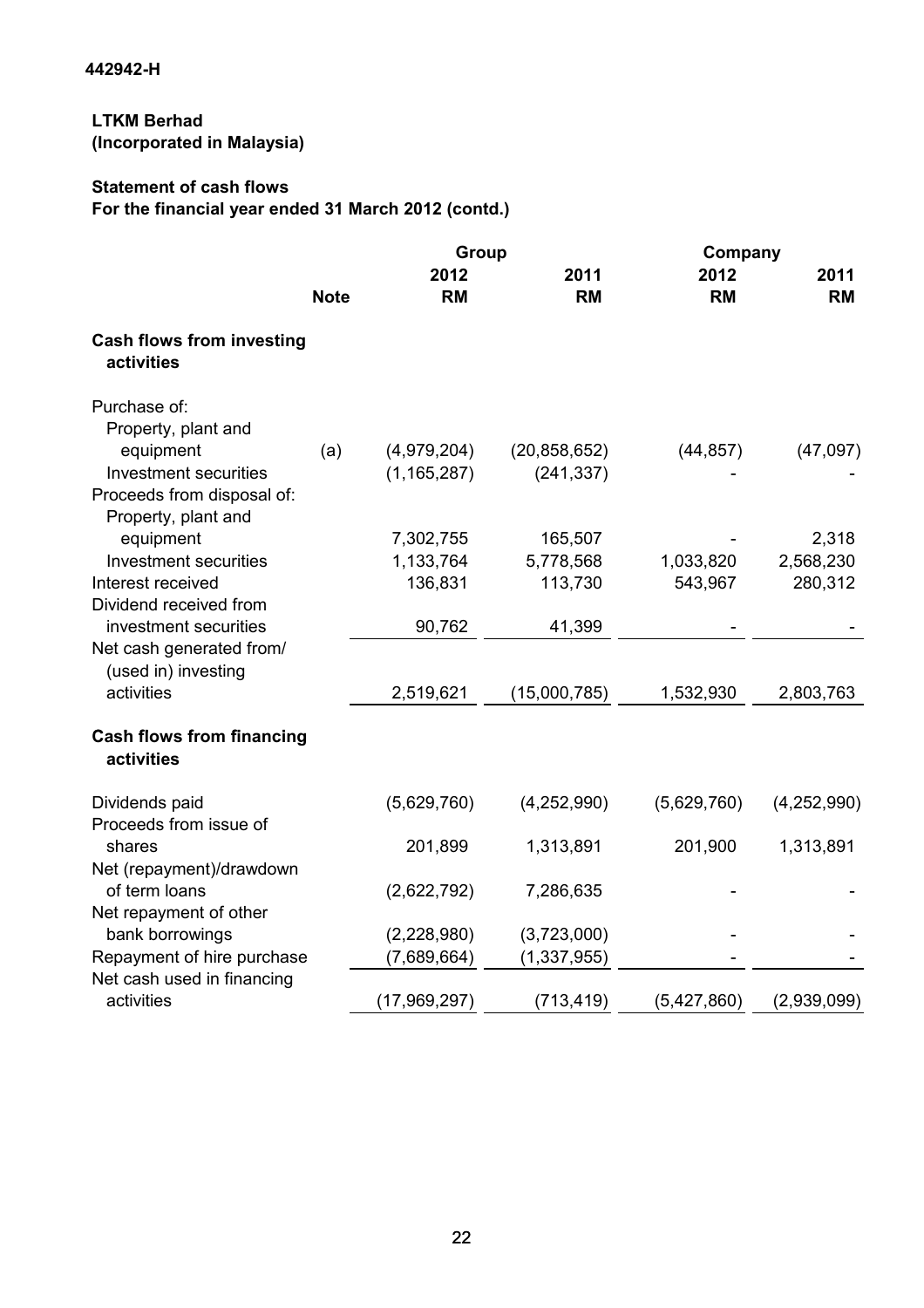## **Statement of cash flows**

**For the financial year ended 31 March 2012 (contd.)**

|                                             | Group       |            | Company   |             |
|---------------------------------------------|-------------|------------|-----------|-------------|
|                                             | 2012        | 2011       | 2012      | 2011        |
|                                             | <b>RM</b>   | <b>RM</b>  | <b>RM</b> | <b>RM</b>   |
| Net (decrease)/increase<br>in cash and cash |             |            |           |             |
| equivalents                                 | (2,848,737) | 305,273    | 920,517   | 757,142     |
| Cash and cash<br>equivalents at beginning   |             |            |           |             |
| of year                                     | 16,222,050  | 15,916,777 | 5,900,319 | 5, 143, 177 |
| Cash and cash<br>equivalents at end of      |             |            |           |             |
| year (Note 21)                              | 13,373,313  | 16,222,050 | 6,820,836 | 5,900,319   |

Note (a):

In the previous financial year, the Group acquired property, plant and equipment with an aggregate cost of RM28,824,769 of which RM7,966,117 were acquired by means of hire purchase arrangements.

The accompanying notes form an integral part of the financial statements.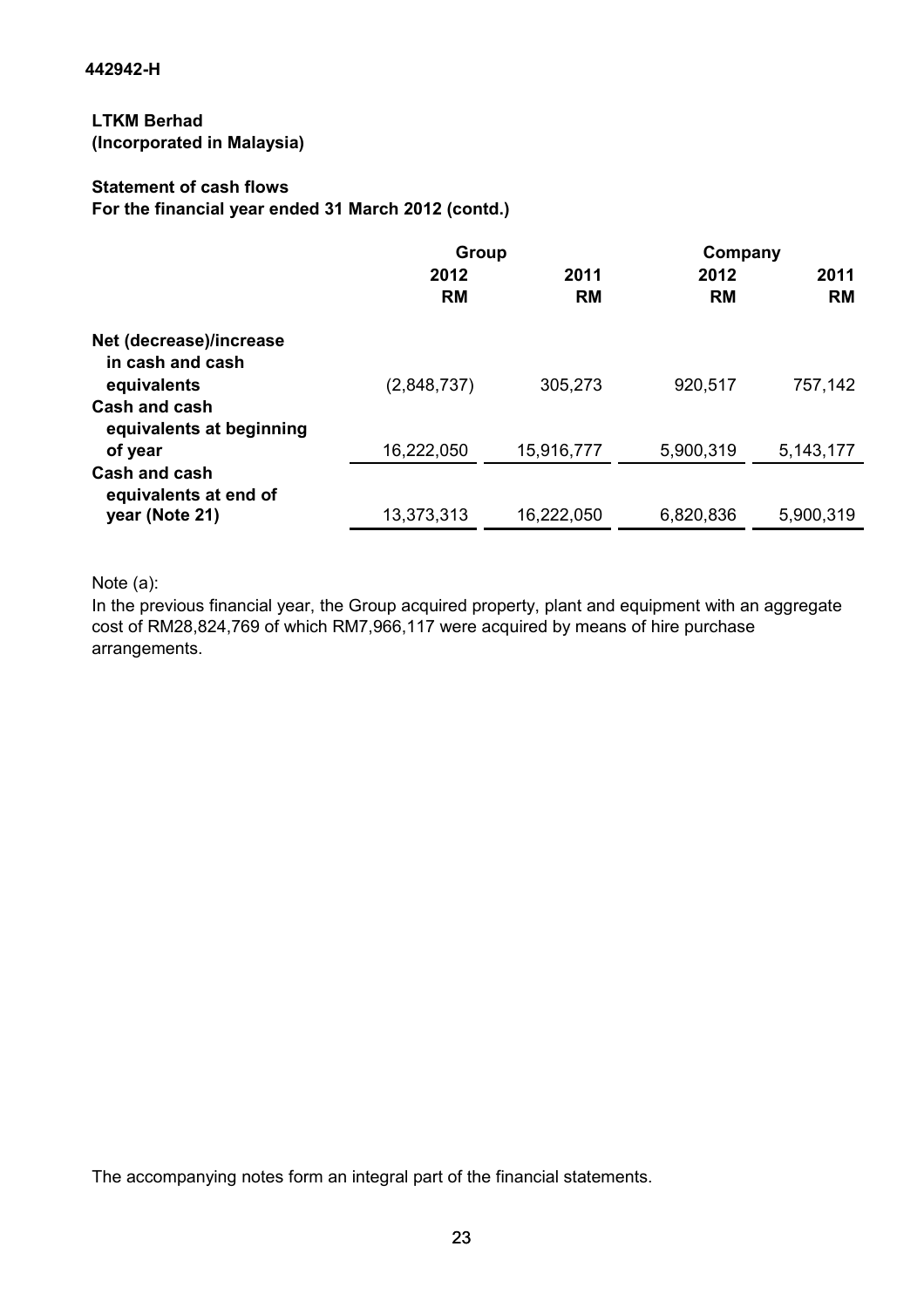## **Notes to the financial statements 31 March 2012**

#### **1. Corporate information**

The Company is a public limited liability company, incorporated and domiciled in Malaysia, and is listed on the Main Market of the Bursa Malaysia Securities Berhad ("Bursa Securities"). The registered office of the Company is located at Unit 7-02, Level 7, Menara Persoft (formerly known as Menara Luxor), 6B Persiaran Tropicana, 47410 Petaling Jaya, Selangor Darul Ehsan. The principal place of business is located at 102, Batu 1 1/2, Jalan Meru, 41050 Klang, Selangor Darul Ehsan.

The immediate and ultimate holding company of the Company is Ladang Ternakan Kelang Sdn. Berhad, a company incorporated in Malaysia. Related companies refer to companies within the Ladang Ternakan Kelang Sdn. Berhad group.

The principal activities of the Company are investment holding and provision of management services. The principal activities of the subsidiaries are described in Note 16 to the financial statements. There have been no significant changes in the nature of the principal activities during the financial year.

The financial statements were authorised for issue by the Board of Directors in accordance with a resolution of the directors on 13 July 2012.

## **2. Significant accounting policies**

#### **2.1 Basis of preparation**

The financial statements of the Group and of the Company have been prepared in accordance with Financial Reporting Standards ("FRSs") and the Companies Act, 1965 in Malaysia. At the beginning of the current financial year, the Group and the Company adopted new and revised FRS which are mandatory for financial periods beginning on or after 1 April 2011 as described fully in Note 2.3.

The financial statements have been prepared on the historical cost basis except as disclosed in the accounting policies below.

The financial statements are presented in Ringgit Malaysia ("RM") except when otherwise indicated.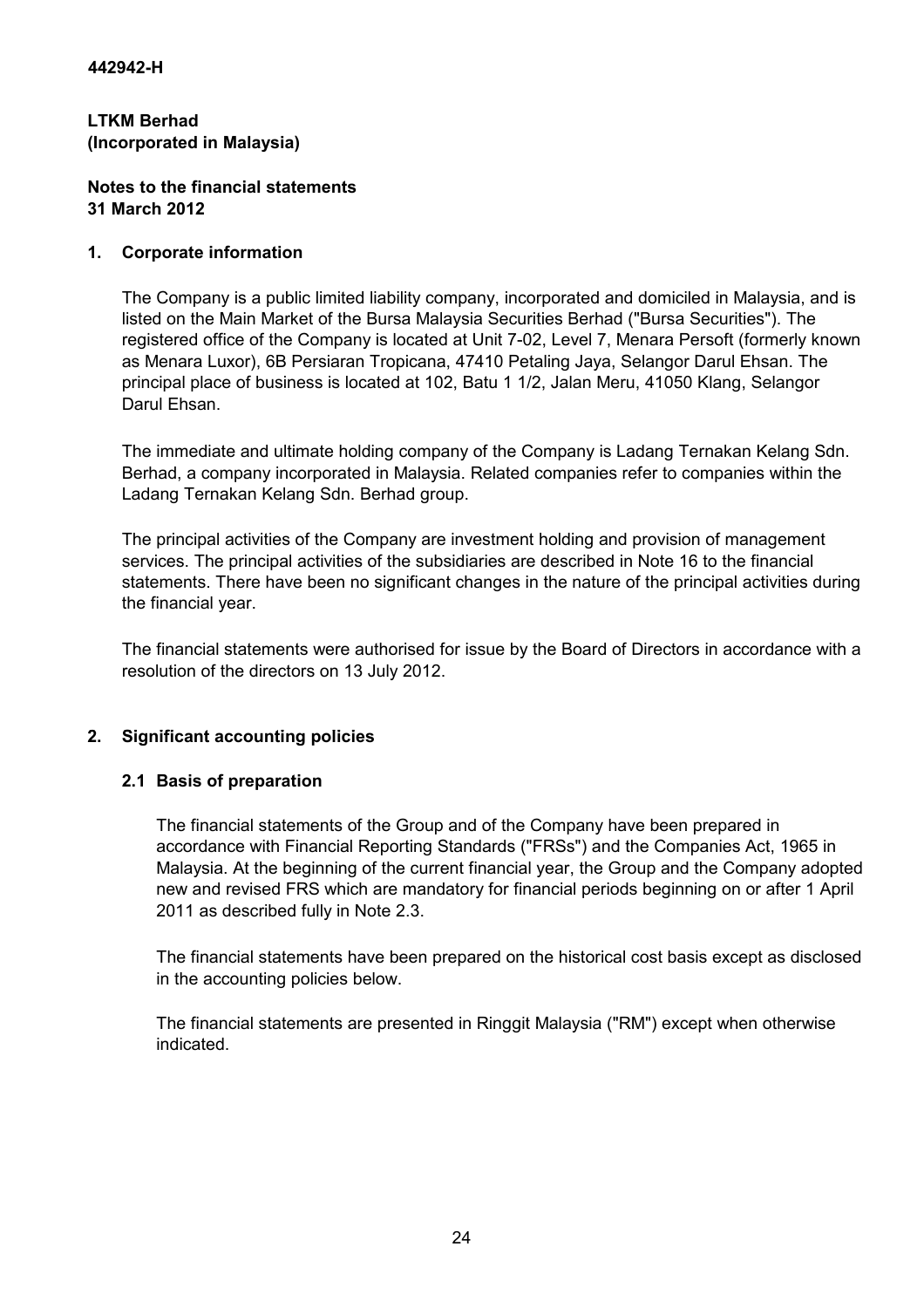#### **2. Significant accounting policies (contd.)**

#### **2.2 Summary of significant accounting policies**

#### **(a) Subsidiaries**

A subsidiary is an entity over which the Group has the power to govern the financial and operating policies so as to obtain benefits from its activities.

In the Company's separate financial statements, investments in subsidiaries are accounted for at cost less impairment losses.

#### **(b) Basis of consolidation**

The consolidated financial statements comprise the financial statements of the Company and its subsidiaries as at the reporting date. The financial statements of the subsidiaries used in the preparation of the consolidated financial statements are prepared for the same reporting date as the Company. Consistent accounting policies are applied to like transactions and events in similar circumstances.

All intra-group balances, income and expenses and unrealised gains and losses resulting from intra-group transactions are eliminated in full.

Acquisitions of subsidiaries are accounted for by applying the purchase method. Identifiable assets acquired and liabilities and contingent liabilities assumed in a business combination are measured initially at their fair values at the acquisition date. Adjustments to those fair values relating to previously held interests are treated as a revaluation and recognised in other comprehensive income. The cost of a business combination is measured as the aggregate of the fair values, at the date of exchange, of the assets given, liabilities incurred or assumed, and equity instruments issued, plus any costs directly attributable to the business combination.

Any excess of the cost of business combination over the Group's share in the net fair value of the acquired subsidiary's identifiable assets, liabilities and contingent liabilities is recorded as goodwill on the statement of financial position. Any excess of the Group's share in the net fair value of the acquired subsidiary's identifiable assets, liabilities and contingent liabilities over the cost of business combination is recognised as income in profit or loss on the date of acquisition. When the Group acquires a business, embedded derivatives separated from the host contract by the acquiree are reassessed on acquisition unless the business combination results in a change in the terms of the contract that significantly modifies the cash flows that would otherwise be required under the contract.

Subsidiaries are consolidated from the date of acquisition, being the date on which the Group obtains control, and continue to be consolidated until the date that such control ceases.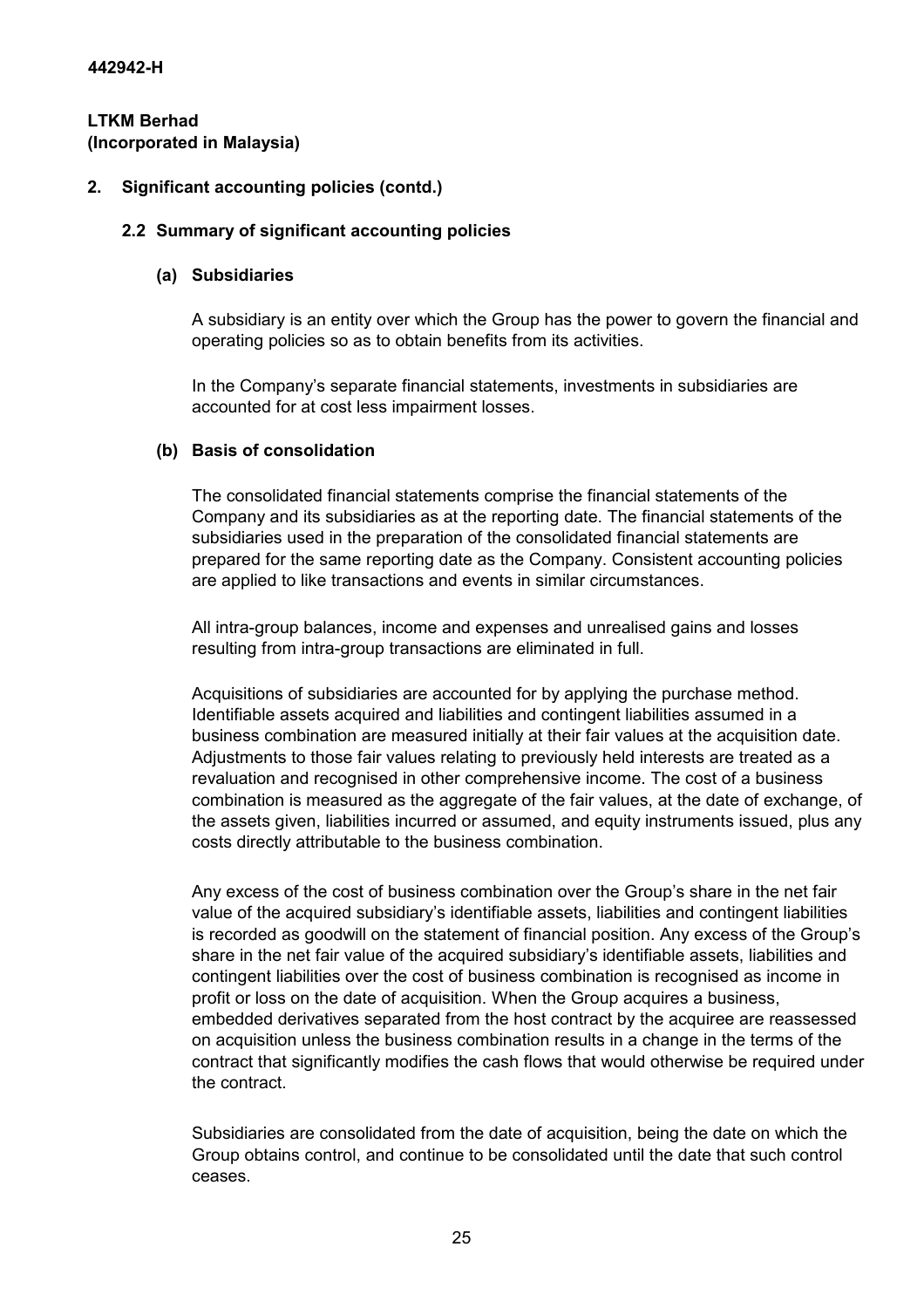## **2. Significant accounting policies (contd.)**

#### **2.2 Summary of significant accounting policies (contd.)**

#### **(b) Basis of consolidation (contd.)**

Acquisitions of subsidiaries are accounted for by applying the purchase method except for certain subsidiary companies, as disclosed in Note 16, which were consolidated prior to 1 January 2002 using the merger method of accounting in accordance with Malaysian Accounting Standard No. 2, Accounting for Acquisitions and Mergers, the generally accepted accounting principles prevailing at that time. These subsidiary companies continue to be consolidated using the merger method of accounting.

Under the merger method of accounting, the results of the subsidiary companies are presented as if the companies had been combined throughout the current and previous financial years. The difference between the cost of acquisition over the nominal value of the share capital of the subsidiary companies is written off against reserves.

#### **(c) Transactions with non-controlling interests**

Non-controlling interests represent the portion of profit or loss and net assets in subsidiaries not held by the Group and are presented separately in profit or loss of the Group and within equity in the consolidated statements of financial position, separately from parent shareholders' equity. Transactions with non-controlling interests are accounted for using the entity concept method, whereby, transactions with noncontrolling interests are accounted for as transactions with owners. On acquisition of non-controlling interests, the difference between the consideration and book value of the share of the net assets acquired is recognised directly in equity. Gain or loss on disposal to non-controlling interests is recognised directly in equity.

#### **(d) Revenue recognition**

Revenue is recognised to the extent that it is probable that the economic benefits will flow to the Group and the revenue can be reliably measured. Revenue is measured at the fair value of consideration received or receivable.

## **(i) Sales of produce inventories, livestock, organic fertilizers, consumable goods and processed glass**

Revenue from sales of produce inventories, livestock, organic fertilizers, consumable goods and processed glass is recognised upon the transfer of significant risk and rewards of ownership of the goods to the customer. Revenue is not recognised to the extent where there are significant uncertainties regarding recovery of the consideration due, associated costs or the possible return of goods.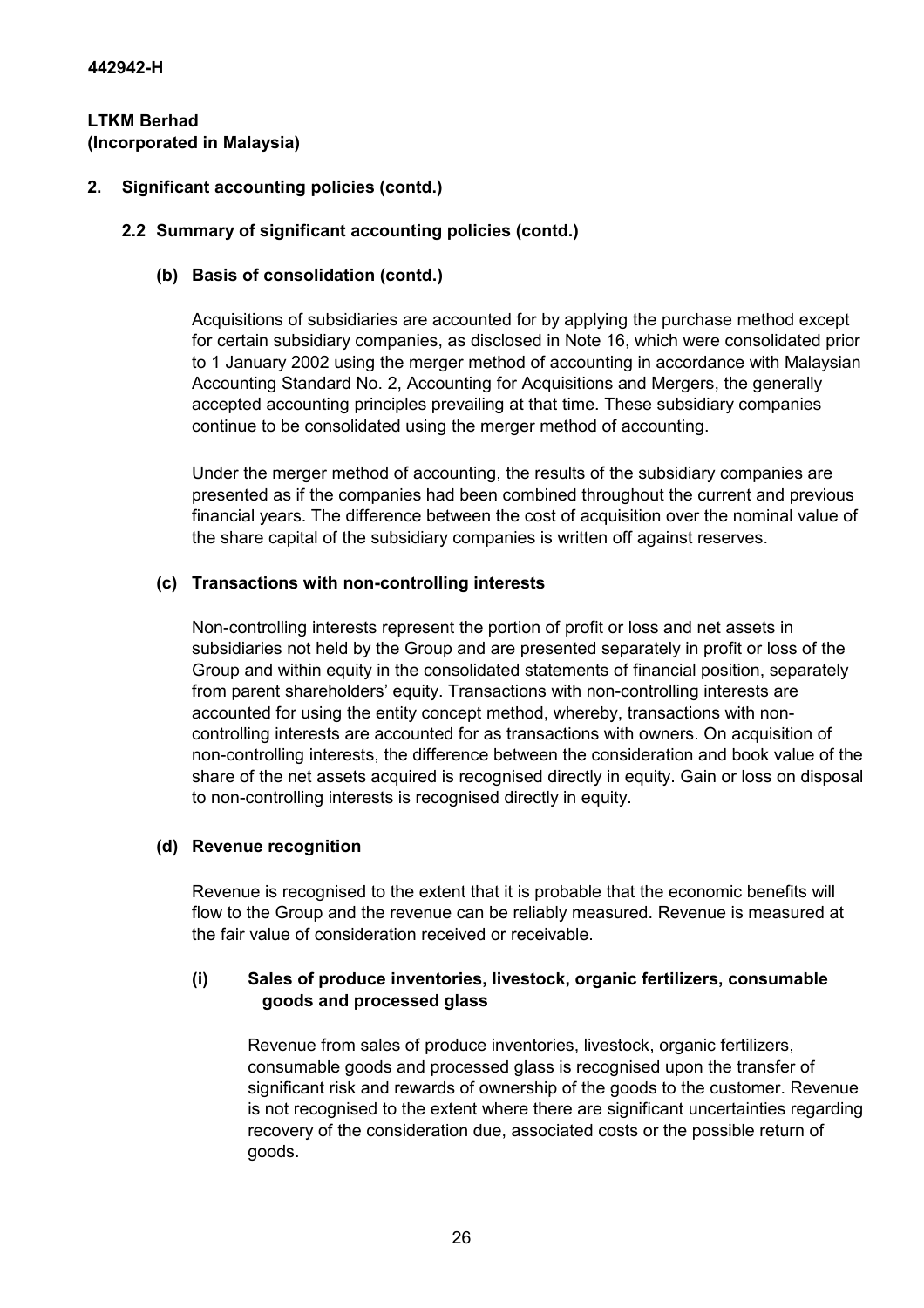## **2. Significant accounting policies (contd.)**

#### **2.2 Summary of significant accounting policies (contd.)**

#### **(d) Revenue recognition (contd.)**

#### **(ii) Sales of sand**

Revenue from sales of sand is recognised when sand is collected based on the invoiced value of sand sold.

#### **(iii) Interest income**

Interest income on short term deposits is recognised using the effective interest method.

#### **(iv) Dividend income**

Dividend income is recognised when the right to receive the payment is established.

#### **(v) Rental income**

Rental income is accounted for on a straight-line basis over the lease terms. The aggregate costs of incentives provided to lessees are recognised as a reduction of rental income over the lease term on a straight-line basis.

#### **(vi) Management fee income**

Management fee income from subsidiaries is recognised when services are rendered.

#### **(vii) Sale of properties**

Revenue from sale of properties is accounted for by the stage of completion method as described in Note 2.2(i)(ii).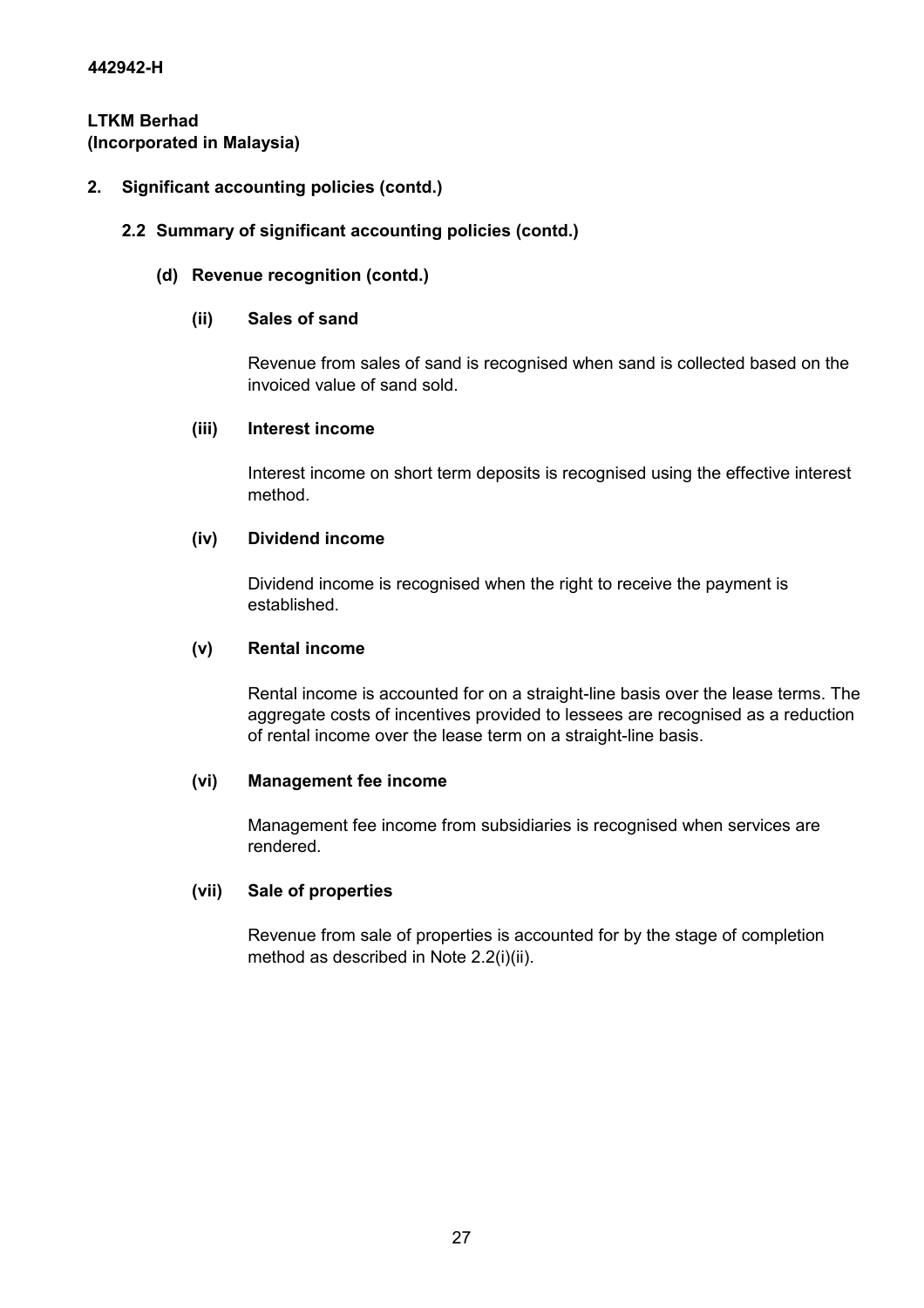#### **2. Significant accounting policies (contd.)**

#### **2.2 Summary of significant accounting policies (contd.)**

#### **(e) Income tax**

#### **(i) Current tax**

Current tax assets and liabilities are measured at the amount expected to be recovered from or paid to the taxation authorities. The tax rates and tax laws used to compute the amount are those that are enacted or substantively enacted by the reporting date.

Current taxes are recognised in profit or loss except to the extent that the tax relates to items recognised outside profit or loss, either in other comprehensive income or directly in equity.

#### **(ii) Deferred tax**

Deferred tax is provided using the liability method on temporary differences at the reporting date between the tax bases of assets and liabilities and their carrying amounts for financial reporting purposes.

Deferred tax liabilities are recognised for all temporary differences, except:

- where the deferred tax liability arises from the initial recognition of an asset or liability in a transaction that is not a business combination and, at the time of the transaction, affects neither the accounting profit nor taxable profit or loss; and
- in respect of taxable temporary differences associated with investments in subsidiaries, where the timing of the reversal of the temporary differences can be controlled and it is probable that the temporary differences will not reverse in the foreseeable future.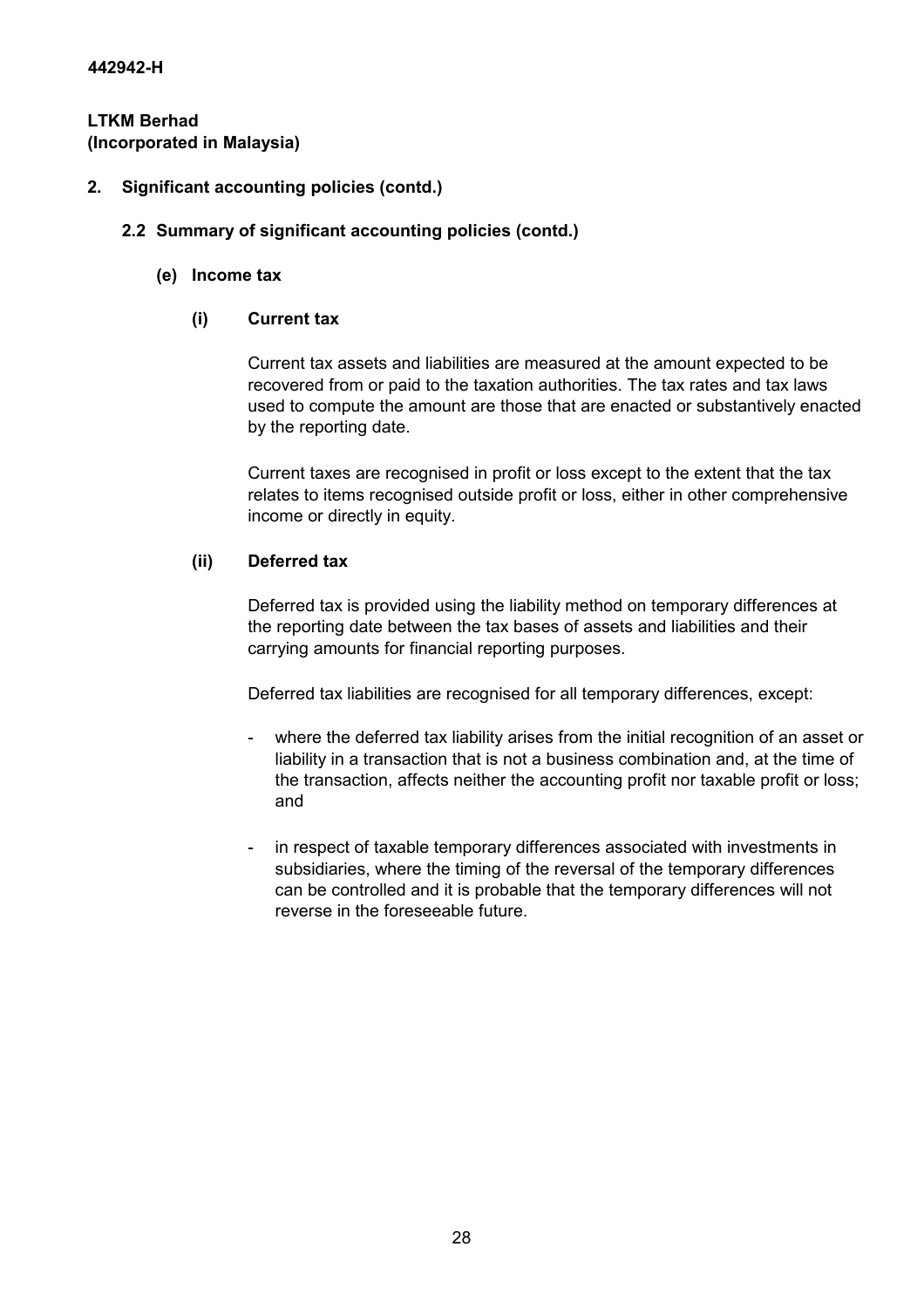**2. Significant accounting policies (contd.)**

#### **2.2 Summary of significant accounting policies (contd.)**

**(e) Income tax (contd.)**

#### **(ii) Deferred tax (contd.)**

Deferred tax assets are recognised for all deductible temporary differences, carry forward of unused tax credits and unused tax losses, to the extent that it is probable that taxable profit will be available against which the deductible temporary differences, and the carry forward of unused tax credits and unused tax losses can be utilised except:

- where the deferred tax asset relating to the deductible temporary difference arises from the initial recognition of an asset or liability in a transaction that is not a business combination and, at the time of the transaction, affects neither the accounting profit nor taxable profit or loss; and
- in respect of deductible temporary differences associated with investments in subsidiaries, deferred tax assets are recognised only to the extent that it is probable that the temporary differences will reverse in the foreseeable future and taxable profit will be available against which the temporary differences can be utilised.

The carrying amount of deferred tax assets is reviewed at each reporting date and reduced to the extent that it is no longer probable that sufficient taxable profit will be available to allow all or part of the deferred tax asset to be utilised. Unrecognised deferred tax assets are reassessed at each reporting date and are recognised to the extent that it has become probable that future taxable profit will allow the deferred tax assets to be utilised.

Deferred tax assets and liabilities are measured at the tax rates that are expected to apply to the year when the asset is realised or the liability is settled, based on tax rates and tax laws that have been enacted or substantively enacted at the reporting date.

Deferred tax relating to items recognised outside profit or loss is recognised outside profit or loss. Deferred tax items are recognised in correlation to the underlying transaction either in other comprehensive income or directly in equity and deferred tax arising from a business combination is adjusted against goodwill on acquisition, if any.

Deferred tax assets and deferred tax liabilities are offset, if a legally enforceable right exists to set off current tax assets against current tax liabilities and the deferred taxes relate to the same taxable entity and the same taxation authority.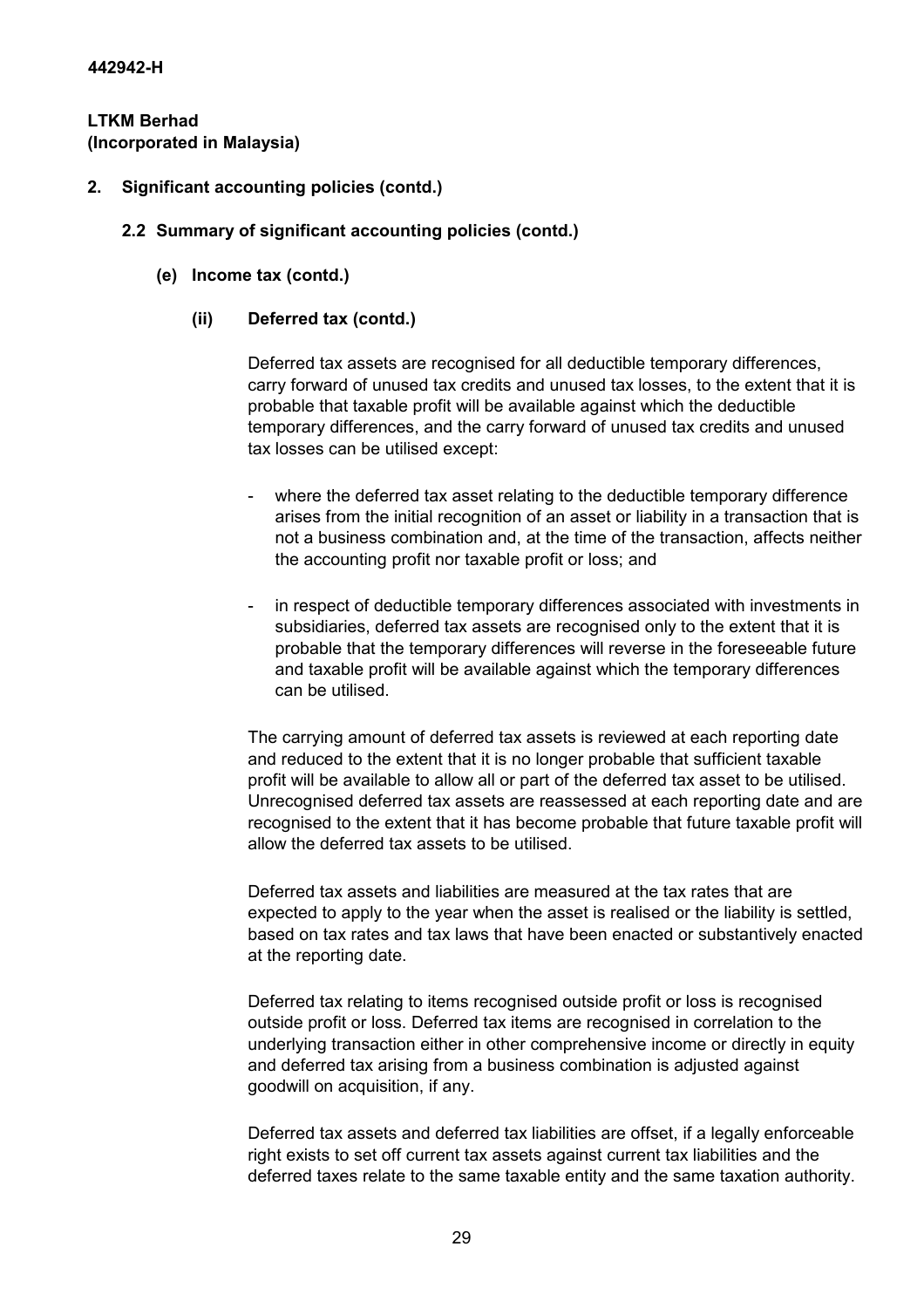#### **2. Significant accounting policies (contd.)**

#### **2.2 Summary of significant accounting policies (contd.)**

#### **(e) Income tax (contd.)**

#### **(iii) Sales tax**

Revenues, expenses and assets are recognised net of the amount of sales tax except:

- Where the sales tax incurred in a purchase of assets or services is not recoverable from the taxation authority, in which case the sales tax is recognised as part of the cost of acquisition of the asset or as part of the expense item as applicable; and
- Receivables and payables that are stated with the amount of sales tax included.

The net amount of sales tax recoverable from, or payable to, the taxation authority is included as part of receivables or payables in the statements of financial position.

#### **(f) Government grants**

Government grants shall be recognised in profit or loss on a systematic basis over the periods in which the entity recognise as expenses the related costs for which the grants are intended to compensate. Grants related to income may be presented as a credit in profit or loss, either separately or under a general heading such as "Other income". Alternatively, they are deducted in reporting the related expenses.

## **(g) Property, plant and equipment, and depreciation**

All items of property, plant and equipment are initially recorded at cost. The cost of an item of property, plant and equipment is recognised as an asset if, and only if, it is probable that future economic benefits associated with the item will flow to the Group and the cost of the item can be measured reliably.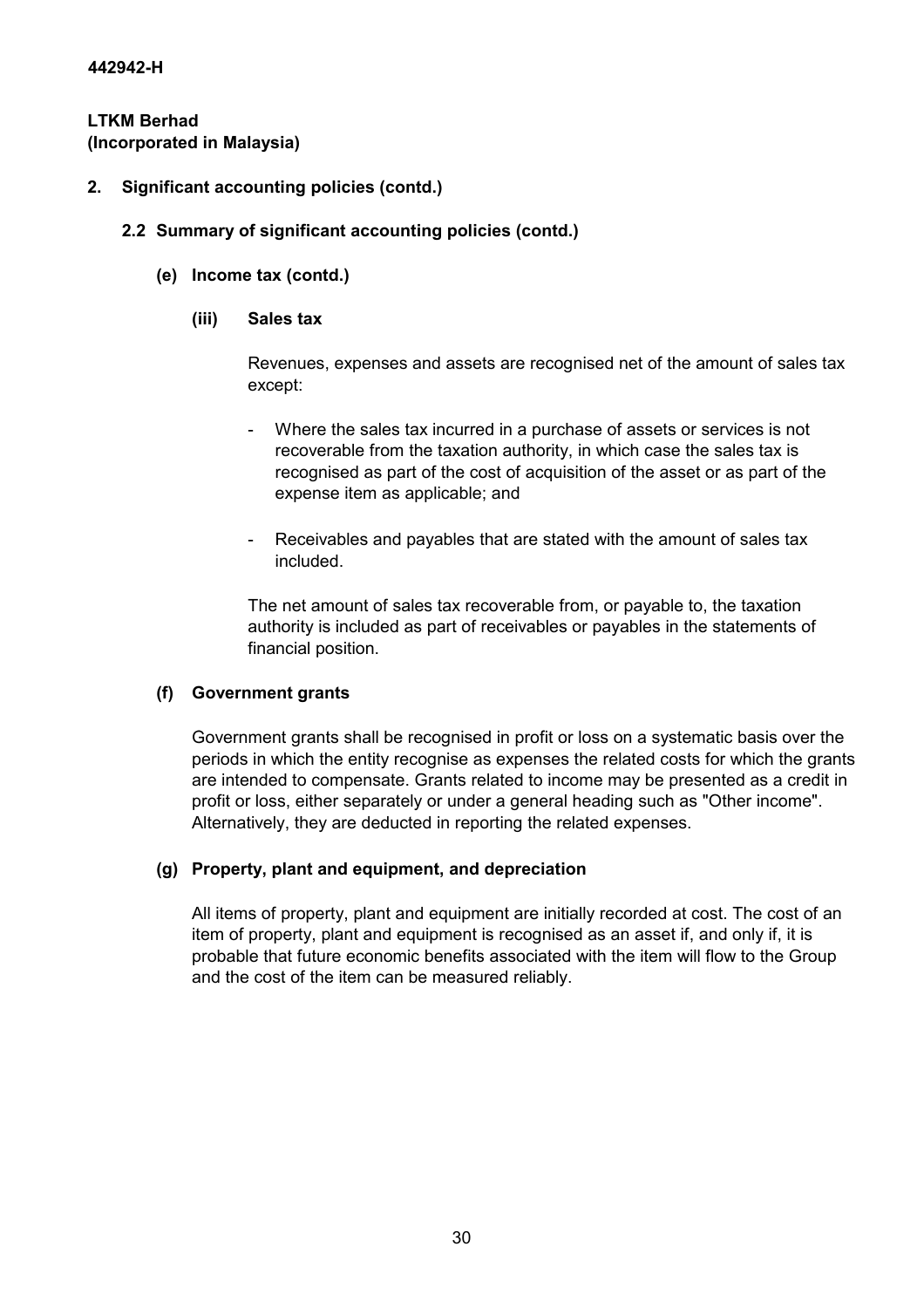## **2. Significant accounting policies (contd.)**

#### **2.2 Summary of significant accounting policies (contd.)**

#### **(g) Property, plant and equipment, and depreciation (contd.)**

Subsequent to recognition, plant and equipment are measured at cost less accumulated depreciation and accumulated impairment losses. When significant parts of property, plant and equipment are required to be replaced in intervals, the Group recognises such parts as individual assets with specific useful lives and depreciation, respectively. Likewise, when a major inspection is performed, its cost is recognised in the carrying amount of the plant and equipment as a replacement if the recognition criteria are satisfied. All other repair and maintenance costs are recognised in profit or loss as incurred. Freehold land, leasehold land and buildings are measured at fair value less accumulated depreciation on buildings and impairment losses recognised after the date of the revaluation. Valuations are performed with sufficient regularity to ensure that the carrying amount does not differ materially from the fair value of the freehold land and buildings at the reporting date.

Any revaluation surplus is recognised in other comprehensive income and accumulated in equity under the asset revaluation reserve, except to the extent that it reverses a revaluation decrease of the same asset previously recognised in profit or loss, in which case the increase is recognised in profit or loss. A revaluation deficit is recognised in profit or loss, except to the extent that it offsets an existing surplus on the same asset carried in the asset revaluation reserve.

Any accumulated depreciation as at the revaluation date is eliminated against the gross carrying amount of the asset and the net amount is restated to the revalued amount of the asset. The revaluation surplus included in the asset revaluation reserve in respect of an asset is transferred directly to retained earnings on retirement or disposal of the asset.

Freehold land has an unlimited useful life and therefore is not depreciated. Capital workin-progress are not depreciated as these assets are not yet available for use. Leasehold lands are depreciated over their lease terms. Depreciation of other property, plant and equipment is provided for on a straight-line basis to write off the cost of each asset to its residual value over the estimated useful life, at the following annual rates:

| <b>Buildings</b>                  | 2% - 33.33% |
|-----------------------------------|-------------|
| Renovation                        | 10%         |
| Plant and machinery               | 10% - 20%   |
| Furniture, fittings and equipment | 10% - 20%   |
| Motor vehicles                    | 20%         |
| Ponds                             | 20%-50%     |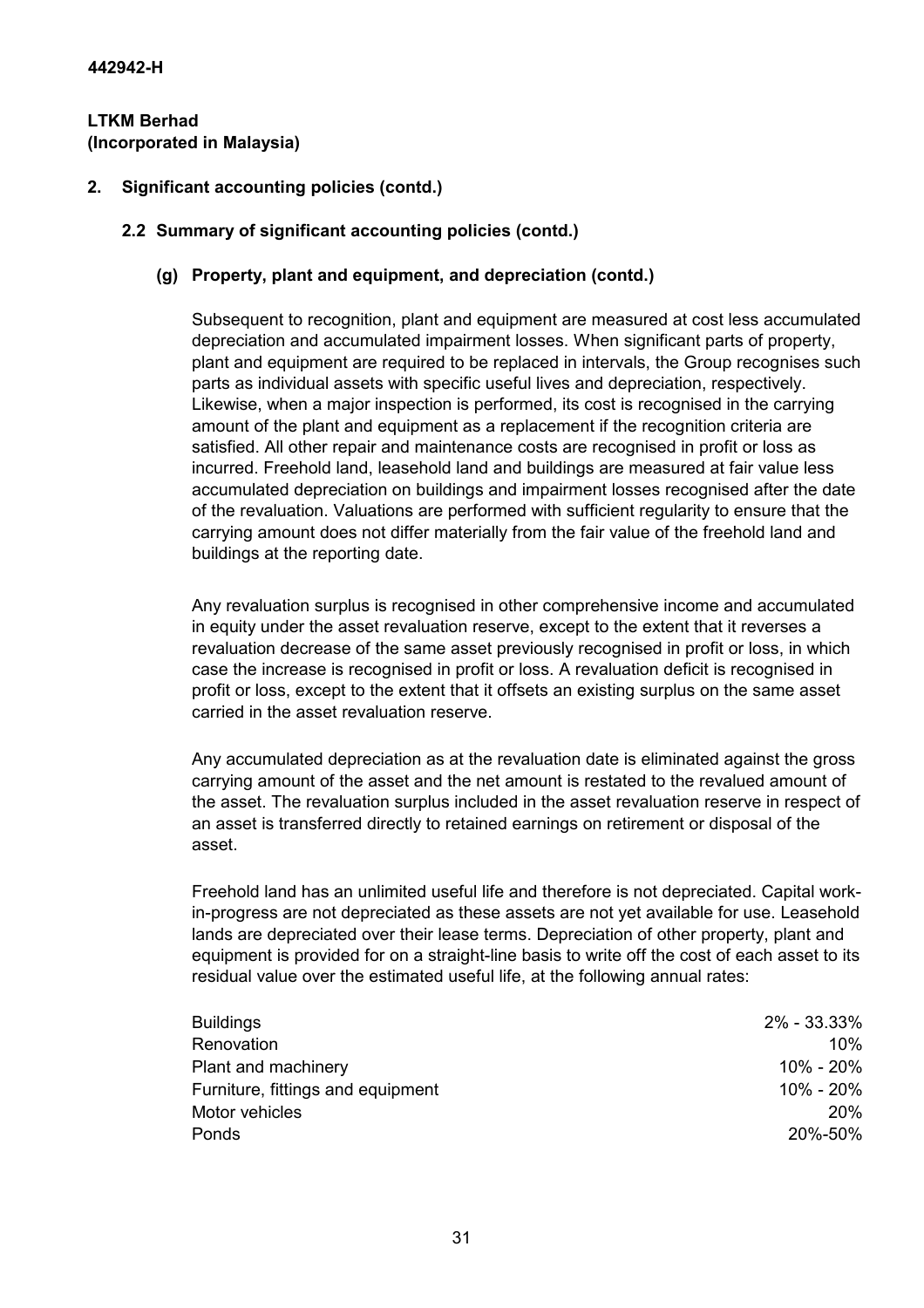## **2. Significant accounting policies (contd.)**

#### **2.2 Summary of significant accounting policies (contd.)**

#### **(g) Property, plant and equipment, and depreciation (contd.)**

The carrying values of property, plant and equipment are reviewed for impairment when events or changes in circumstances indicate that the carrying value may not be recoverable.

The residual value, useful life and depreciation method are reviewed at each financial year-end, and adjusted prospectively, if appropriate.

An item of property, plant and equipment is derecognised upon disposal or when no future economic benefits are expected from its use or disposal. Any gain or loss on derecognition of the asset is included in the profit or loss in the year the asset is derecognised.

#### **(h) Investment properties**

Investment properties are initially measured at cost, including transaction costs. Subsequent to initial recognition, investment properties are measured at fair value which reflects market conditions at the reporting date. Fair value is arrived at by reference to market evidence of transaction prices for similar properties and is performed by registered independent valuers having an appropriate recognised professional qualification and recent experience in the location and category of the properties being valued. Gains or losses arising from changes in the fair values of investment properties are included in profit or loss in the year in which they arise.

A property interest under an operating lease is classified and accounted for as an investment property on a property-by-property basis when the Group holds it to earn rentals or for capital appreciation or both. Any such property interest under an operating lease classified as an investment property is carried at fair value.

Investment properties are derecognised when either they have been disposed of or when the investment property is permanently withdrawn from use and no future economic benefit is expected from its disposal. Any gain or loss on the retirement or disposal of an investment property is recognised in profit or loss in the year of retirement or disposal.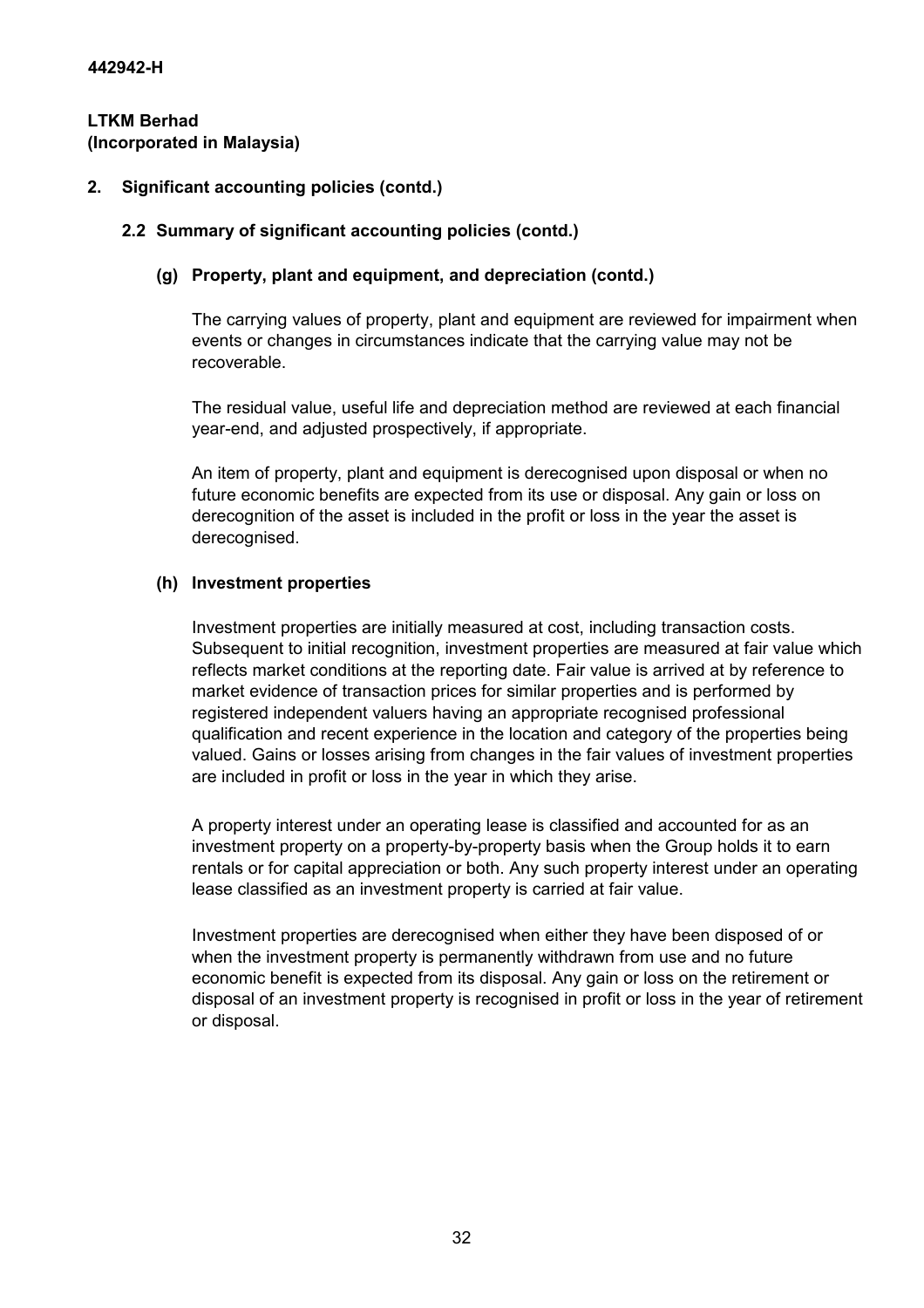## **2. Significant accounting policies (contd.)**

#### **2.2 Summary of significant accounting policies (contd.)**

#### **(h) Investment properties (contd.)**

Transfers are made to or from investment property only when there is a change in use. For a transfer from investment property to owner-occupied property, the deemed cost for subsequent accounting is the fair value at the date of change in use. For a transfer from owner-occupied property to investment property, the property is accounted for in accordance with the accounting policy for property, plant and equipment set out in Note 2.2(g) up to the date of change in use.

#### **(i) Land held for property development and property development costs**

#### **(i) Land held for property development**

Land held for property development consists of land where no development activities have been carried out or where development activities are not expected to be completed within the normal operating cycle. Such land is classified within non-current assets and is stated at cost less any accumulated impairment losses.

Land held for property development is reclassified as property development costs at the point when development activities have commenced and where it can be demonstrated that the development activities can be completed within the normal operating cycle.

#### **(ii) Property development costs**

Property development costs comprise all costs that are directly attributable to development activities or that can be allocated on a reasonable basis to such activities.

When the financial outcome of a development activity can be reliably estimated, property development revenue and expenses are recognised in profit or loss by using the stage of completion method. The stage of completion is determined by the proportion that property development costs incurred for work performed to date bear to the estimated total property development costs.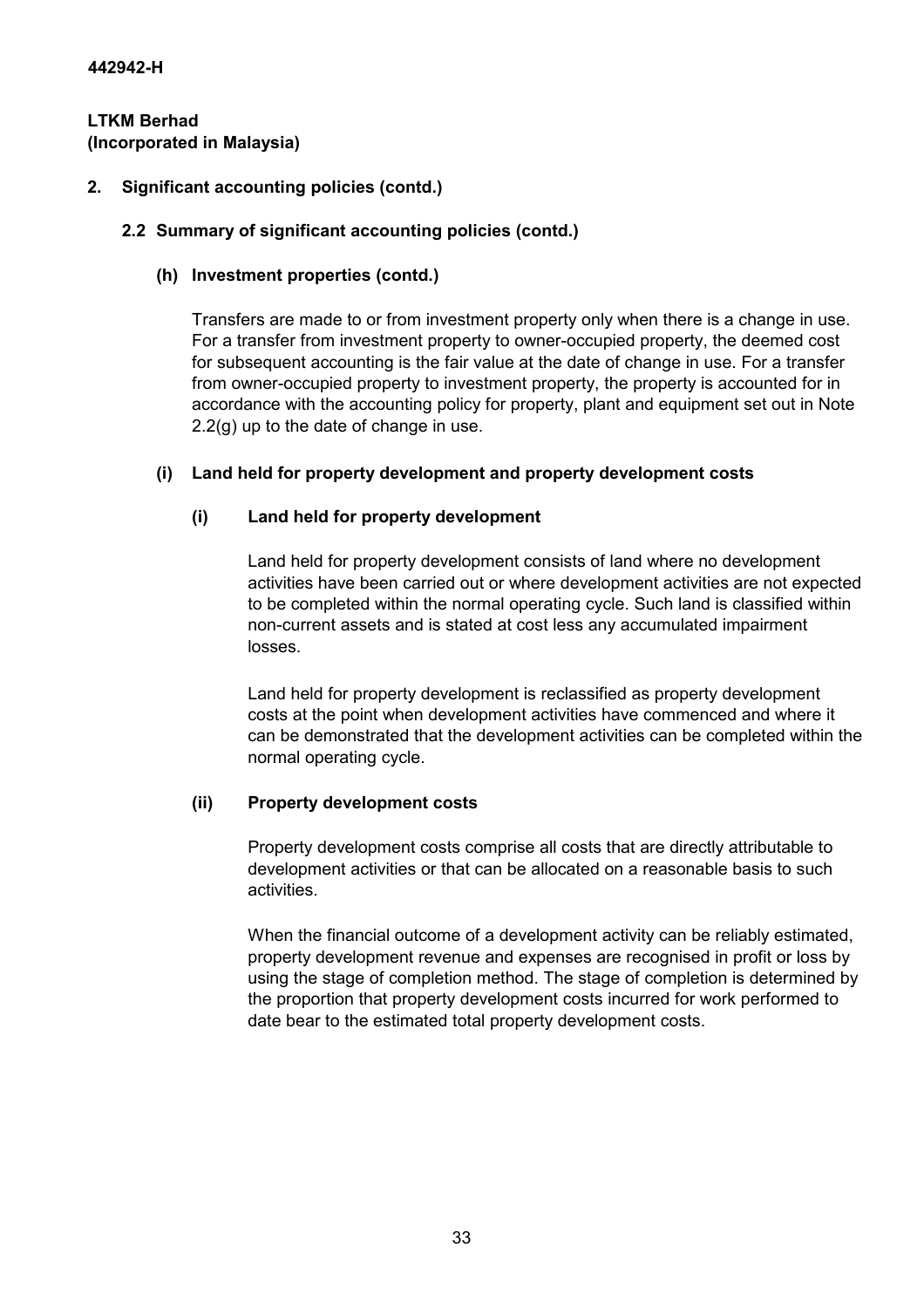## **2. Significant accounting policies (contd.)**

#### **2.2 Summary of significant accounting policies (contd.)**

#### **(i) Land held for property development and property development costs (contd.)**

#### **(ii) Property development costs (contd.)**

Where the financial outcome of a development activity cannot be reliably estimated, property development revenue is recognised only to the extent of property development costs incurred that is probable will be recoverable, and property development costs on properties sold are recognised as an expense in the period in which they are incurred.

Any expected loss on a development project, including costs to be incurred over the defects liability period, is recognised as an expense immediately.

Property development costs not recognised as an expense are recognised as an asset, which is measured at the lower of cost and net realisable value.

The excess of revenue recognised in the profit or loss over billings to purchasers is classified as accrued billings within trade receivables and the excess of billings to purchasers over revenue recognised in profit or loss is classified as progress billings within trade payables.

#### **(j) Leases**

#### **(i) As lessee**

Finance leases, which transfer to the Group substantially all the risks and rewards incidental to ownership of the leased item, are capitalised at the inception of the lease at the fair value of the leased asset or, if lower, at the present value of the minimum lease payments. Any initial direct costs are also added to the amount capitalised. Lease payments are apportioned between the finance charges and reduction of the lease liability so as to achieve a constant rate of interest on the remaining balance of the liability. Finance charges are charged to profit or loss. Contingent rents, if any, are charged as expenses in the periods in which they are incurred.

Leased assets are depreciated over the estimated useful life of the asset. However, if there is no reasonable certainty that the Group will obtain ownership by the end of the lease term, the asset is depreciated over the shorter of the estimated useful life and the lease term.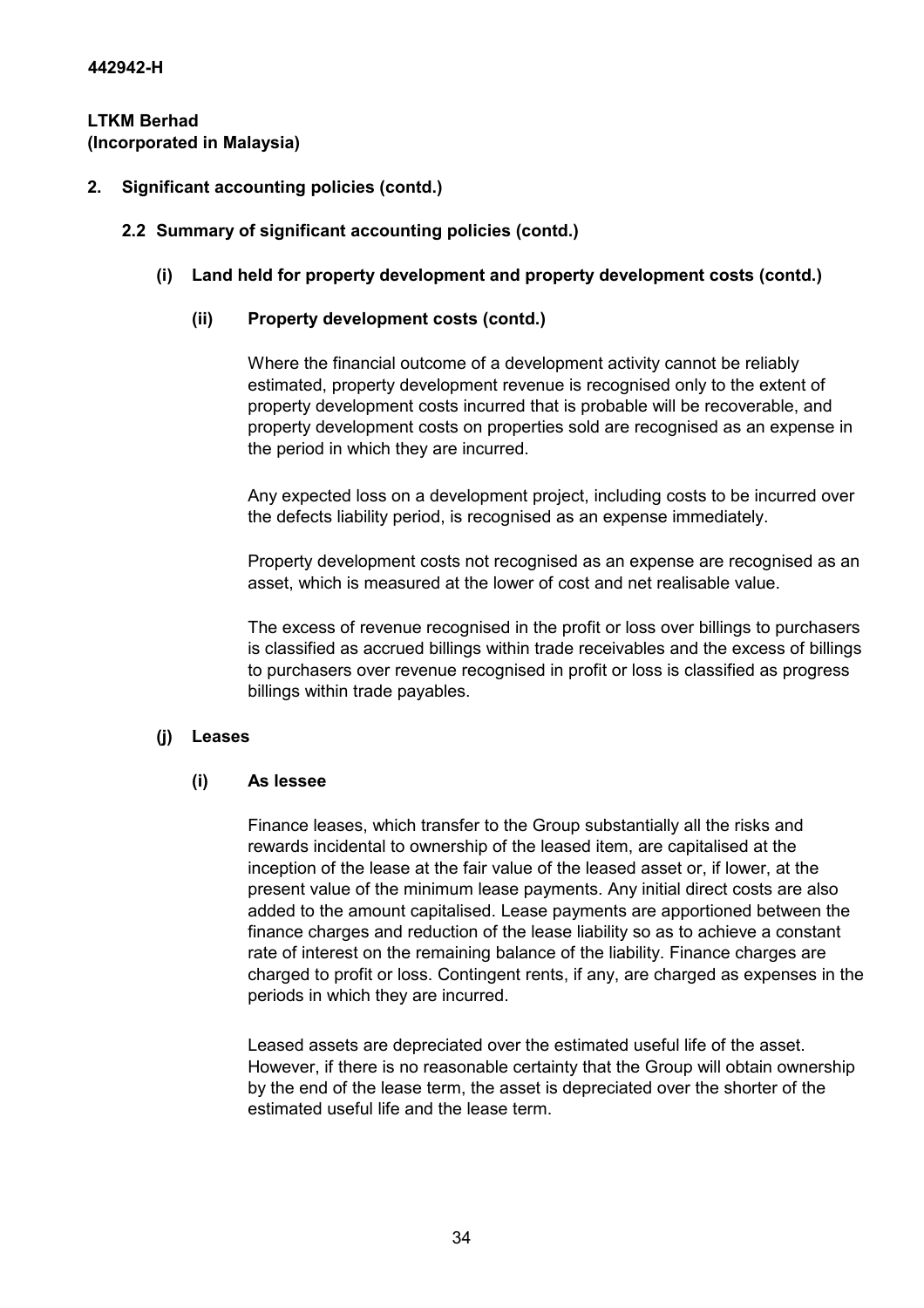## **2. Significant accounting policies (contd.)**

#### **2.2 Summary of significant accounting policies (contd.)**

#### **(j) Leases (contd.)**

#### **(i) As lessee (contd.)**

Operating lease payments are recognised as an expense in profit or loss on a straight-line basis over the lease term. The aggregate benefit of incentives provided by the lessor is recognised as a reduction of rental expense over the lease term on a straight-line basis.

#### **(ii) As lessor**

Leases where the Group retains substantially all the risks and rewards of ownership of the asset are classified as operating leases. Initial direct costs incurred in negotiating an operating lease are added to the carrying amount of the leased asset and recognised over the lease term on the same bases as rental income. The accounting policy for rental income is set out in Note  $2.2(d)(v)$ .

#### **(k) Financial assets**

Financial assets are recognised in the statements of financial position when, and only when, the Group and the Company become a party to the contractual provisions of the financial instrument.

When financial assets are recognised initially, they are measured at fair value, plus, in the case of financial assets not at fair value through profit or loss, directly attributable transaction costs.

The Group and the Company determine the classification of their financial assets at initial recognition, and the categories include financial assets at fair value through profit or loss, loans and receivables, held-to-maturity investments and available-for-sale financial assets.

#### **(i) Financial assets at fair value through profit or loss**

Financial assets are classified as financial assets at fair value through profit or loss if they are held for trading or are designated as such upon initial recognition. Financial assets held for trading are derivatives (including separated embedded derivatives) or financial assets acquired principally for the purpose of selling in the near term.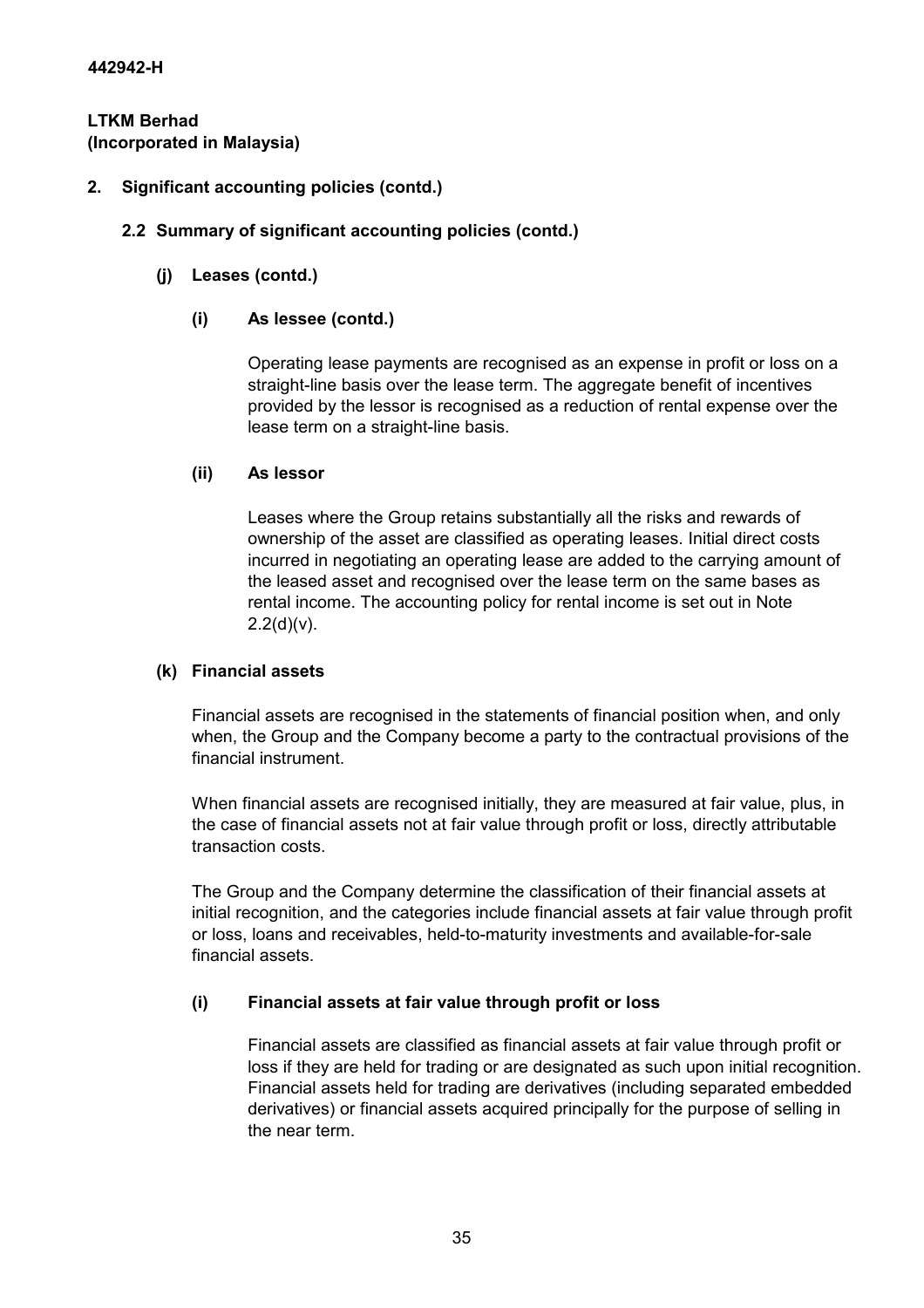## **2. Significant accounting policies (contd.)**

#### **2.2 Summary of significant accounting policies (contd.)**

#### **(k) Financial assets (contd.)**

#### **(i) Financial assets at fair value through profit or loss (contd.)**

Subsequent to initial recognition, financial assets at fair value through profit or loss are measured at fair value. Any gains or losses arising from changes in fair value are recognised in profit or loss. Net gains or net losses on financial assets at fair value through profit or loss do not include exchange differences, interest and dividend income. Exchange differences, interest and dividend income on financial assets at fair value through profit or loss are recognised separately in profit or loss as part of other losses or other income.

Financial assets at fair value through profit or loss could be presented as current or non-current. Financial assets that is held primarily for trading purposes are presented as current whereas financial assets that is not held primarily for trading purposes are presented as current or non-current based on the settlement date.

#### **(ii) Loans and receivables**

Financial assets with fixed or determinable payments that are not quoted in an active market are classified as loans and receivables.

Subsequent to initial recognition, loans and receivables are measured at amortised cost using the effective interest method. Gains and losses are recognised in profit or loss when the loans and receivables are derecognised or impaired, and through the amortisation process.

Loans and receivables are classified as current assets, except for those having maturity dates later than 12 months after the reporting date which are classified as non-current.

#### **(iii) Held-to-maturity investments**

Financial assets with fixed or determinable payments and fixed maturity are classified as held-to-maturity when the Group has the positive intention and ability to hold the investment to maturity.

The Group and the Company have not designated any financial assets as heldto-maturity investments.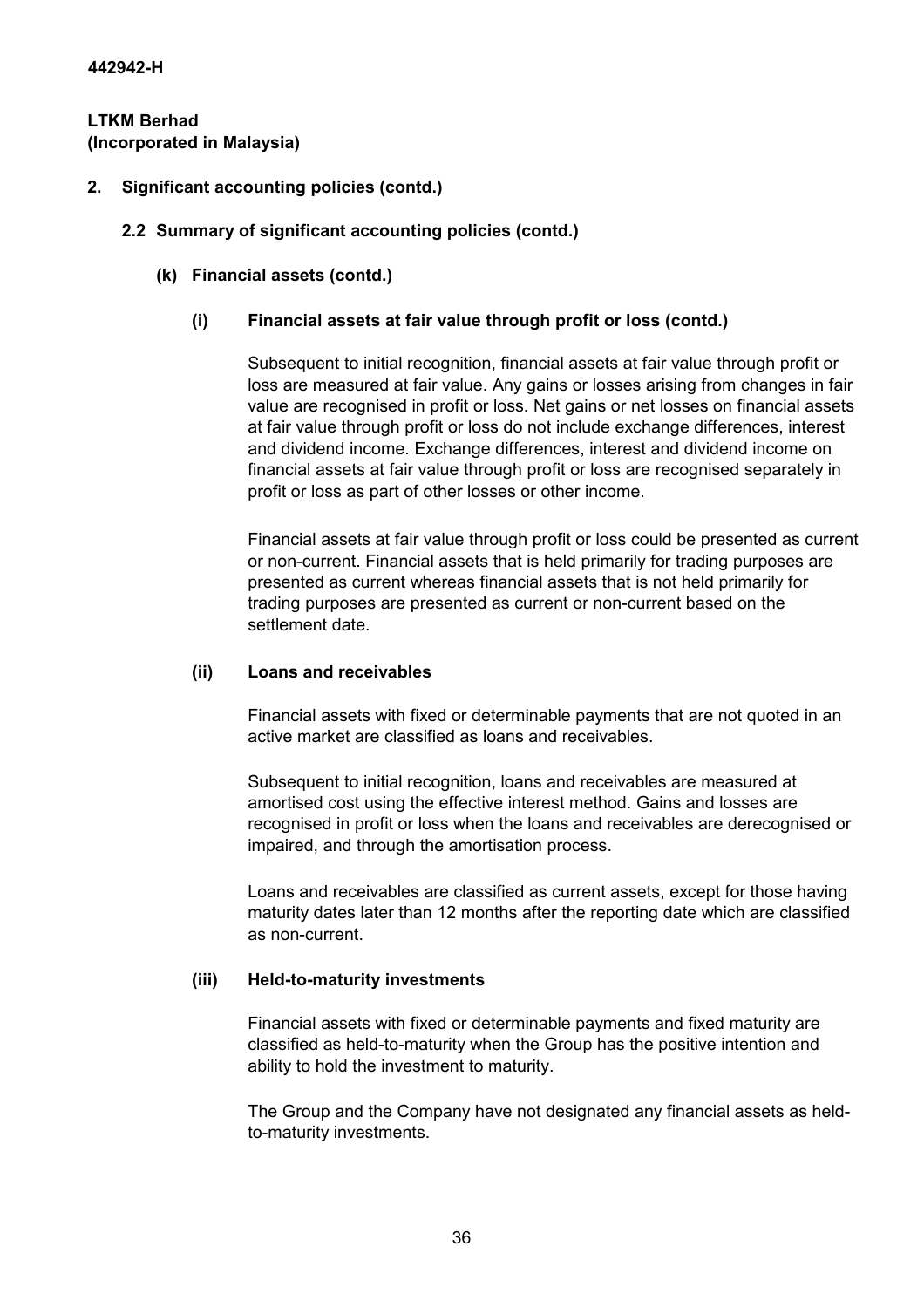### **2. Significant accounting policies (contd.)**

#### **2.2 Summary of significant accounting policies (contd.)**

#### **(k) Financial assets (contd.)**

#### **(iii) Held-to-maturity investments (contd.)**

Subsequent to initial recognition, held-to-maturity investments are measured at amortised cost using the effective interest method. Gains and losses are recognised in profit or loss when the held-to-maturity investments are derecognised or impaired, and through the amortisation process.

Held-to-maturity investments are classified as non-current assets, except for those having maturity within 12 months after the reporting date which are classified as current.

### **(iv) Available-for-sale financial assets**

Available-for-sale financial assets are financial assets that are designated as available for sale or are not classified in any of the three preceding categories.

The Group and the Company have not designated any financial assets as available-for-sale financial assets.

After initial recognition, available-for-sale financial assets are measured at fair value. Any gains or losses from changes in fair value of the financial assets are recognised in other comprehensive income, except that impairment losses, foreign exchange gains and losses on monetary instruments and interest calculated using the effective interest method are recognised in profit or loss. The cumulative gain or loss previously recognised in other comprehensive income is reclassified from equity to profit or loss as a reclassification adjustment when the financial asset is derecognised. Interest income calculated using the effective interest method is recognised in profit or loss. Dividends on an availablefor-sale equity instrument are recognised in profit or loss when the Group and the Company's right to receive payment is established.

Investments in equity instruments whose fair value cannot be reliably measured are measured at cost less impairment loss.

Available-for-sale financial assets are classified as non-current assets unless they are expected to be realised within 12 months after the reporting date.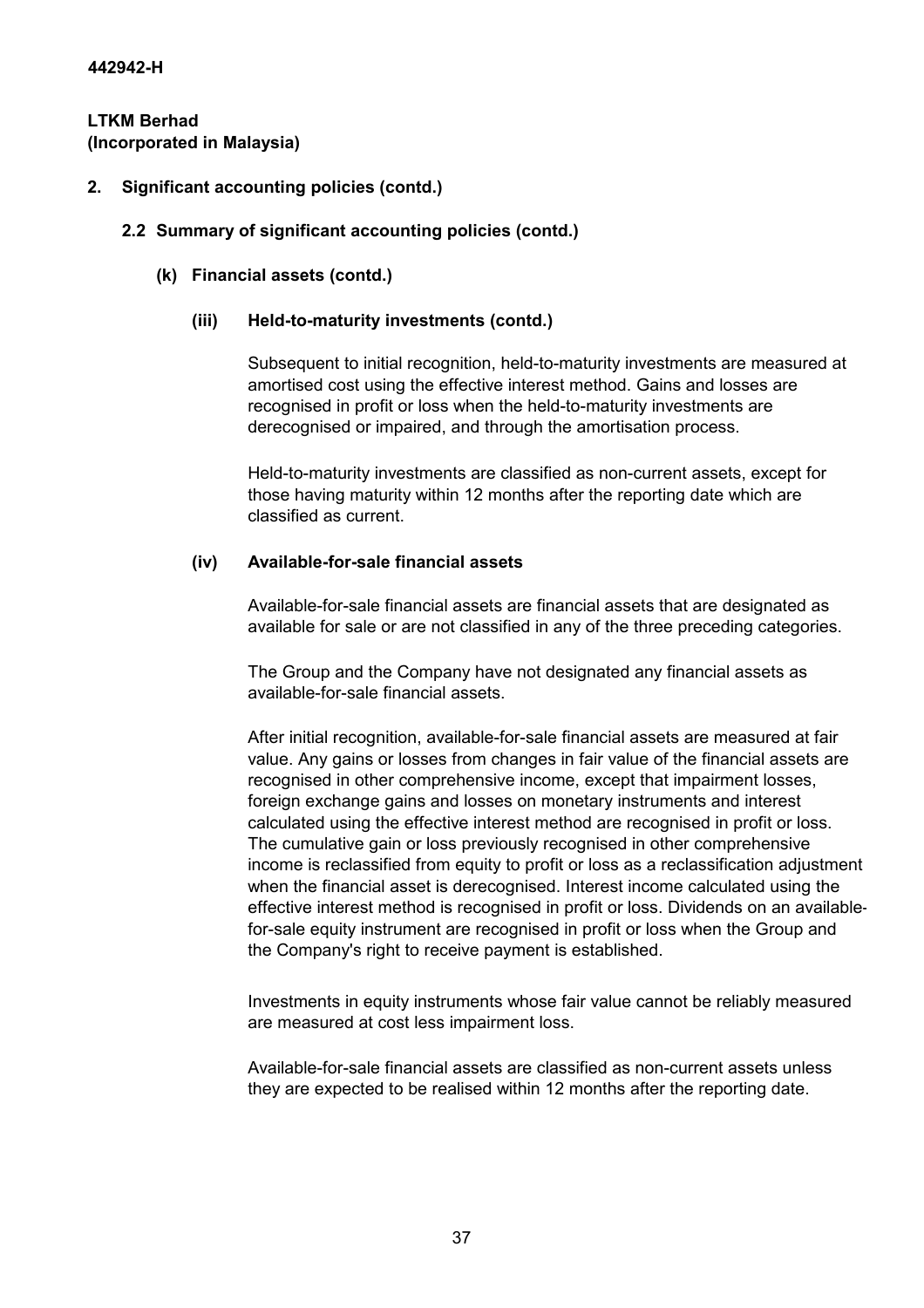## **2. Significant accounting policies (contd.)**

### **2.2 Summary of significant accounting policies (contd.)**

### **(k) Financial assets (contd.)**

A financial asset is derecognised when the contractual right to receive cash flows from the asset has expired. On derecognition of a financial asset in its entirety, the difference between the carrying amount and the sum of the consideration received and any cumulative gain or loss that had been recognised in other comprehensive income is recognised in profit or loss.

Regular way purchases or sales are purchases or sales of financial assets that require delivery of assets within the period generally established by regulation or convention in the marketplace concerned. All regular way purchases and sales of financial assets are recognised or derecognised on the trade date i.e., the date that the Group and the Company commit to purchase or sell the asset.

### **(l) Impairment of financial assets**

The Group and the Company assess at each reporting date whether there is any objective evidence that a financial asset is impaired.

#### **(i) Trade and other receivables and other financial assets carried at amortised cost**

To determine whether there is objective evidence that an impairment loss on financial assets has been incurred, the Group and the Company consider factors such as the probability of insolvency or significant financial difficulties of the debtor and default or significant delay in payments. For certain categories of financial assets, such as trade receivables, assets that are assessed not to be impaired individually are subsequently assessed for impairment on a collective basis based on similar risk characteristics. Objective evidence of impairment for a portfolio of receivables could include the Group's and the Company's past experience of collecting payments, an increase in the number of delayed payments in the portfolio past the average credit period and observable changes in national or local economic conditions that correlate with default on receivables.

If any such evidence exists, the amount of impairment loss is measured as the difference between the asset's carrying amount and the present value of estimated future cash flows discounted at the financial asset's original effective interest rate. The impairment loss is recognised in profit or loss.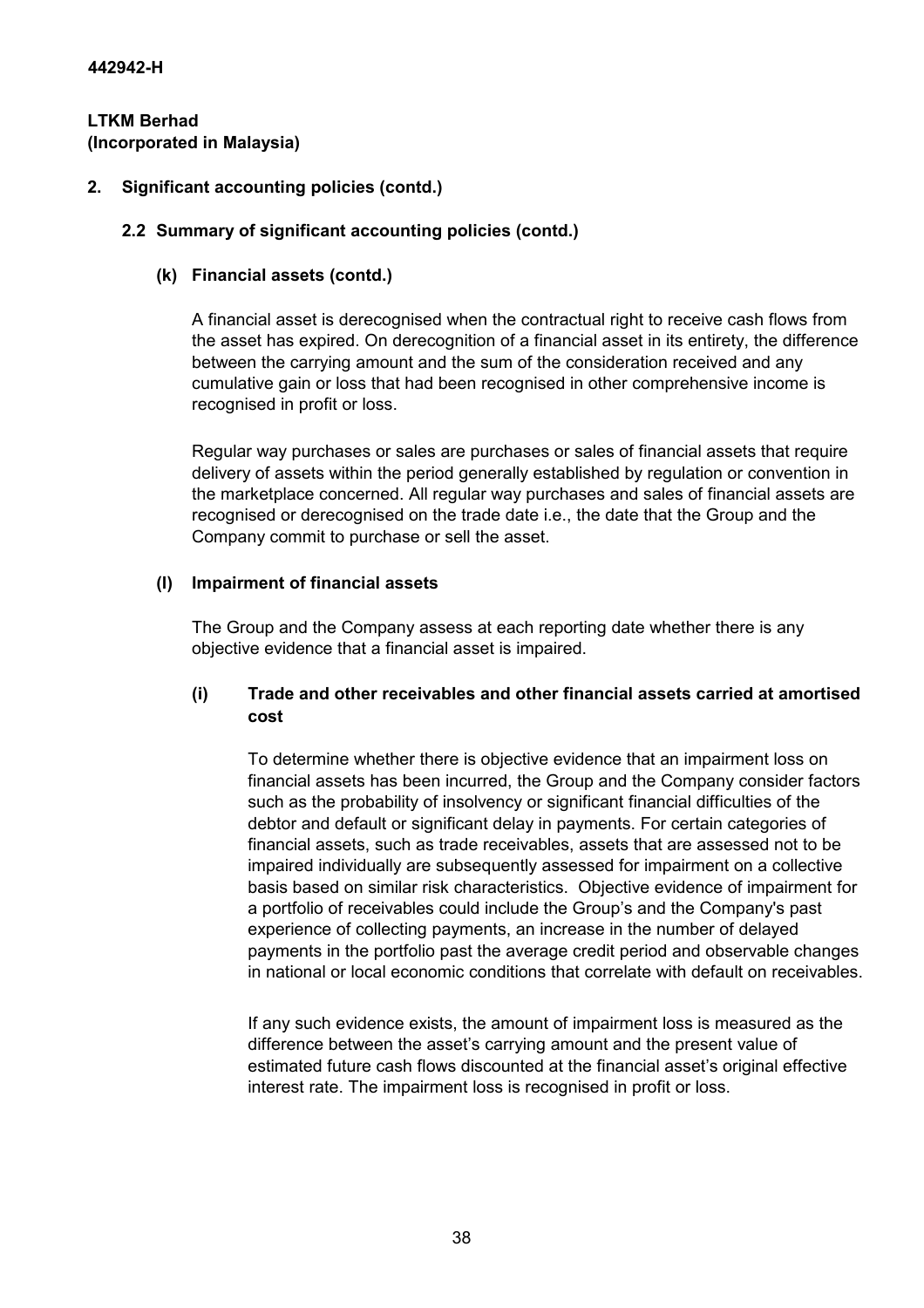## **2. Significant accounting policies (contd.)**

### **2.2 Summary of significant accounting policies (contd.)**

### **(l) Impairment of financial assets (contd.)**

#### **(i) Trade and other receivables and other financial assets carried at amortised cost (contd.)**

The carrying amount of the financial asset is reduced by the impairment loss directly for all financial assets with the exception of trade receivables, where the carrying amount is reduced through the use of an allowance account. When a trade receivable becomes uncollectible, it is written off against the allowance account.

If in a subsequent period, the amount of the impairment loss decreases and the decrease can be related objectively to an event occurring after the impairment was recognised, the previously recognised impairment loss is reversed to the extent that the carrying amount of the asset does not exceed its amortised cost at the reversal date. The amount of reversal is recognised in profit or loss.

#### **(ii) Unquoted equity securities carried at cost**

If there is objective evidence (such as significant adverse changes in the business environment where the issuer operates, probability of insolvency or significant financial difficulties of the issuer) that an impairment loss on financial assets carried at cost has been incurred, the amount of the loss is measured as the difference between the asset's carrying amount and the present value of estimated future cash flows discounted at the current market rate of return for a similar financial asset. Such impairment losses are not reversed in subsequent periods.

#### **(iii) Available-for-sale financial assets**

Significant or prolonged decline in fair value below cost, significant financial difficulties of the issuer or obligor, and the disappearance of an active trading market are considerations to determine whether there is objective evidence that investment securities classified as available-for-sale financial assets are impaired.

If an available-for-sale financial asset is impaired, an amount comprising the difference between its cost (net of any principal payment and amortisation) and its current fair value, less any impairment loss previously recognised in profit or loss, is transferred from equity to profit or loss.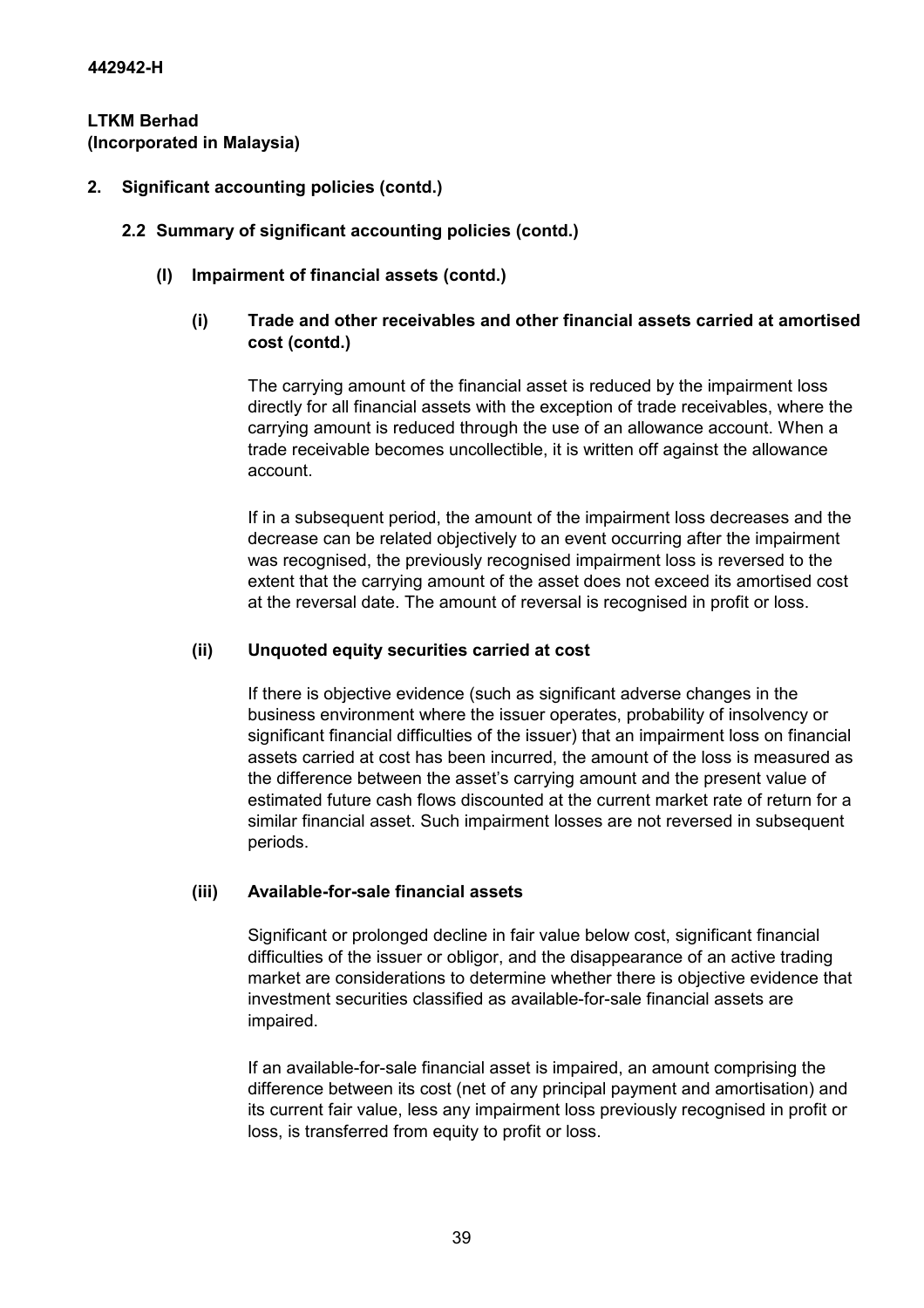## **2. Significant accounting policies (contd.)**

### **2.2 Summary of significant accounting policies (contd.)**

#### **(l) Impairment of financial assets (contd.)**

#### **(iii) Available-for-sale financial assets**

Impairment losses on available-for-sale equity investments are not reversed in profit or loss in the subsequent periods. Increase in fair value, if any, subsequent to impairment loss is recognised in other comprehensive income. For availablefor-sale debt investments, impairment losses are subsequently reversed in profit or loss if an increase in the fair value of the investment can be objectively related to an event occurring after the recognition of the impairment loss in profit or loss.

#### **(m) Biological assets**

#### **Pre-cropping expenditure - oil palm (non-current)**

Pre-cropping expenditure comprises expenses incurred from land clearing to the point of maturity. Such expenditure is capitalised and is amortised at maturity of crop at a rate of 5% per annum, which is deemed as the useful economic life of the crop.

#### **Livestock (current)**

Livestock cost includes the original cost of bringing the inventories to its present location and condition.

#### **(n) Inventories**

Costs incurred in bringing the inventories to their present location and condition are accounted for as follows:

#### **(i) Consumable goods - livestock feed, fuel and other raw materials**

Consumable goods are stated at purchase costs on the weighted average basis.

#### **(ii) Produce inventories - eggs and organic fertilisers**

Produce inventories are stated at the lower of cost and net realisable value on the weighted average basis. The cost of eggs and organic fertilisers comprise costs of direct materials and labour, and a proportion of manufacturing overheads based on normal operating capacity. These costs are assigned on the weighted average basis.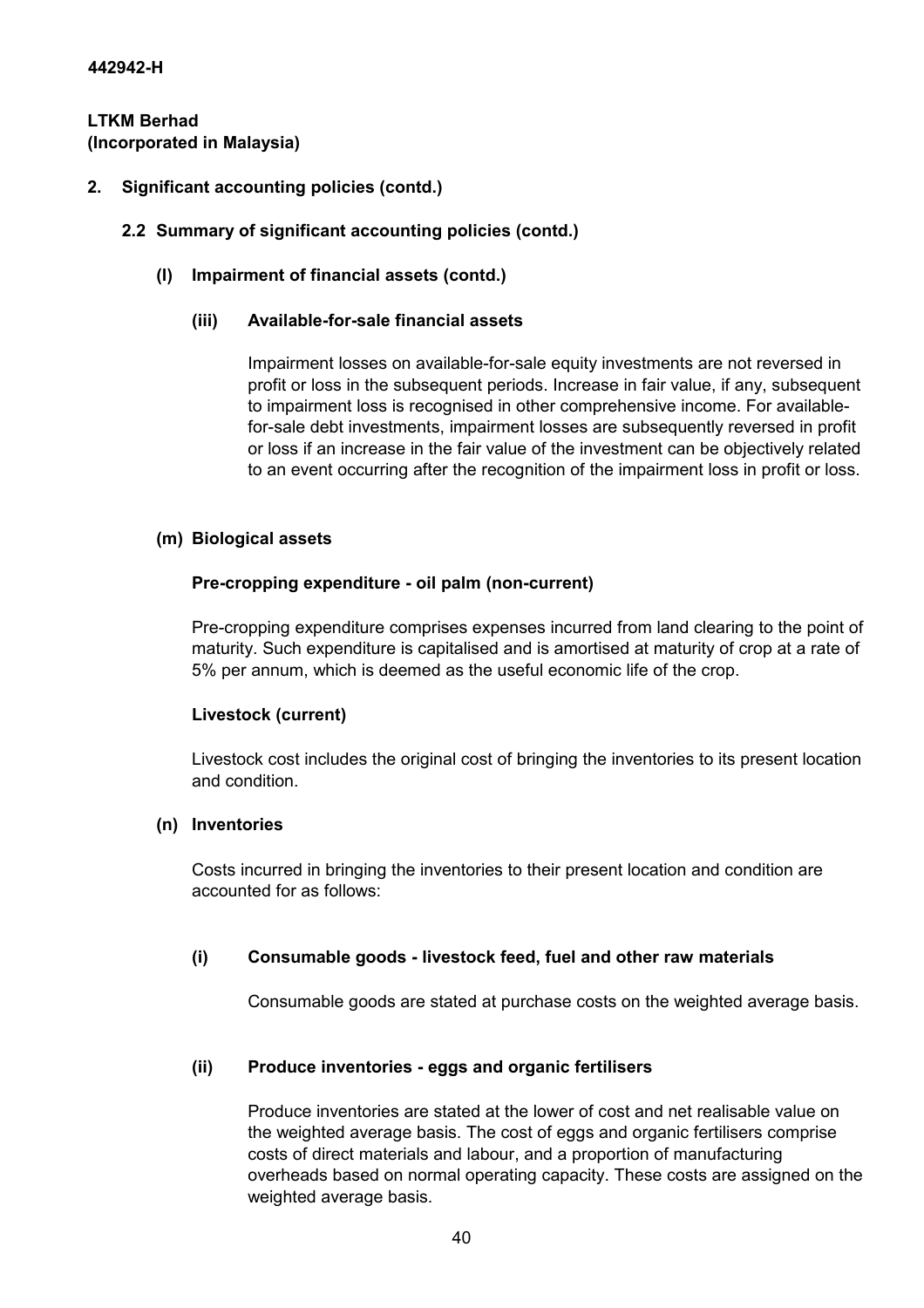### **2. Significant accounting policies (contd.)**

#### **2.2 Summary of significant accounting policies (contd.)**

#### **(n) Inventories (contd.)**

#### **(iii) Finished goods - Glass**

The costs of finished goods and work-in-progress comprise costs of direct materials and labour, and a proportion of manufacturing overheads based on normal operating capacity. These costs are assigned on the weighted average basis.

Net realisable value is the estimated selling price in the ordinary course of business less estimated costs of completion and the estimated costs necessary to make the sale.

#### **(o) Cash and cash equivalents**

Cash and cash equivalents comprise cash at bank and on hand, demand deposits, and short-term, highly liquid investments that are readily convertible to known amount of cash and which are subject to an insignificant risk of changes in value. These also include bank overdraft that form an integral part of the Group's cash management.

#### **(p) Provisions**

Provisions are recognised when the Group has a present obligation (legal or constructive) as a result of a past event, it is probable that an outflow of economic resources will be required to settle the obligation and the amount of the obligation can be estimated reliably.

Provisions are reviewed at each reporting date and adjusted to reflect the current best estimate. If it is no longer probable that an outflow of economic resources will be required to settle the obligation, the provision is reversed. If the effect of the time value of money is material, provisions are discounted using a current pre tax rate that reflects, where appropriate, the risks specific to the liability. When discounting is used, the increase in the provision due to the passage of time is recognised as a finance cost.

#### **(q) Financial liabilities**

Financial liabilities are classified according to the substance of the contractual arrangements entered into and the definitions of a financial liability.

Financial liabilities, within the scope of FRS 139, are recognised in the statement of financial position when, and only when, the Group and the Company become a party to the contractual provisions of the financial instrument. Financial liabilities are classified as either financial liabilities at fair value through profit or loss or other financial liabilities.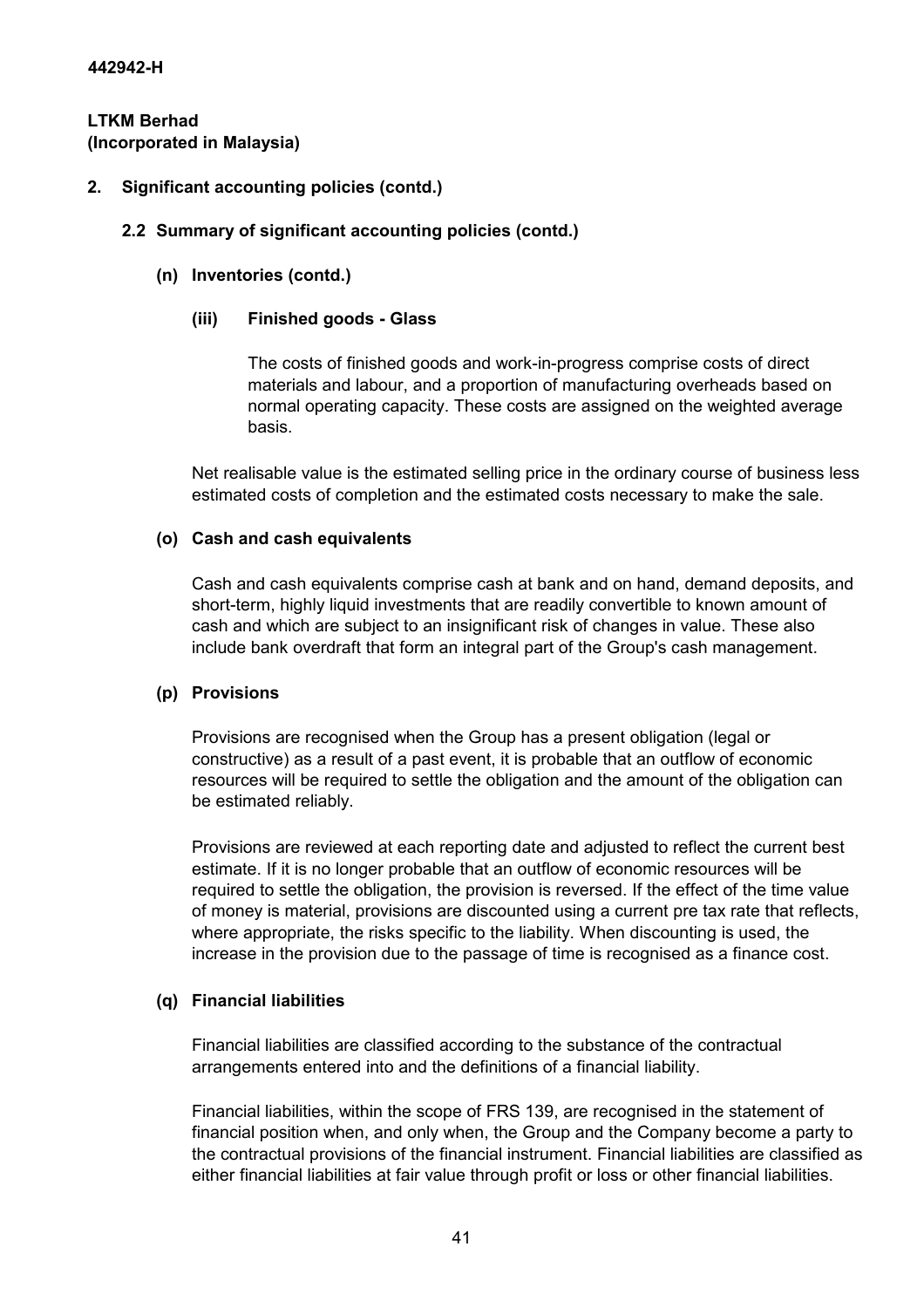## **2. Significant accounting policies (contd.)**

#### **2.2 Summary of significant accounting policies (contd.)**

#### **(q) Financial liabilities (contd.)**

### **(i) Financial liabilities at fair value through profit or loss (contd.)**

Financial liabilities at fair value through profit or loss include financial liabilities held for trading and financial liabilities designated upon initial recognition as at fair value through profit or loss.

Financial liabilities held for trading include derivatives entered into by the Group and the Company that do not meet the hedge accounting criteria. Derivative liabilities are initially measured at fair value and subsequently stated at fair value, with any resultant gains or losses recognised in profit or loss. Net gains or losses on derivatives include exchange differences.

The Group and the Company have not designated any financial liabilities as at fair value through profit or loss.

#### **(ii) Other financial liabilities**

The Group's and the Company's other financial liabilities include trade payables, other payables and loans and borrowings.

Trade and other payables are recognised initially at fair value plus directly attributable transaction costs and subsequently measured at amortised cost using the effective interest method.

Loans and borrowings are recognised initially at fair value, net of transaction costs incurred, and subsequently measured at amortised cost using the effective interest method. Borrowings are classified as current liabilities unless the group has an unconditional right to defer settlement of the liability for at least 12 months after the reporting date.

For other financial liabilities, gains and losses are recognised in profit or loss when the liabilities are derecognised, and through the amortisation process.

A financial liability is derecognised when the obligation under the liability is extinguished. When an existing financial liability is replaced by another from the same lender on substantially different terms, or the terms of an existing liability are substantially modified, such an exchange or modification is treated as a derecognition of the original liability and the recognition of a new liability, and the difference in the respective carrying amounts is recognised in profit or loss.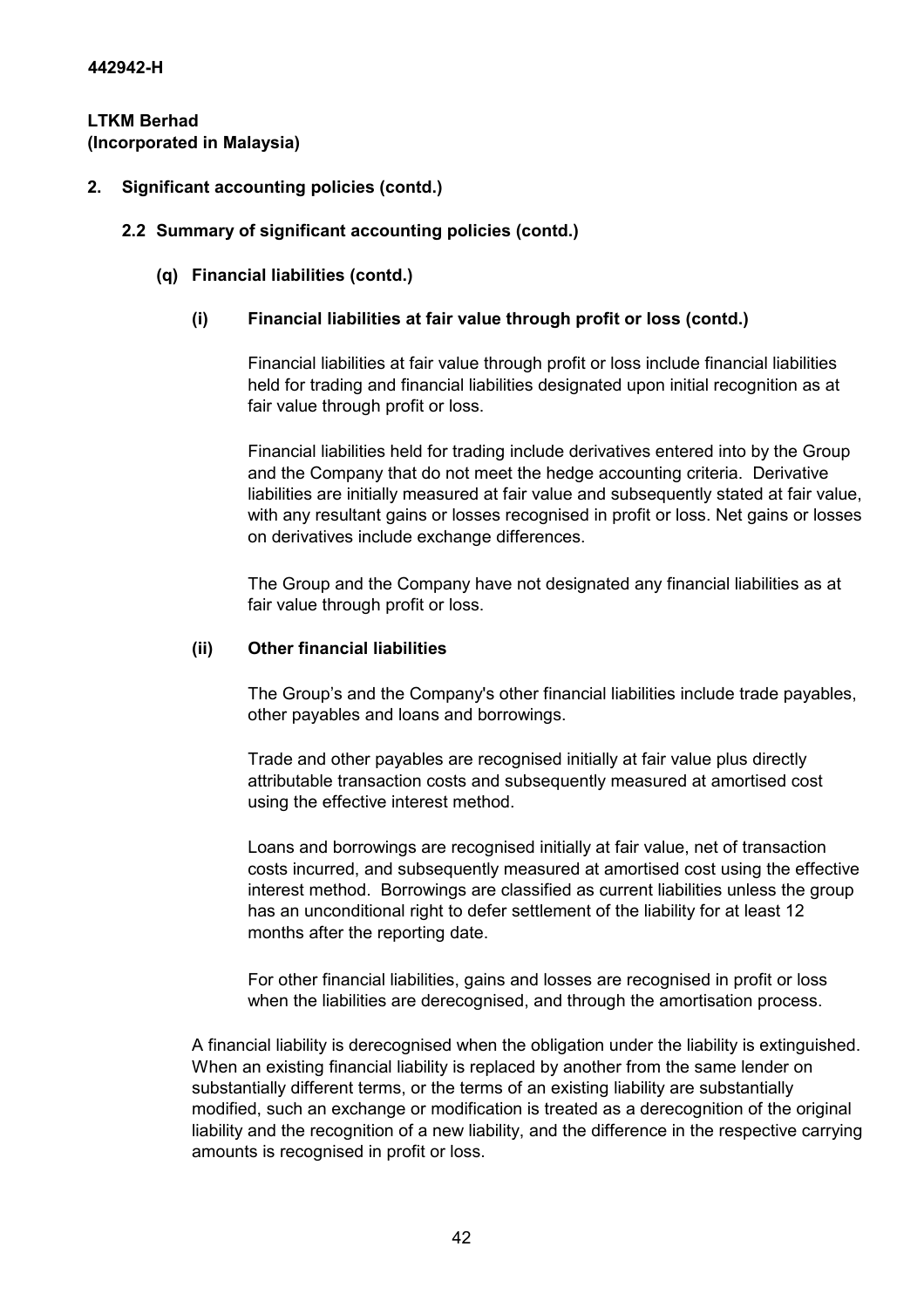## **2. Significant accounting policies (contd.)**

## **2.2 Summary of significant accounting policies (contd.)**

## **(r) Redeemable non-cumulative convertible preference shares ("RNCCPS")**

RNCCPS s are classified as equity instruments because:

- The registered holders of the RNCCPS have the option at any time after the date of issuance to convert all or any of the RNCCPS held into new ordinary shares in the share capital of the issuer at the conversion price as stipulated below.
- The conversion price is one ordinary share of RM1.00 each for every hundred RNCCPS. Such new ordinary shares shall, upon allotment and issue, rank pari passu in all respects with existing ordinary shares at the date of conversion allotment and issue of the new ordinary shares.
- The issuer shall have the right, at any time, to elect to redeem the whole or part of the RNCCPS, by giving seven (7) days notice in writing of its intention, and fixing the time and place for the redemption and surrender of the RNCCPS to be redeemed.
- Each RNCCPS shall confer on the holder thereof, the rights to receive a noncumulative dividend, to the extent that there are sufficient net profit after tax, retained profits and distributable reserves as at the date of declaration, at a rate to be determined and declared by the issuer.

## **(s) Employee benefits**

## **(i) Defined contribution plans**

The Group participates in the national pension scheme as defined by the laws of the country in which it operates. The Group makes contributions to the Employee Provident Fund in Malaysia, a defined contribution pension scheme. Contributions to the defined contribution pension scheme are recognised as an expense in the period in which the related service is performed.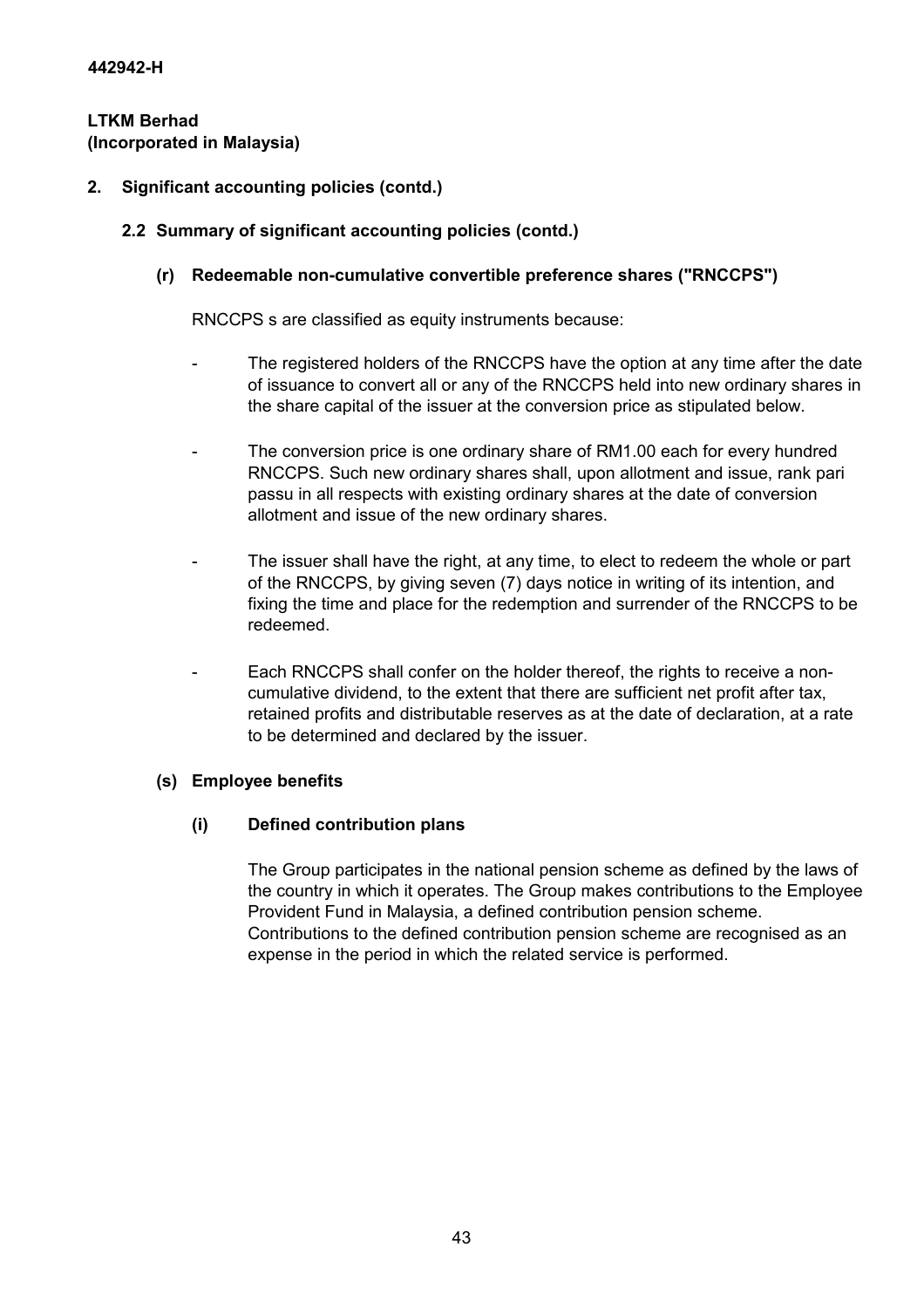**2. Significant accounting policies (contd.)**

## **2.2 Summary of significant accounting policies (contd.)**

**(s) Employee benefits (contd.)**

## **(ii) Employee share option plans**

The LTKM Berhad Employees Share Options Scheme ("ESOS"), an equitysettled, share-based compensation plan, allows the Group's employees to acquire ordinary shares of the Company. The total fair value of share options granted to employees is recognised as an employee cost with a corresponding increase in the share option reserve within equity over the vesting period and taking into account the probability that the options will vest. The fair value of share options is measured at grant date, taking into account, if any, the market vesting conditions upon which the options were granted but excluding the impact of any non-market vesting conditions. Non-market vesting conditions are included in assumptions about the number of options that are expected to become exercisable on vesting date.

The proceeds received net of any directly attributable transaction costs are credited to equity when the options are exercised.

Prior to 1 April 2006, no compensation expense was recognised in income statement for share options granted. The Group and the Company recognised an increase in share capital and share premium when the options were exercised. Upon the adoption of FRS 2, the total fair value of share options granted to employees is recognised as an employee cost with a corresponding increase in the share option reserve within equity over the vesting period.

The Group has applied FRS 2 in accordance with its transitional provisions which allow this change in accounting policy to be applied to share options that were granted after 31 December 2004 but had not yet vested on 1 January 2006.

#### **(t) Impairment of non-financial assets**

The Group assesses at each reporting date whether there is an indication that an asset may be impaired. If any such indication exists, or when an annual impairment assessment for an asset is required, the Group makes an estimate of the asset's recoverable amount.

An asset's recoverable amount is the higher of an asset's fair value less costs to sell and its value in use. For the purpose of assessing impairment, assets are grouped at the lowest levels for which there are separately identifiable cash flows (cash-generating units ("CGU")).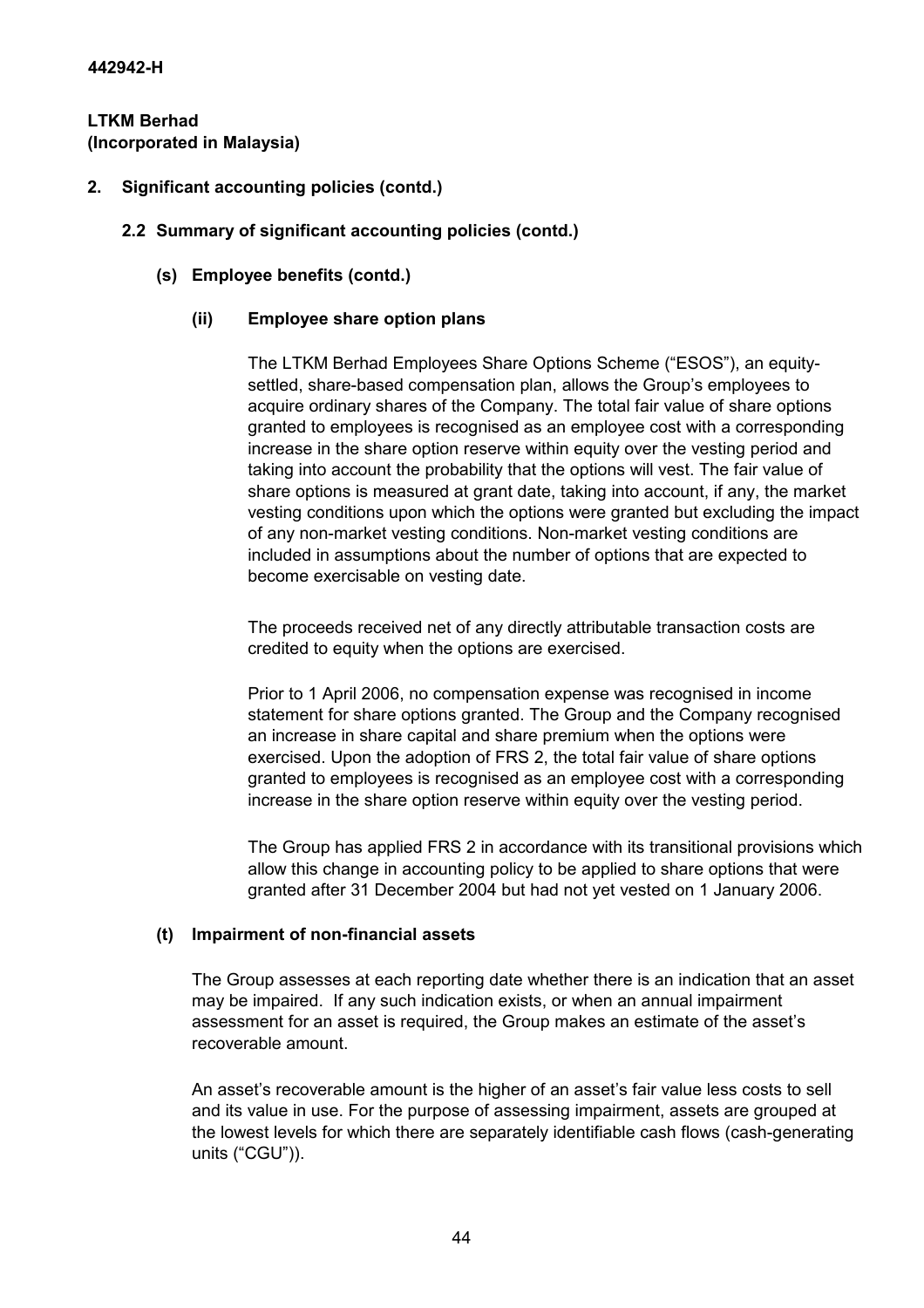## **2. Significant accounting policies (contd.)**

#### **2.2 Summary of significant accounting policies (contd.)**

#### **(t) Impairment of non-financial assets (contd.)**

In assessing value in use, the estimated future cash flows expected to be generated by the asset are discounted to their present value using a pre-tax discount rate that reflects current market assessments of the time value of money and the risks specific to the asset. Where the carrying amount of an asset exceeds its recoverable amount, the asset is written down to its recoverable amount. Impairment losses recognised in respect of a CGU or groups of CGUs are allocated to reduce the carrying amount of the other assets in the unit or groups of units on a pro-rata basis.

Impairment losses are recognised in profit or loss except for assets that are previously revalued where the revaluation was taken to other comprehensive income. In this case the impairment is also recognised in other comprehensive income up to the amount of any previous revaluation.

An assessment is made at each reporting date as to whether there is any indication that previously recognised impairment losses may no longer exist or may have decreased. A previously recognised impairment loss is reversed only if there has been a change in the estimates used to determine the asset's recoverable amount since the last impairment loss was recognised. If that is the case, the carrying amount of the asset is increased to its recoverable amount. That increase cannot exceed the carrying amount that would have been determined, net of depreciation, had no impairment loss been recognised previously. Such reversal is recognised in profit or loss unless the asset is measured at revalued amount, in which case the reversal is treated as a revaluation increase.

#### **(u) Foreign currencies**

#### **(i) Functional and presentation currency**

The individual financial statements of each entity in the Group are measured using the currency of the primary economic environment in which the entity operates ("the functional currency"). The consolidated financial statements are presented in Ringgit Malaysia ("RM"), which is also the Company's functional currency.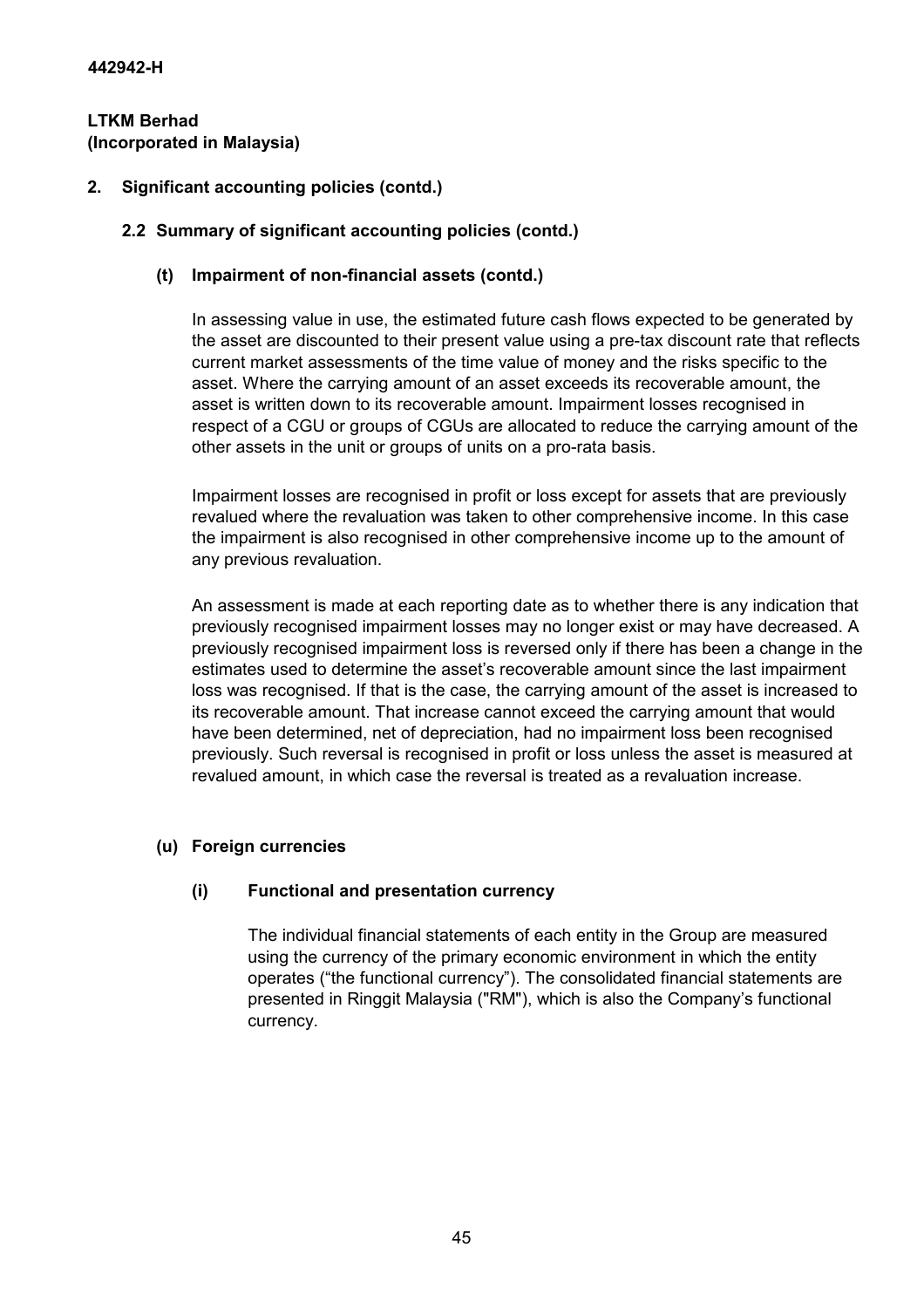**2. Significant accounting policies (contd.)**

## **2.2 Summary of significant accounting policies (contd.)**

**(u) Foreign currencies (contd.)**

## **(ii) Foreign currency transactions**

Transactions in foreign currencies are measured in the respective functional currencies of the Company and its subsidiaries and are recorded on initial recognition in the functional currencies at exchange rates approximating those ruling at the transaction dates. Monetary assets and liabilities denominated in foreign currencies are translated at the rate of exchange ruling at the reporting date. Non-monetary items denominated in foreign currencies that are measured at historical cost are translated using the exchange rates as at the dates of the initial transactions. Non-monetary items denominated in foreign currencies measured at fair value are translated using the exchange rates at the date when the fair value was determined.

Exchange differences arising on the settlement of monetary items or on translating monetary items at the reporting date are recognised in profit or loss.

Exchange differences arising on the translation of non-monetary items carried at fair value are included in profit or loss for the period except for the differences arising on the translation of non-monetary items in respect of which gains and losses are recognised directly in equity. Exchange differences arising from such non-monetary items are also recognised directly in equity.

#### **(v) Borrowing costs**

Borrowing costs are capitalised as part of the cost of a qualifying asset if they are directly attributable to the acquisition, construction or production of that asset. Capitalisation of borrowing costs commences when the activities to prepare the asset for its intended use or sale are in progress and the expenditures and borrowing costs are incurred. Borrowing costs are capitalised until the assets are substantially completed for their intended use or sale.

All other borrowing costs are recognised in profit or loss in the period they are incurred. Borrowing costs consist of interest and other costs that the Group and the Company incurred in connection with the borrowing of funds.

#### **(w) Land use rights**

Land use rights are initially measured at cost. Following initial recognition, land use rights are measured at cost less accumulated amortisation and accumulated impairment losses. The land use rights are amortised over their lease terms.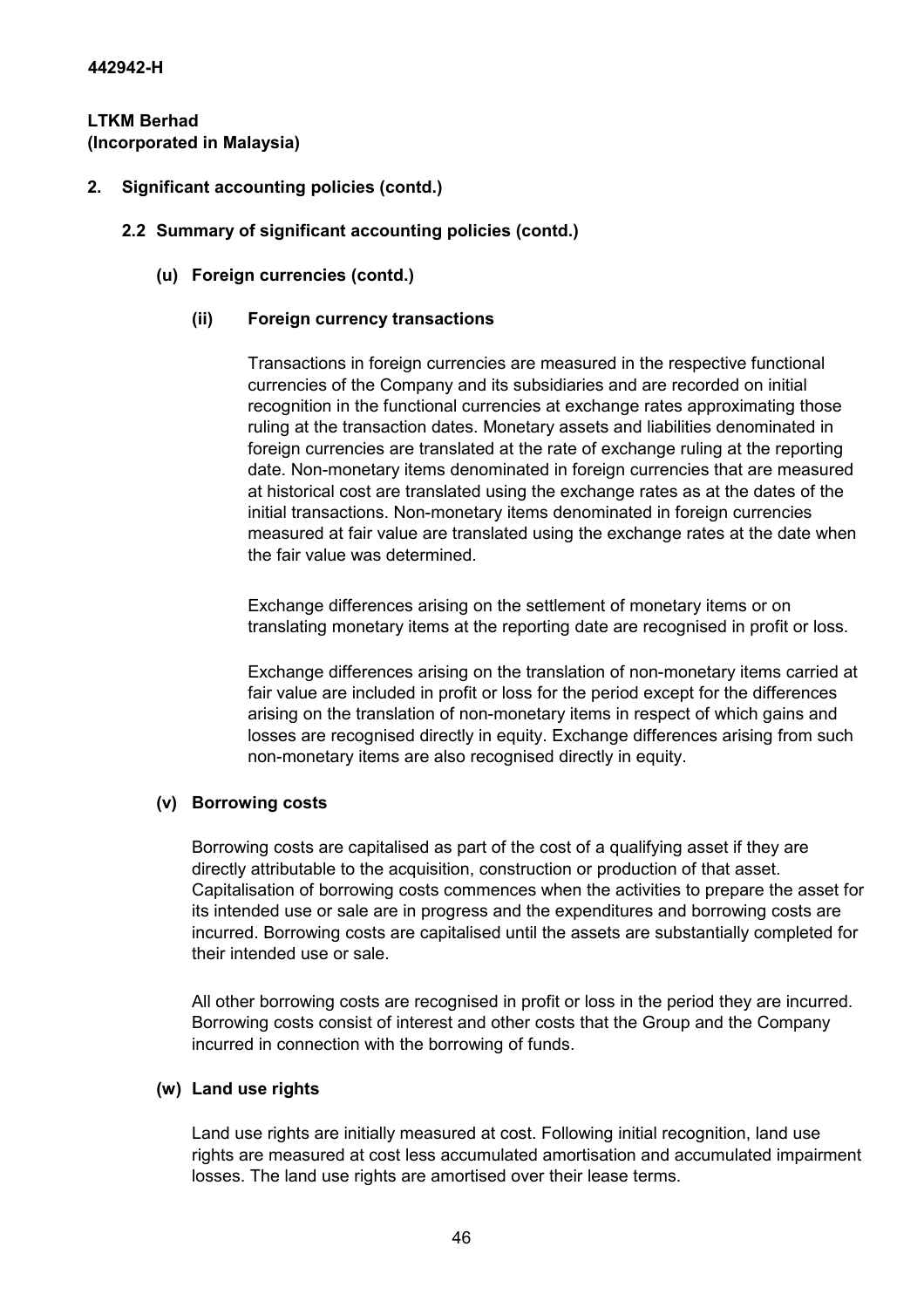## **2. Significant accounting policies (contd.)**

#### **2.2 Summary of significant accounting policies (contd.)**

### **(x) Segment reporting**

For management purposes, the Group is organised into operating segments based on their products and services which are independently managed by the respective segment managers responsible for the performance of the respective segments under their charge. The segment managers report directly to the management of the Company who regularly review the segment results in order to allocate resources to the segments and to assess the segment performance. Additional disclosures on each of these segments are shown in Note 35, including the factors used to identify the reportable segments and the measurement basis of segment information.

#### **(y) Share capital and share issuance expenses**

An equity instrument is any contract that evidences a residual interest in the assets of the Group and the Company after deducting all of its liabilities. Ordinary shares are equity instruments.

Ordinary shares are recorded at the proceeds received, net of directly attributable incremental transaction costs. Ordinary shares are classified as equity. Dividends on ordinary shares are recognised in equity in the period in which they are declared.

#### **(z) Contingencies**

A contingent liability or asset is a possible obligation or asset that arises from past events and whose existence will be confirmed only by the occurrence or non-occurrence of uncertain future event(s) not wholly within the control of the Group.

Contingent liabilities and assets are not recognised in the statements of financial position of the Group.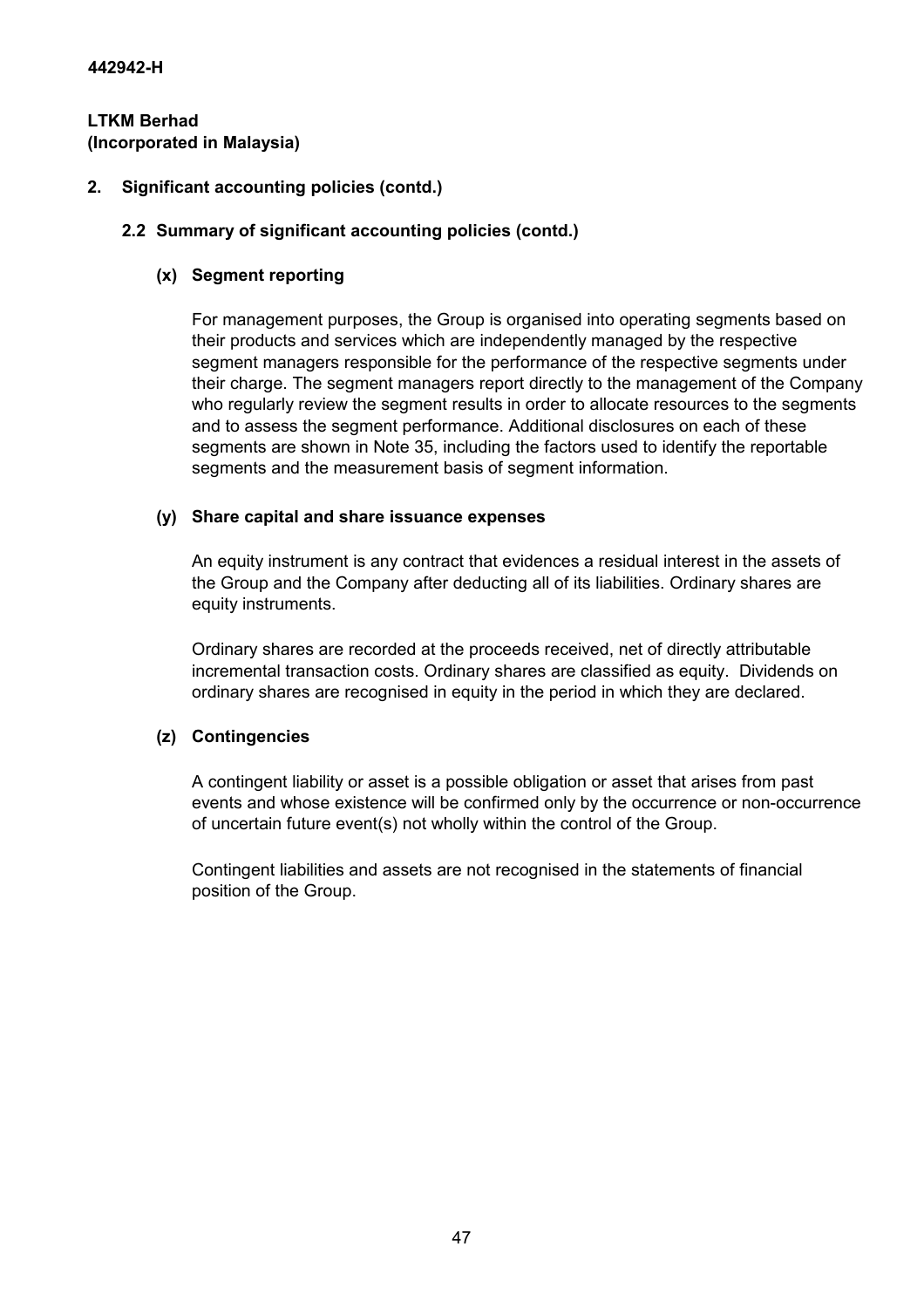### **2. Significant accounting policies (contd.)**

#### **2.2 Summary of significant accounting policies (contd.)**

#### **(aa) Financial guarantees**

A financial guarantee contract is a contract that requires the issuer to make specified payments to reimburse the holder for a loss it incurs because a specified debtor fails to make payment when due.

Financial guarantee contracts are recognised initially as a liability at fair value, net of transaction costs. Subsequent to initial recognition, financial guarantee contracts are recognised as income in profit or loss over the period of the guarantee. If the debtor fails to make payment relating to financial guarantee contract when it is due and the Group, as the issuer, is required to reimburse the holder for the associated loss, the liability is measured at the higher of the best estimate of the expenditure required to settle the present obligation at the reporting date and the amount initially recognised less cumulative amortisation.

#### **(ab) Discontinued operation**

A component of the Group is classified as a "discontinued operation" when the criteria to be classified as held for sale have been met or it has been disposed of and such a component represents a separate major line of business or geographical area of operations or is part of a single coordinated major line of business or geographical area of operations. A component is deemed to be held for sale if its carrying amounts will be recovered principally through a sale transaction rather than through continuing use.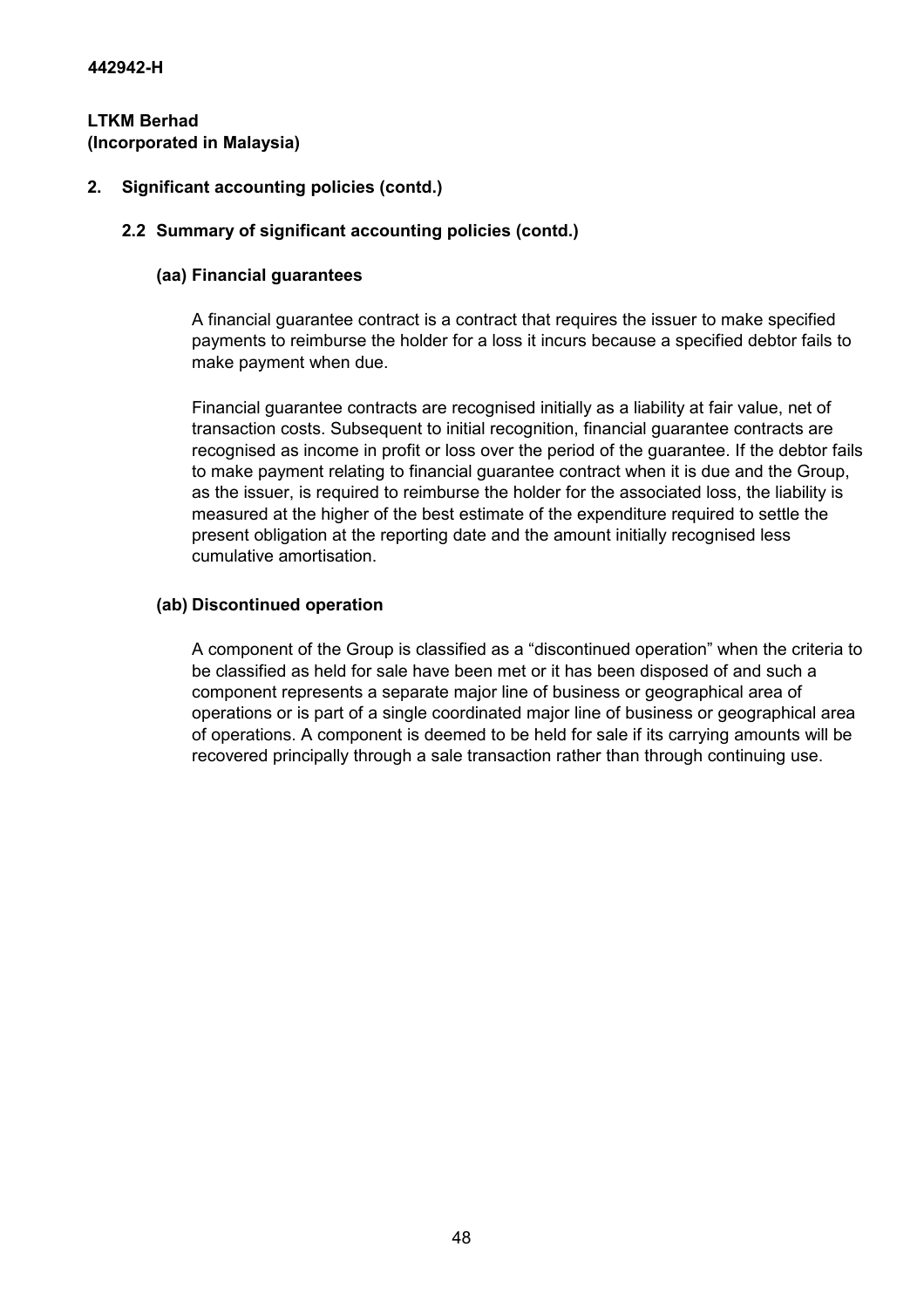## **2. Significant accounting policies (contd.)**

### **2.3 Changes in accounting policies**

The accounting policies adopted are consistent with those of the previous financial year except as follows:

On 1 April 2011, the Group and the Company adopted the following new and amended FRS and IC Interpretations mandatory for annual financial periods beginning on or after 1 April 2011.

|                                                            | <b>Effective for annual periods</b> |
|------------------------------------------------------------|-------------------------------------|
| <b>Description</b>                                         | beginning on or after               |
|                                                            |                                     |
| FRS 1 First-time Adoption of Financial Reporting Standards | 1 July 2010                         |
| Amendments to FRS 2 Share-based Payment                    | 1 July 2010                         |
| <b>FRS 3 Business Combinations</b>                         | 1 July 2010                         |
| Amendments to FRS 5 Non-current Assets Held for Sale       |                                     |
| and Discontinued Operations                                | 1 July 2010                         |
| Amendments to FRS 127 Consolidated and Separate            |                                     |
| <b>Financial Statements</b>                                | 1 July 2010                         |
| Amendments to FRS 138 Intangible Assets                    | 1 July 2010                         |
| Amendments to IC Interpretation 9 Reassessment of          |                                     |
| <b>Embedded Derivatives</b>                                | 1 July 2010                         |
| IC Interpretation 12 Service Concession Arrangements       | 1 July 2010                         |
| IC Interpretation 16 Hedges of a Net Investment in a       |                                     |
| <b>Foreign Operation</b>                                   | 1 July 2010                         |
| IC Interpretation 17 Distributions of Non-cash Assets to   |                                     |
| Owners                                                     | 1 July 2010                         |
| IC Interpretation 18 Transfers of Assets from Customers    | 1 January 2011                      |
| Amendments to FRS 7: Improving Disclosures about           |                                     |
| <b>Financial Instruments</b>                               | 1 January 2011                      |
| Amendments to FRS 1: Limited Exemption for First-time      |                                     |
| Adopters                                                   | 1 January 2011                      |
| Amendments to FRS 1: Additional Exemption for First-time   |                                     |
| Adopters                                                   | 1 January 2011                      |
| IC Interpretation 4 Determining Whether an Arrangement     |                                     |
| contains a Lease                                           | 1 January 2011                      |
| Improvement to FRS issued in 2010                          | 1 January 2011                      |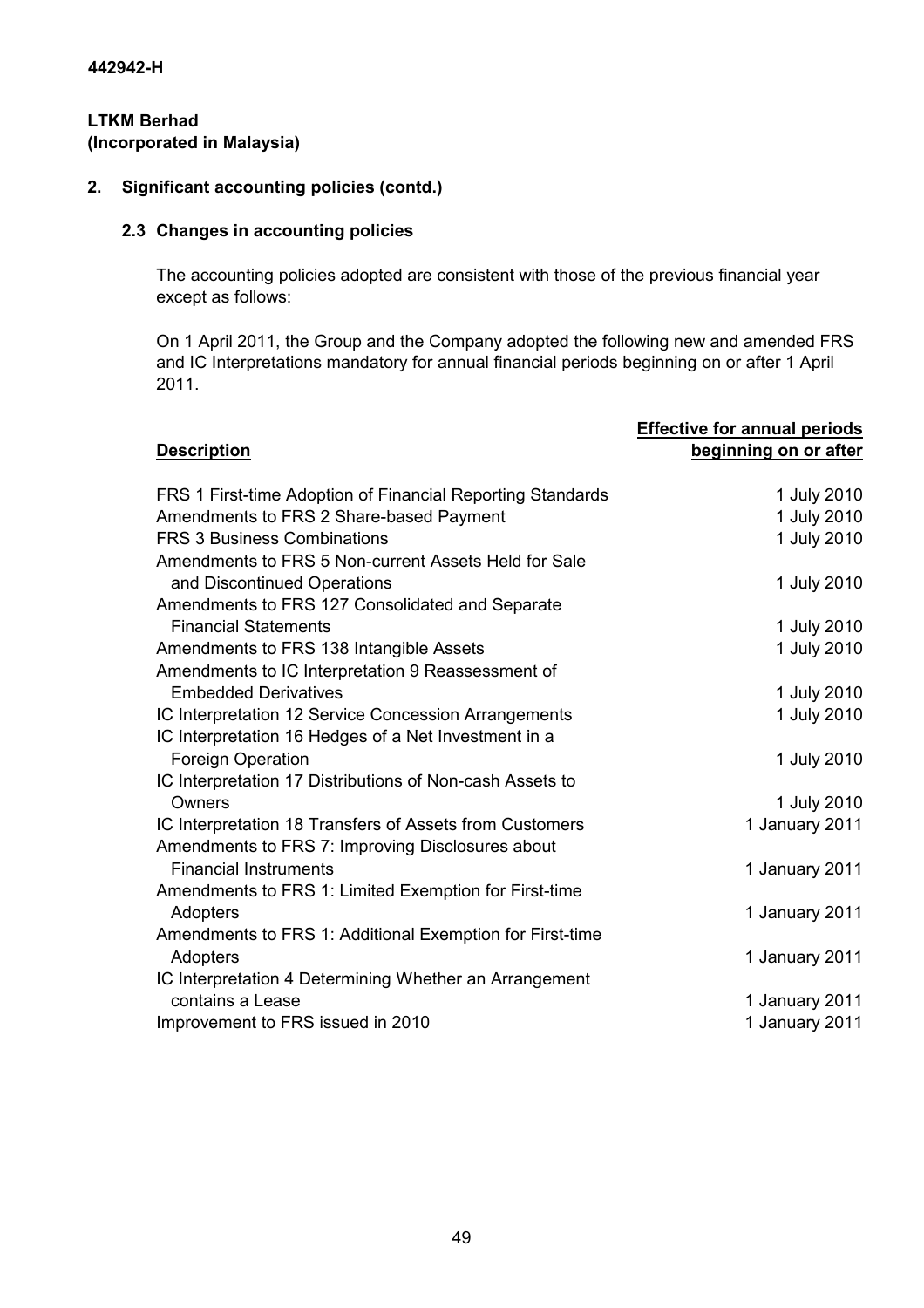## **2. Significant accounting policies (contd.)**

### **2.3 Changes in accounting policies (contd.)**

Adoption of the above standards and interpretations did not have any significant effect on the financial performance and position of the Group and of the Company except for those discussed below:

### Revised FRS 3 Business Combinations and Amendments to FRS 127 Consolidated and Separate Financial Statements

The revised standards are effective for annual periods beginning on or after 1 July 2010. The revised FRS 3 introduces a number of changes in accounting for business combinations occurring after 1 July 2010. These changes impact the amount of goodwill recognised, the reported results in the period that an acquisition occurs, and future reported results.

The revised FRS 3 continues to apply the acquisition method to business combinations but with some significant changes. All payments to purchase a business are recorded at fair value at the acquisition date, with contingent payments classified as debt subsequently remeasured through the statement of comprehensive income. There is a choice on an acquisition-by-acquisition basis to measure the non-controlling interest in the acquiree either at fair value or at the non-controlling interest's proportionate share of the acquiree's net assets. All acquisition-related costs are expensed.

The amendments to FRS 127 require that a change in the ownership interest of a subsidiary (without loss of control) is accounted for as an equity transaction. Therefore, such transactions will no longer give rise to goodwill, nor will they give rise to a gain or loss. Furthermore, the amended standard changes the accounting for losses incurred by the subsidiary as well as the loss of control of a subsidiary.

#### Amendments to FRS 7: Improving Disclosures about Financial Instruments

The amended standard requires enhanced disclosure about fair value measurement and liquidity risk. Fair value measurements related to items recorded at fair value are to be disclosed by source of inputs using a three level fair value hierarchy (Level 1, Level 2 and Level 3), by class, for all financial instruments recognised at fair value. A reconciliation between the beginning and ending balance for Level 3 fair value measurements is required. Anv significant transfers between levels of the fair value hierarchy and the reasons for those transfers need to be disclosed. The amendments also clarify the requirements for liquidity risk disclosures with respect to derivative transactions and assets used for liquidity management. The fair value measurement disclosures and liquidity risk disclosures are not significantly impacted by the amendments.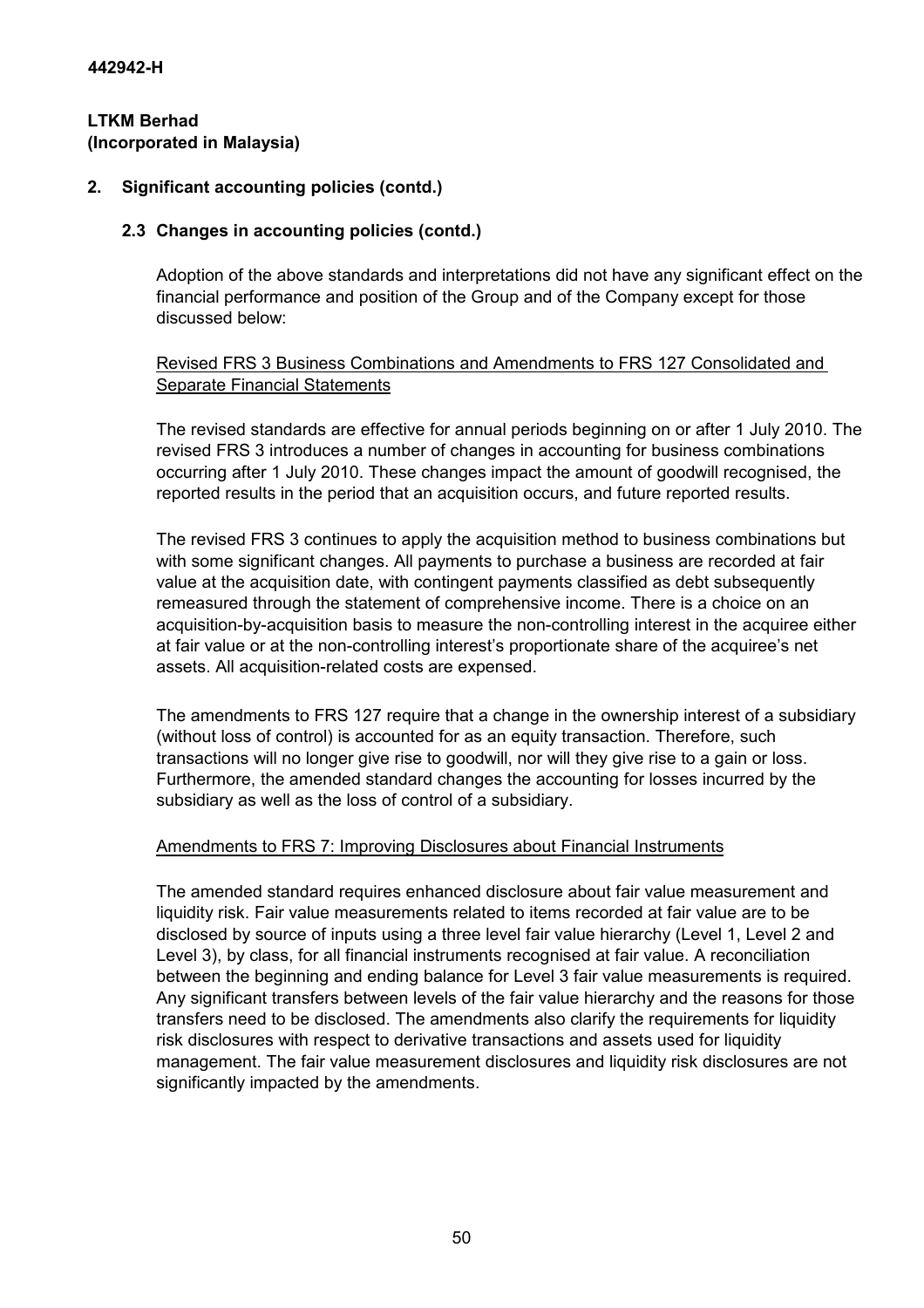### **2. Significant accounting policies (contd.)**

#### **2.4 Standards issued but not yet effective**

The Group has not adopted the following standards and interpretations that have been issued but not yet effective:

|                                                          | <b>Effective for annual periods</b> |
|----------------------------------------------------------|-------------------------------------|
| <b>Description</b>                                       | beginning on or after               |
| IC Interpretation 19 Extinguishing Financial Liabilities |                                     |
| with Equity Instruments                                  | 1 July 2011                         |
| Amendments to IC Interpretation 14: Prepayments of       |                                     |
| a Minimum Funding Requirement                            | 1 July 2011                         |
| Amendments to FRS 1: Severe Hyperinflation and           |                                     |
| Removal of Fixed Dates for First-time Adopters           | 1 January 2012                      |
| Amendments to FRS 7: Transfers of Financial Assets       | 1 January 2012                      |
| Amendments to FRS 112: Deferred Tax: Recovery            |                                     |
| of Underlying Assets                                     | 1 January 2012                      |
| <b>FRS 124 Related Party Disclosures</b>                 | 1 January 2012                      |
| Amendments to FRS 101: Presentation of Items of          |                                     |
| Other Comprehensive Income                               | 1 July 2012                         |
| <b>FRS 9 Financial Instruments</b>                       | 1 January 2013                      |
| <b>FRS 10 Consolidated Financial Statements</b>          | 1 January 2013                      |
| FRS 11 Joint Arrangements                                | 1 January 2013                      |
| FRS 12 Disclosure of interests in Other Entities         | 1 January 2013                      |
| FRS 13 Fair Value Measurement                            | 1 January 2013                      |
| FRS 119 Employee Benefits                                | 1 January 2013                      |
| <b>FRS 127 Separate Financial Statements</b>             | 1 January 2013                      |
| FRS 128 Investment in Associate and Joint Ventures       | 1 January 2013                      |
| IC Interpretation 20 Stripping Costs in the Production   |                                     |
| Phase of a Surface Mine                                  | 1 January 2013                      |
|                                                          |                                     |

The directors expect that the adoption of the standards and interpretations above will have no material impact on the financial statements in the period of initial application, except as disclosed below:

#### Amendments to FRS 101: Presentation of Items of Other Comprehensive Income

The amendments to FRS 101 change the grouping of items presented in Other Comprehensive Income. Items that could be reclassified (or "recycled") to profit or loss at a future point in time (for example, upon derecognition or settlement) would be presented separately from items that will never be reclassified. The amendment affects presentation only and has no impact on the Group's financial position or performance.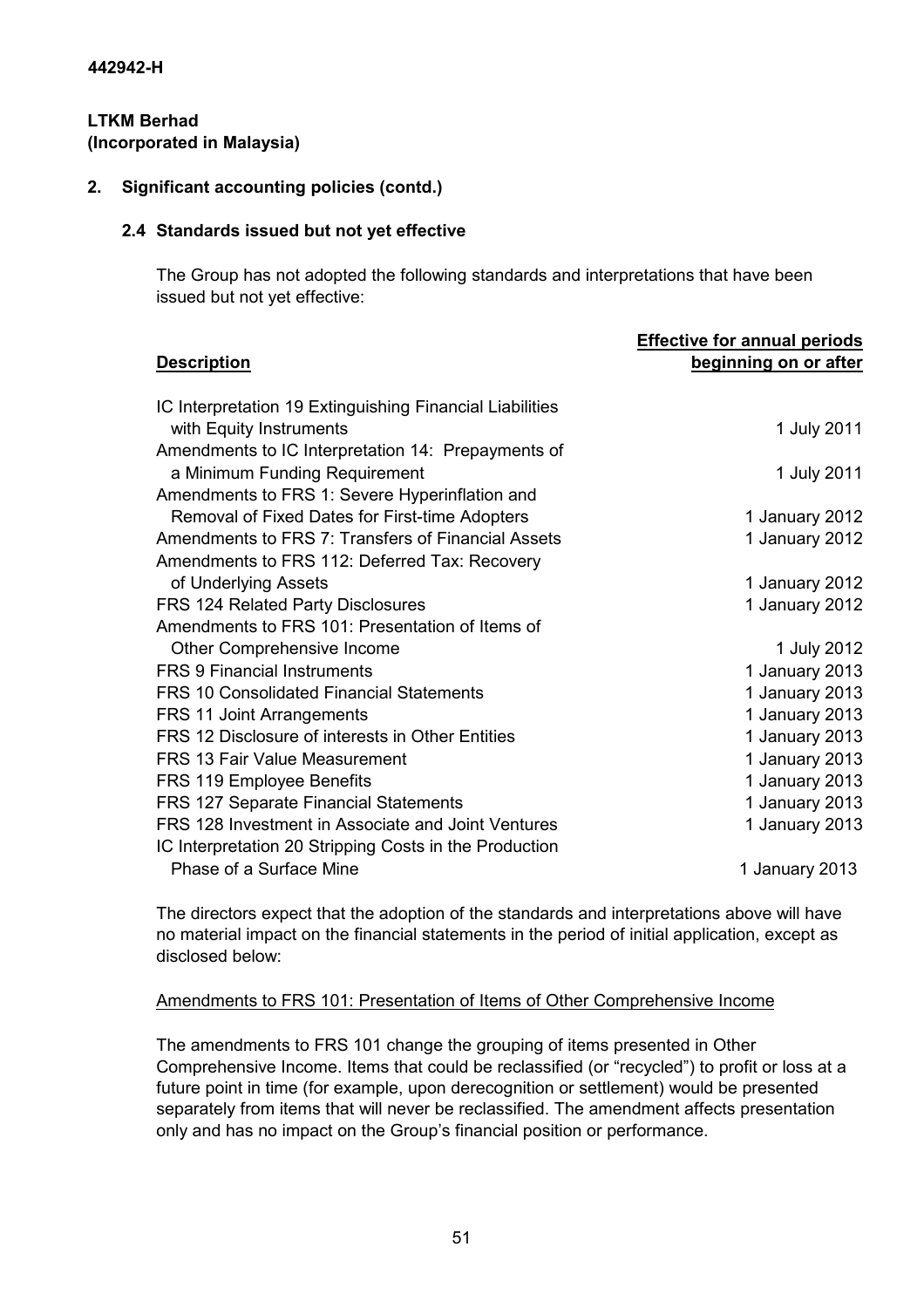## **2. Significant accounting policies (contd.)**

## **2.4 Standards issued but not yet effective (contd.)**

#### FRS 9 Financial Instruments

FRS 9 reflects the first phase of work on the replacement of FRS 139 and applies to classification and measurement of financial assets and financial liabilities as defined in FRS 139. The adoption of this first phase of FRS 9 will have an effect on the classification and measurement of the Group's financial assets but will potentially have no impact on classification and measurements of financial liabilities. The Group is in the process of making an assessment of the impact of adoption of FRS 9.

### FRS 10 Consolidated financial statements

FRS 10 replaces the portion of FRS 127 Consolidated and Separate Financial Statements that addresses the accounting for consolidated financial statements. FRS 10 establishes a single control model that applies to all entities including special purpose entities. The changes introduced by FRS 10 will require management to exercise significant judgement to determine which entities are controlled, and therefore, are required to be consolidated by a parent, compared with the requirements that were in FRS 127.

#### FRS 12 Disclosure of Interests in Other Entities

FRS 12 includes all disclosure requirements for interests in subsidiaries, joint arrangements, associates and structured entities. A number of new disclosures are required. This standard affects disclosures only and has no impact on the Group's financial position or performance.

#### FRS 13 Fair Value Measurement

FRS 13 establishes a single source of guidance under FRS for all fair value measurements. FRS 13 does not change when an entity is required to use fair value, but rather provides guidance on how to measure fair value under FRS when fair value is required or permitted. The Group is currently assessing the impact of adoption of FRS 13.

#### FRS 127 Separate Financial Statements

As a consequence of the new FRS 10 and FRS 12, FRS 127 is limited to accounting for subsidiaries, jointly controlled entities and associates in separate financial statements.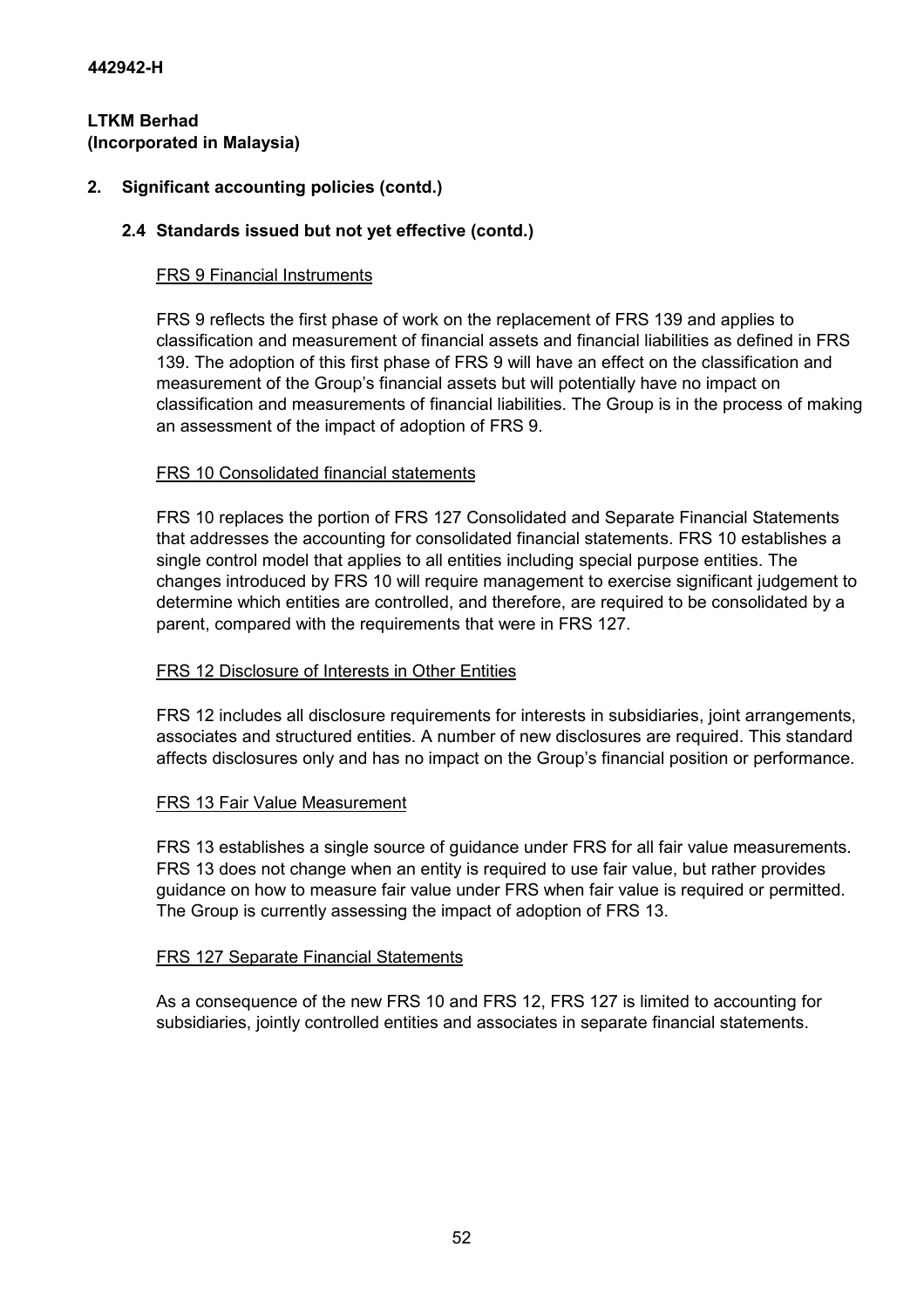## **2. Significant accounting policies (contd.)**

### **2.4 Standards issued but not yet effective (contd.)**

#### **Malaysian Financial Reporting Standards**

On 19 November 2011, the Malaysian Accounting Standards Board (MASB) issued a new MASB approved accounting framework, the Malaysian Financial Reporting Standards (MFRS Framework).

The MFRS Framework is to be applied by all Entities Other Than Private Entities for annual periods beginning on or after 1 January 2012, with the exception of entities that are within the scope of MFRS 141 Agriculture (MFRS 141) and IC Interpretation 15 Agreements for Construction of Real Estate (IC 15), including its parent, significant investor and venturer (herein called 'Transitioning Entities').

Transitioning Entities will be allowed to defer adoption of the new MFRS Framework for an additional two years. Consequently, adoption of the MFRS Framework by Transitioning Entities will be mandatory for annual periods beginning on or after 1 January 2014.

The Group falls within the scope definition of Transitioning Entities and accordingly, will be required to prepare financial statements using the MFRS Framework in its first MFRS financial statements for the year ending 31 March 2015. In presenting its first MFRS financial statements, the Group will be required to restate the comparative financial statements to amounts reflecting the application of MFRS Framework. The majority of the adjustments required on transition will be made, retrospectively, against opening retained profits.

The Group has commenced transitioning its accounting policies and financial reporting from the current Financial Reporting Standards to the MFRS Framework by establishing a project team to plan and manage the adoption of the MFRS Framework.

At the date of these financial statements, the Group has not completed its quantification of the financial effects of the differences between Financial Reporting Standards and accounting standards under the MFRS Framework due to the ongoing assessment by the project team. Accordingly, the consolidated financial performance and financial position as disclosed in these financial statements for the year ended 31 March 2012 could be different if prepared under the MFRS Framework.

The Group considers that it is achieving its scheduled milestones and expects to be in a position to fully comply with the requirements of the MFRS Framework for the financial year ending 31 March 2014.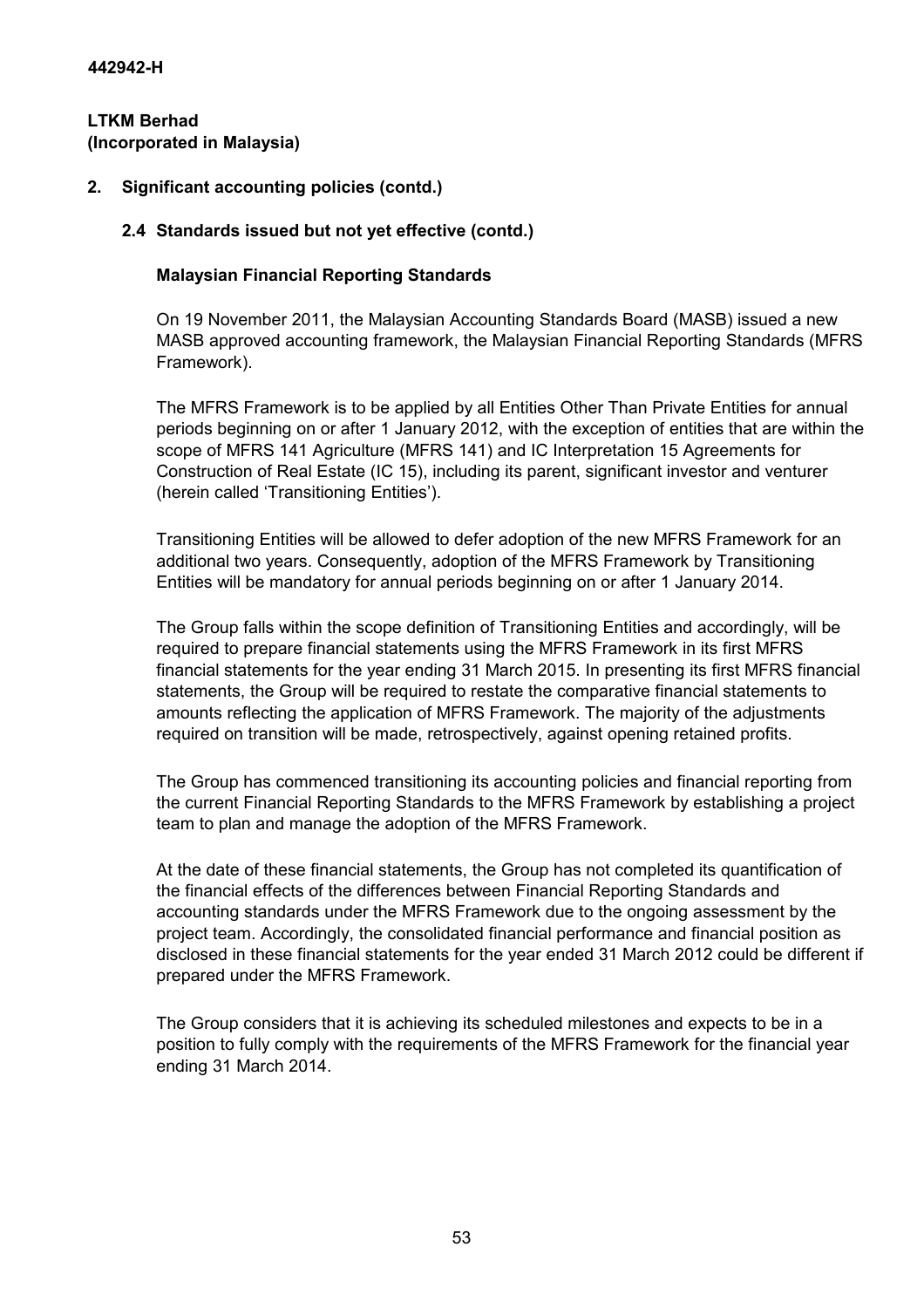## **2. Significant accounting policies (contd.)**

#### **2.5 Significant accounting judgements and estimates**

The preparation of the Group's financial statements requires management to make judgements, estimates and assumptions that affect the reported amounts of revenues, expenses, assets and liabilities, and the disclosure of contingent liabilities at the reporting date. However, uncertainty about these assumptions and estimates could result in outcomes that could require a material adjustment to the carrying amount of the asset or liability affected in the future.

### **(a) Judgements made in applying accounting policies**

In the process of applying the Group's accounting policies, management has made the following judgements, apart from those involving estimations, which have the most significant effect on the amounts recognised in the financial statements:

### **(i) Classification of financial assets**

The Group classified its investment in investment securities as fair value through profit and loss. The investment securities were classified as non-current assets as the management is of the opinion that such investments are held not primarily for trading in the short term.

#### **(ii) Operating lease commitments - as lessee**

A subsidiary of the Group has entered into a property lease for its poultry farm. The Group evaluated based on terms and conditions of the arrangement, whether the land was clearly an operating lease or a finance lease. The assessment resulted in the Group classifying the lease as an operating lease, as the land title did not pass to the Group and the rental paid to the landlord for the property is determined by the landlord.

#### **(iii) Classification of investment properties**

The Group has developed certain criteria based on FRS 140 in making judgement whether a property qualifies as an investment property. Investment property is a property held to earn rentals or for capital appreciation or both.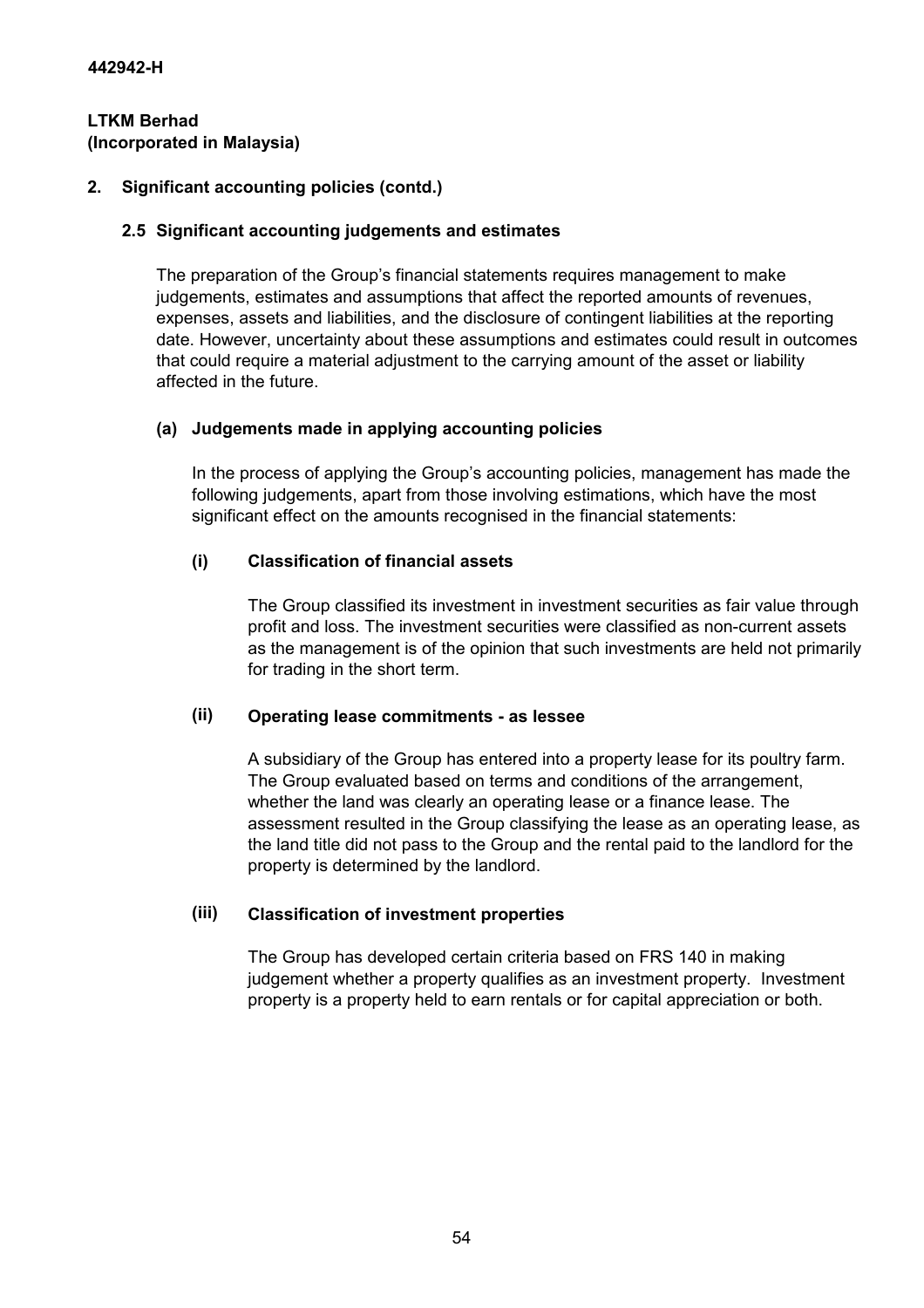## **2. Significant accounting policies (contd.)**

## **2.5 Significant accounting judgements and estimates (contd.)**

### **(a) Judgements made in applying accounting policies (contd.)**

#### **(iii) Classification of investment properties (contd.)**

Some properties comprise a portion that is held to earn rentals or for capital appreciation and another portion that is held for use in the production or supply of goods or services or for administrative purposes. If these portions could be sold separately (or leased out separately under a finance lease), the Group would account for the portions separately. If the portions could not be sold separately, the property is an investment property only if an insignificant portion is held for use in the production or supply of goods or services or for administrative purposes. Judgement is made on an individual property basis to determine whether ancillary services are so significant that a property does not qualify as investment property.

#### **(b) Key sources of estimation uncertainty**

The key assumptions concerning the future and other key sources of estimation uncertainty at the reporting date that have a significant risk of causing a material adjustment to the carrying amounts of assets and liabilities within the next financial year are discussed below.

#### **(i) Valuation of livestock**

The Group applies base-value method in estimating the value of livestock, which includes in its value, the purchase costs of starters and average consumption of feed and other consumables (based on a feed and consumables consumption standard most applicable to the Group's breed of livestock) at each stage of growth for a period of 65 weeks as the starters mature to layers, taking into consideration the health conditions of the livestock population.

#### **(ii) Useful lives of plant and equipment**

The cost of plant and machinery is depreciated on a straight-line basis over the assets' useful lives. Management estimates the useful lives of these plant and machinery to be 5-10 years. These are common life expectancies applied in the industry. Changes in the expected level of usage and technological developments could impact the economic useful lives and the residual values of these assets, therefore future depreciation charges could be revised.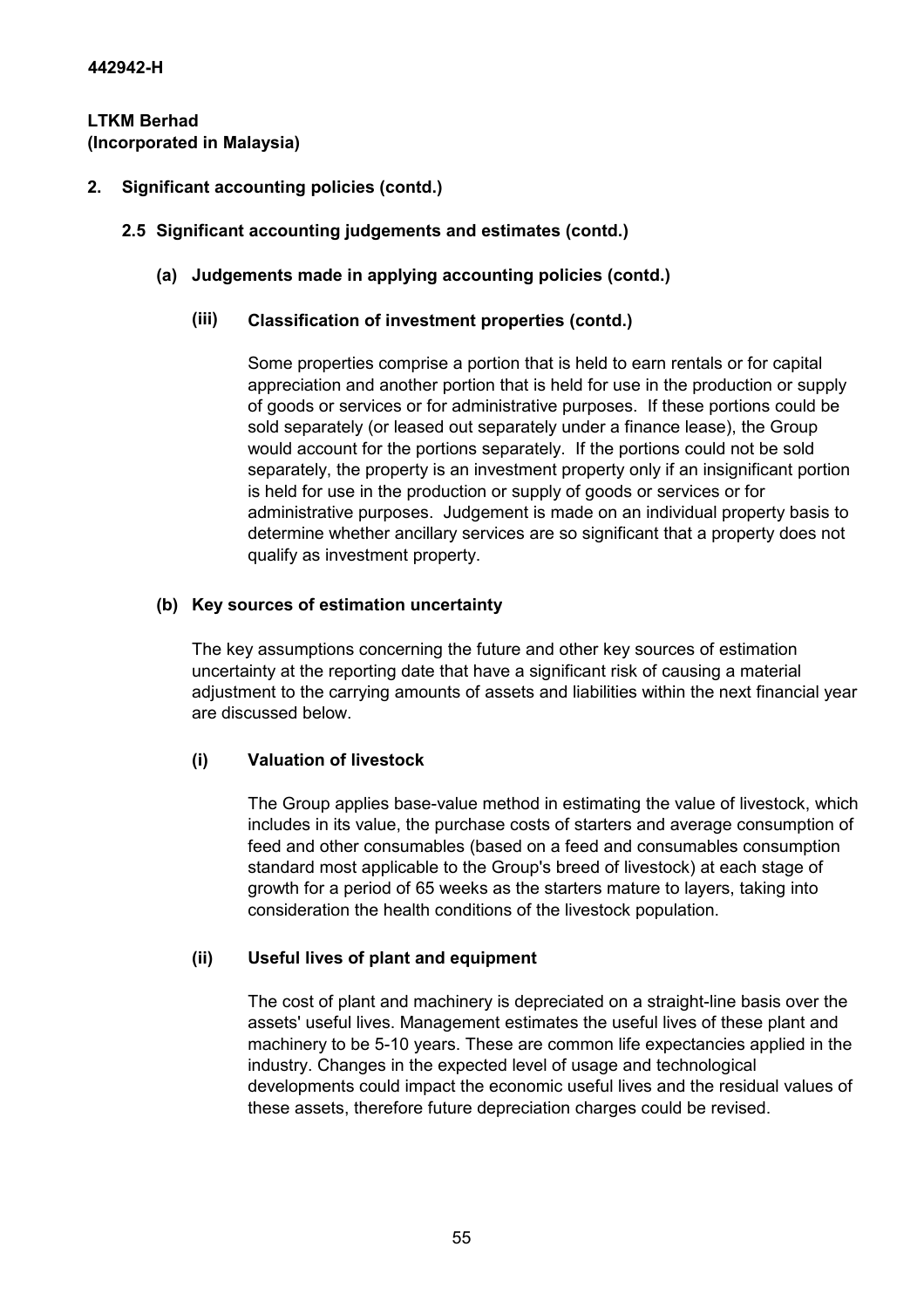## **2. Significant accounting policies (contd.)**

### **2.5 Significant accounting judgements and estimates (contd.)**

#### **(b) Key sources of estimation uncertainty (contd.)**

#### **(iii) Impairment of loans and receivables**

The Group assesses at each reporting date whether there is any objective evidence that a financial asset is impaired. To determine whether there is objective evidence of impairment, the Group considers factors such as the probability of insolvency or significant financial difficulties of the debtor and default or significant delay in payments.

The carrying amount of the Group's loans and receivables at the reporting date is disclosed in Note 20. If there is objective evidence of impairment, it is the management's policy to impair the debt up to the credit term granted to the specific debtor.

## **(iv) Property development**

The Group recognises property development revenue and expenses in the statement of comprehensive income by using the stage of completion method. The stage of completion is determined by the proportion that property development costs incurred for work performed to date bear to the estimated total property development costs.

Significant judgement is required in determining the stage of completion, the extent of the property development costs incurred, the estimated total property development revenue and costs, as well as the recoverability of the property development costs. In making the judgement, the Group evaluates based on past experience and by relying on the work of specialists.

The carrying amounts of assets and liabilities of the Group arising from property development activities are disclosed in Note 14.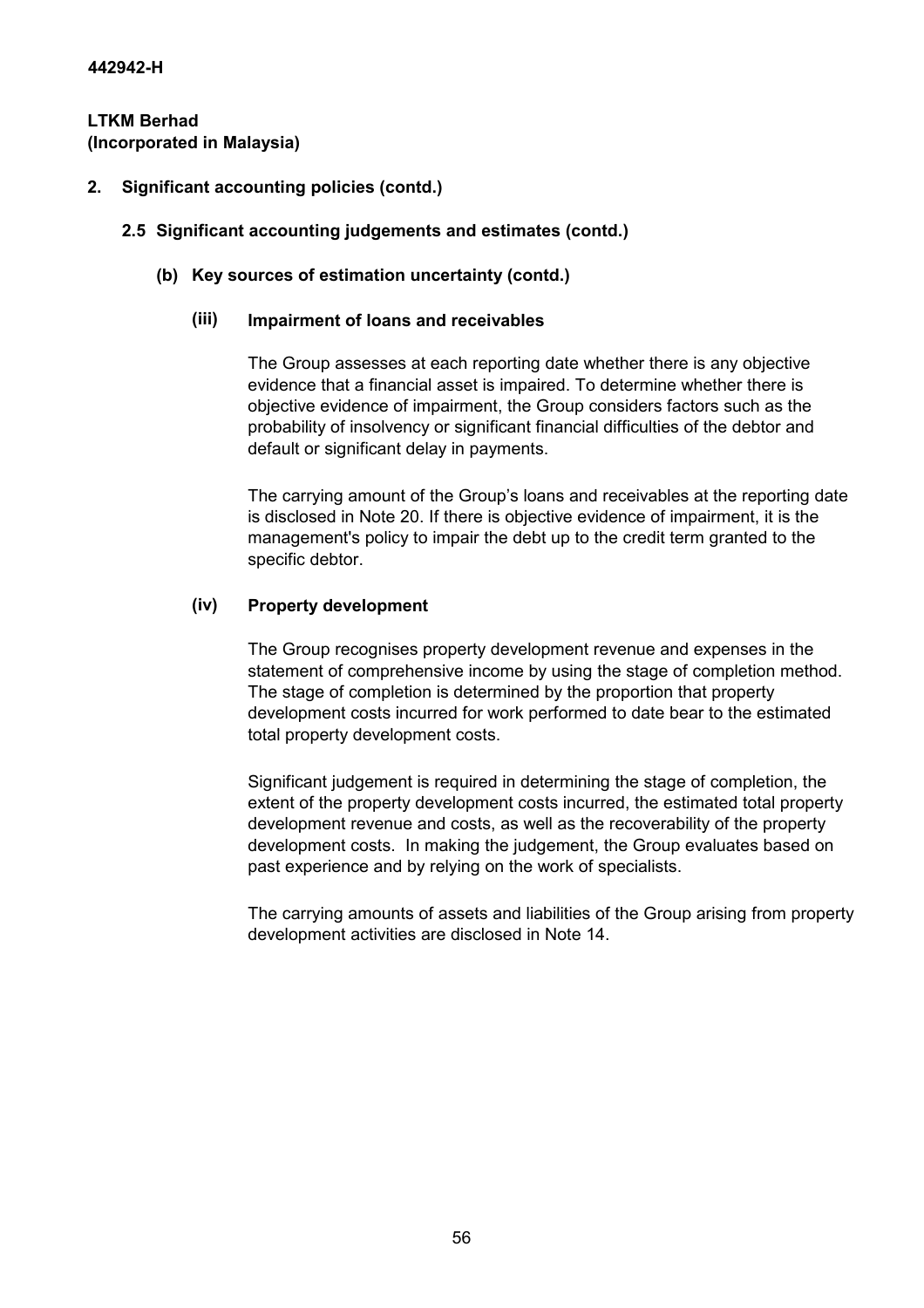**2. Significant accounting policies (contd.)**

## **2.5 Significant accounting judgements and estimates (contd.)**

**(b) Key sources of estimation uncertainty (contd.)**

#### **(v) Impairment of development costs and property, plant and equipment**

The Group assesses whether there are any indicators of impairment for all nonfinancial assets at each reporting date. Other non-financial assets are tested for impairment when there are indicators that the carrying amounts may not be recoverable.

During the current financial year, the Group has recognised impairment losses in respect of a subsidiary's property, plant and equipment. The Group carried out the impairment test based on a variety of estimation including the value in use of the cash-generating units ("CGU") to which the property, plant and equipment are allocated. Estimating the value in use requires the Group to make an estimate of the expected future cash flows from the CGU and also to choose a suitable discount rate in order to calculate the present value of those cash flows. The carrying amounts of property, plant and equipment of the Group as at 31 March 2012 were RM97,243,295 (2011: RM117,103,867) respectively. Further details of the impairment losses recognised for property, plant and equipment are disclosed in Note 12.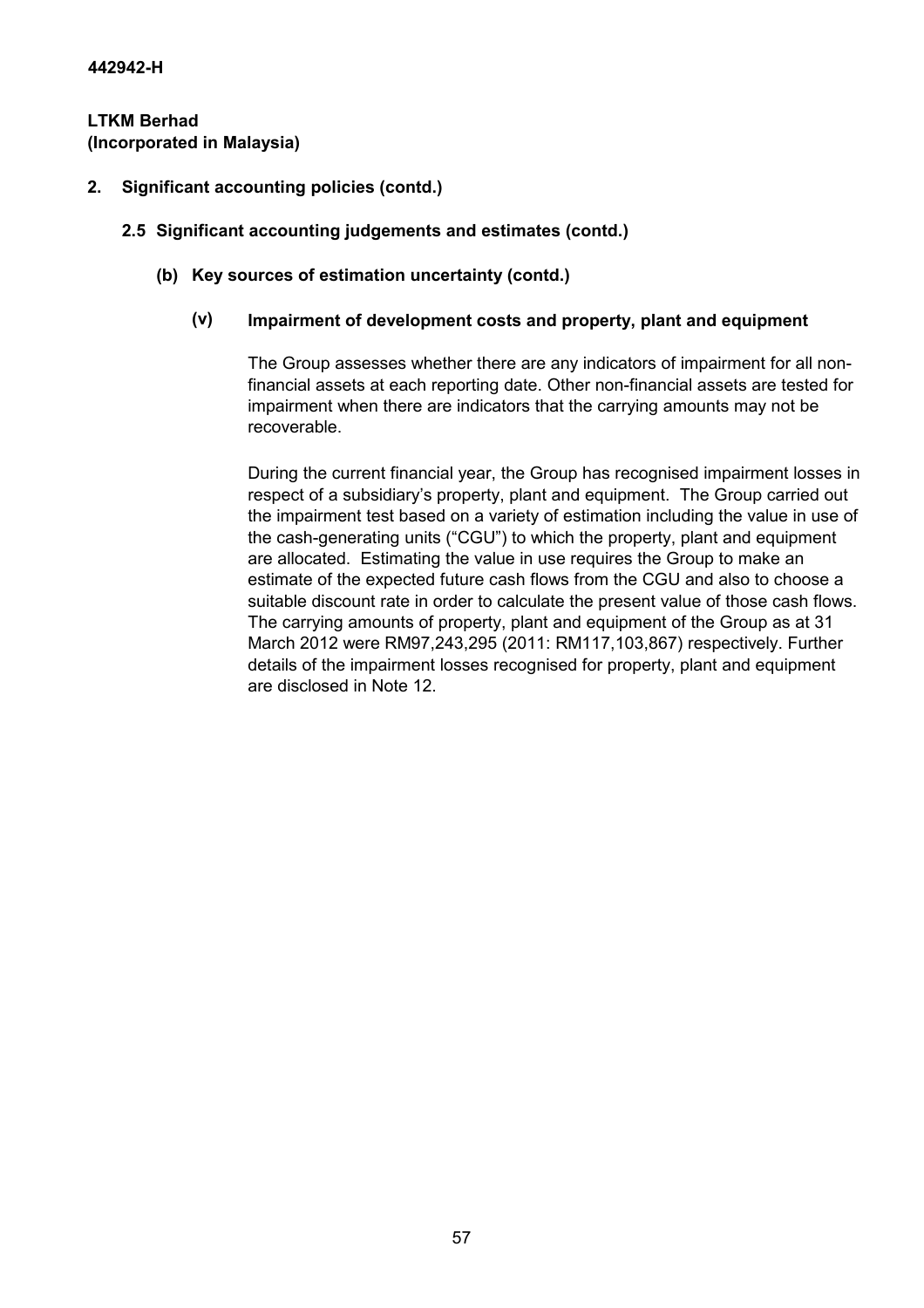## **3. Revenue and cost of sales**

# **(a) Revenue**

|                                                                                                      |               |             |            | <b>Group</b><br>Company |  |  |
|------------------------------------------------------------------------------------------------------|---------------|-------------|------------|-------------------------|--|--|
|                                                                                                      | 2012          | 2011        | 2012       | 2011                    |  |  |
|                                                                                                      | <b>RM</b>     | <b>RM</b>   | <b>RM</b>  | <b>RM</b>               |  |  |
| Sales of produce<br>inventories, livestock<br>and consumable<br>goods, less returns<br>and discounts |               |             |            |                         |  |  |
| allowed                                                                                              | 153,308,985   | 146,419,263 |            |                         |  |  |
| Dividend income from a                                                                               |               |             |            |                         |  |  |
| subsidiary company                                                                                   |               |             | 12,000,000 | 30,000,000              |  |  |
| Sales of:                                                                                            |               |             |            |                         |  |  |
| Sand                                                                                                 | 2,745,760     | 3,172,564   |            |                         |  |  |
| Properties                                                                                           | 1,107,875     |             |            |                         |  |  |
| Management fee from                                                                                  |               |             |            |                         |  |  |
| subsidiaries                                                                                         |               |             | 516,000    | 516,000                 |  |  |
|                                                                                                      | 157, 162, 620 | 149,591,827 | 12,516,000 | 30,516,000              |  |  |

## **(b) Cost of sales**

|                         | Group       |             | Company   |           |
|-------------------------|-------------|-------------|-----------|-----------|
|                         | 2012        | 2011        | 2012      | 2011      |
|                         | <b>RM</b>   | <b>RM</b>   | <b>RM</b> | <b>RM</b> |
| Produce inventories and |             |             |           |           |
| livestock               | 127,130,947 | 111,963,969 |           |           |
| Sand                    | 2,591,482   | 2,885,901   |           |           |
| Development costs       |             |             |           |           |
| (Note $14(b)$ )         | 712,419     |             | -         |           |
|                         | 130,434,848 | 114,849,870 |           |           |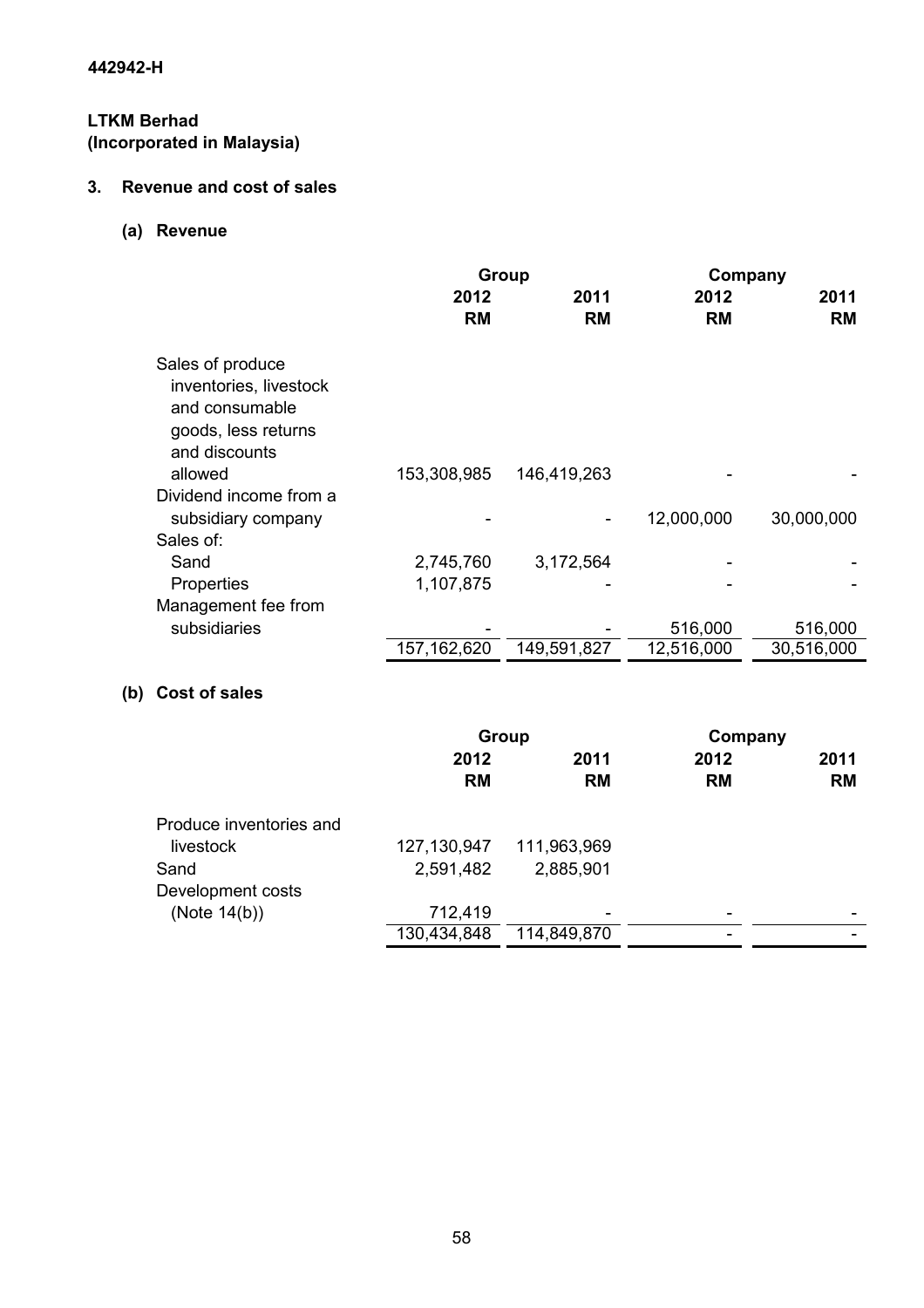## **4. Other income**

|                                 |           | Group     |           | Company   |
|---------------------------------|-----------|-----------|-----------|-----------|
|                                 | 2012      | 2011      | 2012      | 2011      |
|                                 | <b>RM</b> | <b>RM</b> | <b>RM</b> | <b>RM</b> |
| Included in other income are:   |           |           |           |           |
| Interest income on:             |           |           |           |           |
| <b>Fixed deposit</b>            | 110,212   | 102,889   | 97,217    | 100,659   |
| Intercompany loans              |           |           | 446,750   | 179,653   |
| Dividend income from            |           |           |           |           |
| investment securities           | 99,136    | 153,174   | 8,591     | 56,031    |
| Gain on disposal of:            |           |           |           |           |
| Investment securities           |           | 3,354     |           | 773       |
| Property, plant and equipment   | 954,504   | 9,450     |           |           |
| Government grant                |           | 646,060   |           |           |
| <b>Bad debts recovered</b>      |           | 26,181    |           |           |
| Rental income                   | 21,200    | 22,420    | 20,400    | 20,400    |
| Gain on foreign exchange:       |           |           |           |           |
| Unrealised                      |           | 8,281     |           |           |
| Realised                        | 519,478   | 526,607   |           |           |
| Net fair value gains on:        |           |           |           |           |
| Investment                      |           |           |           |           |
| securities (Note 17)            | 399,270   | 201,104   | 211       |           |
| Investment properties (Note 13) | 958,956   |           |           |           |
| Reversal of impairment loss     |           |           |           |           |
| on investment securities        |           | 49,349    |           | 36,076    |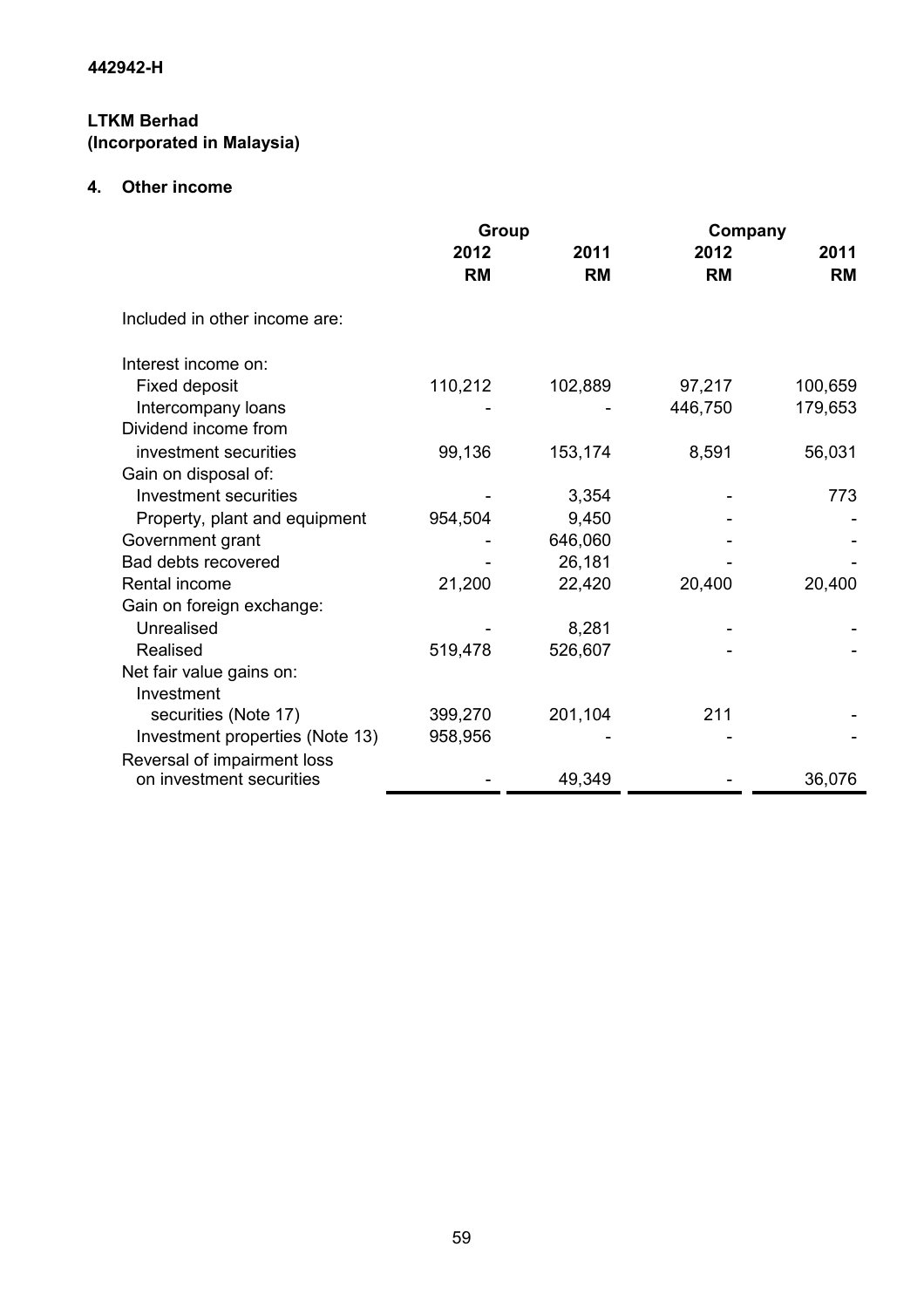## **5. Finance costs**

|                          | Group     |           | Company   |           |
|--------------------------|-----------|-----------|-----------|-----------|
|                          | 2012      | 2011      | 2012      | 2011      |
|                          | <b>RM</b> | <b>RM</b> | <b>RM</b> | <b>RM</b> |
| Interest expense on:     |           |           |           |           |
| <b>Bank overdrafts</b>   | 4,487     | 3,939     |           |           |
| Bankers' acceptances     | 137,109   | 197,658   |           |           |
| Revolving credits        | 51,680    | 40,418    |           |           |
| Bank term loans          | 663,377   | 746,438   |           |           |
| Obligation under finance |           |           |           |           |
| leases                   | 112,593   | 191,261   |           |           |
|                          | 969,246   | 1,179,714 |           |           |

# **6. Other expenses**

|                                   | <b>Group</b> |                          | Company    |           |
|-----------------------------------|--------------|--------------------------|------------|-----------|
|                                   | 2012         | 2011                     | 2012       | 2011      |
|                                   | <b>RM</b>    | <b>RM</b>                | <b>RM</b>  | <b>RM</b> |
| Impairment loss on                |              |                          |            |           |
| investment in subsidiaries        |              |                          |            |           |
| (Note 16)                         |              | $\overline{\phantom{a}}$ | 19,000,000 |           |
| Write off of property, plant      |              |                          |            |           |
| and equipment (Note 12)           | 663,298      |                          | 2,456      |           |
| Unrealised loss/(gain) on foreign |              |                          |            |           |
| exchange                          | 8,984        | ٠                        |            |           |
| Net loss on disposal of           |              |                          |            |           |
| investment securities             | 26,643       |                          | 39,959     |           |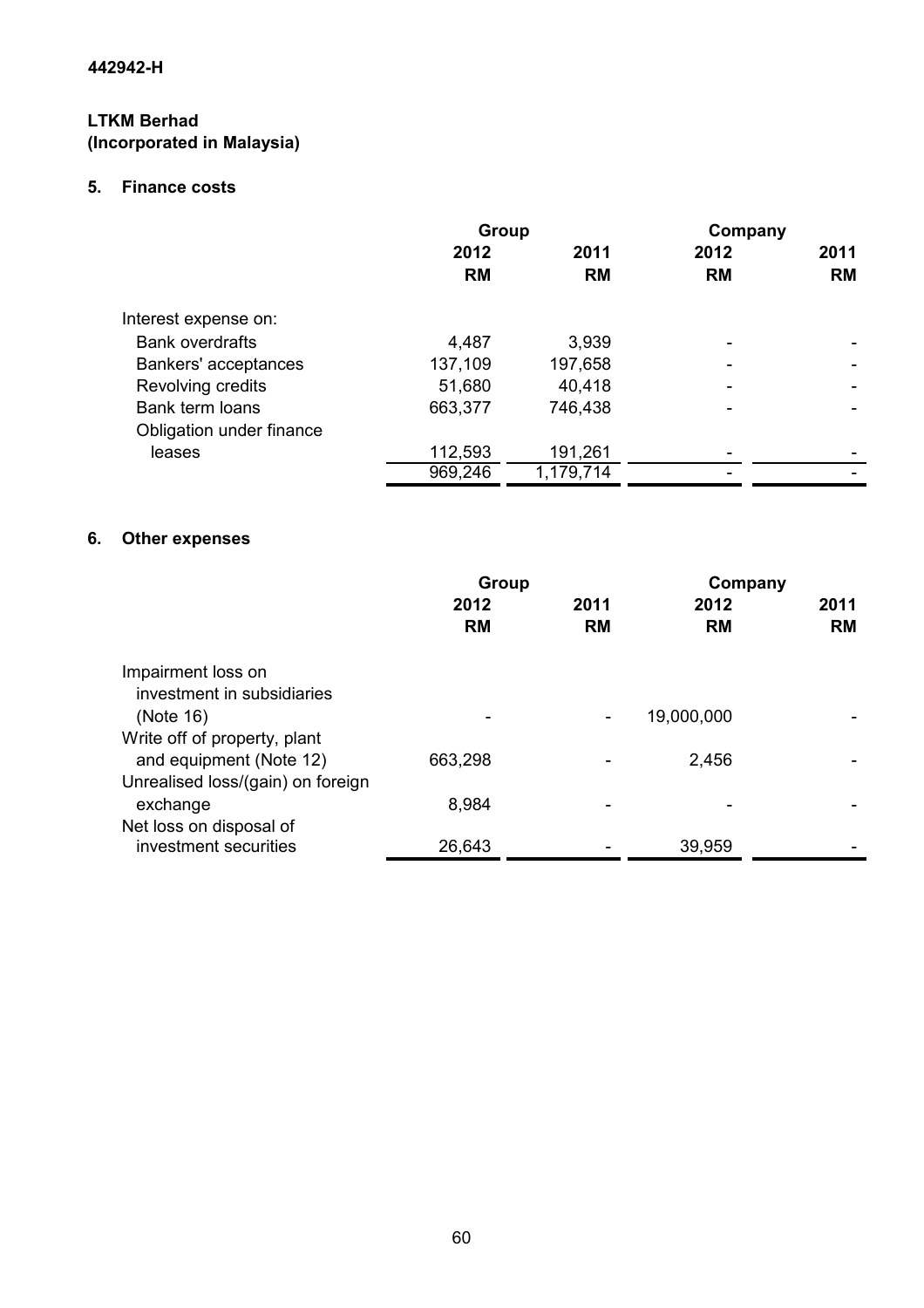# **7. Profit/(loss) before tax**

|                                                                   | <b>Group</b> |            | Company   |           |
|-------------------------------------------------------------------|--------------|------------|-----------|-----------|
|                                                                   | 2012         | 2011       | 2012      | 2011      |
|                                                                   | <b>RM</b>    | <b>RM</b>  | <b>RM</b> | <b>RM</b> |
| Profit/(loss) before tax is stated<br>after charging/(crediting): |              |            |           |           |
| Staff costs (excluding directors)                                 |              |            |           |           |
| (Note a)                                                          | 7,857,853    | 7,368,065  | 509,963   | 542,682   |
| Auditors' remuneration:                                           |              |            |           |           |
| Current year                                                      | 86,500       | 63,000     | 26,000    | 18,000    |
| Underprovision for prior year                                     | 23,500       |            | 8,000     |           |
| Depreciation of property, plant                                   |              |            |           |           |
| and equipment                                                     | 8,624,589    | 8,828,572  | 214,336   | 217,885   |
| Impairment loss on                                                |              |            |           |           |
| trade receivables (Note 20(a))                                    | 623,999      | 100,597    |           |           |
| Directors' remuneration                                           |              |            |           |           |
| (Note b)                                                          | 1,796,026    | 1,784,006  | 87,000    | 87,000    |
| Amortisation of biological                                        |              |            |           |           |
| assets (Note 18)                                                  | 9,396        | 10,105     |           |           |
| Rental of:                                                        |              |            |           |           |
| Farm, paid to a related                                           |              |            |           |           |
| company                                                           | 420,000      | 420,000    |           |           |
| Office                                                            | 43,200       | 40,800     | 43,200    | 40,800    |
| Reversal of impairment loss on                                    |              |            |           |           |
| trade receivables (Note 20(a))                                    | (59, 742)    | (588, 536) |           |           |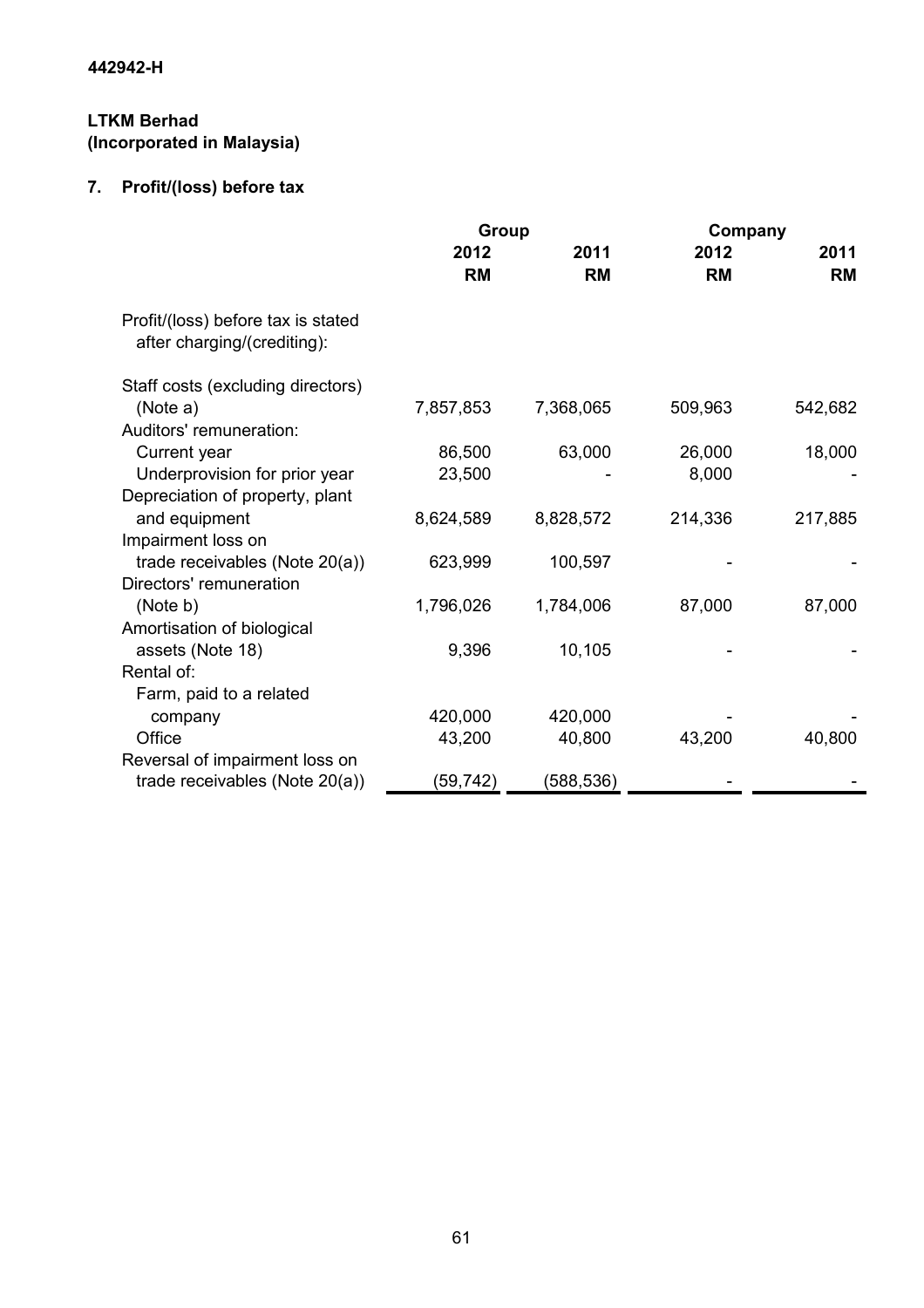# **7. Profit/(loss) before tax (contd.)**

|     |                                                       | Group     |           | Company   |           |
|-----|-------------------------------------------------------|-----------|-----------|-----------|-----------|
|     |                                                       | 2012      | 2011      | 2012      | 2011      |
|     |                                                       | <b>RM</b> | <b>RM</b> | <b>RM</b> | <b>RM</b> |
| (a) | Staff costs                                           |           |           |           |           |
|     | Wages and salaries                                    | 6,907,784 | 6,292,607 | 450,983   | 408,909   |
|     | Social security costs                                 | 58,555    | 51,616    | 3,961     | 3,993     |
|     | Defined contribution plans<br>Short term accumulating | 508,417   | 483,757   | 56,654    | 50,937    |
|     | compensated absences<br>Share options granted         | 34,441    | (1,036)   | (2,329)   | 4,528     |
|     | under ESOS (Note 27(b))<br>Other staff related        |           | 203,584   |           | 55,902    |
|     | expenses                                              | 348,656   | 337,537   | 694       | 18,413    |
|     |                                                       | 7,857,853 | 7,368,065 | 509,963   | 542,682   |
| (b) | Directors' remuneration                               |           |           |           |           |
|     | <b>Executive directors'</b><br>remuneration:          |           |           |           |           |
|     | Fees<br>Salaries and other                            | 100,000   | 100,000   |           |           |
|     | emoluments                                            | 1,448,702 | 1,408,202 |           |           |
|     | Defined contribution plans                            | 157,225   | 153,145   |           |           |
|     | Social security costs                                 | 3,099     | 3,099     |           |           |
|     | Share options granted<br>under ESOS                   |           |           |           |           |
|     | (Note 27(b))                                          |           | 32,560    |           |           |
|     | Total executive directors'                            |           |           |           |           |
|     | remuneration                                          | 1,709,026 | 1,697,006 |           |           |
|     | Non-executive directors'<br>remuneration:             |           |           |           |           |
|     | Fees                                                  | 87,000    | 87,000    | 87,000    | 87,000    |
|     | Total of directors'<br>remuneration                   |           |           |           |           |
|     | (Note 29(b))                                          | 1,796,026 | 1,784,006 | 87,000    | 87,000    |
|     | Benefits-in-kind                                      | 80,070    | 79,154    |           |           |
|     | Total directors'                                      |           |           |           |           |
|     | remuneration including                                |           |           |           |           |
|     | benefits-in-kind                                      | 1,876,096 | 1,863,160 | 87,000    | 87,000    |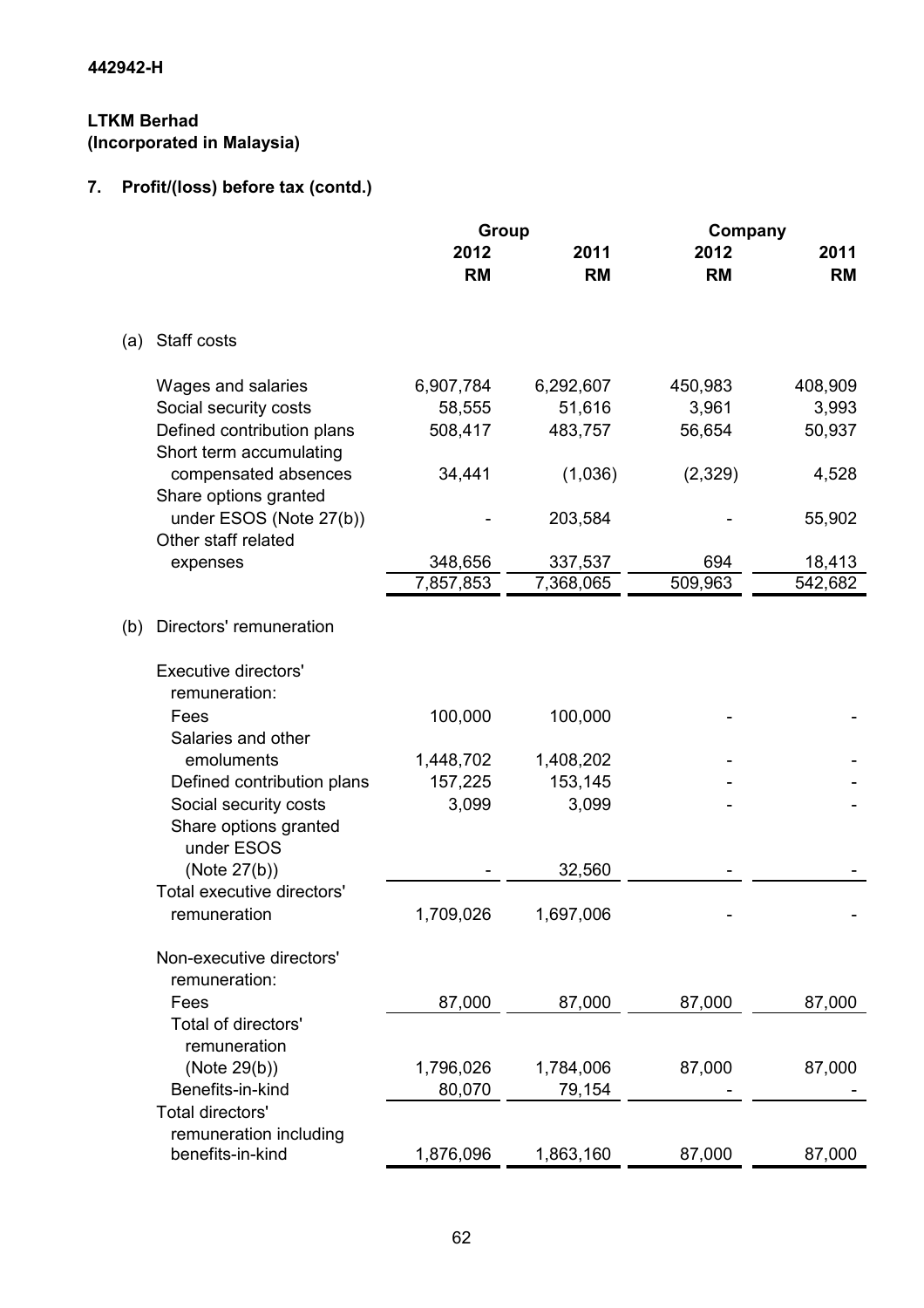## **7. Profit/(loss) before tax (contd.)**

(b) Directors' remuneration (contd.)

The number of directors of the Group and the Company whose total remuneration during the year fell within the following bands is analysed below:

|                          | Group<br><b>Number of directors</b> |      | Company<br><b>Number of directors</b> |      |
|--------------------------|-------------------------------------|------|---------------------------------------|------|
|                          | 2012                                | 2011 | 2012                                  | 2011 |
| Executive directors:     |                                     |      |                                       |      |
| <b>Below RM50,000</b>    |                                     |      |                                       |      |
| RM50,001 - RM100,000     |                                     |      |                                       |      |
| RM100,001 - RM150,000    |                                     |      |                                       |      |
| RM150,001 - RM200,000    |                                     |      |                                       |      |
| RM200,001 - RM250,000    |                                     |      |                                       |      |
| RM300,001 - RM350,000    |                                     |      |                                       |      |
| RM350,001 - RM400,000    |                                     |      |                                       |      |
| RM400,001 - RM450,000    |                                     |      |                                       |      |
| Non-executive directors: |                                     |      |                                       |      |
| <b>Below RM50,000</b>    |                                     |      | 5                                     | 5    |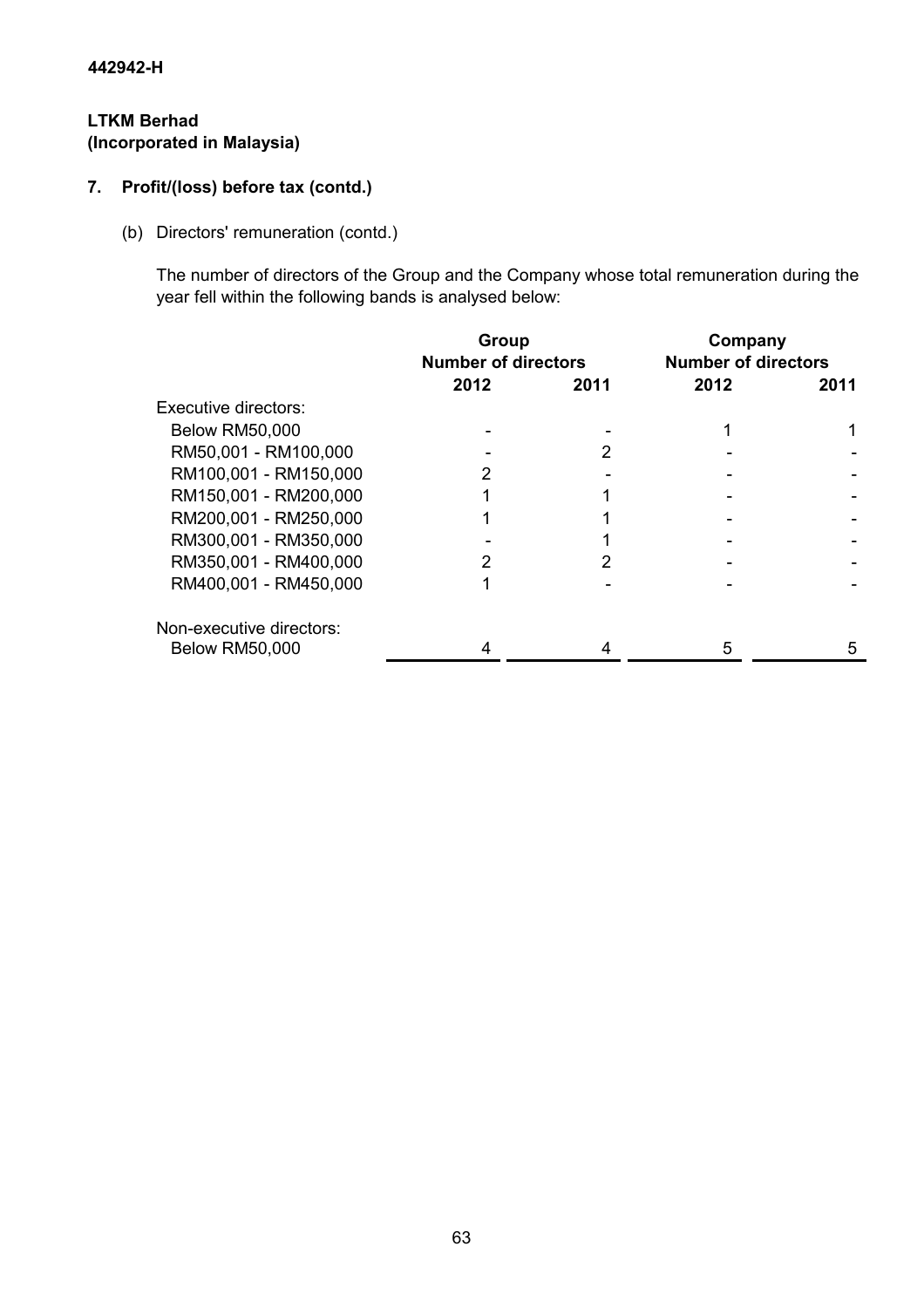#### **8. Income tax**

## **Major components of income tax expense/(credit)**

The major components of income tax expense/(credit) for the years ended 31 March 2012 and 2011 are:

|                                                                                                                                    | Group                              |                                    | Company    |           |
|------------------------------------------------------------------------------------------------------------------------------------|------------------------------------|------------------------------------|------------|-----------|
|                                                                                                                                    | 2012                               | 2011                               | 2012       | 2011      |
|                                                                                                                                    | <b>RM</b>                          | <b>RM</b>                          | <b>RM</b>  | <b>RM</b> |
| Malaysian income tax:                                                                                                              |                                    |                                    |            |           |
| Tax expense for the year<br>(Over)/underprovision in prior                                                                         | 5,351,388                          | 7,796,265                          | 199        | 197,128   |
| years                                                                                                                              | (147,287)                          | 48,219                             | (196, 918) | 4,421     |
|                                                                                                                                    | 5,204,101                          | 7,844,484                          | (196, 719) | 201,549   |
| Deferred tax (Note 25):<br>Relating to origination and<br>reversal of temporary<br>differences<br>Underprovision in prior<br>years | (396, 857)<br>22,620<br>(374, 237) | (392, 219)<br>129,212<br>(263,007) |            |           |
| Income tax attributable to:<br>Continuing operations<br>Discontinued operation<br>(Note 9)                                         | 4,829,864<br>(2,710)               | 7,581,477<br>2,710                 | (196, 719) | 201,549   |
|                                                                                                                                    |                                    |                                    |            |           |
| Income tax expense/(credit)<br>recognised in statements of<br>comprehensive income                                                 | 4,827,154                          | 7,584,187                          | (196, 719) | 201,549   |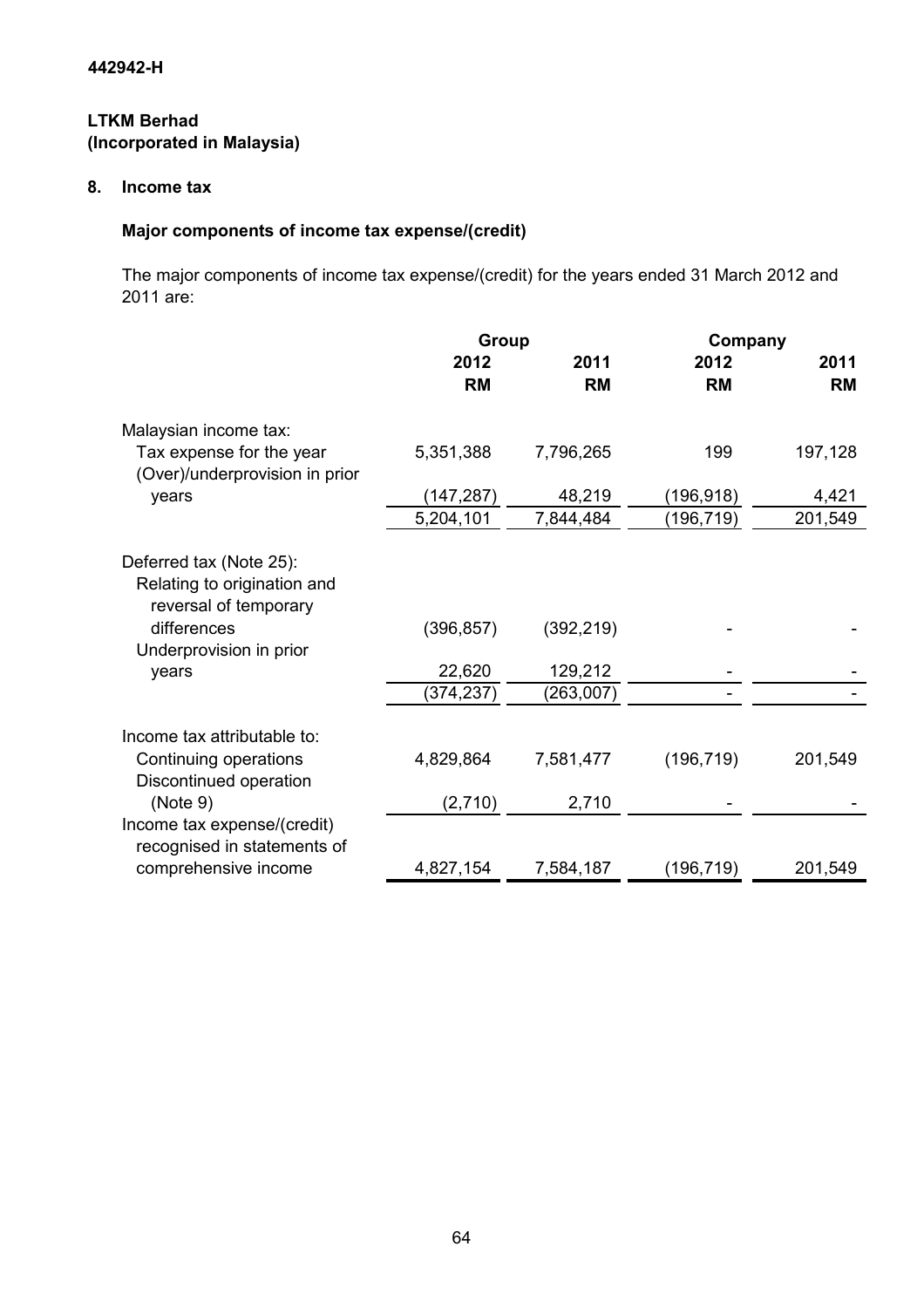#### **8. Income tax (contd.)**

#### **Reconciliation between tax expense and accounting profit/(loss)**

A reconciliation of income tax expense applicable to accounting profit/(loss) before tax at the statutory income tax rate to income tax expense at the effective income tax rate of the Group and of the Company is as follows:

|                                        | <b>Group</b> |             | Company       |             |
|----------------------------------------|--------------|-------------|---------------|-------------|
|                                        | 2012         | 2011        | 2012          | 2011        |
|                                        | <b>RM</b>    | <b>RM</b>   | <b>RM</b>     | <b>RM</b>   |
| Profit/(loss) before tax from          |              |             |               |             |
| continuing operations                  | 19,296,756   | 27,948,186  | (7, 224, 331) | 29,757,493  |
| Loss before tax from                   |              |             |               |             |
| discontinued operation                 | (12,606,700) | (4,351,862) |               |             |
| Accounting profit/(loss) before tax    | 6,690,056    | 23,596,324  | (7, 224, 331) | 29,757,493  |
| <b>Taxation at Malaysian statutory</b> |              |             |               |             |
| tax rate of 25% (2011: 25%)            | 1,672,514    | 5,899,081   | (1,806,083)   | 7,439,373   |
| Income not subject to tax              | (628, 728)   | (250, 248)  | (3,001,986)   | (7,523,924) |
| Expenses not deductible for tax        |              |             |               |             |
| purposes                               | 3,833,287    | 840,350     | 4,808,268     | 281,679     |
| Utilisation of tax incentives          | (132, 612)   | (81, 278)   |               |             |
| Real property gain tax arising         |              |             |               |             |
| from fair value adjustment of          |              |             |               |             |
| investment property                    | 47,948       |             |               |             |
| Deferred tax assets not                |              |             |               |             |
| recognised on unutilised               |              |             |               |             |
| business losses and                    |              |             |               |             |
| unutilised capital allowance           | 217,431      | 1,062,222   |               |             |
| Deferred tax assets recognised         |              |             |               |             |
| on unabsorbed capital                  |              |             |               |             |
| allowance and unutilised               |              |             |               |             |
| business losses                        | (55, 309)    | (63, 371)   |               |             |
| (Over)/underprovision of income        |              |             |               |             |
| tax expense in prior years             | (149, 997)   | 48,219      | (196, 918)    | 4,421       |
| Underprovision of deferred             |              |             |               |             |
| tax in prior years                     | 22,620       | 129,212     |               |             |
| Income tax expense/(credit)            | 4,827,154    | 7,584,187   | (196, 719)    | 201,549     |

Domestic income tax is calculated at the Malaysian statutory tax rate of 25% (2011: 25%) of the estimated assessable profit for the year.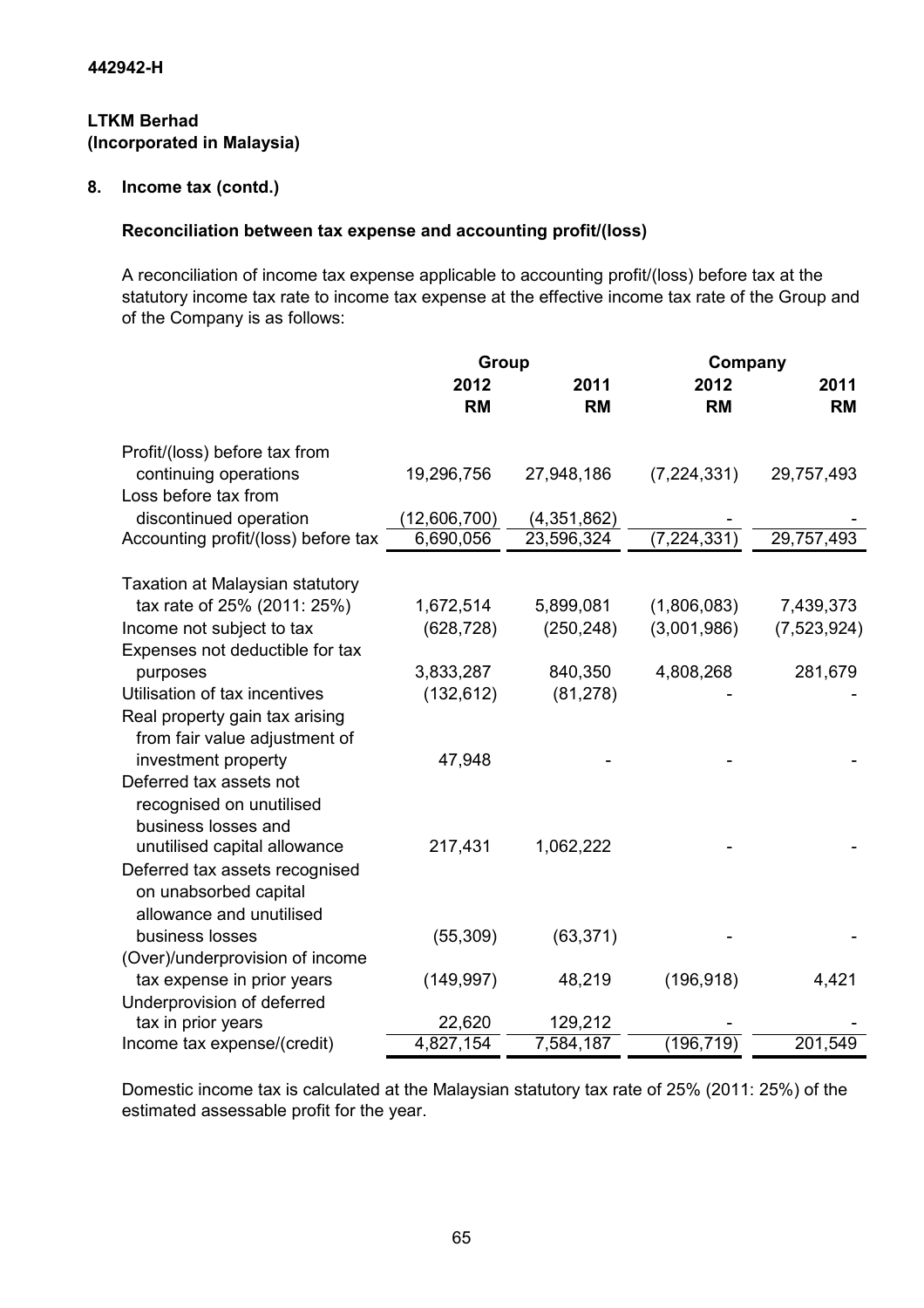### **8. Income tax (contd.)**

Pursuant to Schedule 7A, Paragraph 8(d) of the Income Tax Act 1967, a company in the business of rearing chicken and ducks qualifies to claim Reinvestment Allowance ("RA") if the company has undertaken a qualifying project in transforming the business of rearing chicken and ducks from an opened house to a closed house system as verified for tax incentive by the Minister of Agriculture from YA 2003 onwards. Following the revision of Schedule 7A, Paragraph 8(d) of the Income Tax Act 1967 in the 2009 Budget, a company in the business of rearing chicken and ducks also qualifies to claim RA if the company reinvests in the closed house system for expanding its existing business, and the reinvestment must be carried out up to YA2010 only. After YA2010, this tax incentive ceases.

A subsidiary of the Group, LTK (Melaka) Sdn. Bhd. ("LTK(M)") is claiming the above tax incentive. Based on a letter from the Ministry of Agriculture dated 30 July 2008, LTK(M) qualifies for the RA and tax savings arising from such claims amounted to RM133,000 (2011: RM81,000) for the financial year under review (being principal repayments made during the year under finance lease arrangements for qualifying projects undertaken in YA2010).

### **9. Discontinued operation**

On 22 November 2011, the Company announced the decision of its Board of Directors to cease the operations of its wholly-owned subsidiary, Lumiglass Sdn. Bhd. ("LGSB"), which was previously reported in the manufacturing and sale of processed glass segment.

#### Statement of comprehensive income disclosures

The results of LGSB for the years ended 31 March 2012 and 31 March 2011 are as follows:

|                                              | 2012<br><b>RM</b> | 2011<br><b>RM</b> |
|----------------------------------------------|-------------------|-------------------|
|                                              |                   |                   |
| Revenue                                      | 2,220,100         | 901,172           |
| Cost of sales                                | (5, 108, 497)     | (2,707,082)       |
| Gross loss                                   | (2,888,397)       | (1,805,910)       |
| Other income                                 | 95,909            | 10,841            |
| <b>Distribution expenses</b>                 | (512,779)         | (649, 773)        |
| Administrative expenses                      | (857, 011)        | (1,524,450)       |
| Finance expenses                             | (938,539)         | (345, 498)        |
| Other expenses                               | (7, 505, 883)     | (37,072)          |
| Loss before tax                              | (12,606,700)      | (4,351,862)       |
| Taxation (Note 8):                           |                   |                   |
| Tax expense for the year                     |                   | (2,710)           |
| Overprovision in prior year                  | 2,710             |                   |
| Loss from discontinued operation, net of tax | 12,603,990)       | (4,354,572)       |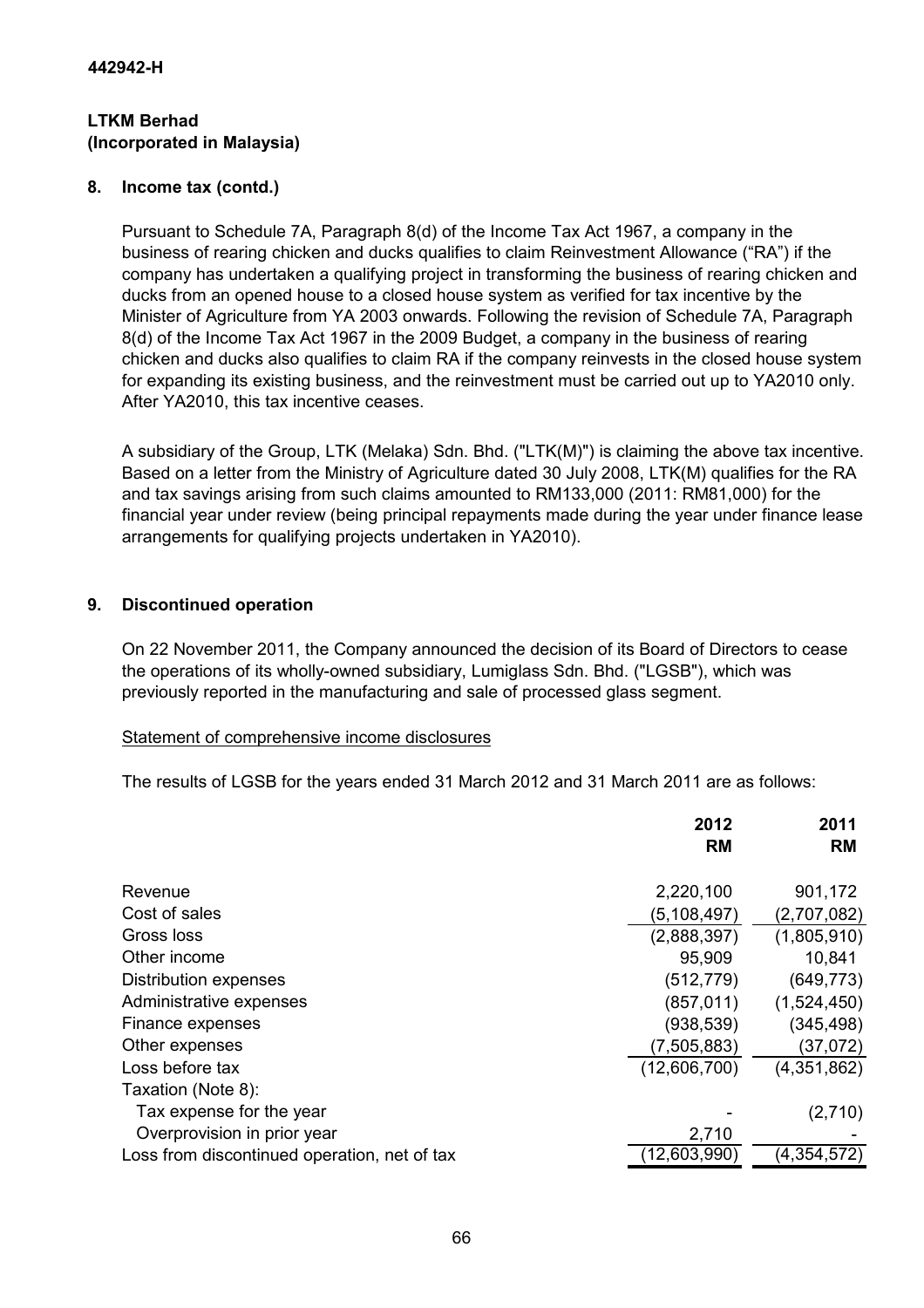## **9. Discontinued operation (contd.)**

Included in loss before tax of the discontinued operation are:

|                                                          | 2012<br><b>RM</b> | 2011<br><b>RM</b> |
|----------------------------------------------------------|-------------------|-------------------|
| Loss/(gain) on disposal of property, plant and equipment | 583,626           | (692)             |
| Realised loss on foreign exchange                        |                   | 26,688            |
| Impairment loss on:                                      |                   |                   |
| Property, plant and equipment (Note 12)                  | 6,707,942         |                   |
| Trade receivables (Note 20(a))                           | 138,513           |                   |
| Other receivables (Note 20(b))                           | 93,393            | 796,722           |
| Write off of:                                            |                   |                   |
| Inventories                                              | 168,759           |                   |
| Property, plant and equipment                            | 44,372            |                   |
| Unrealised loss on foreign exchange                      | 1,182             | 10,384            |
| Staff costs:                                             |                   |                   |
| Wages and salaries                                       | 1,018,277         | 1,293,855         |
| Social security costs                                    | 12,064            | 5,841             |
| Defined contribution plans                               | 127,749           | 64,167            |
| Short term accumulating compensated absences             | 6,712             |                   |
| Other staff related expenses                             | 244,412           | 129,697           |
| Auditors' remuneration:                                  |                   |                   |
| Current year                                             | 6,000             | 3,000             |
| Underprovision in prior year                             | 3,000             |                   |
| Depreciation of property, plant and equipment (Note 12)  | 1,738,774         | 658,215           |
| Interest expense on:                                     |                   |                   |
| <b>Bank overdraft</b>                                    | 3,057             |                   |
| Term loans                                               | 519,592           | 40,209            |
| Obligation under finance leases                          | 415,890           | 305,289           |
| Interest income on fixed deposit                         | (26, 619)         | (10, 841)         |

The cash flows attributable to the discontinued operation are as follows:

|                             | 2012<br><b>RM</b> | 2011<br><b>RM</b> |
|-----------------------------|-------------------|-------------------|
| Operating                   | (3,342,243)       | (802, 948)        |
| Investing                   | 4,901,746         | (16,950,620)      |
| Financing                   | (2, 287, 098)     | 21,607,929        |
| Net cash (outflows)/inflows | (727,595)         | 3,854,361         |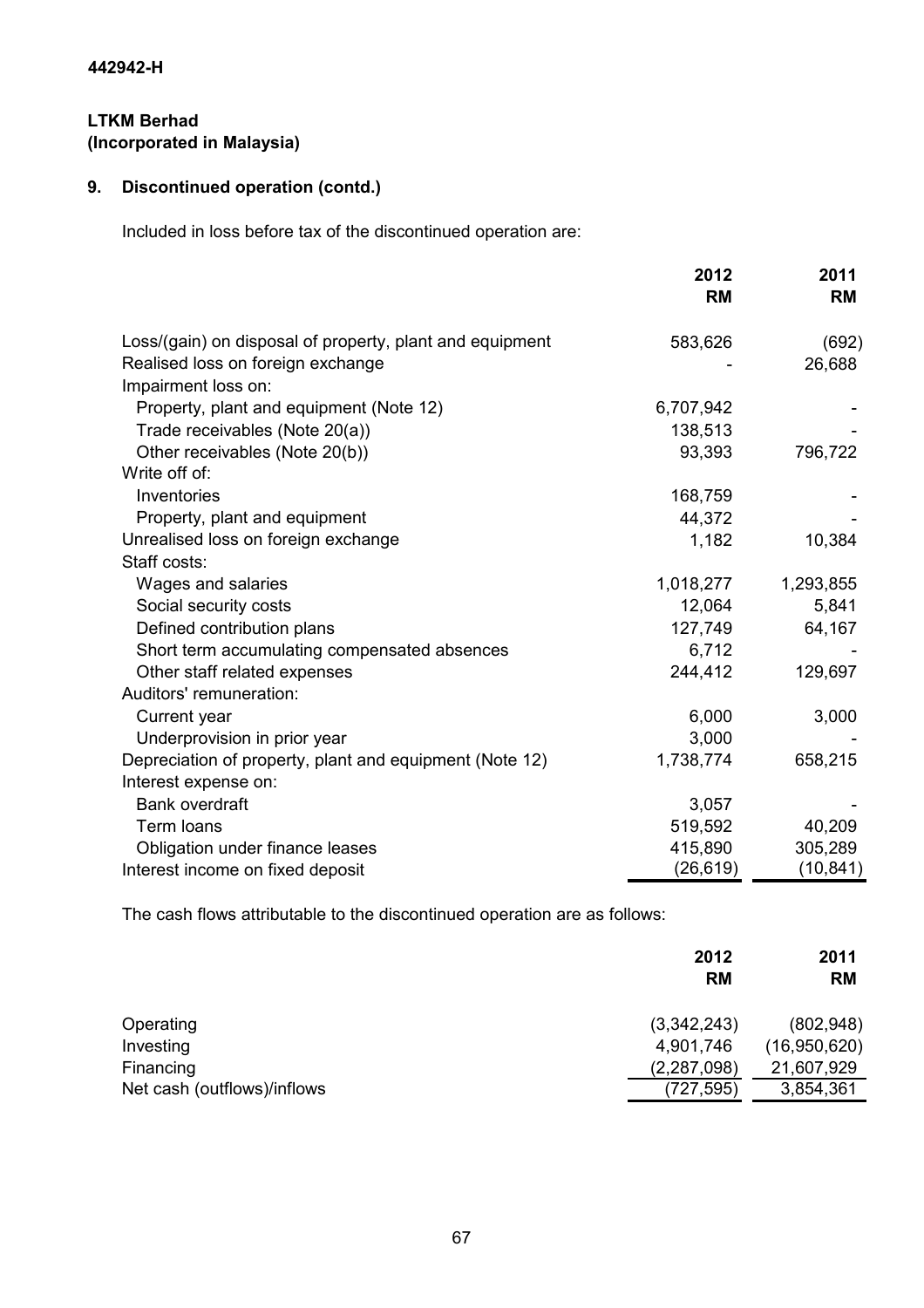## **9. Discontinued operation (contd.)**

Following the cessation of operations, LGSB had on 21 November 2011, entered into a Sale and Purchase Agreement with a third party, H.R.D Singapore Pte Ltd to dispose all of its glass manufacturing machineries for a total cash consideration of EUR1,400,000, equivalent to approximately RM6,000,000. The trasaction was completed during the year.

### **10. Earnings per share**

### **(a) Basic earnings per share**

Basic earnings per share is calculated by dividing profit for the year by the weighted average number of ordinary shares in issue during the financial year.

|                                                                                                                   | Group             |                   |  |  |
|-------------------------------------------------------------------------------------------------------------------|-------------------|-------------------|--|--|
|                                                                                                                   | 2012<br><b>RM</b> | 2011<br><b>RM</b> |  |  |
| Profit net of tax attributable to owners of the parent<br>Add back: Loss from discontinued operation, net of tax, | 1,824,846         | 16,012,137        |  |  |
| attributable to owners of the parent                                                                              | 12,603,990        | 4,354,572         |  |  |
| Profit net of tax from continuing operations attributable<br>to owners of the parent                              | 14,428,836        | 20,366,709        |  |  |
| Weighted average number of ordinary shares in issue                                                               | 43,339,895        | 42,668,210        |  |  |
| Earnings per share (sen):                                                                                         |                   |                   |  |  |
| <b>Basic</b>                                                                                                      | 4.21              | 37.53             |  |  |
| Basic from continuing operations                                                                                  | 33.29             | 47.73             |  |  |
| Basic from discontinued operation                                                                                 | (29.08)           | (10.21)           |  |  |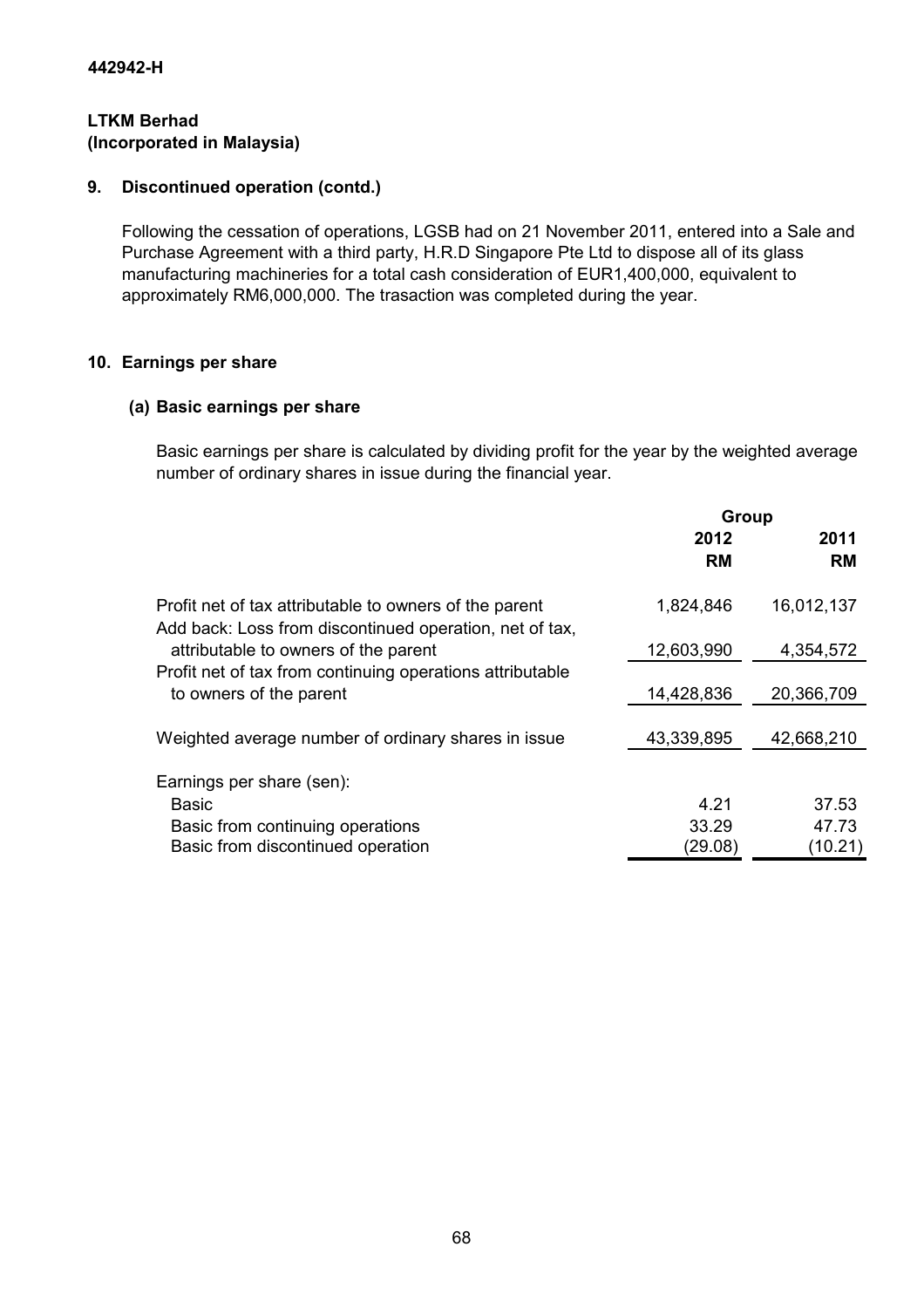### **10. Earnings per share (contd.)**

## **(b) Diluted earnings per share**

For the purpose of calculating diluted earnings per share, the total comprehensive income attributed to ordinary equity holders of the Company and the weighted average number of ordinary shares in issue during the financial year have been adjusted for the dilutive effects of all potential ordinary shares that may arise from exercise of LTKM Berhad's ESOS.

|                                                                                                                   | Group                |                       |  |  |
|-------------------------------------------------------------------------------------------------------------------|----------------------|-----------------------|--|--|
|                                                                                                                   | 2012<br><b>RM</b>    | 2011<br><b>RM</b>     |  |  |
| Profit net of tax attributable to owners of the parent<br>Add back: Loss from discontinued operation, net of tax, | 1,824,846            | 16,012,137            |  |  |
| attributable to owners of the parent                                                                              | 12,603,990           | 4,354,572             |  |  |
| Profit net of tax from continuing operations attributable<br>to owners of the parent                              | 14,428,836           | 20,366,709            |  |  |
| Weighted average number of ordinary shares in issue<br><b>Effects of dilution from ESOS</b>                       | 43,339,895<br>53,052 | 42,668,210<br>400,678 |  |  |
| Adjusted weighted average number of ordinary shares in<br>issue and issuable                                      | 43,392,947           | 43,068,888            |  |  |
| Earnings per share (sen):                                                                                         |                      |                       |  |  |
| <b>Diluted</b>                                                                                                    | 4.21                 | 37.18                 |  |  |
| Diluted from continuing operations<br>Diluted from discontinued operation                                         | 33.25<br>(29.05)     | 47.29<br>(10.11)      |  |  |
|                                                                                                                   |                      |                       |  |  |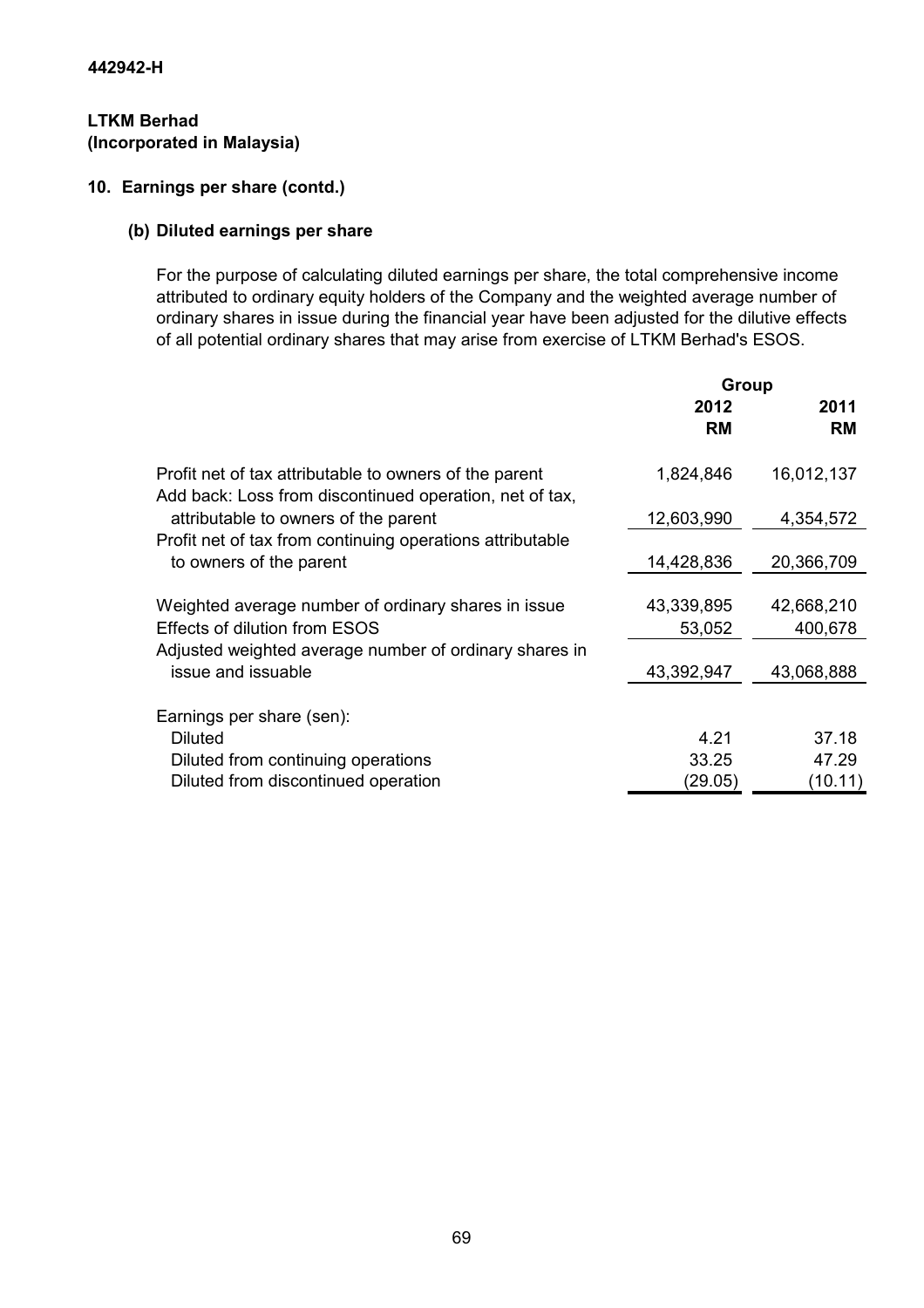#### **442942-H**

## **LTKM Berhad (Incorporated in Malaysia)**

**11. Dividends**

|                                                                                                                                                       | Dividends in respect<br>of financial year |                          |                          | Dividends recognised<br>in financial year |                   |
|-------------------------------------------------------------------------------------------------------------------------------------------------------|-------------------------------------------|--------------------------|--------------------------|-------------------------------------------|-------------------|
|                                                                                                                                                       | 2012<br><b>RM</b>                         | 2011<br><b>RM</b>        | 2010<br><b>RM</b>        | 2012<br><b>RM</b>                         | 2011<br><b>RM</b> |
| Recognised during the year<br>Interim dividend of 3%, single-tier, on 42,147,022 ordinary shares, declared                                            |                                           |                          |                          |                                           |                   |
| on 22 March 2010 and paid on 14 May 2010                                                                                                              |                                           | ۰                        | 1,264,410                | $\overline{\phantom{a}}$                  | 2,760             |
| Final dividend of 5% and special dividend of 2%, single-tier, on 42,694,002<br>ordinary shares, declared on 26 August 2010 and paid on 7 October 2010 |                                           | $\overline{\phantom{a}}$ | 2,988,580                | $\overline{\phantom{a}}$                  | 2,988,580         |
| Interim dividend of 5%, single-tier, on 43,232,002 ordinary shares, declared<br>on 2 March 2011 and paid on 14 April 2011                             |                                           | 2,161,600                |                          | ÷,                                        | 2,161,600         |
| Final dividend of 8%, single-tier, on 43,352,002 ordinary shares, declared<br>on 25 August 2011 and paid on 6 October 2011                            |                                           | 3,468,160                | $\overline{\phantom{0}}$ | 3,468,160                                 |                   |
| Interim dividend of 5%, single-tier, on 43,368,002 ordinary shares, declared                                                                          |                                           |                          |                          |                                           |                   |
| on 22 February 2012 and paid on 3 April 2012 <sup>(1)</sup>                                                                                           | 2,168,400<br>2,168,400                    | 5,629,760                | 4,252,990                | 2,168,400<br>5,636,560                    | 5,152,940         |

At the forthcoming Annual General Meeting, a single-tier final dividend of 5% in respect of the financial year ended 31 March 2012, on 43,368,002 ordinary shares, amounting to a dividend payable of RM2,168,400 (5.00 sen net per ordinary share) will be proposed for shareholders' approval. The financial statements for the current financial year do not reflect this proposed dividend. Such dividend, if approved by the shareholders, will be accounted for in equity as an appropriation of retained profits in the financial year ending 31 March 2013.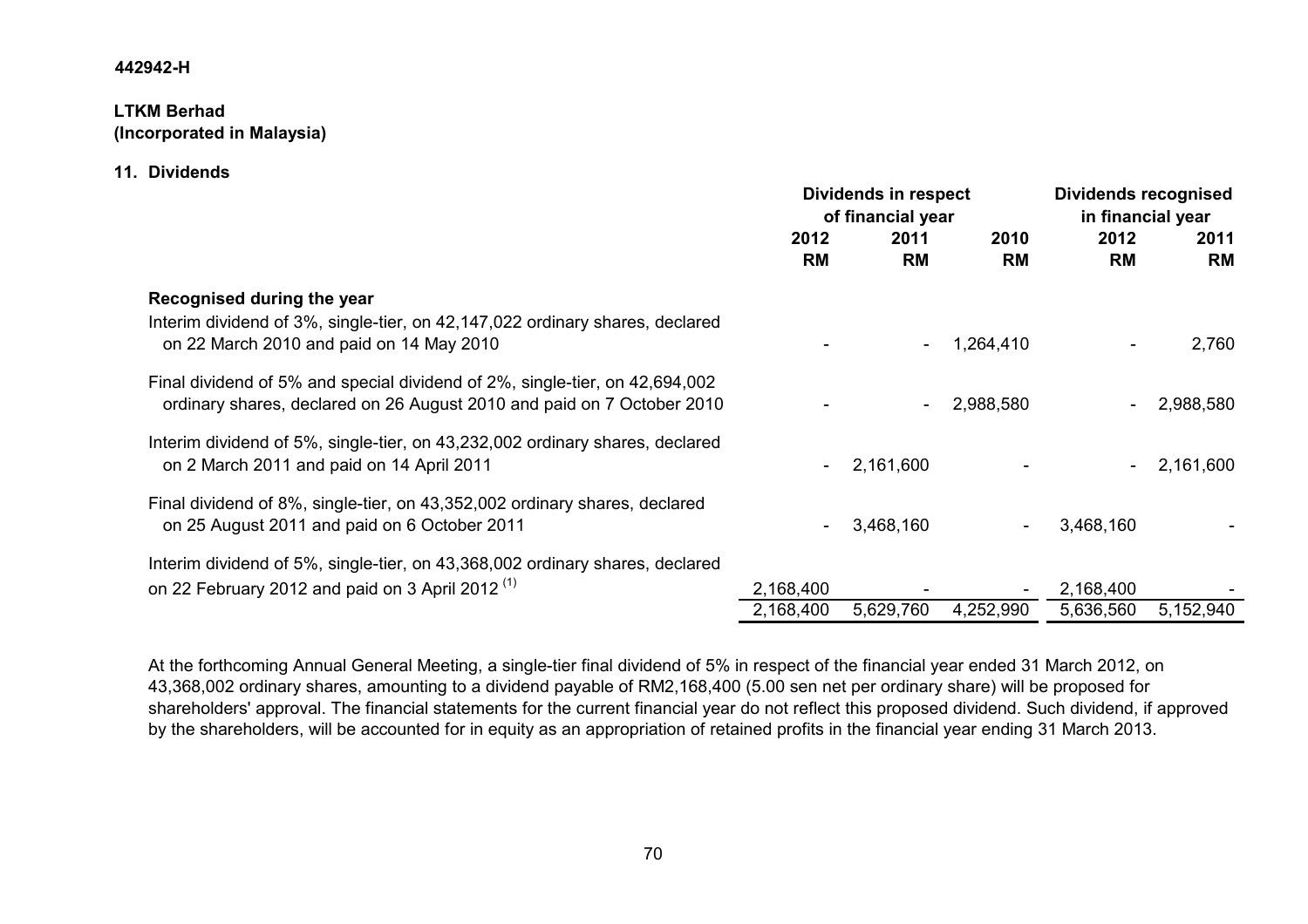#### **442942-H**

#### **LTKM Berhad (Incorporated in Malaysia)**

#### **11. Dividends (contd.)**

 $(1)$  This represents dividend payable as at 31 March 2012, as presented in the statements of financial position.

#### **12. Property, plant and equipment**

|                                             | <b>Note</b> | Leasehold<br>land<br><b>RM</b> | <b>Freehold</b><br>land<br><b>RM</b> | <b>Buildings</b><br><b>RM</b> | Renovation<br><b>RM</b> | <b>Plant and</b><br>machinery<br><b>RM</b> | Furniture,<br>fittings and<br>equipment<br><b>RM</b> | Motor<br>vehicles<br><b>RM</b> | Ponds<br><b>RM</b> | Capital<br>work-in-<br>progress<br><b>RM</b> | Total<br><b>RM</b> |
|---------------------------------------------|-------------|--------------------------------|--------------------------------------|-------------------------------|-------------------------|--------------------------------------------|------------------------------------------------------|--------------------------------|--------------------|----------------------------------------------|--------------------|
| Group                                       |             |                                |                                      |                               |                         |                                            |                                                      |                                |                    |                                              |                    |
| At 31 March 2012                            |             |                                |                                      |                               |                         |                                            |                                                      |                                |                    |                                              |                    |
| <b>Cost or valuation</b><br>At 1 April 2011 |             |                                |                                      |                               |                         |                                            |                                                      |                                |                    |                                              |                    |
| At cost                                     |             | $\sim$                         | 9,622,496                            | 14,586,299                    | 659,859                 | 41,442,006                                 | 11,150,747                                           | 5,624,863                      | 958,532            | 1,353,290                                    | 85,398,092         |
| At valuation                                |             | .758,420                       | 26,890,000                           | 37,217,559                    |                         |                                            |                                                      |                                |                    |                                              | 65,865,979         |
|                                             |             | 1,758,420                      | 36,512,496                           | 51,803,858                    | 659,859                 | 41,442,006                                 | 11,150,747                                           | 5,624,863                      | 958,532            | 1,353,290                                    | 151,264,071        |
| Additions                                   |             |                                |                                      | 26,637                        |                         | 159,052                                    | 565,330                                              | 1,432,692                      | $\blacksquare$     | 2,795,493                                    | 4,979,204          |
| <b>Reclassifications</b>                    |             |                                |                                      | 2,646,090                     |                         | 228,171                                    | 13,012                                               | 25,906                         |                    | (2,913,179)                                  |                    |
| Transfer to biological assets               | 18          |                                |                                      |                               |                         |                                            |                                                      |                                | $\sim$             | (128, 924)                                   | (128, 924)         |
| Write off                                   |             |                                |                                      |                               |                         |                                            | (76, 311)                                            | (816, 661)                     | $\sim$             | (13,605)                                     | (906, 577)         |
| Disposals                                   |             | (568,000)                      |                                      |                               |                         | (11, 487, 368)                             | (2,709,268)                                          | (413, 956)                     |                    | (332,069)                                    | (15,510,661)       |
| At 31 March 2012                            |             | ,190,420                       | 36,512,496                           | 54,476,585                    | 659,859                 | 30,341,861                                 | 8,943,510                                            | 5,852,844                      | 958,532            | 761,006                                      | 139,697,113        |
| Representing:                               |             |                                |                                      |                               |                         |                                            |                                                      |                                |                    |                                              |                    |
| At cost                                     |             | $\sim$                         | 9,622,496                            | 17,259,026                    | 659,859                 | 30,341,861                                 | 8,943,510                                            | 5,852,844                      | 958,532            | 761,006                                      | 74,399,134         |
| At valuation                                |             | 190,420                        | 26,890,000                           | 37,217,559                    |                         |                                            |                                                      |                                |                    |                                              | 65,297,979         |
| At 31 March 2012                            |             | 1,190,420                      | 36,512,496                           | 54,476,585                    | 659,859                 | 30,341,861                                 | 8,943,510                                            | 5,852,844                      | 958,532            | 761,006                                      | 139,697,113        |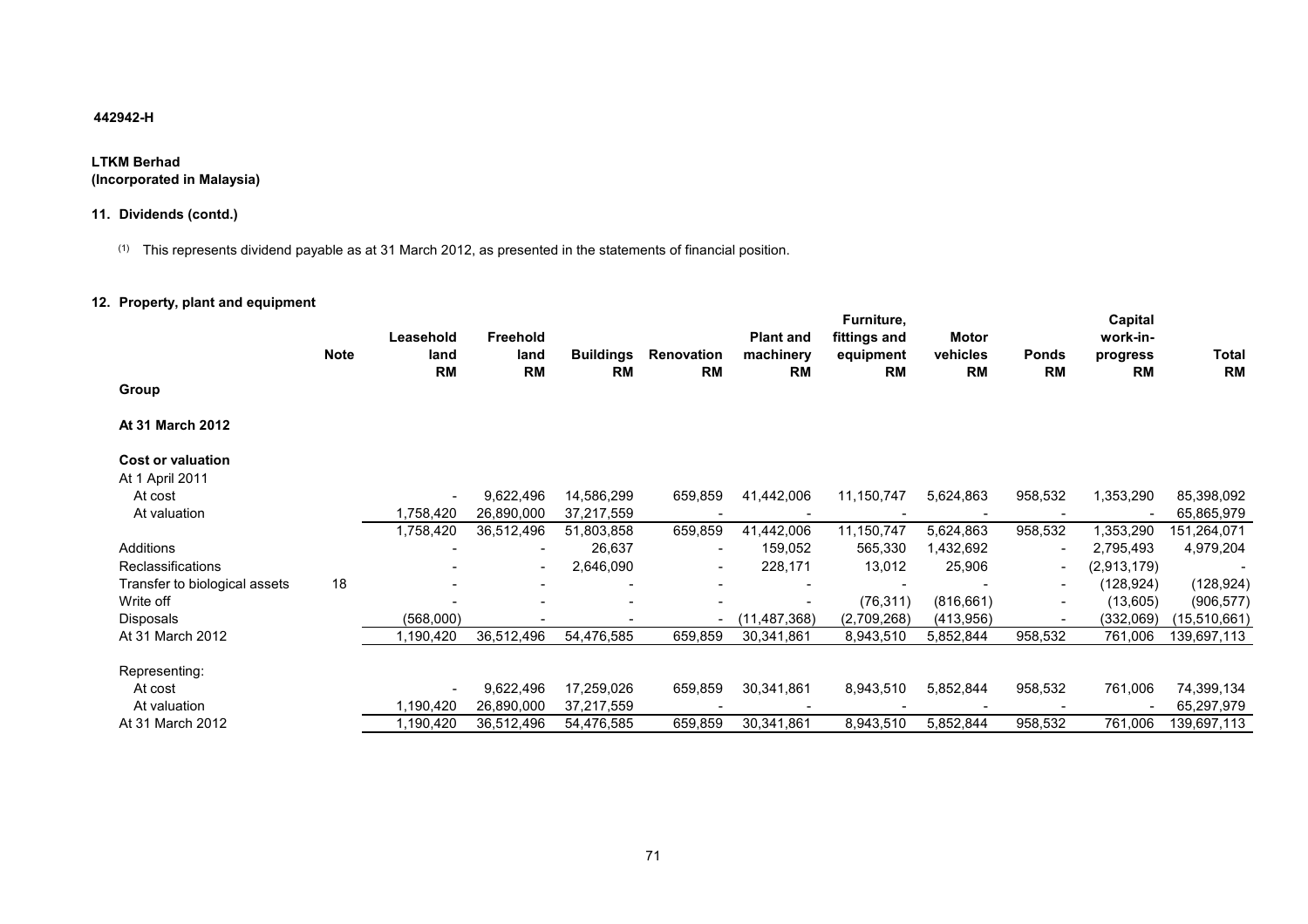#### **442942-H**

#### **LTKM Berhad (Incorporated in Malaysia)**

|                                                         | <b>Note</b> | Leasehold<br>land<br><b>RM</b> | <b>Freehold</b><br>land<br><b>RM</b> | <b>Buildings</b><br><b>RM</b> | <b>Renovation</b><br><b>RM</b> | <b>Plant and</b><br>machinery<br>RM | Furniture,<br>fittings and<br>equipment<br><b>RM</b> | Motor<br>vehicles<br><b>RM</b> | <b>Ponds</b><br><b>RM</b> | Capital<br>work-in-<br>progress<br><b>RM</b> | Total<br><b>RM</b> |
|---------------------------------------------------------|-------------|--------------------------------|--------------------------------------|-------------------------------|--------------------------------|-------------------------------------|------------------------------------------------------|--------------------------------|---------------------------|----------------------------------------------|--------------------|
| Group (contd.)                                          |             |                                |                                      |                               |                                |                                     |                                                      |                                |                           |                                              |                    |
| At 31 March 2012 (contd.)                               |             |                                |                                      |                               |                                |                                     |                                                      |                                |                           |                                              |                    |
| <b>Accumulated depreciation</b><br>and impairment loss: |             |                                |                                      |                               |                                |                                     |                                                      |                                |                           |                                              |                    |
| At 1 April 2011                                         |             | 277,340                        | $\overline{\phantom{a}}$             | 7,642,772                     | 131,936                        | 19,086,620                          | 2,473,802                                            | 3,718,872                      | 828,862                   |                                              | 34,160,204         |
| Depreciation charge for the year 7, 9                   |             | 33,707                         | $\sim$                               | 5,772,285                     | 65,986                         | 2,784,995                           | 983,303                                              | 642,987                        | 80,100                    |                                              | 10,363,363         |
| Write off                                               |             | $\overline{\phantom{a}}$       |                                      |                               |                                |                                     | (41, 925)                                            | (156,982)                      | $\overline{\phantom{a}}$  |                                              | (198, 907)         |
| Impairment loss (Note f)                                | 9           |                                |                                      |                               |                                | 5,196,370                           | 1,261,572                                            |                                | $\blacksquare$            | 250,000                                      | 6,707,942          |
| Disposals                                               |             | (117,067)                      |                                      |                               |                                | (6,230,995)                         | (1,596,946)                                          | (383, 776)                     |                           | (250,000)                                    | (8,578,784)        |
| At 31 March 2012                                        |             | 193,980                        | $\overline{\phantom{0}}$             | 13,415,057                    | 197,922                        | 20,836,990                          | 3,079,806                                            | 3,821,101                      | 908,962                   |                                              | 42,453,818         |
| Net carrying amount                                     |             |                                |                                      |                               |                                |                                     |                                                      |                                |                           |                                              |                    |
| At cost                                                 |             | $\overline{\phantom{a}}$       | 9,622,496                            | 15,716,130                    | 461,937                        | 9,504,871                           | 5,863,704                                            | 2,031,743                      | 49,570                    | 761,006                                      | 44,011,457         |
| At valuation                                            |             | 996,440                        | 26,890,000                           | 25,345,398                    |                                |                                     |                                                      |                                |                           |                                              | 53,231,838         |
| At 31 March 2012                                        |             | 996,440                        | 36,512,496                           | 41,061,528                    | 461,937                        | 9,504,871                           | 5,863,704                                            | 2,031,743                      | 49,570                    | 761,006                                      | 97,243,295         |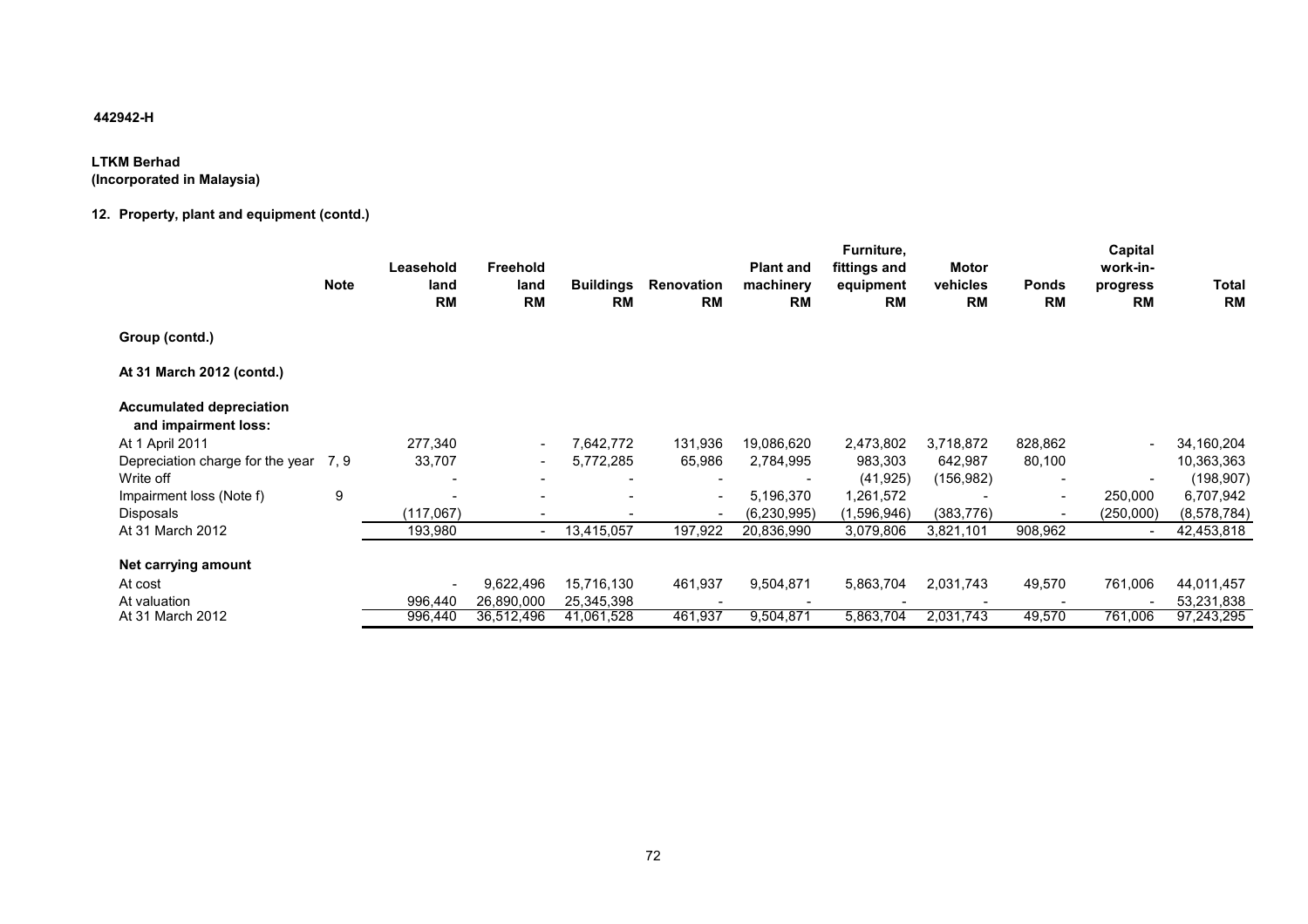#### **442942-H**

#### **LTKM Berhad**

**(Incorporated in Malaysia)**

|                                                                       | <b>Note</b> | Leasehold<br>land<br><b>RM</b> | <b>Freehold</b><br>land<br><b>RM</b> | <b>Buildings</b><br><b>RM</b> | Renovation<br><b>RM</b> | <b>Plant and</b><br>machinery<br><b>RM</b> | Furniture,<br>fittings and<br>equipment<br><b>RM</b> | <b>Motor</b><br>vehicles<br><b>RM</b> | <b>Ponds</b><br><b>RM</b> | Capital<br>work-in-<br>progress<br><b>RM</b> | <b>Total</b><br><b>RM</b> |
|-----------------------------------------------------------------------|-------------|--------------------------------|--------------------------------------|-------------------------------|-------------------------|--------------------------------------------|------------------------------------------------------|---------------------------------------|---------------------------|----------------------------------------------|---------------------------|
| Group (contd.)                                                        |             |                                |                                      |                               |                         |                                            |                                                      |                                       |                           |                                              |                           |
| <b>At 31 March 2011</b>                                               |             |                                |                                      |                               |                         |                                            |                                                      |                                       |                           |                                              |                           |
| <b>Cost or valuation</b><br>At 1 April 2010, as previously<br>stated, |             |                                |                                      |                               |                         |                                            |                                                      |                                       |                           |                                              |                           |
| At cost                                                               |             | $\overline{\phantom{0}}$       | 9,637,420                            | 5,176,954                     | 659,859                 | 28,380,743                                 | 5,295,221                                            | 4,528,606                             | 958,532                   | 2,165,671                                    | 56,803,006                |
| At valuation                                                          |             |                                | 26,890,000                           | 37,217,559                    |                         |                                            |                                                      |                                       |                           |                                              | 64,107,559                |
|                                                                       |             | $\overline{a}$                 | 36,527,420                           | 42,394,513                    | 659,859                 | 28,380,743                                 | 5,295,221                                            | 4,528,606                             | 958,532                   | 2,165,671                                    | 120,910,565               |
| Effects of adopting the                                               |             |                                |                                      |                               |                         |                                            |                                                      |                                       |                           |                                              |                           |
| amendments to FRS 117                                                 | 15          | 1,758,420                      |                                      |                               |                         |                                            |                                                      |                                       |                           |                                              | 1,758,420                 |
| At 1 April 2010, restated                                             |             | 1,758,420                      | 36,527,420                           | 42,394,513                    | 659,859                 | 28,380,743                                 | 5,295,221                                            | 4,528,606                             | 958,532                   | 2,165,671                                    | 122,668,985               |
| Additions                                                             |             | $\overline{\phantom{a}}$       | $\blacksquare$                       | 7,343,771                     |                         | 12,567,774                                 | 5,897,685                                            | 1,096,257                             | $\overline{\phantom{a}}$  | 1,919,282                                    | 28,824,769                |
| Reclassifications                                                     |             |                                | $\blacksquare$                       | 2,065,574                     |                         | 653,489                                    | 12,600                                               |                                       | $\overline{\phantom{a}}$  | (2,731,663)                                  |                           |
| Adjustments                                                           | (e)         | $\overline{\phantom{a}}$       | (14, 924)                            |                               |                         |                                            | (40,000)                                             |                                       |                           |                                              | (54, 924)                 |
| <b>Disposals</b>                                                      |             |                                |                                      |                               |                         | (160,000)                                  | (14, 759)                                            |                                       |                           |                                              | (174, 759)                |
| At 31 March 2011                                                      |             | 1,758,420                      | 36,512,496                           | 51,803,858                    | 659,859                 | 41,442,006                                 | 11,150,747                                           | 5,624,863                             | 958,532                   | 1,353,290                                    | 151,264,071               |
| Representing:                                                         |             |                                |                                      |                               |                         |                                            |                                                      |                                       |                           |                                              |                           |
| At cost                                                               |             | $\overline{\phantom{a}}$       | 9,622,496                            | 14,586,299                    | 659,859                 | 41,442,006                                 | 11,150,747                                           | 5,624,863                             | 958,532                   | 1,353,290                                    | 85,398,092                |
| At valuation                                                          |             | 1,758,420                      | 26,890,000                           | 37,217,559                    |                         |                                            |                                                      |                                       |                           |                                              | 65,865,979                |
| At 31 March 2011                                                      |             | 1,758,420                      | 36,512,496                           | 51,803,858                    | 659,859                 | 41,442,006                                 | 11,150,747                                           | 5,624,863                             | 958,532                   | 1,353,290                                    | 151,264,071               |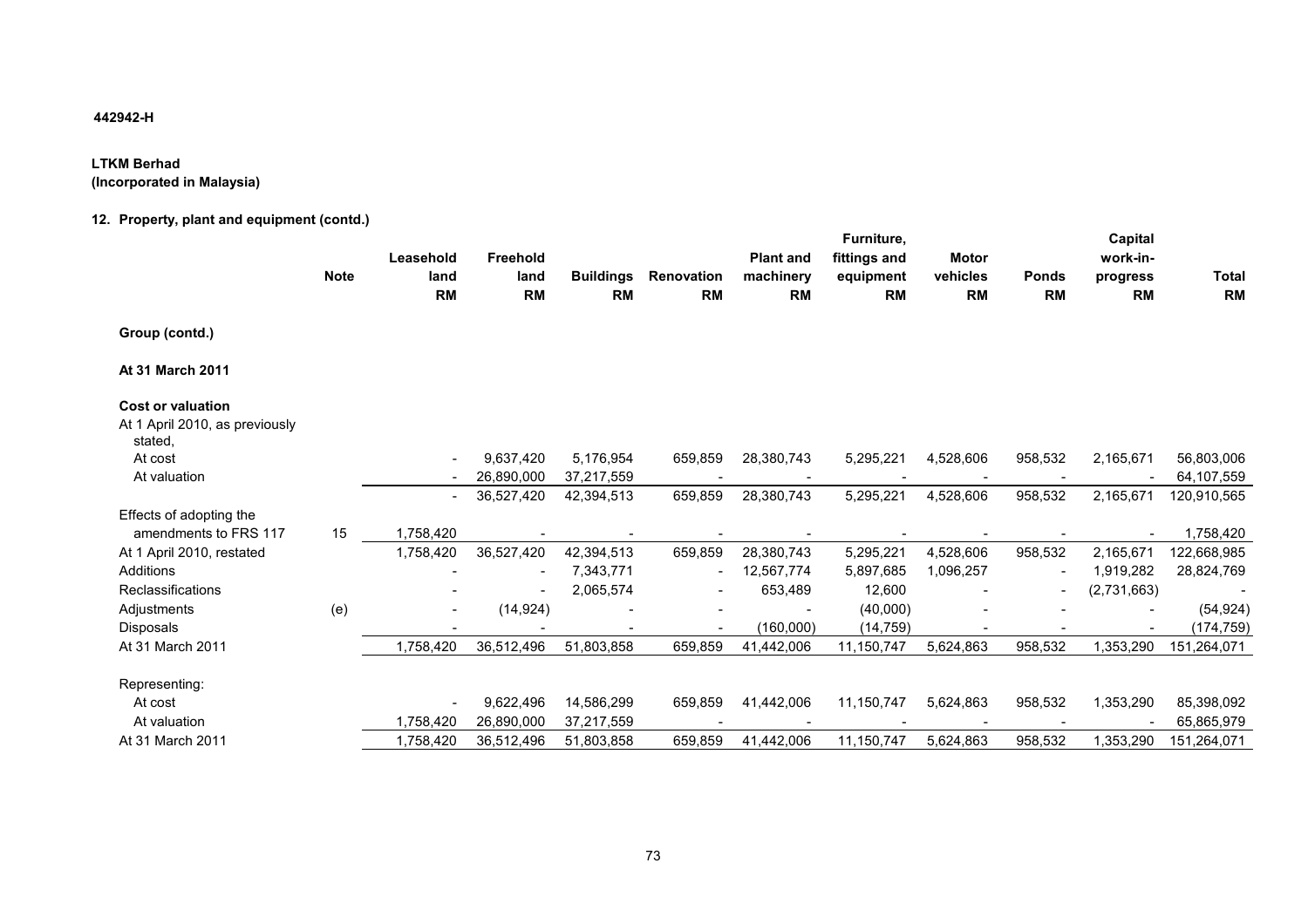#### **442942-H**

#### **LTKM Berhad**

**(Incorporated in Malaysia)**

|                                                                                                     | <b>Note</b> | Leasehold<br>land<br><b>RM</b>        | <b>Freehold</b><br>land<br><b>RM</b>         | <b>Buildings</b><br><b>RM</b>     | Renovation<br><b>RM</b> | <b>Plant and</b><br>machinery<br><b>RM</b> | Furniture,<br>fittings and<br>equipment<br><b>RM</b> | <b>Motor</b><br>vehicles<br><b>RM</b> | <b>Ponds</b><br><b>RM</b> | Capital<br>work-in-<br>progress<br><b>RM</b> | <b>Total</b><br><b>RM</b> |
|-----------------------------------------------------------------------------------------------------|-------------|---------------------------------------|----------------------------------------------|-----------------------------------|-------------------------|--------------------------------------------|------------------------------------------------------|---------------------------------------|---------------------------|----------------------------------------------|---------------------------|
| Group (contd.)                                                                                      |             |                                       |                                              |                                   |                         |                                            |                                                      |                                       |                           |                                              |                           |
| At 31 March 2011 (contd.)                                                                           |             |                                       |                                              |                                   |                         |                                            |                                                      |                                       |                           |                                              |                           |
| <b>Accumulated depreciation</b><br>and impairment loss:<br>At 1 April 2010, as previously<br>stated |             |                                       | $\sim$                                       | 1,758,252                         | 65,950                  | 16,531,567                                 | 2,402,998                                            | 3,122,382                             | 609,773                   |                                              | 24,490,922                |
| Effects of adopting the<br>amendments to FRS 117                                                    | 15          | 237,853                               |                                              |                                   |                         |                                            |                                                      |                                       |                           |                                              | 237,853                   |
| At 1 April 2010, restated<br>Depreciation charge for the year<br>Reclassifications                  |             | 237,853<br>39,487                     | $\sim$<br>$\sim$<br>$\overline{\phantom{a}}$ | 1,758,252<br>5,460,767<br>423,753 | 65,950<br>65,986        | 16,531,567<br>2,563,119                    | 2,402,998<br>541,849<br>(423, 753)                   | 3,122,382<br>596,490                  | 609,773<br>219,089        | $\sim$<br>-                                  | 24,728,775<br>9,486,787   |
| Adjustments<br><b>Disposals</b>                                                                     | (e)         | $\overline{\phantom{a}}$              | $\overline{\phantom{a}}$                     | $\overline{\phantom{a}}$          |                         | (8,066)                                    | (37, 348)<br>(9,944)                                 |                                       |                           | $\blacksquare$<br>$\sim$                     | (37, 348)<br>(18,010)     |
| At 31 March 2011                                                                                    |             | 277,340                               | $\sim$                                       | 7,642,772                         | 131,936                 | 19,086,620                                 | 2,473,802                                            | 3,718,872                             | 828,862                   | $\blacksquare$                               | 34,160,204                |
| Net carrying amount                                                                                 |             |                                       |                                              |                                   |                         |                                            |                                                      |                                       |                           |                                              |                           |
| At cost<br>At valuation                                                                             |             | $\overline{\phantom{a}}$<br>1.481.080 | 9,622,496<br>26.890.000                      | 13,795,807<br>30,365,279          | 527,923                 | 22,355,386                                 | 8,676,945                                            | 1,905,991                             | 129,670                   | 1,353,290                                    | 58,367,508<br>58,736,359  |
| At 31 March 2011                                                                                    |             | 1,481,080                             | 36,512,496                                   | 44,161,086                        | 527,923                 | 22,355,386                                 | 8,676,945                                            | 1,905,991                             | 129,670                   | 1,353,290                                    | 117,103,867               |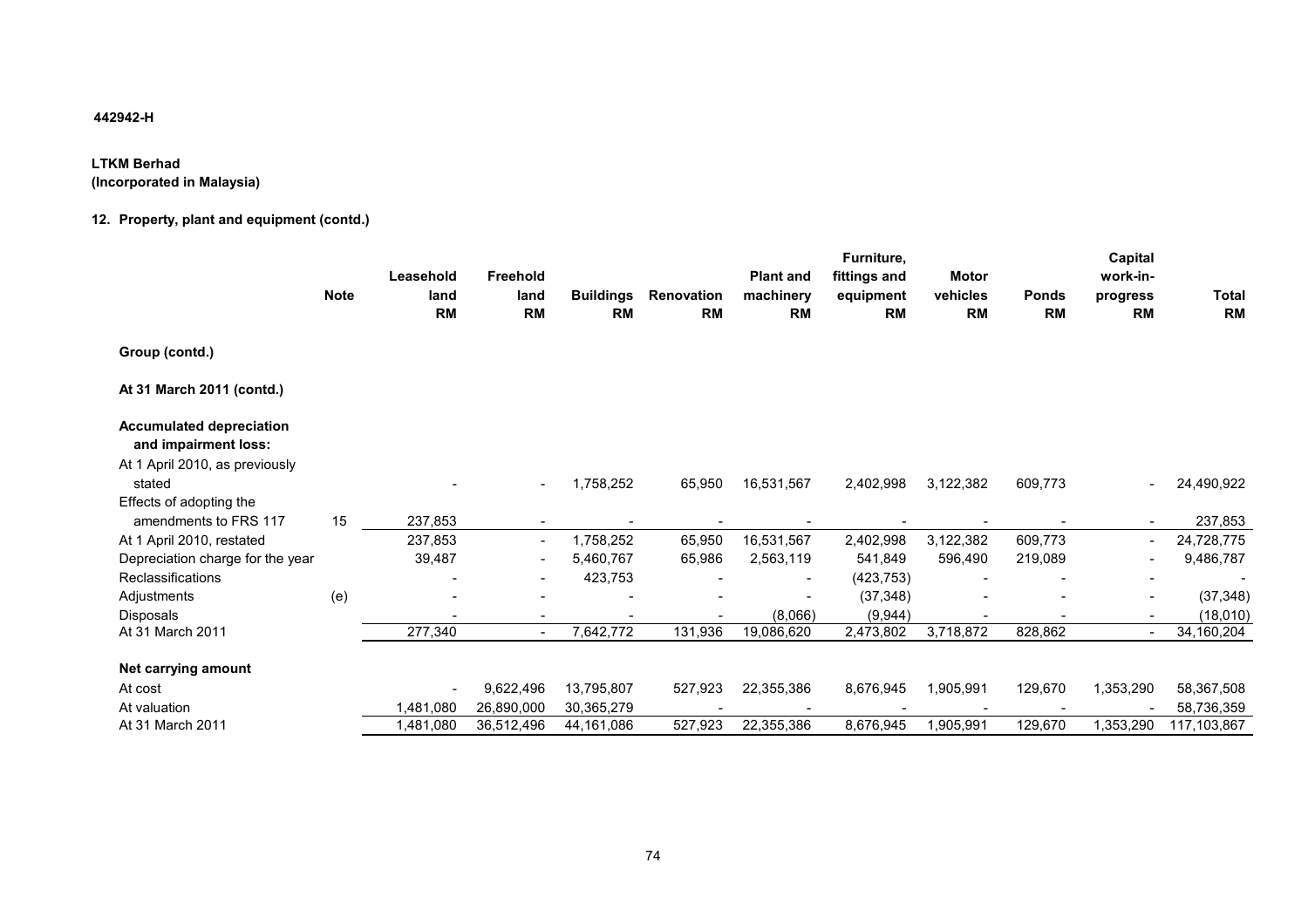|                                    | <b>Building</b><br><b>RM</b> | <b>Renovation</b><br><b>RM</b> | Furniture,<br>fittings and<br>equipment<br><b>RM</b> | <b>Total</b><br><b>RM</b> |
|------------------------------------|------------------------------|--------------------------------|------------------------------------------------------|---------------------------|
| Company                            |                              |                                |                                                      |                           |
| At 31 March 2012                   |                              |                                |                                                      |                           |
| Cost                               |                              |                                |                                                      |                           |
| At 1 April 2011                    | 746,088                      | 659,859                        | 1,322,949                                            | 2,728,896                 |
| <b>Additions</b>                   |                              |                                | 44,857                                               | 44,857                    |
| Write off                          |                              |                                | (3,238)                                              | (3,238)                   |
| At 31 March 2012                   | 746,088                      | 659,859                        | 1,364,568                                            | 2,770,515                 |
| <b>Accumulated</b><br>depreciation |                              |                                |                                                      |                           |
| At 1 April 2011                    | 59,697                       | 131,936                        | 335,872                                              | 527,505                   |
| Charge for the year (Note 7)       | 14,922                       | 65,986                         | 133,428                                              | 214,336                   |
| Write off                          |                              |                                | (782)                                                | (782)                     |
| At 31 March 2012                   | 74,619                       | 197,922                        | 468,518                                              | 741,059                   |
|                                    |                              |                                |                                                      |                           |
| <b>Net carrying</b><br>amount      | 671,469                      | 461,937                        | 896,050                                              | 2,029,456                 |
| At 31 March 2011                   |                              |                                |                                                      |                           |
| Cost                               |                              |                                |                                                      |                           |
| At 1 April 2010                    | 746,088                      | 659,859                        | 1,280,822                                            | 2,686,769                 |
| Additions                          |                              |                                | 47,097                                               | 47,097                    |
| Disposal                           |                              |                                | (4,970)                                              | (4,970)                   |
| At 31 March 2011                   | 746,088                      | 659,859                        | 1,322,949                                            | 2,728,896                 |
| <b>Accumulated</b><br>depreciation |                              |                                |                                                      |                           |
| At 1 April 2010                    | 44,775                       | 65,950                         | 201,547                                              | 312,272                   |
| Charge for the year (Note 7)       | 14,922                       | 65,986                         | 136,977                                              | 217,885                   |
| Disposal                           |                              |                                | (2,652)                                              | (2,652)                   |
| At 31 March 2011                   | 59,697                       | 131,936                        | 335,872                                              | 527,505                   |
|                                    |                              |                                |                                                      |                           |
| <b>Net carrying</b><br>amount      | 686,391                      | 527,923                        | 987,077                                              | 2,201,391                 |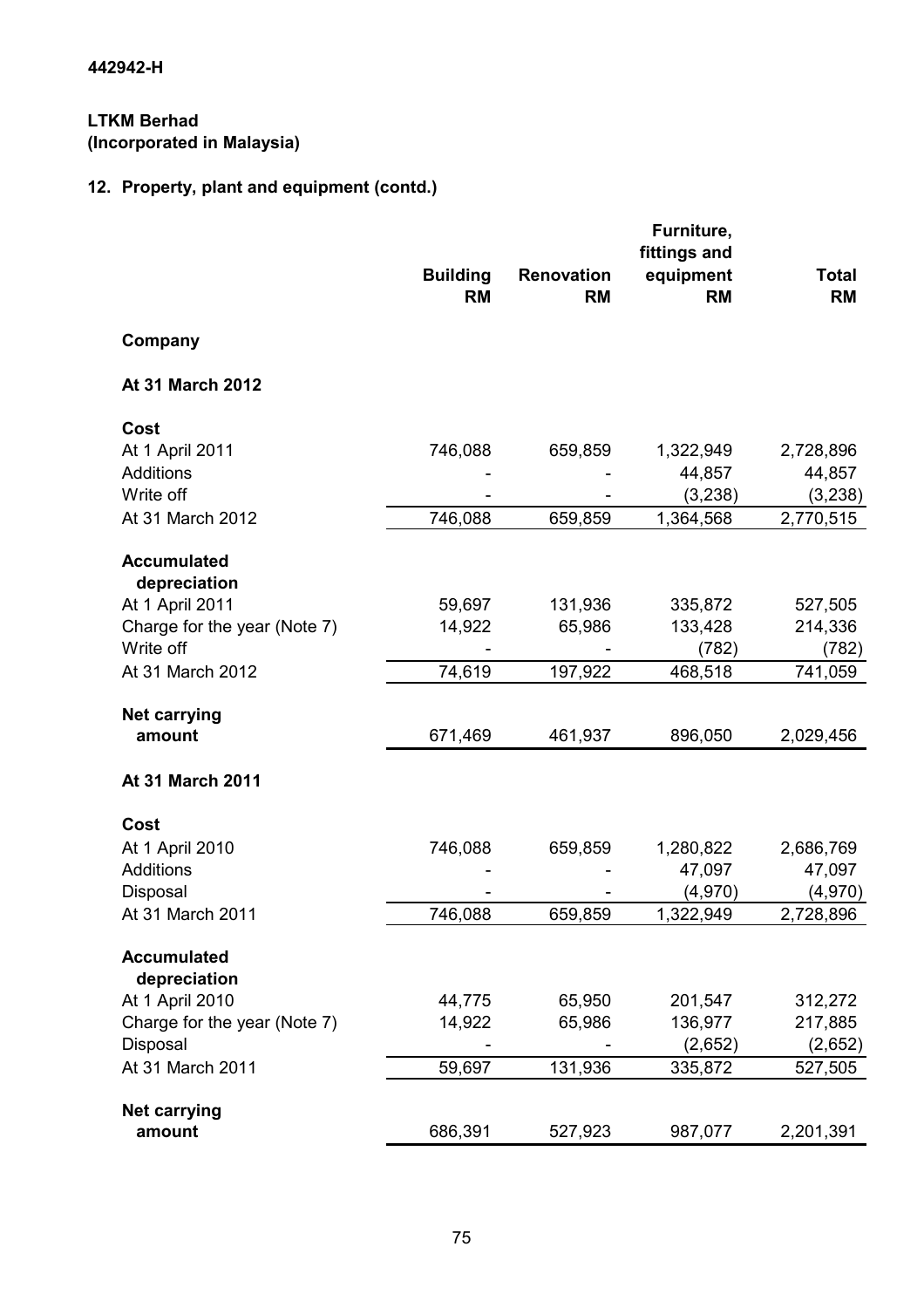### **12. Property, plant and equipment (contd.)**

(a) Freehold land and buildings were revalued on 4 January 2010 by Lee Thiam Sing, a registered valuer with Colliers Jordan Lee & Jaafar (M'cca) Sdn Bhd, an independent professional valuer. Fair value is determined using the Cost and Comparison Method of valuation.

Had the revalued property, plant and equipment been carried at historical cost less accumulated depreciation and impairment losses, the net book value of each class of property, plant and equipment that would have been included in the financial statements of the Group as at 31 March 2012 would be as follows:

|                  | Group      |            |  |
|------------------|------------|------------|--|
|                  | 2012       | 2011       |  |
|                  | <b>RM</b>  | <b>RM</b>  |  |
| Leasehold land   | 972,043    | 1,398,801  |  |
| Freehold land    | 15,312,990 | 15,312,990 |  |
| <b>Buildings</b> | 15,300,563 | 18,235,633 |  |
|                  | 31,585,596 | 34,947,424 |  |

(b) Leasehold land was revalued on 4 January 2010 by Lee Thiam Sing, a registered valuer with Colliers Jordan Lee & Jaafar (M'cca) Sdn Bhd, an independent professional valuer. Fair value is determined using the Cost and Comparison Method of valuation.

The disposal of a leasehold land in the current financial year resulted in the reversal of asset revaluation reserve to retained profits amounting to RM29,137.

(c) Net book values of property, plant and equipment held under hire purchase arrangements are as follows:

|                     |                   | Group             |  |  |
|---------------------|-------------------|-------------------|--|--|
|                     | 2012<br><b>RM</b> | 2011<br><b>RM</b> |  |  |
| Plant and machinery | 2,334,048         | 14,074,565        |  |  |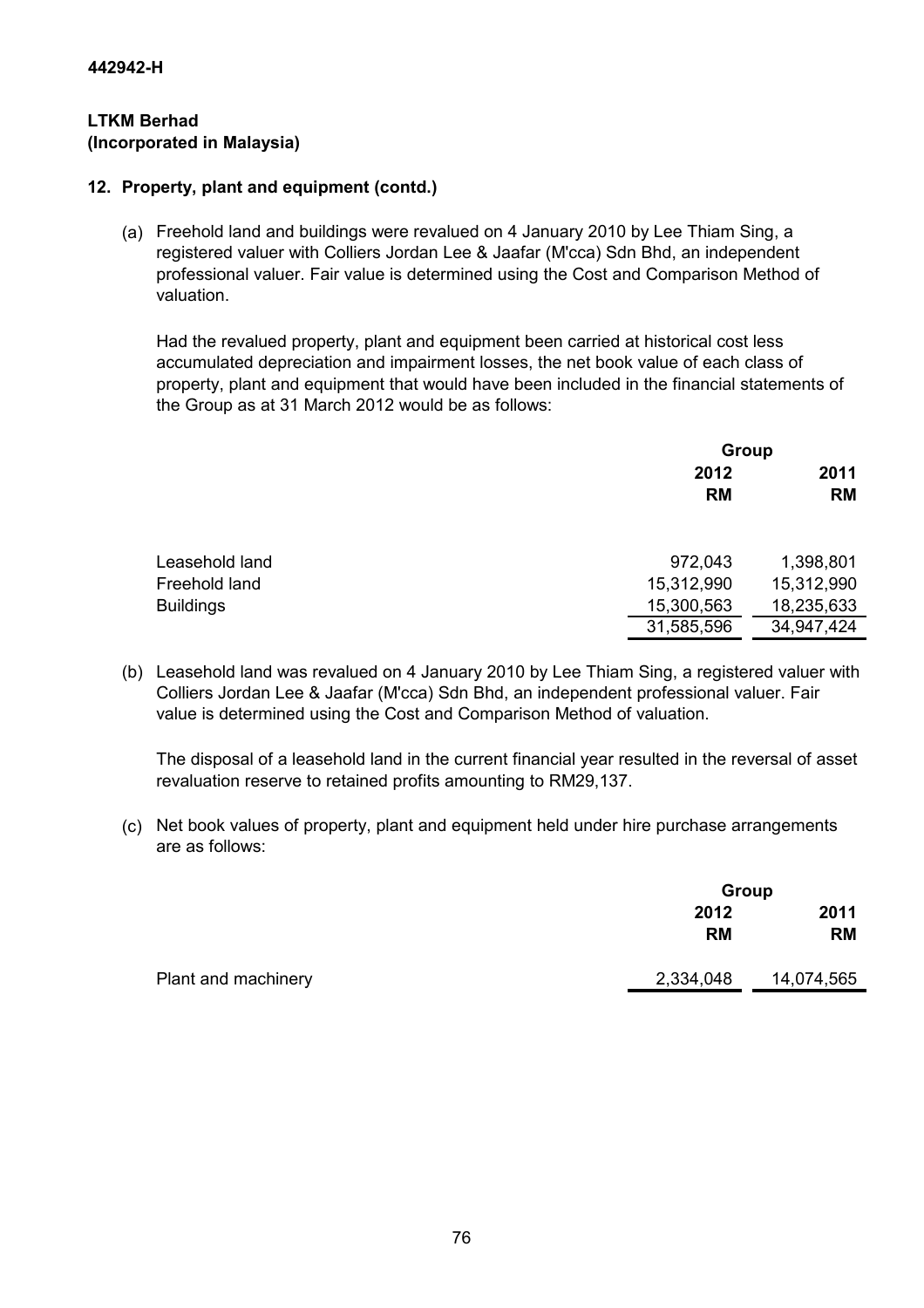### **12. Property, plant and equipment (contd.)**

(d) The net book values of property, plant and equipment pledged for borrowings (Note 23(c)(i) and (ii)) are as follows:

|                  |                   | Group             |  |  |
|------------------|-------------------|-------------------|--|--|
|                  | 2012<br><b>RM</b> | 2011<br><b>RM</b> |  |  |
| Freehold land    | 36,012,496        | 36,012,496        |  |  |
| <b>Buildings</b> | 13,964,402        | 14,298,341        |  |  |
|                  | 49,976,898        | 50,310,837        |  |  |
|                  |                   |                   |  |  |

- (e) This relates to legal fees over-charged in prior years being refunded by solicitors.
- (f) The impairment losses recognised during the year relates to plant and equipment of Lumiglass Sdn. Bhd., a wholly owned subsidiary which had ceased operations. Management was of the opinion that the impairment losses is reasonable to write down the net carrying amount to reflect the recoverable amount.
- (g) During the year, a wholly owned subsidiary, Lumiglass Sdn. Bhd. entered into an option with a certain third party, allowing the said third party exclusive rights to acquire its land and building, subject to certain terms and conditions. The option shall be valid for a period of 2 years from the date of the tenancy agreement between the subsidiary and the third party. As at the date of this report, the said third party has yet to exercise the option.

#### **13. Investment properties**

|                                       | Group             |                   |  |
|---------------------------------------|-------------------|-------------------|--|
|                                       | 2012<br><b>RM</b> | 2011<br><b>RM</b> |  |
| <b>Freehold land</b>                  |                   |                   |  |
| At 31 March 2011/1 April 2011         | 1,447,950         | 1,447,950         |  |
| Reclassification from:                |                   |                   |  |
| Land held for property development    |                   |                   |  |
| (Note $14(a)$ )                       | 9,911,044         |                   |  |
| Net gains from fair value adjustment  |                   |                   |  |
| recognised in profit or loss (Note 4) | 958,956           |                   |  |
| At 31 March 2012                      | 12,317,950        | 1,447,950         |  |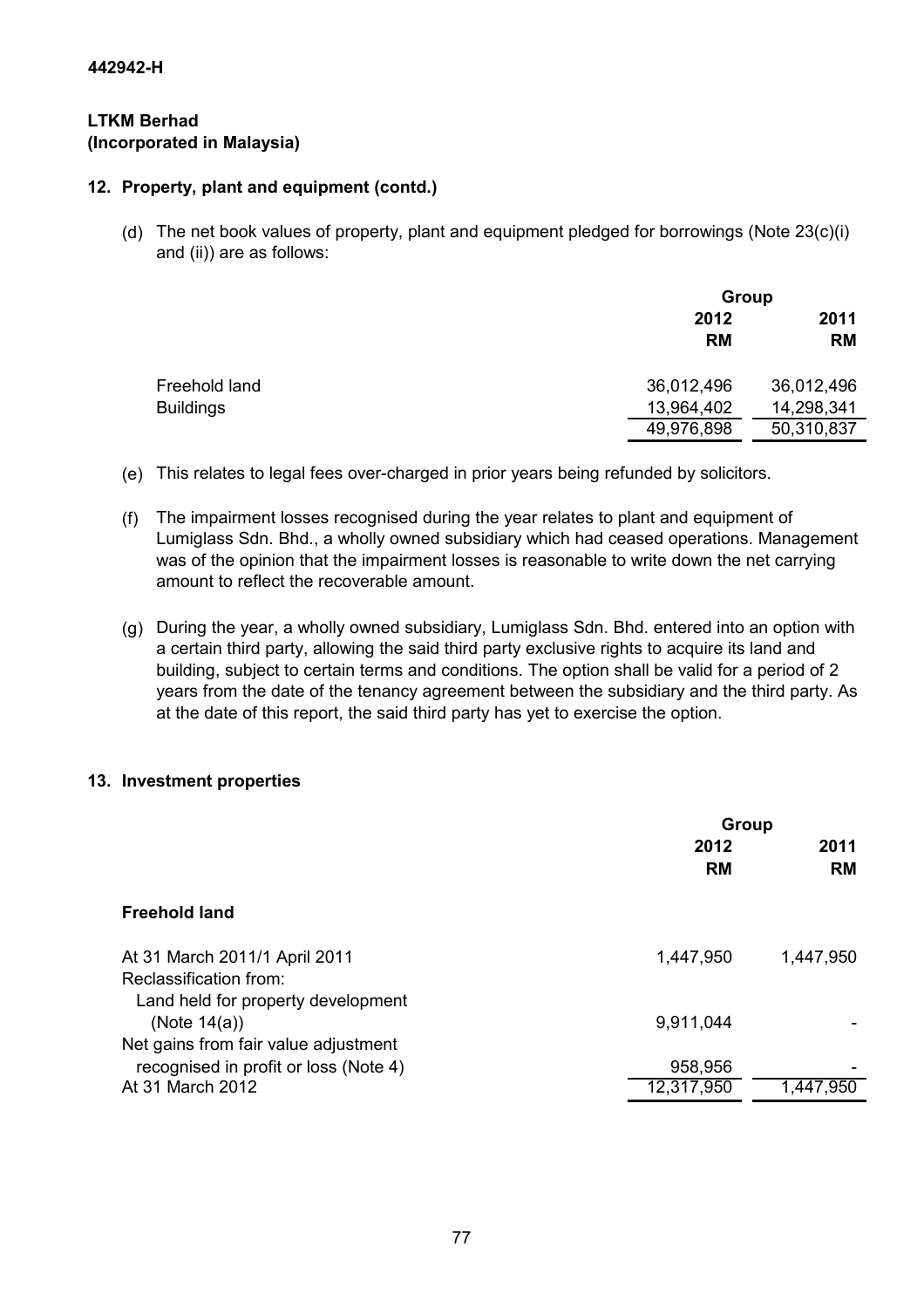### **13. Investment properties (contd.)**

### Reclassification from land held for property development

During the year, a reclassification from land held for property development to investment property was made following a subsidiary Directors' assessment of the classification. The Directors of the subsidiary believe that the land would be more appropriately classified as investment property ("the Said Land"), as the land is held for investment purpose in accordance with the principal activity of the subsidiary.

The Said Land was revalued on 13 March 2012 by Lim Chang Mee, a registered valuer with Jordan Lee & Jaafar (S) Sdn Bhd, an independent professional valuer. Fair value is determined by reference to open market values on existing use basis.

The Directors of the Company are of the opinion that the carrying value of the other investment property approximates its fair value.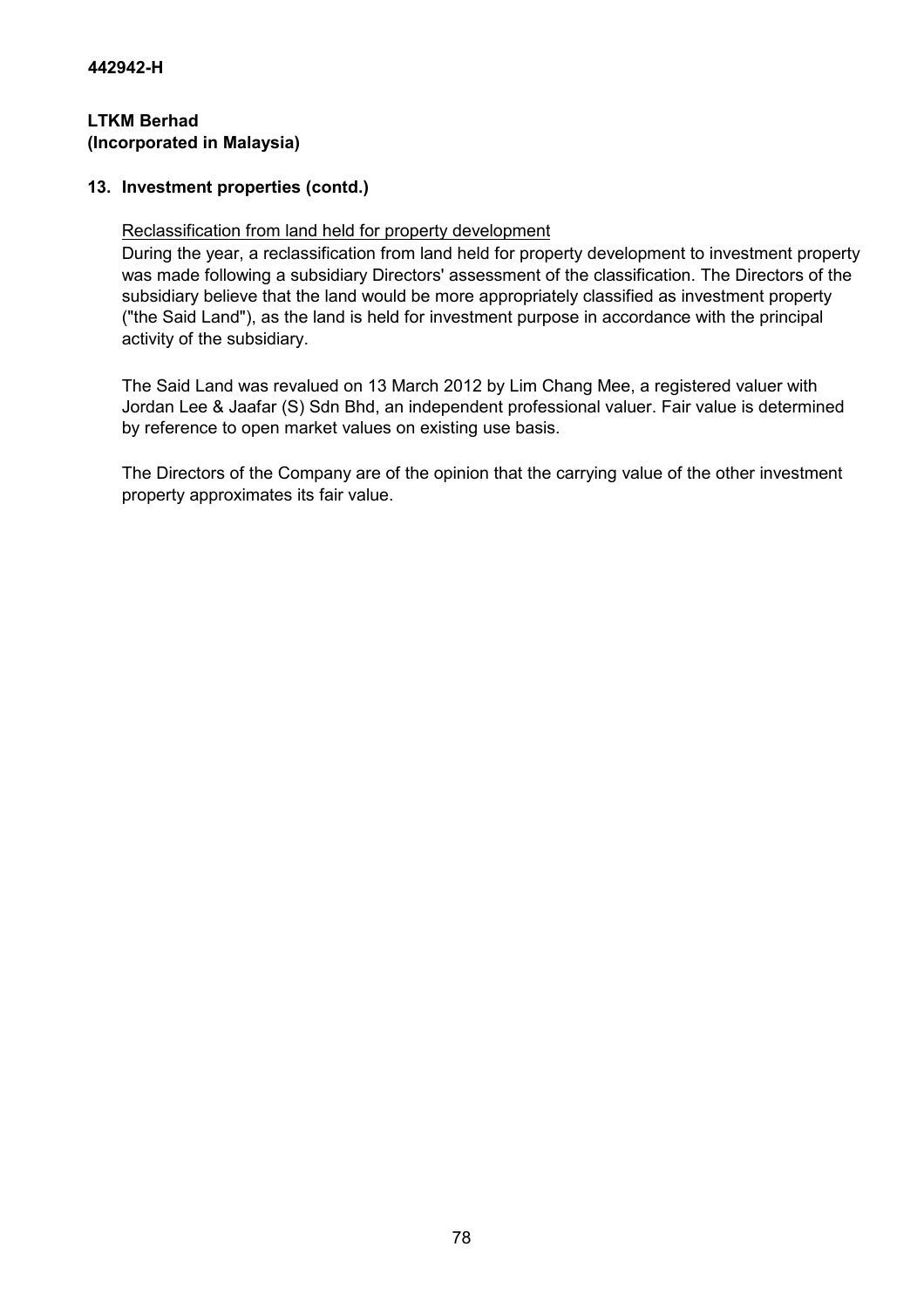### **14. Land held for property development and property development costs**

### **(a) Land held for property development - freehold land**

|                                                                      | <b>Group</b> |           |  |
|----------------------------------------------------------------------|--------------|-----------|--|
|                                                                      | 2012         | 2011      |  |
|                                                                      | <b>RM</b>    | <b>RM</b> |  |
| Cost                                                                 |              |           |  |
| At 1 April                                                           | 9,911,044    |           |  |
| <b>Additions</b>                                                     |              | 9,911,044 |  |
| Reclassification to investment properties (Note 13)                  | (9,911,044)  |           |  |
| At 31 March                                                          |              | 9,911,044 |  |
| (b) Property development costs                                       |              |           |  |
|                                                                      |              |           |  |
|                                                                      | <b>Group</b> |           |  |
|                                                                      | 2012         | 2011      |  |
|                                                                      | <b>RM</b>    | <b>RM</b> |  |
| <b>Cumulative property development costs</b><br>At 1 April           |              |           |  |
| Freehold land                                                        | 990,479      | 990,479   |  |
| Development costs                                                    | 237,163      | 34,952    |  |
|                                                                      | 1,227,642    | 1,025,431 |  |
| Costs incurred during the year                                       |              |           |  |
| Development costs                                                    | 2,248,924    | 202,211   |  |
| At 31 March                                                          | 3,476,566    | 1,227,642 |  |
|                                                                      |              |           |  |
| Cumulative costs recognised in profit or loss<br>At 1 April/31 March |              |           |  |
| Recognised during the year (Note 3(b))                               |              |           |  |
| Freehold land                                                        | (104, 379)   |           |  |
| Development costs                                                    | (608, 040)   |           |  |
| At 31 March                                                          | (712, 419)   |           |  |
| Property development costs at 31 March                               | 2,764,147    | 1,227,642 |  |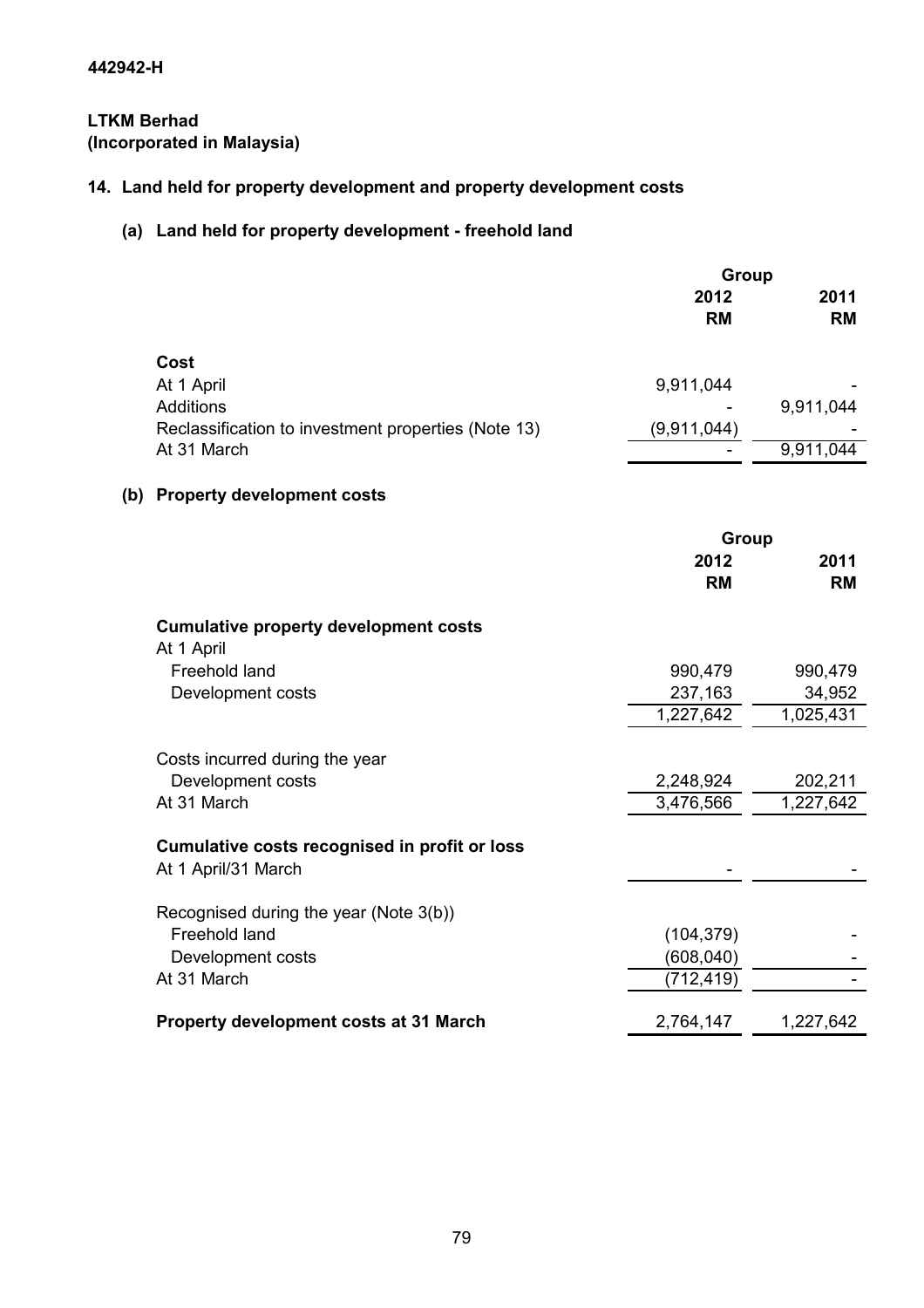# **15. Land use rights**

|                                                         | Group             |                   |  |
|---------------------------------------------------------|-------------------|-------------------|--|
|                                                         | 2012<br><b>RM</b> | 2011<br><b>RM</b> |  |
| At 1 April                                              |                   |                   |  |
| Cost                                                    |                   |                   |  |
| As previously stated                                    |                   | 1,758,420         |  |
| Effects of adopting the amendments to FRS 117 (Note 12) |                   | (1,758,420)       |  |
| As restated                                             |                   |                   |  |
| Accumulated amortisation and impairment                 |                   |                   |  |
| As previously stated                                    |                   | (237, 853)        |  |
| Effects of adopting the amendments to FRS 117 (Note 12) |                   | 237,853           |  |
| As restated                                             |                   |                   |  |

### **16. Investments in subsidiaries**

|                                                     |              | Company    |  |  |
|-----------------------------------------------------|--------------|------------|--|--|
|                                                     | 2012         | 2011       |  |  |
|                                                     | <b>RM</b>    | <b>RM</b>  |  |  |
| Unquoted shares, at cost                            | 36,548,800   | 36,548,800 |  |  |
| ESOS granted to employees of subsidiaries           | 180,242      | 180,242    |  |  |
| Investment in redeemable non-cumulative convertible |              |            |  |  |
| preference shares ("RNCCPS") of subsidiaries        | 30,000,000   | 30,000,000 |  |  |
|                                                     | 66,729,042   | 66,729,042 |  |  |
| Less: Impairment losses (Note 6)                    | (19,000,000) |            |  |  |
|                                                     | 47,729,042   | 66,729,042 |  |  |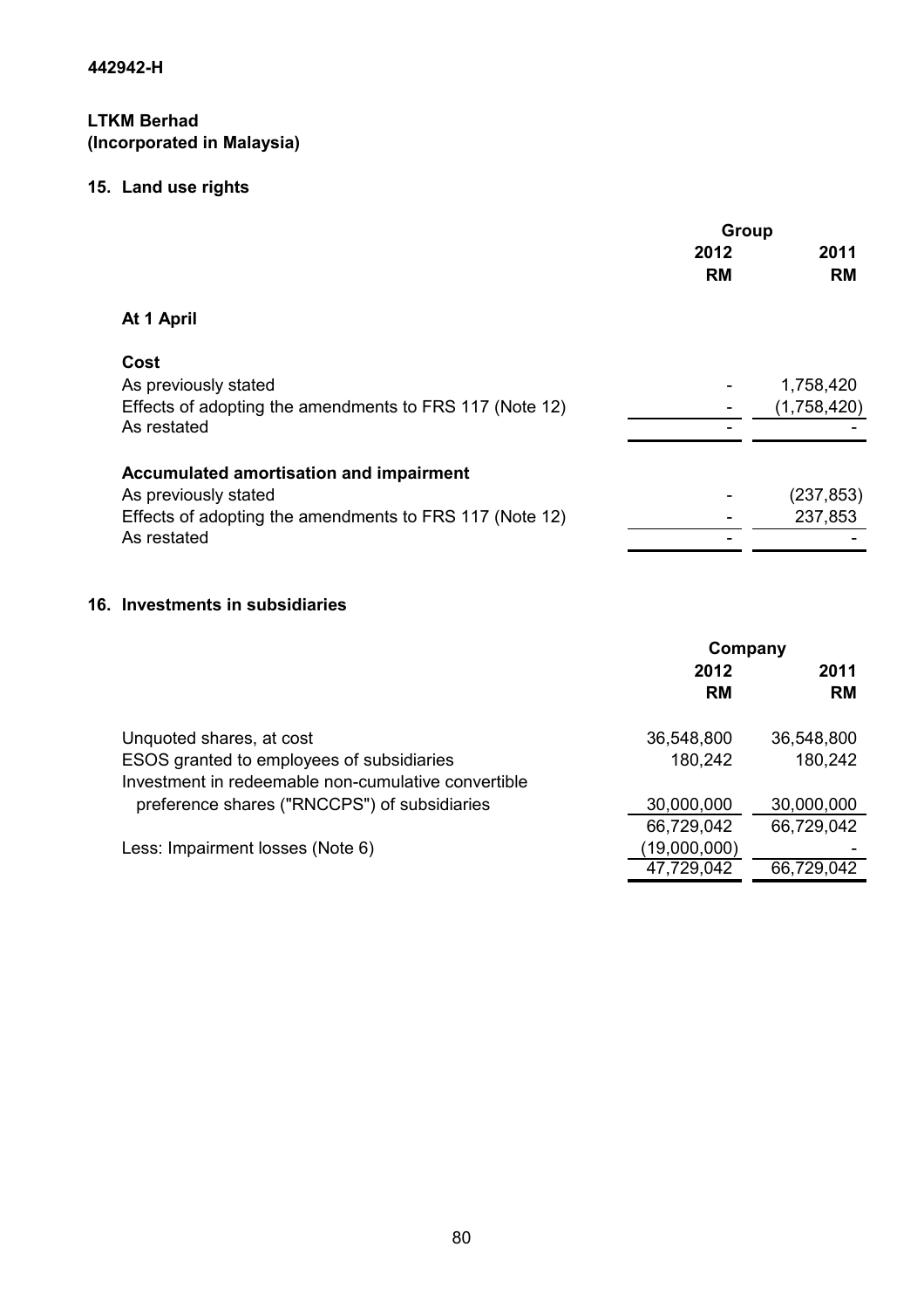### **16. Investments in subsidiaries (contd.)**

Details of the subsidiaries, all of which are incorporated and domiciled in Malaysia, and audited by Ernst & Young, Malaysia, are as follow:

|                                             | 2012 | <b>Equity interest held</b><br>2011 |                                                                |
|---------------------------------------------|------|-------------------------------------|----------------------------------------------------------------|
| <b>Name of subsidiary</b>                   | %    | %                                   | <b>Principal activities</b>                                    |
| +LTK (Melaka) Sdn. Bhd.                     | 100  | 100                                 | Production and sale of<br>chicken eggs and chickens            |
| +LTK Bio-Fer Sdn, Bhd.                      | 100  | 100                                 | Manufacturing and sale of<br>organic fertilizers               |
| LTK Omega Plus Sdn. Bhd.                    | 100  | 100                                 | Extraction and sale of sand                                    |
| LTK Development Sdn. Bhd.                   | 100  | 100                                 | Property development                                           |
| LTK Properties Sdn. Bhd.                    | 100  | 100                                 | Dormant                                                        |
| LTK Jaya Sdn. Bhd.                          | 100  | 100                                 | Dormant                                                        |
| Lumiglass Sdn. Bhd. ("LGSB") <sup>(1)</sup> | 100  | 100                                 | Manufacturing and sale of<br>processed glass<br>(discontinued) |
| Lumiglass Marketing Sdn. Bhd.               | 60   | 60                                  | Dormant                                                        |

+ Consolidated using merger accounting (Note 2.2(b))

(1) On 22 November 2011, the Company announced the decision of its Board of Directors to cease the operations of its wholly-owned subsidiary, LGSB. Accordingly, the Company recognised a total of RM19,000,000 impairment losses on its investment in LGSB, representing total cost of investments less projected future cash flow of LGSB. Further details of the discontinued operation is found in Note 9.

The terms of the subscribed RNCCPS are disclosed in Note 2.2(r).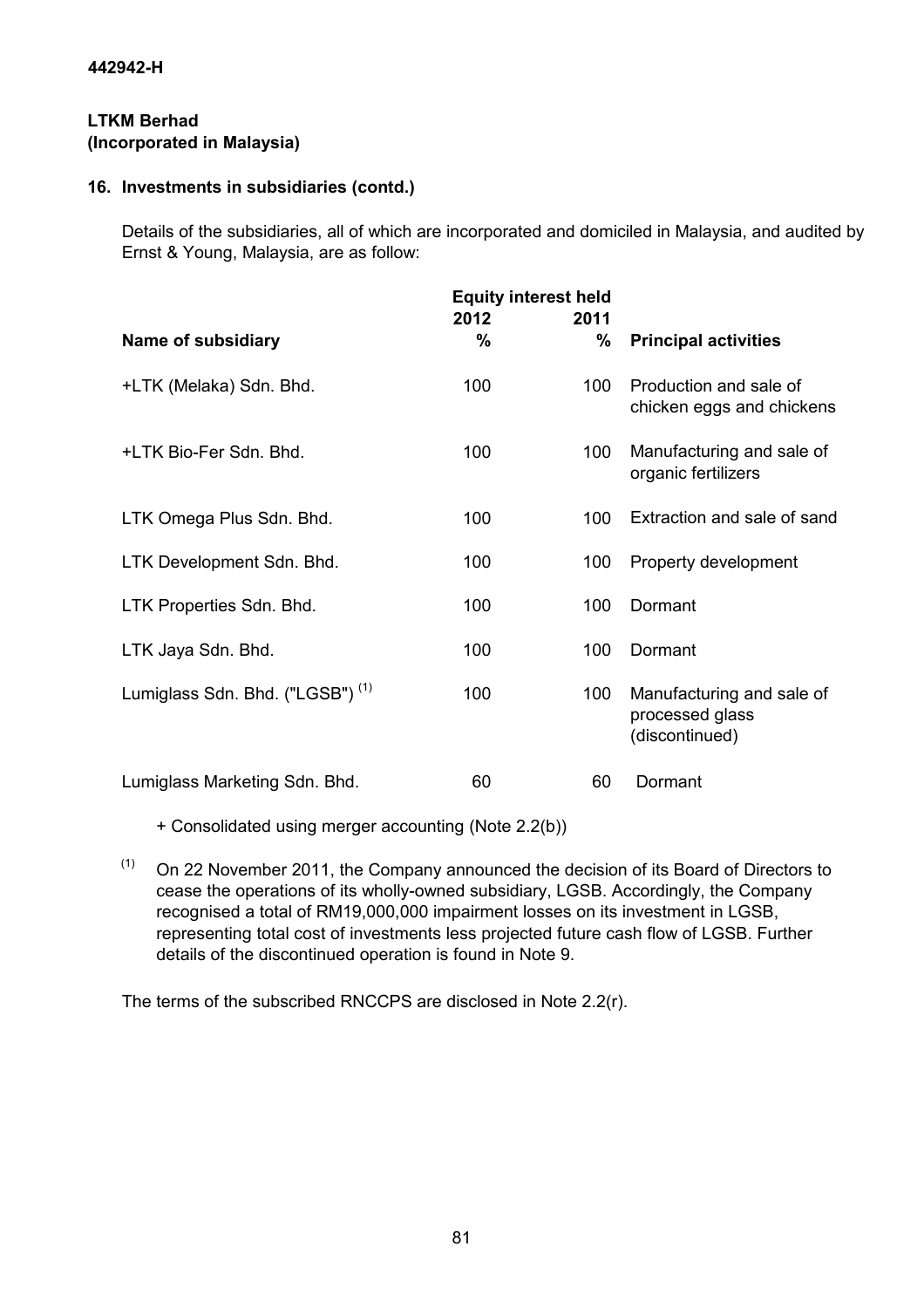### **17. Investment securities**

|                                                                                  | Group     |           | Company   |           |
|----------------------------------------------------------------------------------|-----------|-----------|-----------|-----------|
|                                                                                  | 2012      | 2011      | 2012      | 2011      |
|                                                                                  | <b>RM</b> | <b>RM</b> | <b>RM</b> | <b>RM</b> |
| <b>Non-current equity</b><br>instruments - Fair<br>value through profit and loss |           |           |           |           |
| Quoted shares:                                                                   |           |           |           |           |
| In Malaysia                                                                      | 2,430,486 | 1,536,213 |           |           |
| Outside of Malaysia                                                              | 811,398   | 236,914   |           |           |
| Quoted unit trusts, in Malaysia                                                  | 46,170    | 1,111,387 | 46,170    | 1,111,362 |
|                                                                                  | 3,288,054 | 2,884,514 | 46,170    | 1,111,362 |

These investments are designated as financial assets at fair value through profit or loss, resulting in the Group and the Company recognising a net fair value gain of RM399,270 (2011: RM201,104) and RM211 (2011: Nil), respectively, in the statements of comprehensive income.

### **18. Biological assets**

|                                     | Group      |            |  |
|-------------------------------------|------------|------------|--|
|                                     | 2012       | 2011       |  |
|                                     | <b>RM</b>  | <b>RM</b>  |  |
| <b>Current</b>                      |            |            |  |
| Livestocks, at cost                 | 12,804,424 | 12,728,078 |  |
| Pre-cropping expenditure - oil palm |            | 191,792    |  |
|                                     | 12,804,424 | 12,919,870 |  |
| Adjustment (Note 37)                |            | (191, 792) |  |
| Livestock, at cost                  | 12,804,424 | 12,728,078 |  |
|                                     |            |            |  |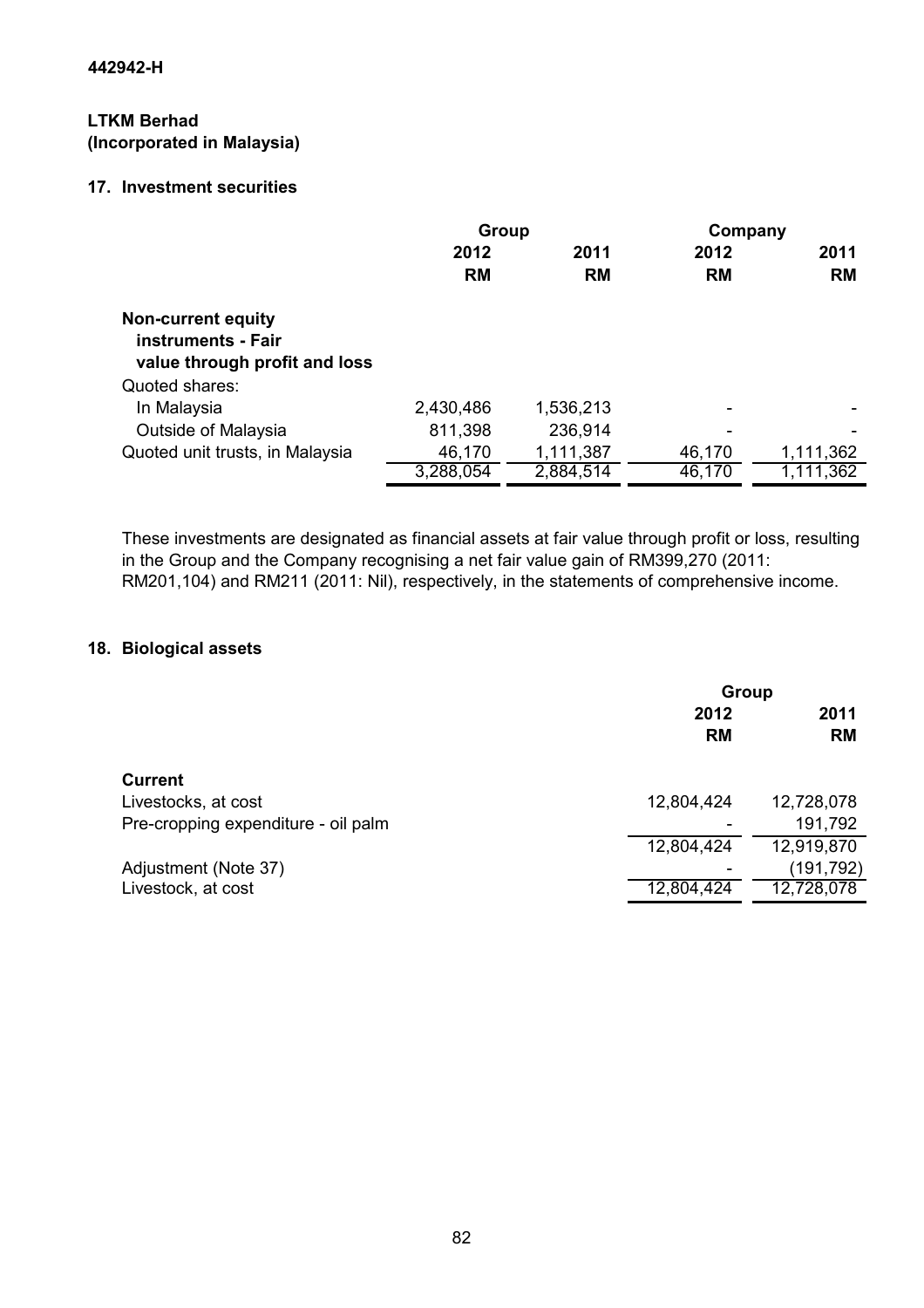### **18. Biological assets (contd.)**

|                                                  | Group             |                   |
|--------------------------------------------------|-------------------|-------------------|
|                                                  | 2012<br><b>RM</b> | 2011<br><b>RM</b> |
| <b>Non-current</b>                               |                   |                   |
| Pre-cropping expenditure - oil palm:             |                   |                   |
| Cost                                             |                   |                   |
| At 1 April                                       | 202,090           |                   |
| Adjustment (Note 37)                             |                   | 202,090           |
|                                                  | 202,090           | 202,090           |
| Transfer from capital work-in-progress (Note 12) | 128,924           |                   |
| Write off                                        | (44,063)          |                   |
| At 31 March                                      | 286,951           | 202,090           |
| <b>Accumulated amortisation</b>                  |                   |                   |
| At 1 April                                       | 20,403            |                   |
| Adjustment (Note 37)                             |                   | 10,298            |
|                                                  | 20,403            | 10,298            |
| Amortisation for the year (Note 7)               | 9,396             | 10,105            |
| Write off                                        | (5,922)           |                   |
| At 31 March                                      | 23,877            | 20,403            |
|                                                  |                   |                   |
| Net carrying amount                              | 263,074           | 181,687           |
|                                                  |                   |                   |
| 19. Inventories                                  |                   |                   |
|                                                  | Group             |                   |
|                                                  | 2012              | 2011              |
|                                                  | <b>RM</b>         | <b>RM</b>         |
| Cost                                             |                   |                   |
| Consumable goods                                 | 10,582,118        | 10,185,519        |
| Produce inventories                              | 1,021,431         | 629,559           |

During the year, the amount of consumable goods and produce inventories recognised as an expense in cost of sales of the Group was RM97,001,366 (2011: RM85,483,204).

11,603,549 10,815,078

During the year, the Group had written off inventories amounting to RM168,759 (2011: Nil) as disclosed in Note 9).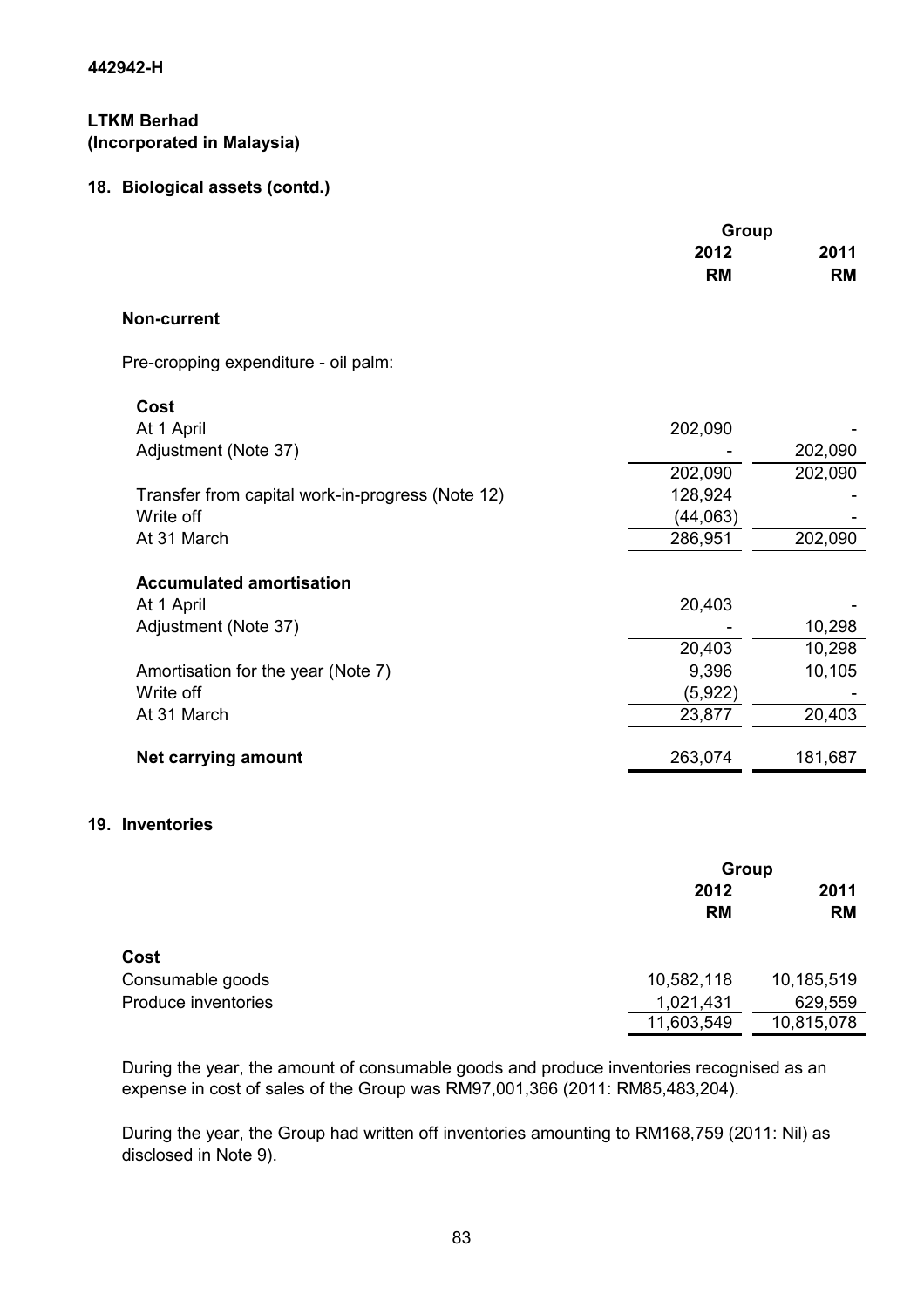## **20. Trade and other receivables**

|                                | Group       |            | Company    |            |
|--------------------------------|-------------|------------|------------|------------|
|                                | 2012        | 2011       | 2012       | 2011       |
|                                | <b>RM</b>   | <b>RM</b>  | <b>RM</b>  | <b>RM</b>  |
| <b>Current</b>                 |             |            |            |            |
| <b>Trade receivables</b>       |             |            |            |            |
| Third parties                  | 11,560,407  | 10,745,018 |            |            |
| Less: Allowance for impairment | (1,570,952) | (896, 648) |            |            |
|                                | 9,989,455   | 9,848,370  |            |            |
| <b>Accrued billing</b>         | 169,422     |            |            |            |
| Trade receivables, net         | 10,158,877  | 9,848,370  |            |            |
| <b>Other receivables</b>       |             |            |            |            |
|                                |             |            |            |            |
| Amount due from subsidiaries   |             |            | 514,516    | 5,964,108  |
| Deposits                       | 91,213      | 1,069,865  | 9,800      | 7,800      |
| Sundry receivables             | 791,121     | 76,491     |            |            |
| Less: Allowance for impairment | (93, 393)   | (796, 722) |            |            |
| Other receivables, net         | 788,941     | 349,634    | 524,316    | 5,971,908  |
|                                | 10,947,818  | 10,198,004 | 524,316    | 5,971,908  |
|                                |             |            |            |            |
| <b>Non-current</b>             |             |            |            |            |
| <b>Other receivables</b>       |             |            |            |            |
| Amount due from subsidiaries   |             |            | 25,542,313 | 13,257,984 |
| Total trade and other          |             |            |            |            |
| receivables (current and       |             |            |            |            |
| non-current)                   | 10,947,818  | 10,198,004 | 26,066,629 | 19,229,892 |
| Add: Cash and bank             |             |            |            |            |
| balances (Note 21)             | 13,495,048  | 16,222,050 | 6,820,836  | 5,900,319  |
| Less: Accrued billing          | (169, 422)  |            |            |            |
| Total loans and receivables    | 24,273,444  | 26,420,054 | 32,887,465 | 25,130,211 |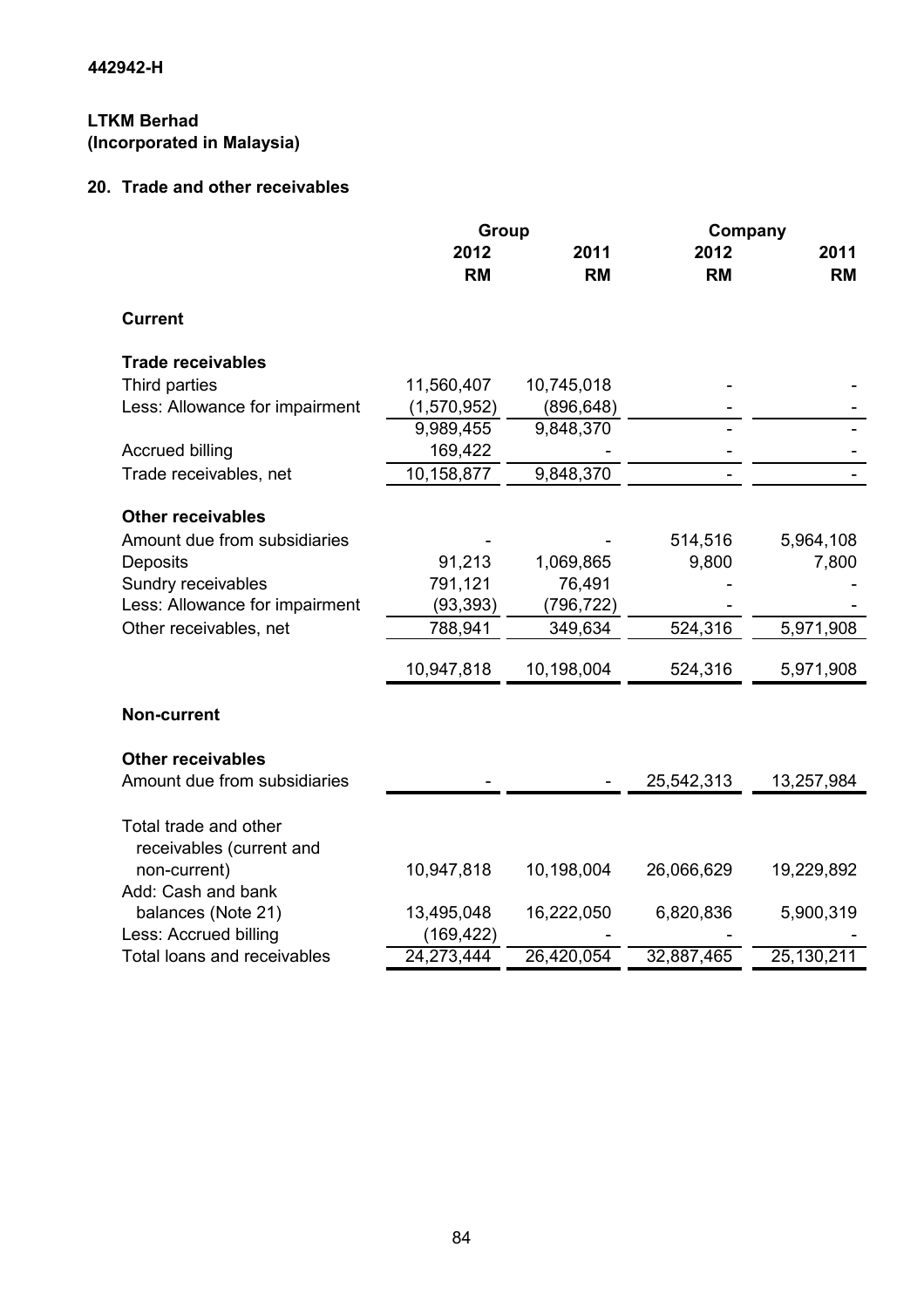### **20. Trade and other receivables (contd.)**

### **(a) Trade receivables**

Trade receivables are non-interest bearing and are generally on 30 to 90 day (2011: 30 to 90 day) terms. They are recognised at their original invoice amounts which represent their fair values on initial recognition.

#### Ageing analysis of trade receivables

The aging analysis of the Group's trade receivables is as follows:

|                               |            | Group      |  |  |
|-------------------------------|------------|------------|--|--|
|                               | 2012       | 2011       |  |  |
|                               | <b>RM</b>  | <b>RM</b>  |  |  |
| Neither past due nor impaired | 8,264,263  | 8,310,656  |  |  |
|                               |            |            |  |  |
| 1 to 30 days past due         | 1,030,956  | 1,021,388  |  |  |
| 31 to 60 days past due        | 590,747    | 468,684    |  |  |
| 61 to 90 days past due        | 61,799     | 27,268     |  |  |
| 91 to 120 days past due       |            | 20,374     |  |  |
| More than 120 days past due   | 41,690     |            |  |  |
|                               | 1,725,192  | 1,537,714  |  |  |
|                               |            |            |  |  |
| Impaired                      | 1,570,952  | 896,648    |  |  |
|                               |            |            |  |  |
|                               | 11,560,407 | 10,745,018 |  |  |

#### Receivables that are neither past due nor impaired

Trade receivables that are neither past due nor impaired are creditworthy debtors with good payment records with the Group. More than 85% (2011: 85%) of the Group's trade receivables arise from customers with more than three years of experience with the Group and losses have occurred infrequently.

None of the Group's trade receivables that are neither past due nor impaired have been renegotiated during the financial year.

#### Receivables that are past due but not impaired

The Group has trade receivables amounting to RM1,894,614 (2011: RM1,537,714) that are past due at the reporting date but not impaired.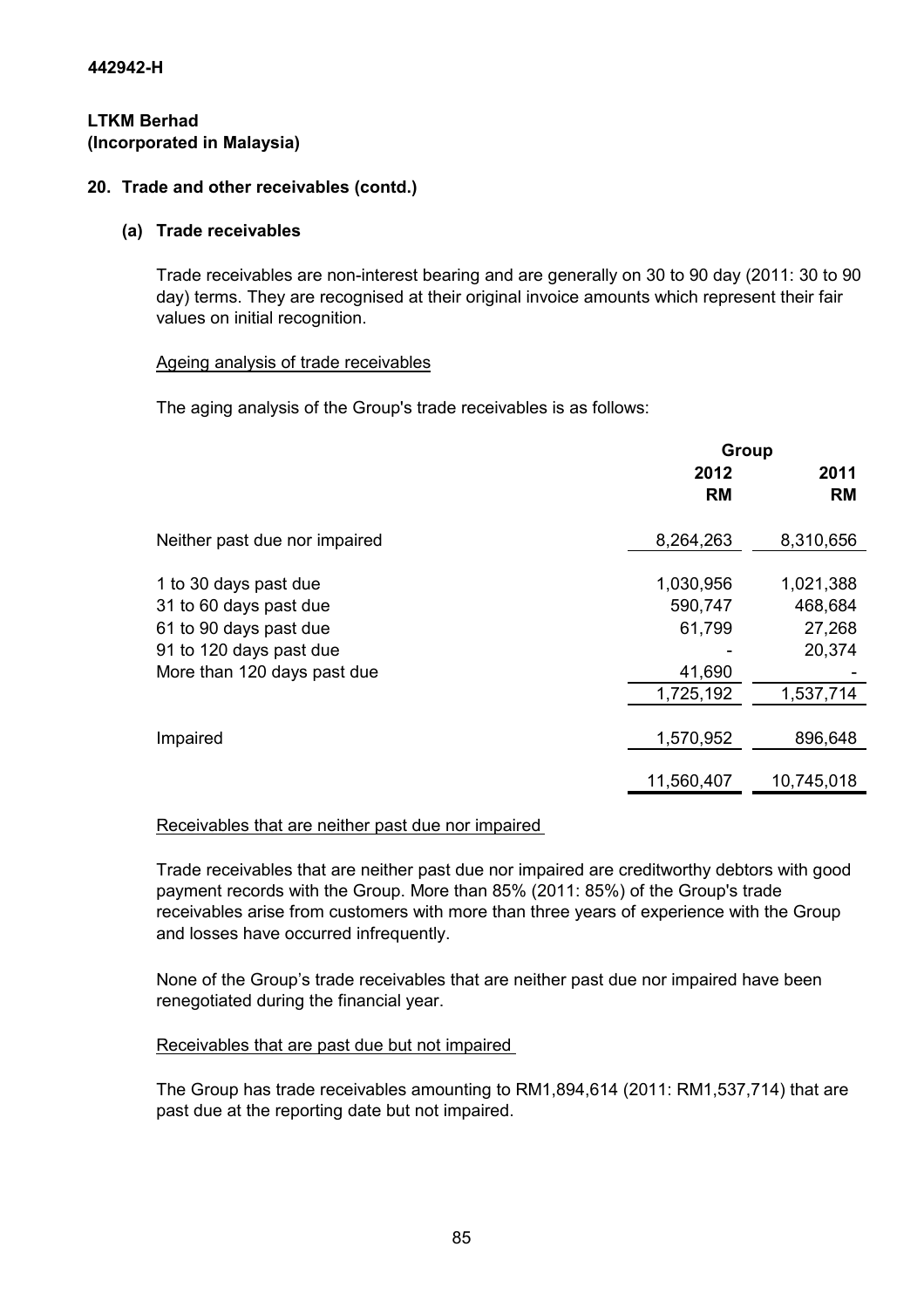### **20. Trade and other receivables (contd.)**

### **(a) Trade receivables (contd.)**

#### Receivables that are impaired

The Group's trade receivables that are impaired at the reporting date and the movement of the allowance accounts used to record the impairment are as follows:

|                                                   | Group<br><b>Individually impaired</b> |                       |  |
|---------------------------------------------------|---------------------------------------|-----------------------|--|
|                                                   | 2012<br><b>RM</b>                     | 2011<br><b>RM</b>     |  |
| Nominal amounts<br>Less: Allowance for impairment | 1,570,952<br>(1,570,952)              | 896,648<br>(896, 648) |  |

Movement in allowance account:

|                                               | Group     |           |  |
|-----------------------------------------------|-----------|-----------|--|
|                                               | 2012      | 2011      |  |
|                                               | <b>RM</b> | <b>RM</b> |  |
| At 1 April                                    | 896,648   | 1,385,354 |  |
| Charge for the year (Note 7 and 9)            | 762,512   | 100,597   |  |
| Written off against trade receivable balances | (28, 466) | (767)     |  |
| Reversal for impairment loss (Note 7)         | (59,742)  | (588,536) |  |
| At 31 March                                   | 1,570,952 | 896,648   |  |

#### **(b) Other receivables**

#### Amount due from subsidiaries

The amount due from subsidiaries is unsecured, repayable on demand and bears interest rate ranging between 4.97% and 6.30% (2011: 4.97%-6.30%) per annum.

All inter-company loans granted during the current and prior years were made at prevailing market rates, except for certain non-current advances amounting to RM14,042,313 (2011: RM13,257,984). These advances are interest free and are not repayable on demand. As such, it is not practical to estimate the fair values of these advances, principally due to a lack of reliable information on the prevailing market rates for such advances, had the advances been granted by third parties to the said non-operating subsidiaries. It is the opinion of the management that the carrying amount of these advances approximates its fair value.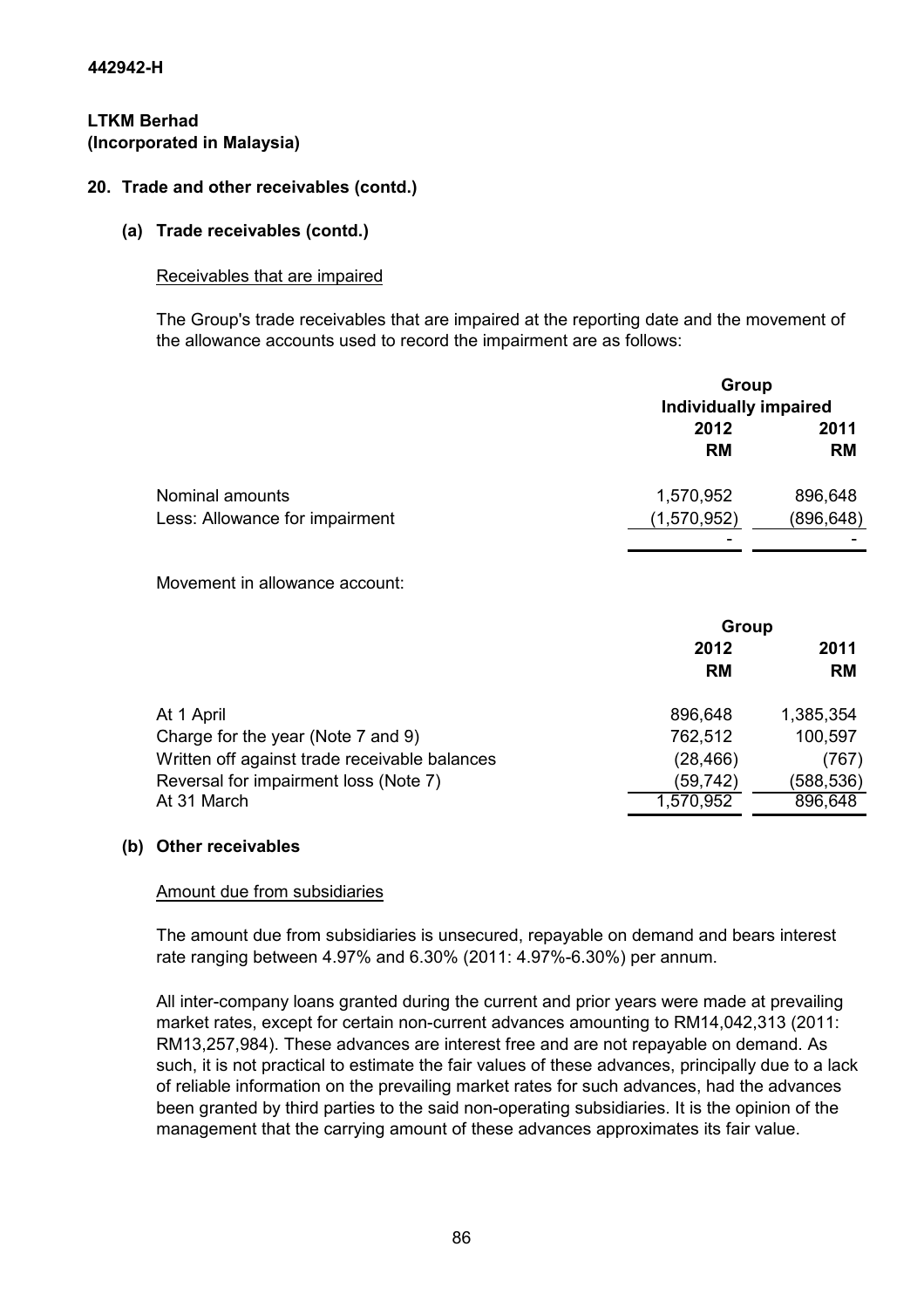### **20. Trade and other receivables (contd.)**

### **(b) Other receivables (contd.)**

#### Sundry receivables

Included in sundry receivables are the sales proceeds receivable from a third party, arising from the disposal of certain plant and machineries of the discontinued operation amounting to RM370,000 (2011: Nil).

#### Other receivables that are impaired

Movement in allowance account:

|                                               | Group     |           |  |
|-----------------------------------------------|-----------|-----------|--|
|                                               | 2012      | 2011      |  |
|                                               | <b>RM</b> | <b>RM</b> |  |
| At 1 April                                    | 796,722   |           |  |
| Charge for the year (Note 9)                  | 93,393    | 796,722   |  |
| Written off against other receivable balances | (796,722) |           |  |
| At 31 March                                   | 93,393    | 796,722   |  |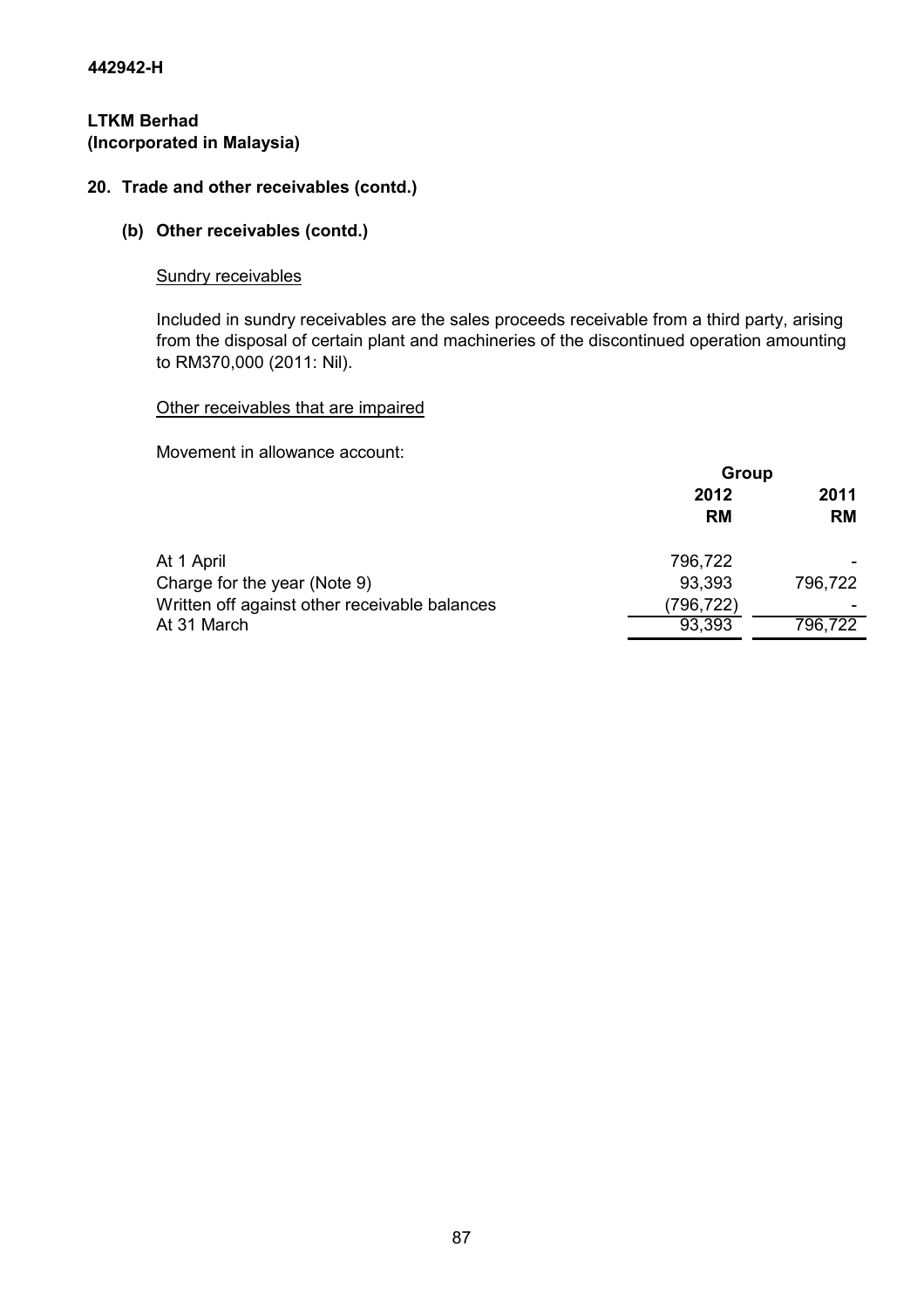### **21. Cash and cash equivalents**

|                              | Group      |            | Company   |           |
|------------------------------|------------|------------|-----------|-----------|
|                              | 2012       | 2011       | 2012      | 2011      |
|                              | <b>RM</b>  | <b>RM</b>  | <b>RM</b> | <b>RM</b> |
| Cash on hand and at bank     | 8,981,472  | 7,579,652  | 2,409,270 | 338,118   |
| Deposits with licensed banks | 4,513,576  | 8,642,398  | 4.411,566 | 5,562,201 |
| Cash and bank balances       | 13,495,048 | 16,222,050 | 6,820,836 | 5,900,319 |

The deposits with a licensed bank of a subsidiary amounting to RM102,010 (2011: RM80,197) are pledged as security for bank facilities granted to the subsidiary.

Included in cash at bank of the Group is an amount of RM555,611 (2011: RM80,119) held pursuant to Section 7A of the Housing Development (Housing Development Account) Regulations,1991 and therefore are restricted from use in other operations.

The interest rates of fixed deposits as at the balance sheet date were as follows:

|                | Group        |      | Company       |      |
|----------------|--------------|------|---------------|------|
|                | 2012<br>2011 | 2012 | 2011          |      |
|                | $\%$         | $\%$ | $\frac{0}{0}$ | $\%$ |
| Licensed banks | 3.03         | 2.98 | 3.04          | 2.98 |

The maturities of fixed deposits as at the end of the financial year were as follows:

|                | Group               |                     | Company             |                     |
|----------------|---------------------|---------------------|---------------------|---------------------|
|                | 2012<br><b>Days</b> | 2011<br><b>Days</b> | 2012<br><b>Days</b> | 2011<br><b>Days</b> |
| Licensed banks | 30-365              | 30-365              | 30-365              | 30-365              |

For the purpose of the statements of cash flows, cash and cash equivalents comprise the following at the reporting date:

|                          | Group             |                   | Company           |                   |
|--------------------------|-------------------|-------------------|-------------------|-------------------|
|                          | 2012<br><b>RM</b> | 2011<br><b>RM</b> | 2012<br><b>RM</b> | 2011<br><b>RM</b> |
| Cash and bank balances   | 13,495,048        | 16,222,050        | 6,820,836         | 5,900,319         |
| Bank overdraft (Note 23) | (121,735)         |                   | -                 |                   |
|                          | 13,373,313        | 16,222,050        | 6,820,836         | 5,900,319         |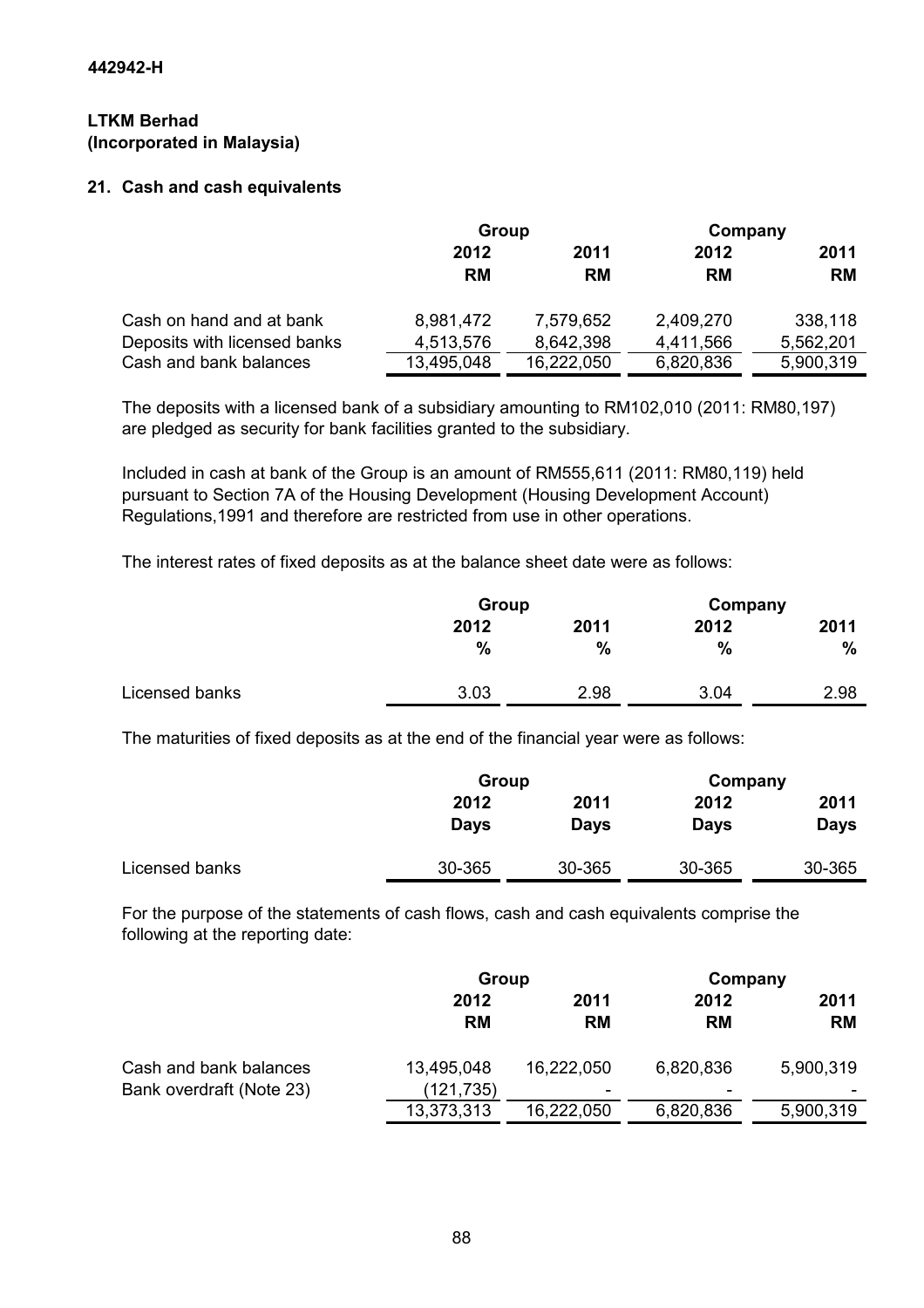# **LTKM Berhad**

**(Incorporated in Malaysia)**

### **22. Trade and other payables**

|                                                                 | Group             |                   |                   | Company           |  |
|-----------------------------------------------------------------|-------------------|-------------------|-------------------|-------------------|--|
|                                                                 | 2012<br><b>RM</b> | 2011<br><b>RM</b> | 2012<br><b>RM</b> | 2011<br><b>RM</b> |  |
| <b>Current</b>                                                  |                   |                   |                   |                   |  |
| <b>Trade payables</b>                                           |                   |                   |                   |                   |  |
| Third parties                                                   | 3,326,502         | 2,078,986         |                   |                   |  |
| <b>Other payables</b>                                           |                   |                   |                   |                   |  |
| Amount due to a subsidiary                                      |                   |                   | 294,717           | 115,355           |  |
| Accruals                                                        | 2,024,101         | 1,988,162         | 164,541           | 160,603           |  |
| Other payables                                                  | 2,392,226         | 2,585,145         | 4,500             |                   |  |
|                                                                 | 4,416,327         | 4,573,307         | 463,758           | 275,958           |  |
| Total trade and other payables<br>Add: Loans and borrowings     | 7,742,829         | 6,652,293         | 463,758           | 275,958           |  |
| (Note 23)                                                       | 23,839,409        | 36,259,110        |                   |                   |  |
| <b>Total financial liabilities</b><br>carried at amortised cost | 31,582,238        | 42,911,403        | 463,758           | 275,958           |  |

### **(a) Trade payables**

Trade payables are non-interest bearing and the normal trade credit terms granted to the Group range from 30 to 60 (2011: 30 to 60) days.

### **(b) Other payables**

These amounts are non-interest bearing. Other payables are normally settled on an average term of 60 (2011: 60) days.

### **(c) Amount due to a subsidiary**

The amount is unsecured and is repayable on demand. The entire amount is short term in nature and does not attract interest.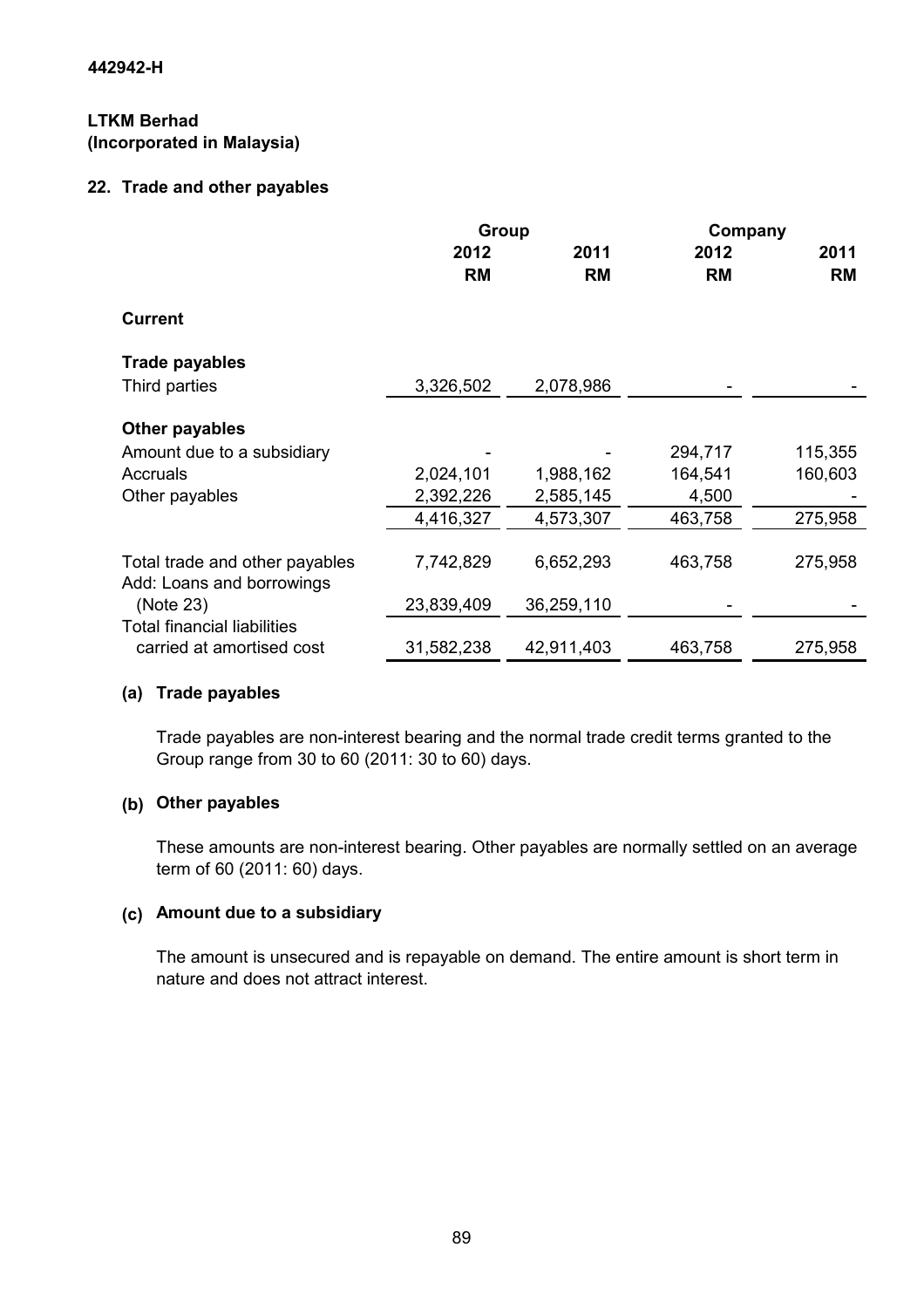# **23. Loans and borrowings**

|                                           |                 | Group      |            |
|-------------------------------------------|-----------------|------------|------------|
|                                           |                 | 2012       | 2011       |
|                                           | <b>Maturity</b> | <b>RM</b>  | <b>RM</b>  |
| <b>Current</b>                            |                 |            |            |
| Secured:                                  |                 |            |            |
| Overdraft                                 | On demand       | 121,735    |            |
| Revolving credits                         | On demand       | 2,000,000  | 1,000,000  |
| Bank term loans                           | 2013            | 5,552,080  | 1,616,525  |
| Obligation under finance leases (Note 24) | 2013            | 615,887    | 2,073,621  |
|                                           |                 | 8,289,702  | 4,690,146  |
|                                           |                 |            |            |
| Unsecured:                                |                 |            |            |
| Bankers' acceptances                      | On demand       | 1,483,000  | 4,712,000  |
| Bank term loans                           |                 |            | 1,084,800  |
|                                           |                 | 1,483,000  | 5,796,800  |
|                                           |                 | 9,772,702  | 10,486,946 |
|                                           |                 |            |            |
| <b>Non-current</b>                        |                 |            |            |
| Secured:                                  |                 |            |            |
| Bank term loans                           | 2014 - 2017     | 13,073,502 | 16,466,368 |
| Obligation under finance leases (Note 24) | 2014 - 2015     | 993,205    | 7,225,115  |
|                                           |                 | 14,066,707 | 23,691,483 |
|                                           |                 |            |            |
| Unsecured:                                |                 |            |            |
| Bank term loans                           |                 |            | 2,080,681  |
|                                           |                 | 14,066,707 | 25,772,164 |
|                                           |                 |            |            |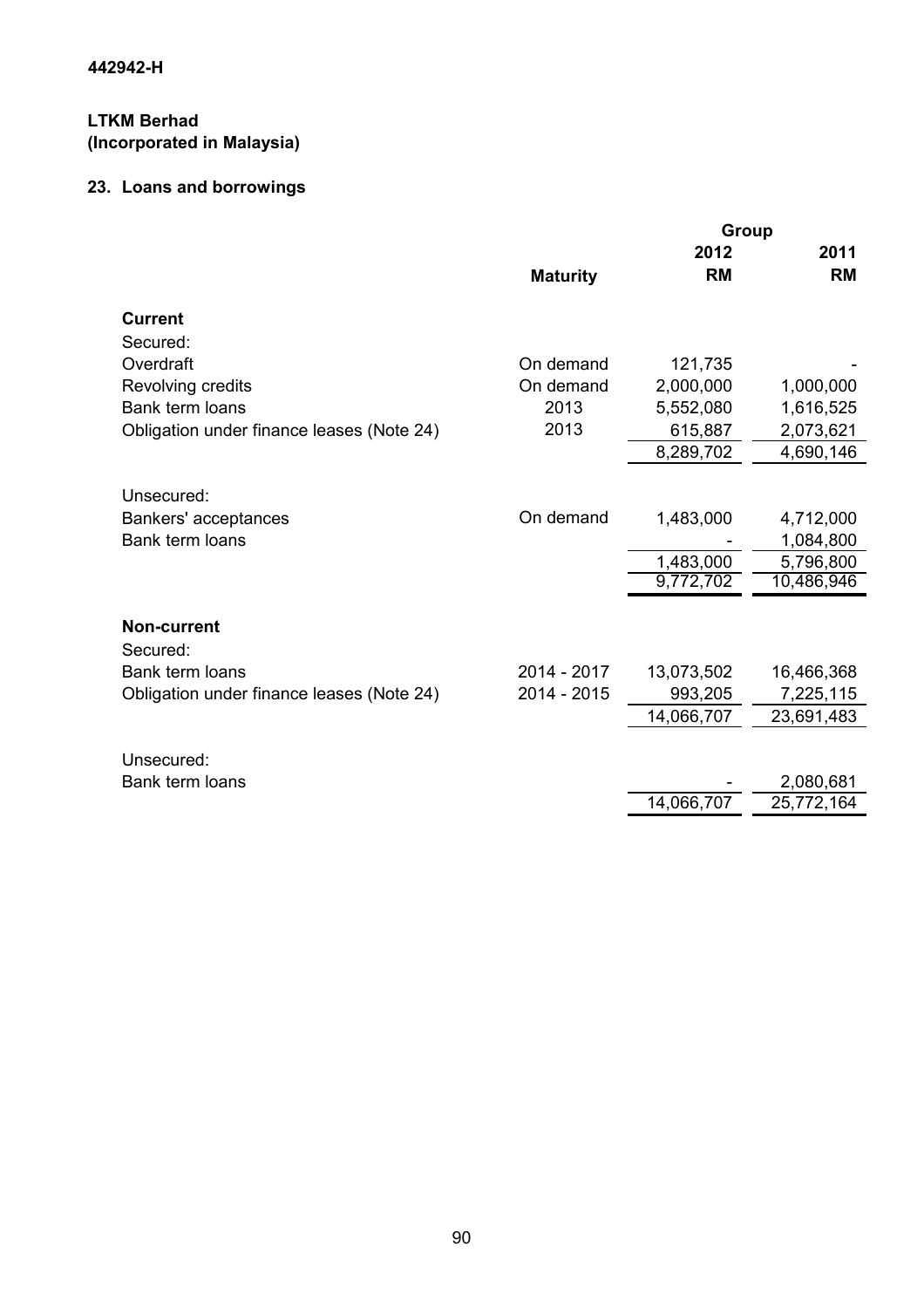# **23. Loans and borrowings (contd.)**

|                                           |            | Group      |  |  |
|-------------------------------------------|------------|------------|--|--|
|                                           | 2012       | 2011       |  |  |
|                                           | <b>RM</b>  | <b>RM</b>  |  |  |
| <b>Total borrowings</b>                   |            |            |  |  |
| Overdraft                                 | 121,735    |            |  |  |
| Revolving credits                         | 2,000,000  | 1,000,000  |  |  |
| Bank term loans                           | 18,625,582 | 21,248,374 |  |  |
| Bankers' acceptances                      | 1,483,000  | 4,712,000  |  |  |
| Obligation under finance leases (Note 24) | 1,609,092  | 9,298,736  |  |  |
| Loans and borrowings                      | 23,839,409 | 36,259,110 |  |  |

The remaining maturities of the loans and borrowings as at 31 March 2012 are as follows:

# (a) Maturity periods (excluding hire purchase)

|     |                                         | <b>Group</b> |            |
|-----|-----------------------------------------|--------------|------------|
|     |                                         | 2012         | 2011       |
|     |                                         | <b>RM</b>    | <b>RM</b>  |
|     | Within 1 year                           | 9,156,815    | 8,413,891  |
|     | More than 1 year and less than 2 years  | 5,352,850    | 3,153,476  |
|     | More than 2 years and less than 5 years | 7,174,981    | 9,852,153  |
|     | More than 5 years                       | 545,671      | 5,540,854  |
|     |                                         | 22,230,317   | 26,960,374 |
| (b) | Interest rates                          |              |            |
|     |                                         | Group        |            |
|     |                                         | 2012         | 2011       |
|     |                                         | %            | $\%$       |
|     | <b>Bank overdraft</b>                   | 7.60         | 6.30       |
|     | Revolving credits                       | 4.33         | 4.14       |
|     | Bankers' acceptances                    | 4.00         | 3.00       |
|     | Bank term loans                         | 5.65         | 5.49       |
|     | Obligation under finance leases         | 3.15         | 3.51       |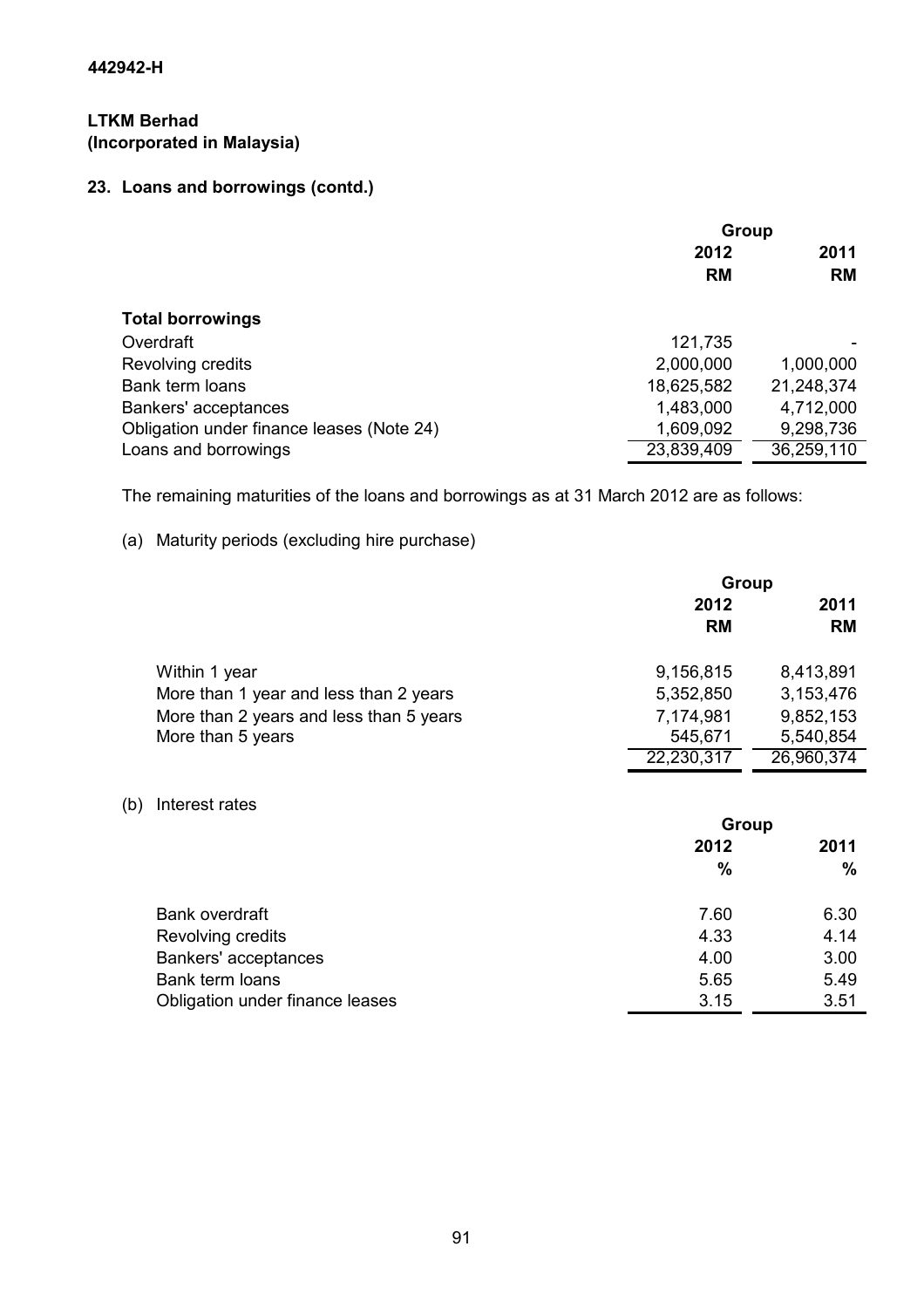### **23. Loans and borrowings (contd.)**

- (c) The secured bank overdrafts, revolving credits, term loans and hire purchase payables of the Group are secured by the following:
	- (i) charges over the freehold land of the subsidiary company as disclosed in Note 12(d);
	- (ii) charges over buildings and plant and machinery of a subsidiary company as disclosed in Note 12(d); and
	- (iii) corporate guarantees of a subsidiary company and of the Company.

### **24. Obligation under finance leases**

|                                                   | Group      |             |
|---------------------------------------------------|------------|-------------|
|                                                   | 2012       | 2011        |
|                                                   | <b>RM</b>  | <b>RM</b>   |
| Minimum lease payments                            |            |             |
| Not later than 1 year                             | 691,464    | 2,633,332   |
| Later than 1 year and not later than 2 years      | 691,484    | 2,590,025   |
| Later than 2 years and not later than 5 years     | 345,679    | 5,434,211   |
|                                                   | 1,728,627  | 10,657,568  |
| Less: Future finance charges                      | (119, 535) | (1,358,832) |
| Present value of hire purchase payables (Note 23) | 1,609,092  | 9,298,736   |
| <b>Present value of payments:</b>                 |            |             |
| Not later than 1 year                             | 615,887    | 2,073,621   |
| Later than 1 year and not later than 2 years      | 652,904    | 2,343,684   |
| Later than 2 years and not later than 5 years     | 340,301    | 4,881,431   |
|                                                   | 1,609,092  | 9,298,736   |
| Less: Amount due within 12 months (Note 23)       | (615, 887) | (2,073,621) |
| Amount due after 12 months (Note 23)              | 993,205    | 7,225,115   |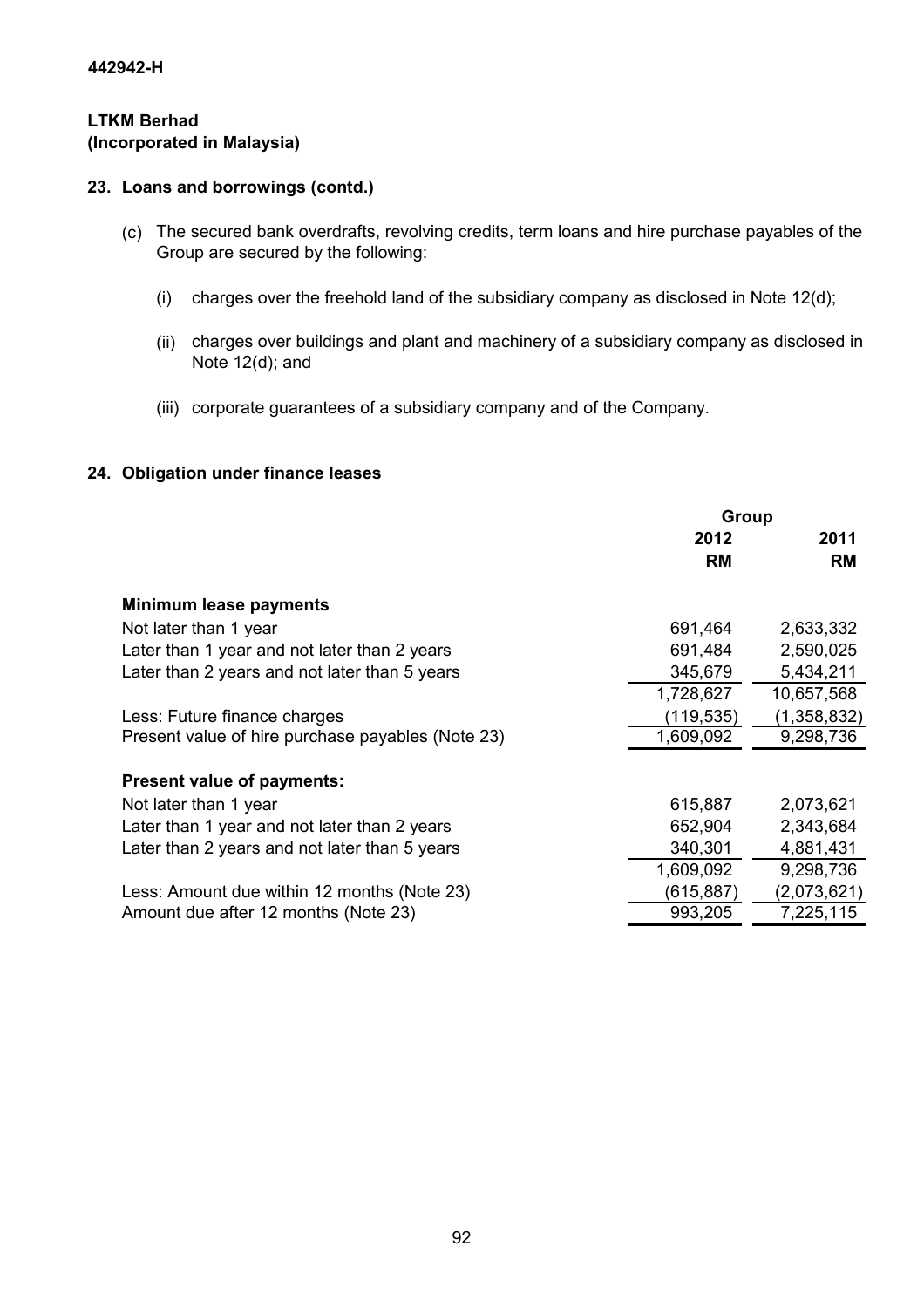### **25. Deferred taxation**

|                                                       | Group                  |                        | Company           |                   |
|-------------------------------------------------------|------------------------|------------------------|-------------------|-------------------|
|                                                       | 2012<br><b>RM</b>      | 2011<br><b>RM</b>      | 2012<br><b>RM</b> | 2011<br><b>RM</b> |
| At 1 April<br>Recognised in statements of             | 7,600,253              | 7,863,260              |                   |                   |
| comprehensive income<br>(Note 8)<br>At 31 March       | (374,237)<br>7,226,016 | (263,007)<br>7,600,253 |                   |                   |
| Presented after appropriate<br>offsetting as follows: |                        |                        |                   |                   |
| Deferred tax assets                                   | (1,526,567)            | (1,537,202)            | (59,449)          | (59,449)          |
| Deferred tax liabilities                              | 8,752,583              | 9,137,455              | 59,449            | 59,449            |
|                                                       | 7,226,016              | 7,600,253              |                   |                   |

The components and movements of deferred tax liabilities and assets during the financial year prior to offsetting are as follows:

# **Deferred tax liabilities of the Group:**

|                                                     | <b>Revaluation</b><br>surplus<br><b>RM</b> | Property,<br>plant and<br>equipment<br><b>RM</b> | Total<br><b>RM</b> |
|-----------------------------------------------------|--------------------------------------------|--------------------------------------------------|--------------------|
| At 1 April 2011                                     | 2,439,371                                  | 6,698,084                                        | 9,137,455          |
| Recognised in statements of<br>comprehensive income |                                            | (384,872)                                        | (384,872)          |
| At 31 March 2012                                    | 2,439,371                                  | 6,313,212                                        | 8,752,583          |
| At 1 April 2010<br>Recognised in statements of      | 2,439,371                                  | 6,140,836                                        | 8,580,207          |
| comprehensive income                                |                                            | 557,248                                          | 557,248            |
| At 31 March 2011                                    | 2,439,371                                  | 6,698,084                                        | 9,137,455          |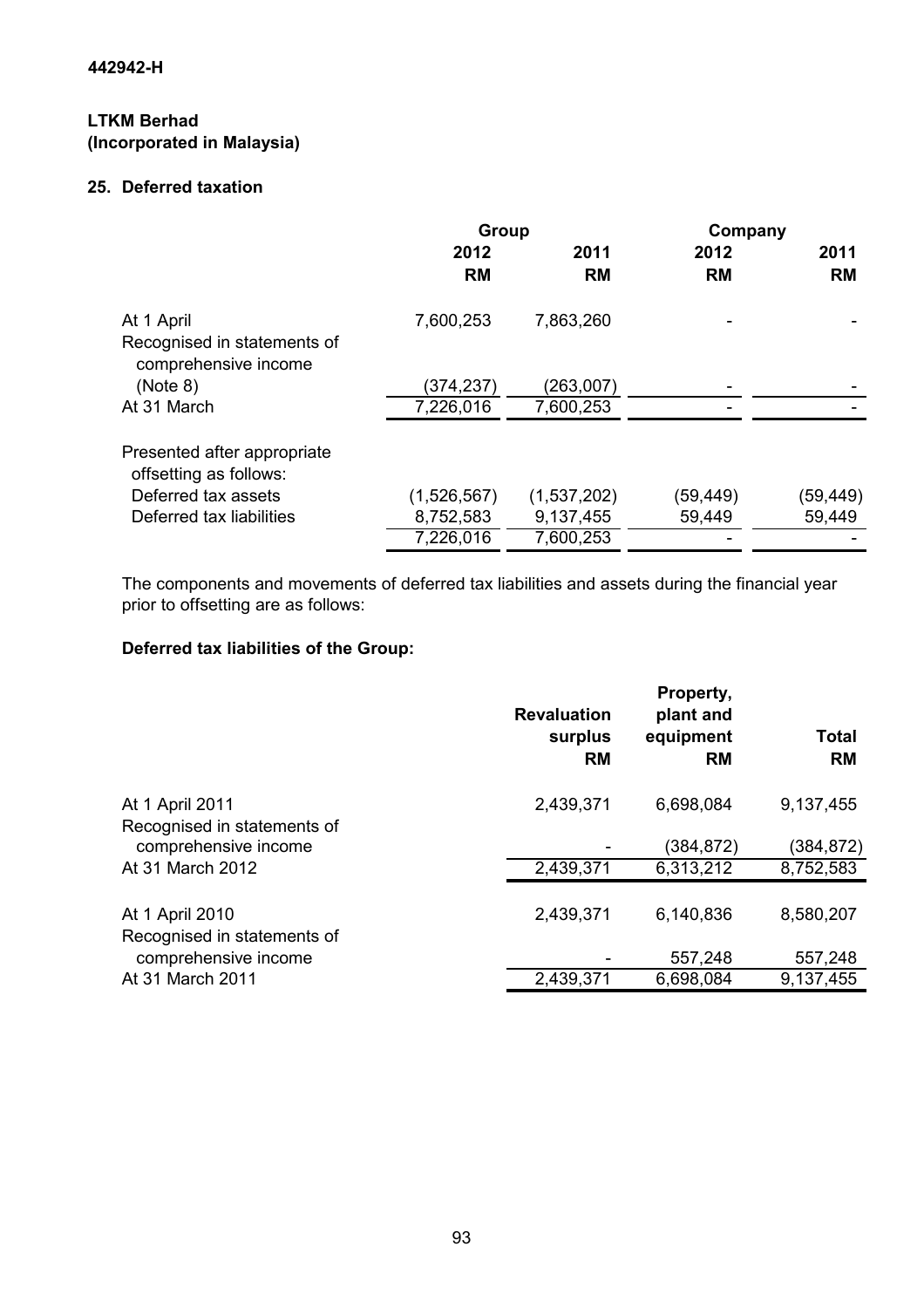# **25. Deferred taxation (contd.)**

### **Deferred tax assets of the Group:**

|                                                | <b>Provision for</b><br>unutilised<br>annual leave<br><b>RM</b> | <b>Provision for</b><br>doubtful<br>debts<br><b>RM</b> | <b>Others</b><br><b>RM</b> | Total<br><b>RM</b> |
|------------------------------------------------|-----------------------------------------------------------------|--------------------------------------------------------|----------------------------|--------------------|
| At 1 April 2011<br>Recognised in statements of | (57, 631)                                                       | (245, 120)                                             | (1,234,451)                | (1,537,202)        |
| comprehensive income                           |                                                                 |                                                        | 10,635                     | 10,635             |
| At 31 March 2012                               | (57,631)                                                        | (245, 120)                                             | (1,223,816)                | (1,526,567)        |
| At 1 April 2010<br>Recognised in statements of | (57, 631)                                                       | (245, 120)                                             | (414, 196)                 | (716, 947)         |
| comprehensive income                           |                                                                 |                                                        | (820,255)                  | (820,255)          |
| At 31 March 2011                               | (57,631)                                                        | (245,120)                                              | (1, 234, 451)              | (1,537,202)        |

## **Deferred tax liabilities of the Company:**

|                                                                                         | Property,<br>plant and<br>equipment<br><b>RM</b>       |
|-----------------------------------------------------------------------------------------|--------------------------------------------------------|
| At 1 April 2011/31 March 2012                                                           | 59,449                                                 |
| At 1 April 2010<br>Recognised in statements of comprehensive income<br>At 31 March 2011 | 64,384<br>(4,935)<br>$\overline{59,449}$               |
| Deferred tax asset of the Company:                                                      |                                                        |
|                                                                                         | <b>Unabsorbed</b><br>capital<br>allowance<br><b>RM</b> |
| At 1 April 2011/31 March 2012                                                           | (59, 449)                                              |
| At 1 April 2010<br>Recognised in statements of comprehensive income<br>At 31 March 2011 | (64, 384)<br>4,935<br>(59, 449)                        |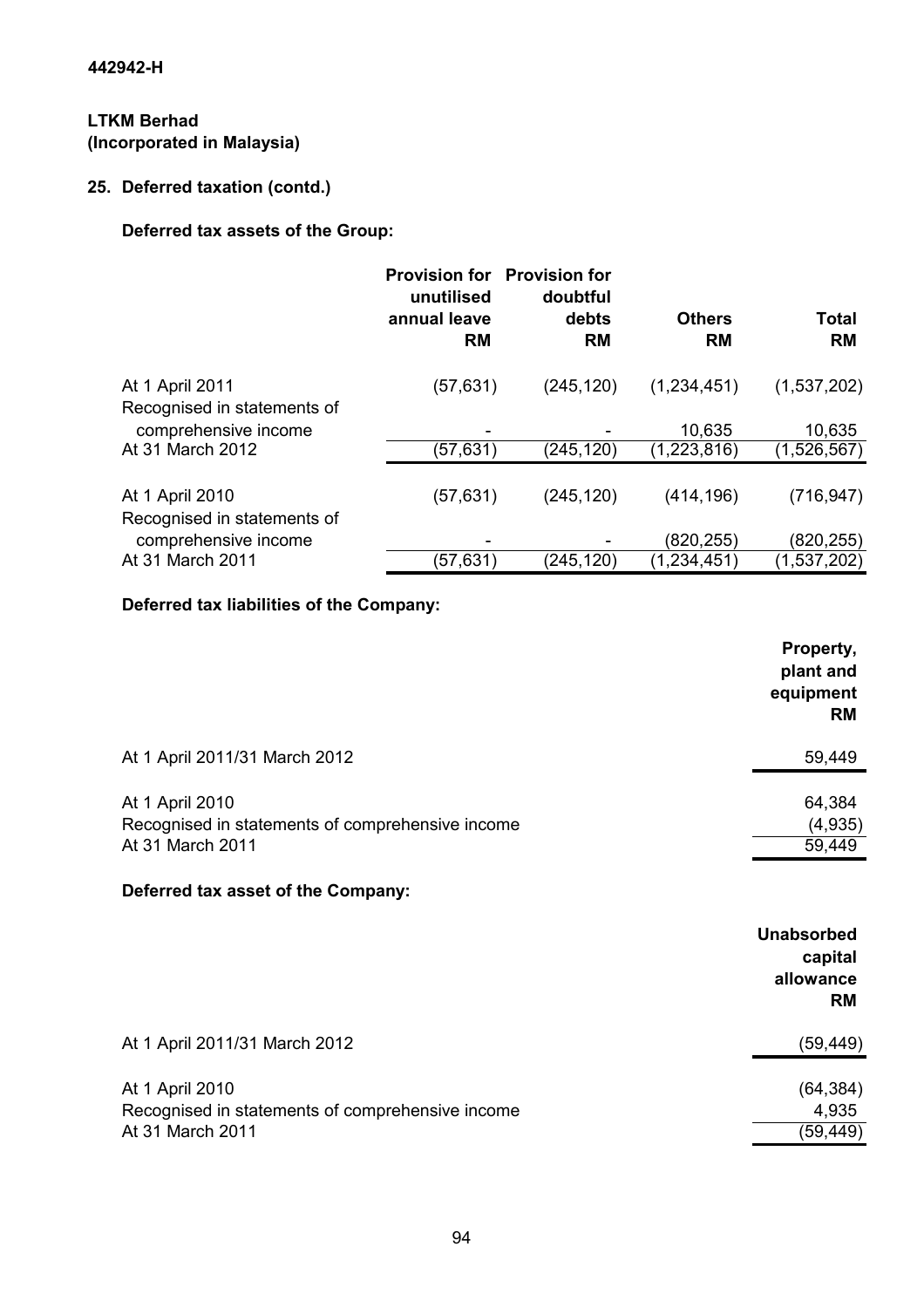### **25. Deferred taxation (contd.)**

Deferred tax assets not recognised in respect of the following items:

|                               | Group             |                   |  |
|-------------------------------|-------------------|-------------------|--|
|                               | 2012<br><b>RM</b> | 2011<br><b>RM</b> |  |
| Unabsorbed capital allowances | 3,838,521         | 4,680,361         |  |
| Unutilised business losses    | 1,143,007         |                   |  |
| <b>Others</b>                 | 474,875           | 658,001           |  |

#### Unabsorbed capital allowances and unutilised business losses

The above unabsorbed capital allowances and unutilised business losses are available for offset against future taxable profits of the companies in which the losses arose, for which no deferred tax asset is recognised due to uncertainty of its recoverability. The availability of unused tax losses for offsetting against future taxable profits of the respective subsidiaries in Malaysia are subject to no substantial changes in shareholdings of those subsidiaries under the Income Tax Act, 1967 and guidelines issued by the tax authority.

#### Tax consequences of proposed dividends

There are no income tax consequences attached to the dividends to the shareholders proposed by the Company but not recognised as a liability in the financial statements (Note 11).

#### **26. Share capital**

|                               |             | <b>Number of ordinary</b><br>shares of RM1 each |                   | <b>Amount</b>     |
|-------------------------------|-------------|-------------------------------------------------|-------------------|-------------------|
|                               | 2012        | 2011                                            | 2012<br><b>RM</b> | 2011<br><b>RM</b> |
| <b>Authorised:</b>            |             |                                                 |                   |                   |
| At 1 April/31 March           | 100,000,000 | 100,000,000                                     | 100,000,000       | 100,000,000       |
| <b>Issued and fully paid:</b> |             |                                                 |                   |                   |
| At 1 April                    | 43,232,002  | 42,055,002                                      | 43,232,002        | 42,055,002        |
| Issued during the year        |             |                                                 |                   |                   |
| pursuant to ESOS              | 136,000     | 1,177,000                                       | 136,000           | 1,177,000         |
| At 31 March                   | 43,368,002  | 43,232,002                                      | 43,368,002        | 43,232,002        |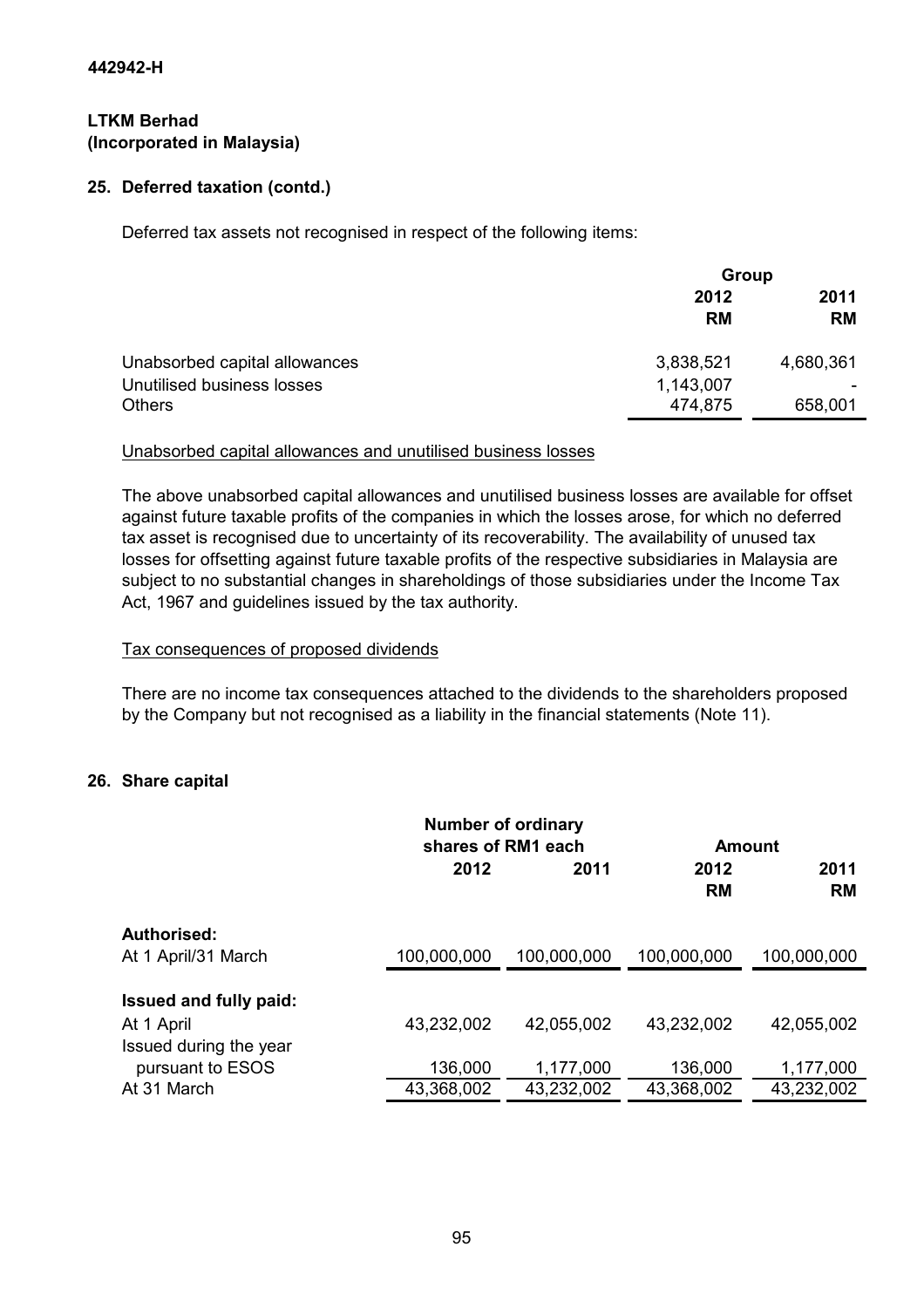### **26. Share capital (contd.)**

During the financial year, the Company increased its issued and paid-up ordinary share capital from RM43,232,002 to RM43,368,002 by way of the issuance of 136,000 ordinary shares of RM1 each for cash pursuant to the Company's Employees' Share Option Scheme at an average exercise price of RM1.48 per ordinary share.

The new ordinary shares issued during the financial year ranked pari passu in all respects with the existing ordinary shares of the Company.

### **Employees' Share Option Scheme ("ESOS")**

The LTKM Berhad Employees' Share Option Scheme ("ESOS") is governed by the by-laws approved by the shareholders at an Extraordinary General Meeting held on 25 September 2001. The ESOS was in force for a period of 5 years and was to expire on 17 October 2006.

At an Extraordinary General Meeting held on 23 February 2006, the shareholders have approved to extend the duration of the said ESOS for an additional 5 years from 17 October 2006 to 17 October 2011, subject to the existing salient features.

The salient features of the ESOS are as follows:

- (i) The total number of shares to be offered shall not exceed ten percent (10%) of the issued and paid-up share capital of the Company at any point of time during the existence of the ESOS.
- (ii) Eligible persons who are confirmed employees (including executive directors) of the Group who have been employed for periods as prescribed by the By-Laws before the date of offer. The eligibility for participation in the ESOS shall be at the discretion of the ESOS committee appointed by the Board of Directors.
- (iii) No option shall be granted for less than 1,000 shares nor more than 400,000 shares to any eligible employee.
- (iv) The option price for each share shall be at the weighted average market price of the shares for the 5 market days preceding the offer date less a discount of not more than 10%. The price so determined shall not be less than the par value of the shares.
- (v) An option granted under the ESOS shall be capable of being accepted by the grantee by notice in writing to the Company before the expiry of 30 days period from the date of offer.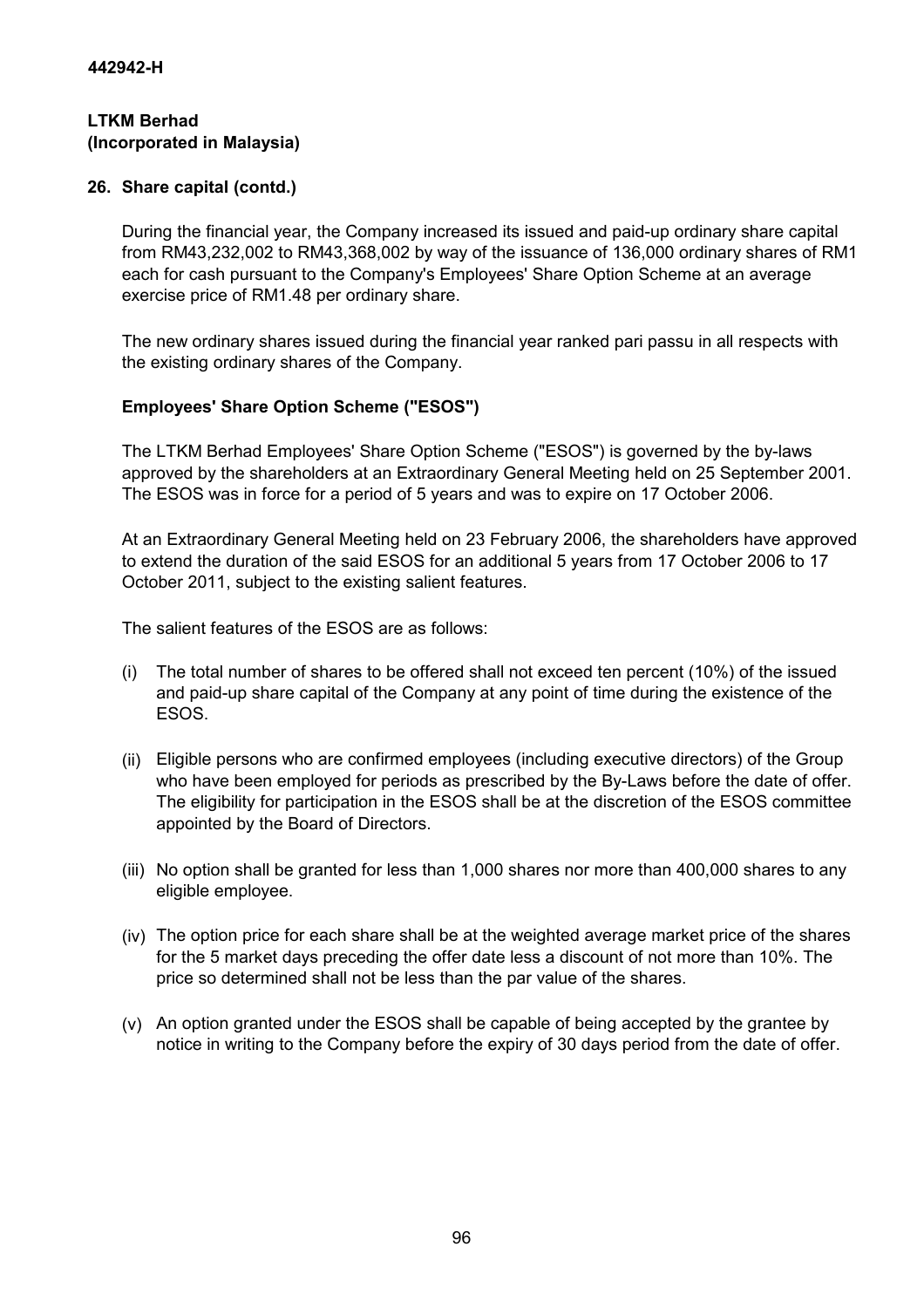### **26. Share capital (contd.)**

### **Employees' Share Option Scheme ("ESOS") (contd.)**

- (vi) No more than 50% of the shares to be offered are allotted to eligible employees who are Executive Directors and members of the Senior Management of the LTKM Berhad Group of companies.
- (vii) No more than 10% of the shares to be offered are allotted to eligible employees who, either singly or collectively through his associates, holds 20% or more of the issued and paid-up share capital of the Company.

The following table illustrates the number and weighted average exercise prices ("WAEP") of, and movements in, share options during the year:

|                           | <b>Number of share options</b> |               | <b>WAEP</b>       |                   |
|---------------------------|--------------------------------|---------------|-------------------|-------------------|
|                           | 2012                           | 2011          | 2012<br><b>RM</b> | 2011<br><b>RM</b> |
| Outstanding at 1 April    | 718,000                        | 1,233,000     | 1.51              | 1.06              |
| Granted during the year   |                                | 695,000       |                   | 1.64              |
| Exercised during the year | (136,000)                      | (1, 177, 000) | 1.48              | 1.12              |
| Forfeited during the year |                                | (33,000)      |                   | 1.05              |
| Expired during the year   | (582,000)                      |               | 1.52              |                   |
| Outstanding at 31 March   |                                | 718,000       |                   | 1.51              |

Unexercised options after 17 October 2011 had expired, resulting in the reversal of the ESOS reserve amounting to RM167,268 to opening retaining earnings. Other details on the share options during the financial year are as follows:

(i) Share options exercised during the year

As stated above, options exercised during the financial year resulted in the issuance of 136,000 (2011: 1,177,000) ordinary shares at an average price of RM1.48 (2011: RM1.12 ) each.

(ii) Fair value of share options granted

The fair value of the share options granted in the previous financial year was estimated at the grant date using a binomial option pricing model, taking into account the terms and conditions upon which the instruments were granted.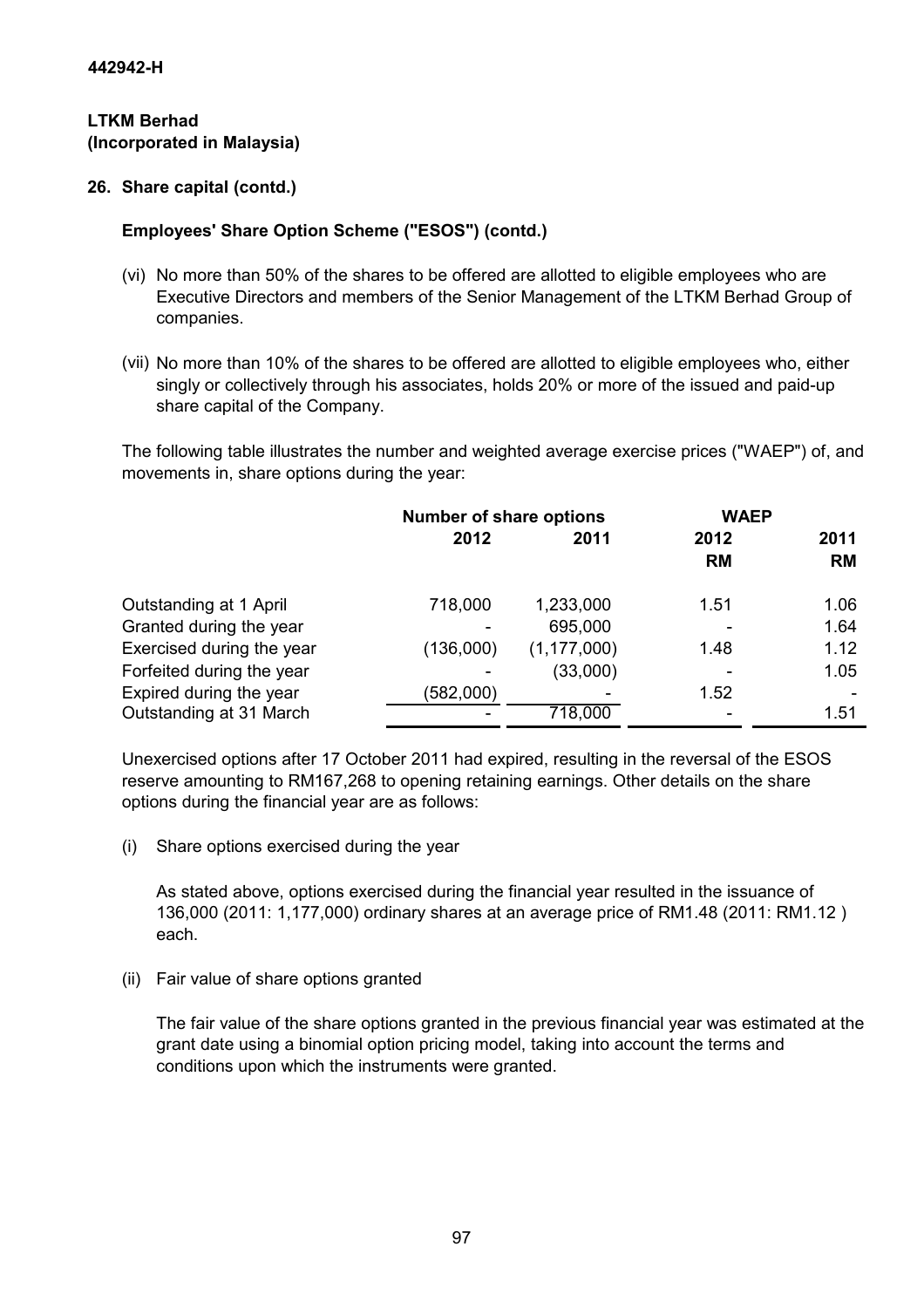### **26. Share capital (contd.)**

### **Employees' Share Option Scheme ("ESOS") (contd.)**

(ii) Fair value of share options granted (contd.)

There were no additional share option grants during the current financial year. The following table lists the inputs to the binomial option pricing model ("BOPM") for share option granted in the previous financial year:

|                                   | <b>BOPM</b> |            |  |
|-----------------------------------|-------------|------------|--|
| <b>Grant date</b>                 | 22.7.2010   | 15.10.2010 |  |
| <b>Exercise price (RM)</b>        | 1.64        | 1.62       |  |
| Dividend yield (%)                | 10.00       | 10.00      |  |
| Expected volatility (%)           | 37.00       | 36.52      |  |
| Risk-free interest rate (% p.a.)  | 3.79        | 3.80       |  |
| Expected life of option (years)   | 1.24        | 1.00       |  |
| Weighted average share price (RM) | 1.93        | 1.90       |  |

The expected life of the options was based on historical data and was not necessarily indicative of exercise patterns that may occur. The expected volatility reflects the assumption that the historical volatility over a period similar to the life of the options was indicative of future trends, which may not necessarily be the actual outcome.

#### **27. Other reserves**

#### **(a) Asset revaluation reserve**

The asset revaluation reserve represents increases in the fair value of leasehold land, freehold land and buildings, net of tax, and decreases to the extent that such decreases relate to an increase on the same asset previously recognised in other comprehensive income.

### **(b) ESOS reserve**

Employee share option reserve represents the equity-settled share options granted to employees of the Group. The reserve is made up of the cumulative value of services received from employees recorded over the vesting period commencing from the grant date of equity-settled share options, and is reduced by the expiry or exercise of the share options.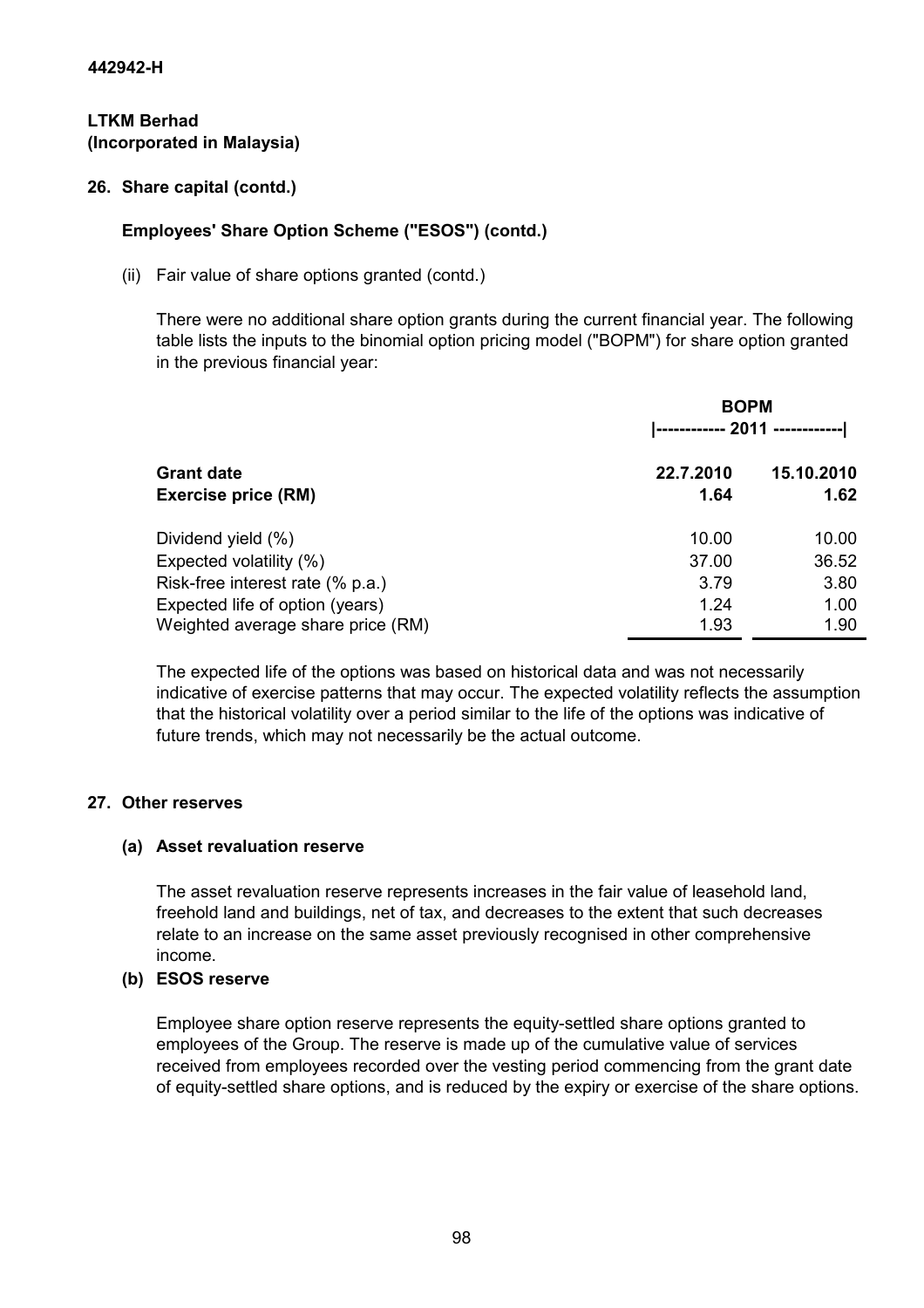### **28. Retained profits**

The Company may distribute dividends out of its entire retained earnings as at 31 March 2012 under the single-tier system.

### **29. Related party disclosures**

(a) In addition to the transactions detailed elsewhere in the financial statements, the Group and the Company had the following transactions with related parties during the financial year:

|                                                     | Group             |                   | Company           |                   |
|-----------------------------------------------------|-------------------|-------------------|-------------------|-------------------|
|                                                     | 2012<br><b>RM</b> | 2011<br><b>RM</b> | 2012<br><b>RM</b> | 2011<br><b>RM</b> |
| Rental of farm paid to                              |                   |                   |                   |                   |
| a related company                                   | 420,000           | 420,000           |                   |                   |
| Rental of office paid to a                          |                   |                   |                   |                   |
| director, Lim Hooi Tin <sup>(1)</sup>               | 43,200            | 40,800            | 43,200            | 40,800            |
| Gross dividend income                               |                   |                   |                   |                   |
| received from a                                     |                   |                   |                   |                   |
| subsidiary company,                                 |                   |                   |                   |                   |
| LTK (Melaka) Sdn. Bhd.                              |                   |                   | (12,000,000)      | (30,000,000)      |
| Management fee received                             |                   |                   |                   |                   |
| from subsidiary                                     |                   |                   |                   |                   |
| companies:                                          |                   |                   |                   |                   |
| LTK (Melaka) Sdn. Bhd.                              |                   |                   | (456,000)         | (456,000)         |
| <b>LTK Omega Plus</b>                               |                   |                   |                   |                   |
| Sdn. Bhd.                                           |                   |                   | (60,000)          | (60,000)          |
| Office rental income                                |                   |                   |                   |                   |
| received from a firm                                |                   |                   |                   |                   |
| connected to director <sup>(2)</sup>                | (12,000)          | (12,000)          | (12,000)          | (12,000)          |
| Office rental income                                |                   |                   |                   |                   |
| received from holding<br>company $(2)$              |                   |                   |                   |                   |
|                                                     | (8,400)           | (8,400)           | (8,400)           | (8,400)           |
| Professional fees payable<br>to a firm connected to |                   |                   |                   |                   |
| a director <sup>(3)</sup>                           | 14,465            | 155,360           |                   |                   |
| Proceeds from disposal                              |                   |                   |                   |                   |
| of property, plant and                              |                   |                   |                   |                   |
| equipment to a firm                                 |                   |                   |                   |                   |
| connected to a director (4)                         | (34, 750)         |                   |                   |                   |
| Interest income receivable                          |                   |                   |                   |                   |
| from related companies                              |                   |                   | (446, 750)        | (179, 653)        |
|                                                     |                   |                   |                   |                   |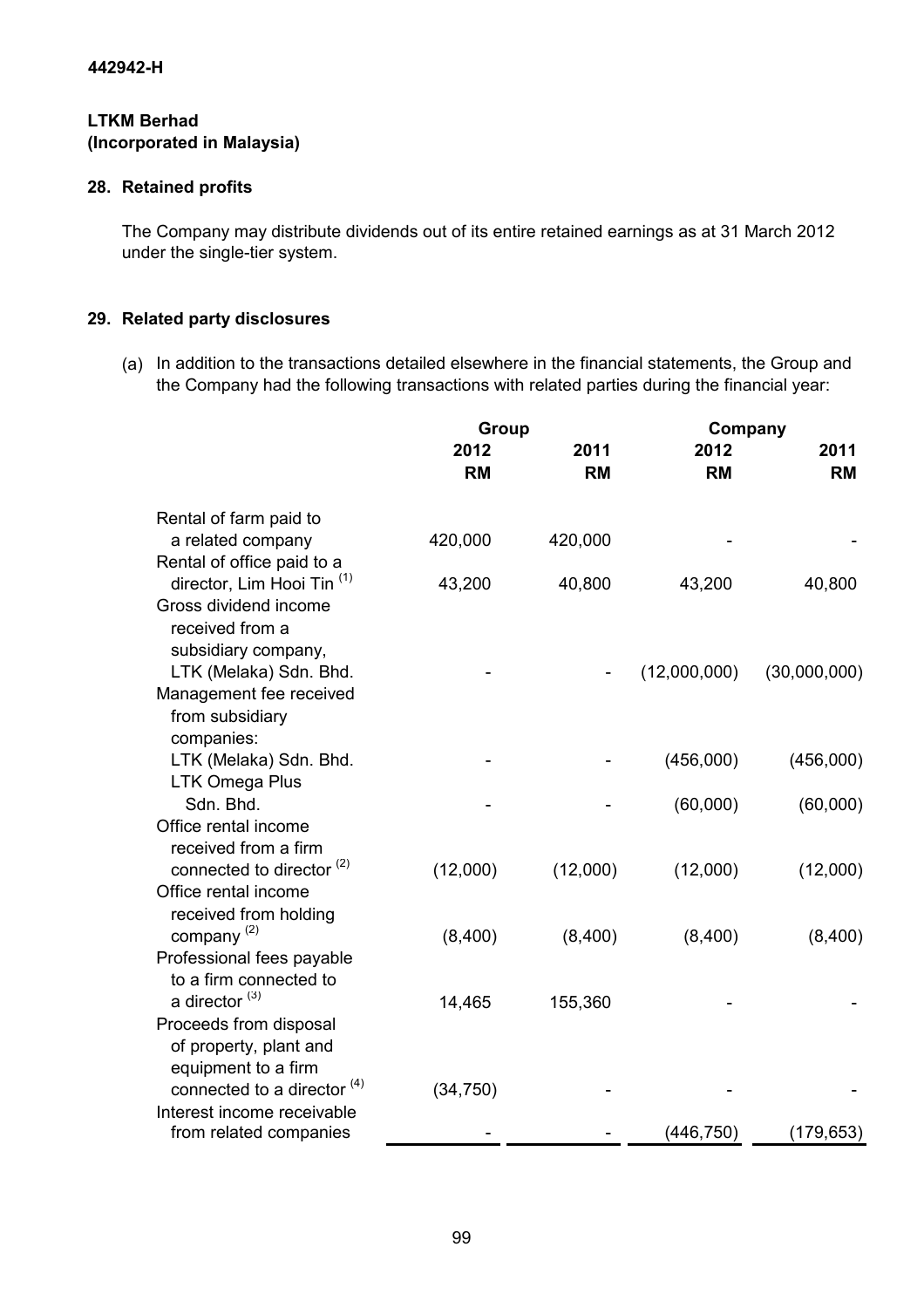### **29. Related party disclosures (contd.)**

- (1) The rental of office paid to Lim Hooi Tin is made according to the market price and conditions offered to an unrelated party.
- (2) The rentals charged are made according to the market price and conditions offered to an unrelated party.
- (3) This is in respect of architectural and advertisement design fees payable to a firm connected to a director of a subsidiary company and is made according to the market price and conditions offerred to an unrelated party.
- (4) This is in respect of disposal of office equipments to a firm connected to a director and was made according to the market price and conditions offered to an unrelated party.
- (b) Compensation of key management personnel

The remuneration of directors and other members of key management during the year was as follows:

|                                                    | Group     |           | Company   |           |
|----------------------------------------------------|-----------|-----------|-----------|-----------|
|                                                    | 2012      | 2011      | 2012      | 2011      |
|                                                    | <b>RM</b> | <b>RM</b> | <b>RM</b> | <b>RM</b> |
| Short-term employee                                |           |           |           |           |
| benefits                                           | 1,796,026 | 2,563,415 | 87,000    | 87,000    |
|                                                    |           |           |           |           |
| Included in the total key<br>management personnel: |           |           |           |           |
| Directors' remuneration                            |           |           |           |           |
| (Note 7(b))                                        | 1,796,026 | 1,784,006 | 87,000    | 87,000    |

Executive directors of the Group and of the Company and other members of key management have been granted the following number of options under the ESOS:

|             | <b>Group/Company</b> |           |
|-------------|----------------------|-----------|
|             | 2012                 | 2011      |
|             | <b>RM</b>            | <b>RM</b> |
| At 1 April  | 100,000              | 320,000   |
| Granted     | -                    | 100,000   |
| Exercised   | ٠                    | (320,000) |
| Expired     | (100,000)            |           |
| At 31 March |                      | 100,000   |

The share options were granted on the same terms and conditions as those offered to other employees of the Group as disclosed in Note 26.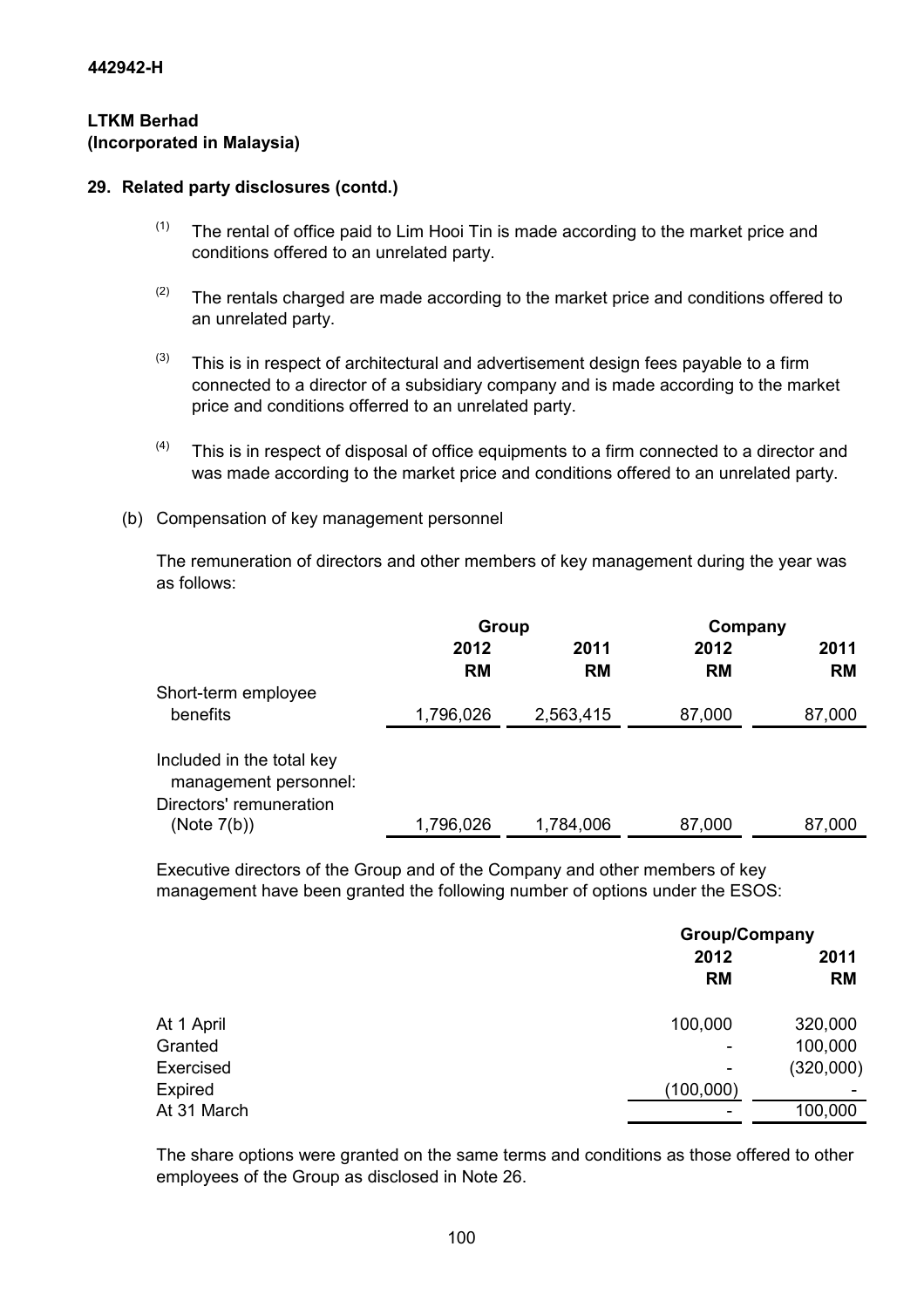### **30. Operating lease arrangements**

The Group has entered into a non-cancellable operating lease on its farm and certain properties. These leases have remaining non-cancellable lease term of 3 years. The future minimum lease payments and receivable under non-cancellable operating lease contracted for as at the balance sheet date but not recognised as liability and asset are as follows:

|                                              | Group     |           |
|----------------------------------------------|-----------|-----------|
|                                              | 2012      | 2011      |
|                                              | <b>RM</b> | <b>RM</b> |
| Future minimum rental payments:              |           |           |
| Not later than 1 year                        | 600,000   | 420,000   |
| Later than 1 year and not later than 3 years | 1,200,000 |           |
|                                              | 1,800,000 | 420,000   |
| Future minimum rental receivable:            |           |           |
| Not later than 1 year                        | 702,000   |           |
| Later than 1 year and not later than 3 years | 1,800,000 |           |
|                                              | 2,502,000 |           |

#### **31. Capital commitments**

|                                 | Group             |                   |
|---------------------------------|-------------------|-------------------|
|                                 | 2012<br><b>RM</b> | 2011<br><b>RM</b> |
| Property, plant and equipment:  |                   |                   |
| Approved and contracted for     | 736,424           | 2,131,153         |
| Approved but not contracted for | 4,471,953         | 45,000            |
|                                 | 5,208,377         | 2,176,153         |

#### **32. Financial guarantees**

|                                                                                                           | Company    |            |
|-----------------------------------------------------------------------------------------------------------|------------|------------|
|                                                                                                           | 2012       | 2011       |
|                                                                                                           | <b>RM</b>  | <b>RM</b>  |
| Guarantees to licensed financial institutions in respect of credit<br>facilities granted to subsidiaries: |            |            |
| LTK (Melaka) Sdn. Bhd.                                                                                    | 10,429,646 | 14,948,954 |
| LTK Omega Plus Sdn. Bhd.                                                                                  | 3,687,539  | 4,199,362  |
| Lumiglass Sdn Bhd                                                                                         | 9,722,224  | 21,210,794 |
|                                                                                                           | 23,839,409 | 40,359,110 |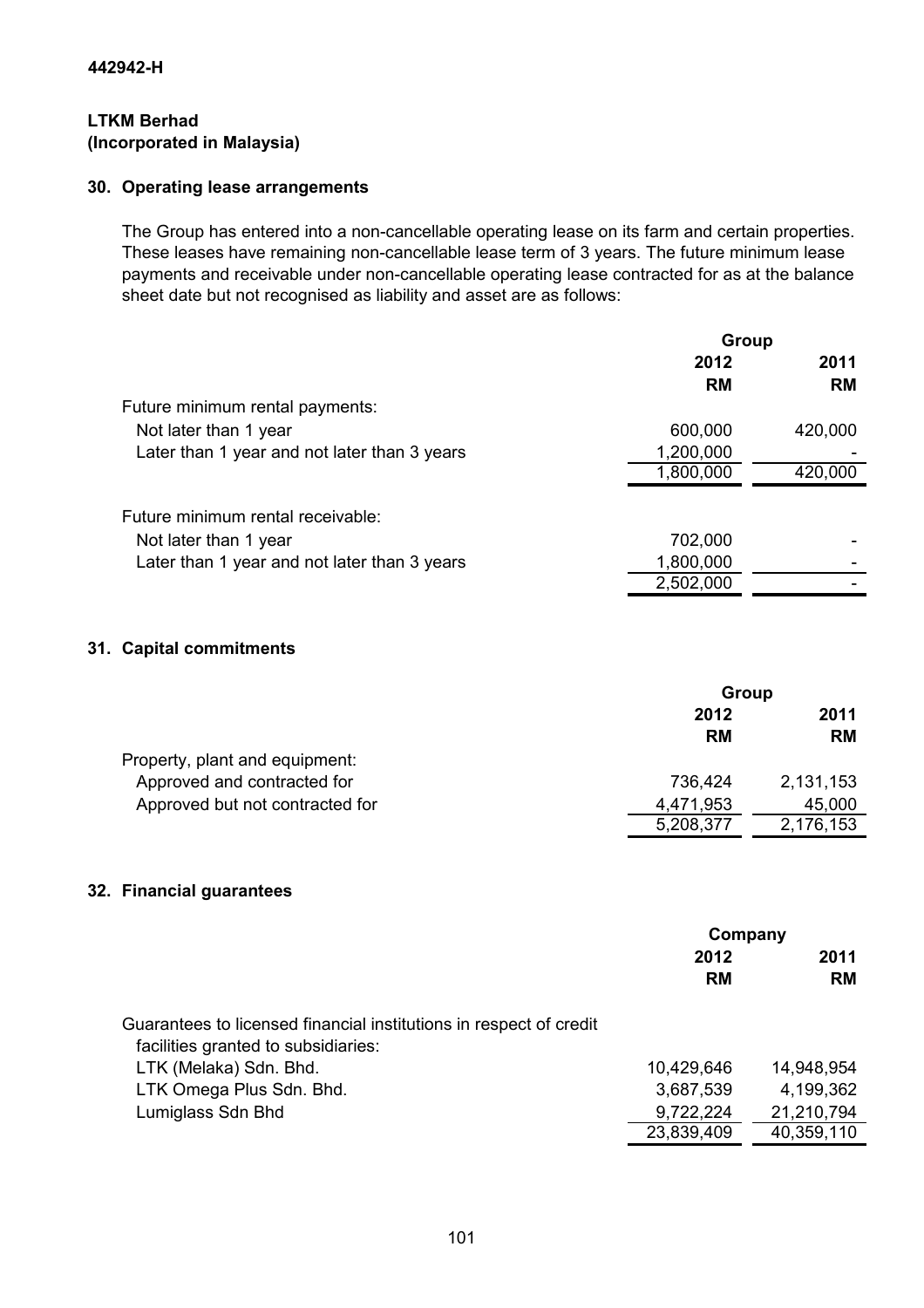### **32. Financial guarantees (contd.)**

No value has been placed on the corporate guarantees provided by the Company as the directors regard the value of the credit enhancement provided by the said corporate guarantees as minimal. This is because the credit facilities granted under the guarantees are collateralised by fixed and floating charges over certain properties, plant and equipment and other assets of the Group.

#### **33. Financial risk management objectives and policies**

The Group and the Company are exposed to financial risks arising from their operations and the use of financial instruments. The key financial risks include credit risk, liquidity risk, interest rate risk, foreign currency risk and market price risk.

The Board of Directors reviews and agrees policies and procedures for the management of these risks, which are executed by the Group Accountant. The audit committee provides independent oversight to the effectiveness of the risk management process.

It is, and has been throughout the current and previous financial year, the Group's policy that no derivatives shall be undertaken except for the use as hedging instruments where appropriate and cost-efficient. The Group and the Company do not apply hedge accounting.

The following sections provide details regarding the Group's and Company's exposure to the above-mentioned financial risks and the objectives, policies and processes for the management of these risks.

### **(a) Credit risk**

Credit risk is the risk of loss that may arise on outstanding financial instruments should a counterparty default on its obligations. The Group's and the Company's exposure to credit risk arises primarily from trade and other receivables. For other financial assets (including investment securities and cash and bank balances), the Group and the Company minimise credit risk by dealing exclusively with high credit rating counterparties.

The Group's objective is to seek continual revenue growth while minimising losses incurred due to increased credit risk exposure. The Group trades only with recognised and creditworthy third parties. It is the Group's policy that all customers who wish to trade on credit terms are subject to credit verification procedures. In addition, receivable balances are monitored on an ongoing basis with the result that the Group's exposure to bad debts is not significant. For transactions that do not occur in the country of the relevant operating unit, the Group does not offer credit terms without the approval of the Operations Managers of the respective operating units.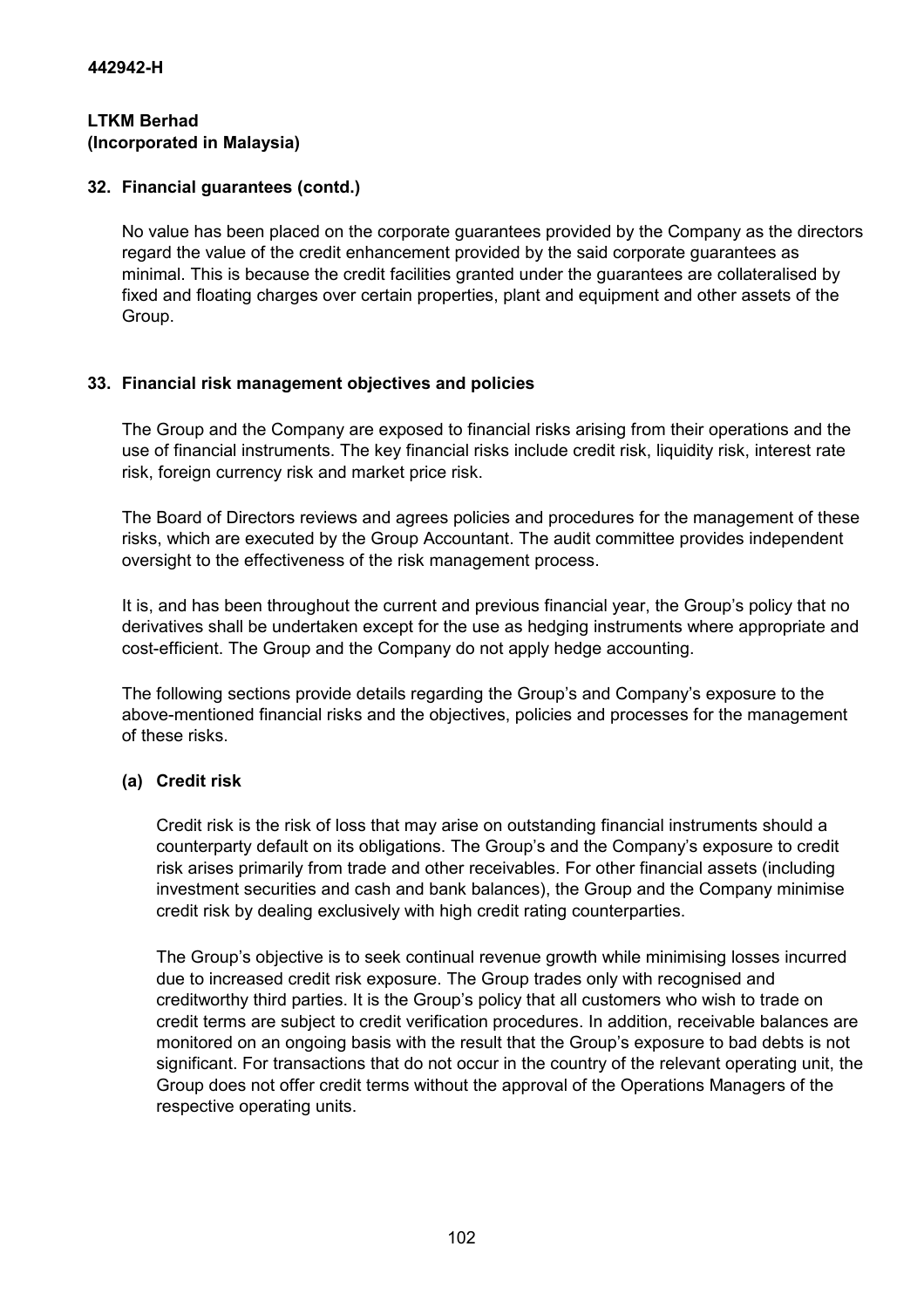### **33. Financial risk management objectives and policies (contd.)**

### **(a) Credit risk (contd.)**

#### Exposure to credit risk

At the reporting date, the Group's and the Company's maximum exposure to credit risk is represented by:

- The carrying amount of each class of financial assets recognised in the statements of financial position, including derivatives with positive fair values
- A nominal amount of RM23,839,000 (2011: RM40,359,000) relating to corporate guarantees provided by the Company to licensed financial institutions on certain subsidiaries' bank loans and credit facilities (Note 32).

Information regarding credit enhancements for trade and other receivables is disclosed in Note 20(a).

#### Credit risk concentration profile

The Group determines concentrations of credit risk by monitoring the industry sector profile of its trade receivables on an ongoing basis. The credit risk concentration profile of the Group's trade receivables at the reporting date are as follows:

|                              | Group      |            |            |            |
|------------------------------|------------|------------|------------|------------|
|                              | 2012       |            | 2011       |            |
|                              | <b>RM</b>  | % of total | <b>RM</b>  | % of total |
| By industry sectors:         |            |            |            |            |
| Poultry and related products | 9,983,356  | 86%        | 9,138,789  | 85%        |
| Sand extraction and sale     | 764,558    | 7%         | 791,243    | 7%         |
| Manufacture and sale of      |            |            |            |            |
| glass (discontinued)         | 428,893    | 4%         | 814,986    | 8%         |
| <b>Others</b>                | 383,600    | 3%         |            |            |
|                              | 11,560,407 | 100%       | 10,745,018 | 100%       |

There was no significant concentration of credit risk except for subsidiaries under the poultry and related products sector which have significant concentration of credit risk in the form of outstanding debts due from 6 (2011:5) customers representing approximately 52% (2011: 44%) of the subsidiaries' trade receivables.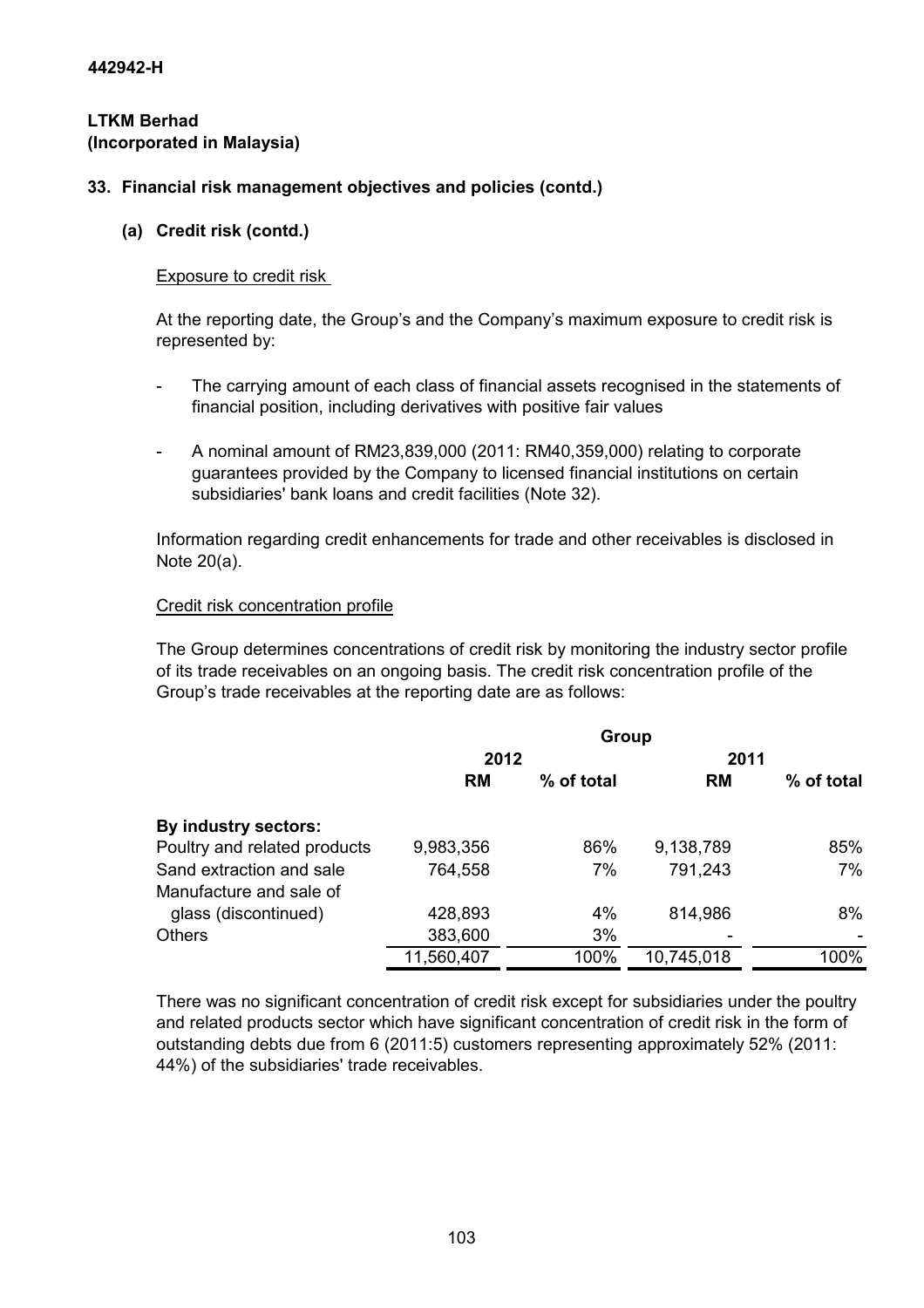### **33. Financial risk management objectives and policies (contd.)**

### **(a) Credit risk (contd.)**

#### Financial assets that are neither past due nor impaired

Information regarding trade and other receivables that are neither past due nor impaired is disclosed in Note 20. Deposits with banks and other financial institutions and investment securities that are neither past due nor impaired are placed with or entered into with reputable financial institutions or companies with high credit ratings and no history of default.

#### Financial assets that are either past due or impaired

Information regarding financial assets that are either past due or impaired is disclosed in Note 20.

#### **(b) Liquidity risk**

Liquidity risk is the risk that the Group or the Company will encounter difficulty in meeting financial obligations due to shortage of funds. The Group's and the Company's exposure to liquidity risk arises primarily from mismatches of the maturities of financial assets and liabilities. The Group's and the Company's objective is to maintain a balance between continuity of funding and flexibility through the use of stand-by credit facilities.

The Group's liquidity risk management policy is to maintain sufficient liquid financial assets and stand-by credit facilities with different banks. At the reporting date, approximately 41% (2011: 29%) of the Group's loans and borrowings (Note 23) will mature in less than one year based on the carrying amount reflected in the financial statements.

The table below summarises the maturity profile of the Group's and the Company's liabilities at the reporting date based on contractual undiscounted repayment obligations.

|                                                    | -- 2012 -----------------------------<br>--------------- |                                   |                                 |                           |
|----------------------------------------------------|----------------------------------------------------------|-----------------------------------|---------------------------------|---------------------------|
|                                                    | On demand<br>or within<br>one year<br><b>RM</b>          | One to<br>five years<br><b>RM</b> | Over five<br>years<br><b>RM</b> | <b>Total</b><br><b>RM</b> |
| Group                                              |                                                          |                                   |                                 |                           |
| <b>Financial liabilities:</b>                      |                                                          |                                   |                                 |                           |
| Trade and other payables                           | 7,742,829                                                |                                   |                                 | 7,742,829                 |
| Loans and borrowings                               | 9,772,702                                                | 13,521,036                        | 545,671                         | 23,839,409                |
| <b>Total undiscounted</b><br>financial liabilities | 17,515,531                                               | 13,521,036                        | 545,671                         | 31,582,238                |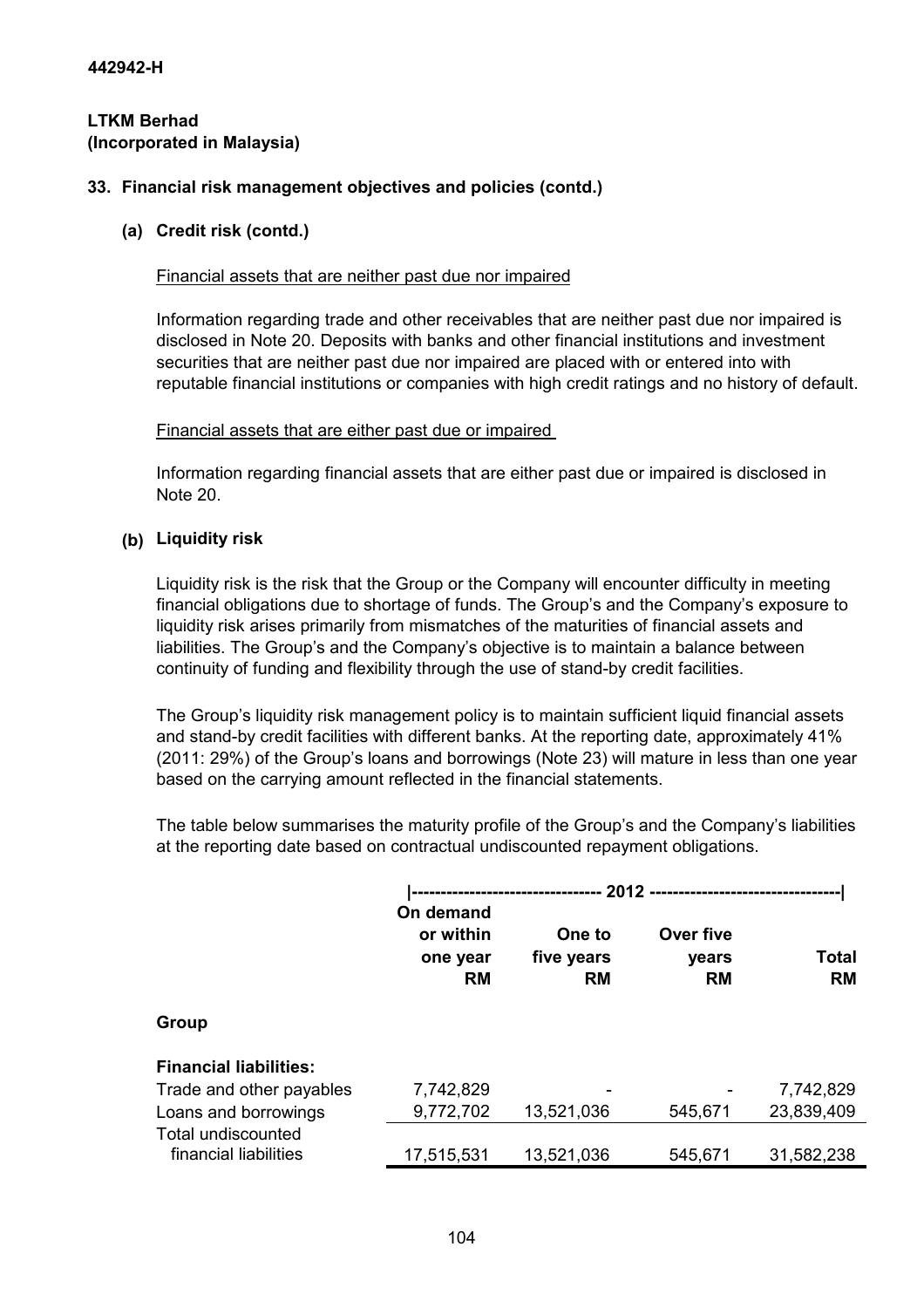### **33. Financial risk management objectives and policies (contd.)**

### **(b) Liquidity risk (contd.)**

|                                                                                    |                                    |                                   |                                 | On demand                 |  |  |  |  |  |
|------------------------------------------------------------------------------------|------------------------------------|-----------------------------------|---------------------------------|---------------------------|--|--|--|--|--|
|                                                                                    | or within<br>one year<br><b>RM</b> | One to<br>five years<br><b>RM</b> | Over five<br>years<br><b>RM</b> | <b>Total</b><br><b>RM</b> |  |  |  |  |  |
| Group                                                                              |                                    |                                   |                                 |                           |  |  |  |  |  |
| <b>Financial liabilities:</b>                                                      |                                    |                                   |                                 |                           |  |  |  |  |  |
| Trade and other payables                                                           | 6,652,293                          |                                   |                                 | 6,652,293                 |  |  |  |  |  |
| Loans and borrowings                                                               | 10,487,512                         | 20,230,744                        | 5,540,854                       | 36,259,110                |  |  |  |  |  |
| Total undiscounted<br>financial liabilities                                        | 17,139,805                         | 20,230,744                        | 5,540,854                       | 42,911,403                |  |  |  |  |  |
|                                                                                    |                                    |                                   | On demand or within             |                           |  |  |  |  |  |
|                                                                                    |                                    |                                   | one year                        |                           |  |  |  |  |  |
|                                                                                    |                                    |                                   | 2012<br><b>RM</b>               | 2011<br><b>RM</b>         |  |  |  |  |  |
| Company                                                                            |                                    |                                   |                                 |                           |  |  |  |  |  |
| <b>Financial liabilities:</b>                                                      |                                    |                                   |                                 |                           |  |  |  |  |  |
| Trade and other payables, representing total<br>undiscounted financial liabilities |                                    |                                   | 463,758                         | 275,958                   |  |  |  |  |  |

#### **(c) Interest rate risk**

Interest rate risk is the risk that the fair value or future cash flows of the Group's and the Company's financial instruments will fluctuate because of changes in market interest rates.

The Group is exposed to interest rate risk arising from bank borrowings and credit facilities. The Group does not use derivative financial instruments to hedge its exposure to interest rate fluctuations. However, it is the Group's policy to obtain the most favourable interest rates available whenever the Group obtains additional financing through bank borrowings. The Group has bank and fixed deposits balances which generate interest income for the Group.

The Company monitors interest rates closely to ensure that interest rates are maintained at favourable rates.

The information on maturity dates and effective interest rates of financial assets are disclosed in their respective notes.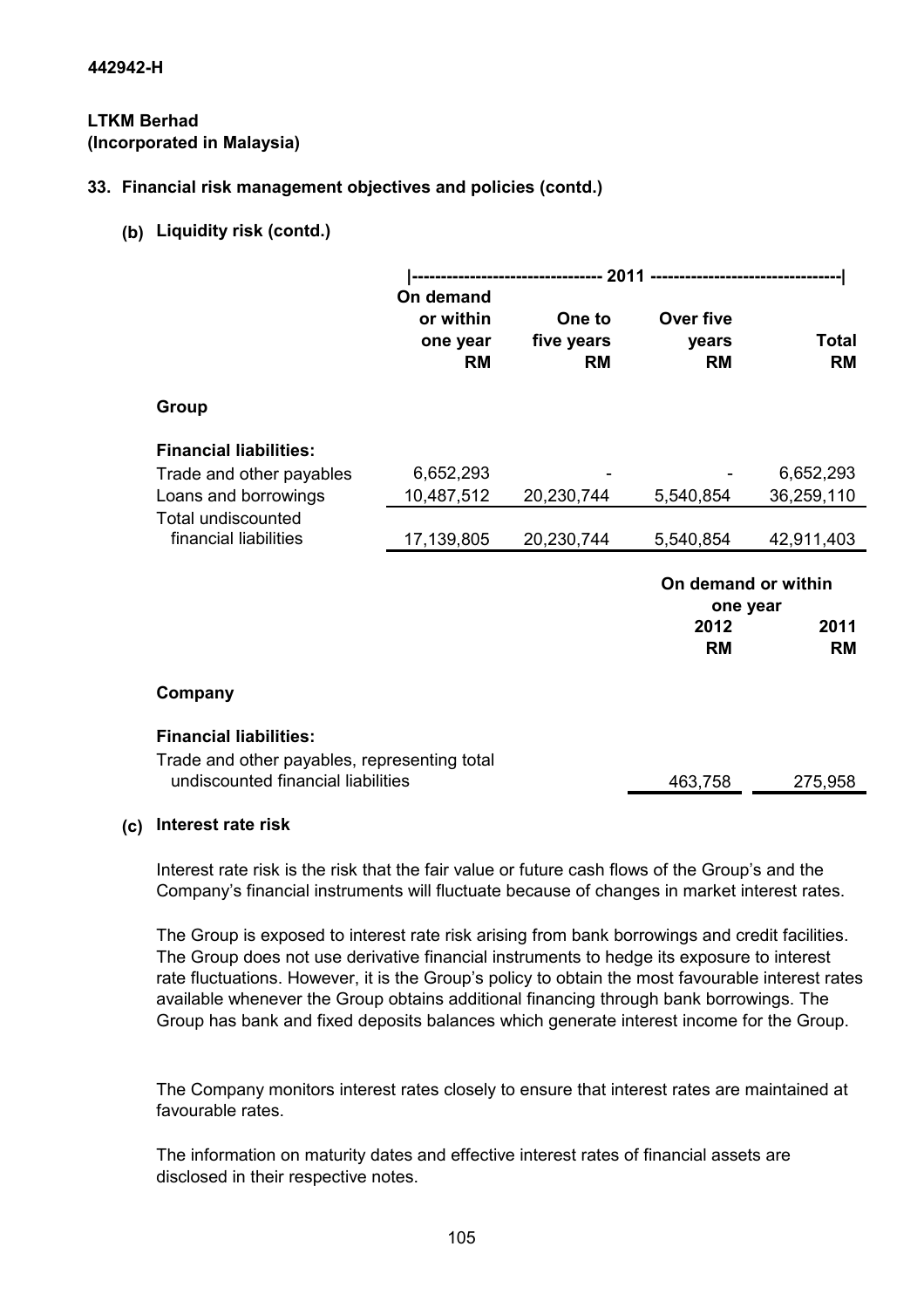### **33. Financial risk management objectives and policies (contd.)**

### **(c) Interest rate risk (contd.)**

#### Sensitivity analysis for interest rate risk

At the reporting date, if interest rates had been 25 basis points lower/higher, with all other variables held constant, the Group's profit net of tax would have been RM79,566 (2011: RM90,257) higher/lower, arising mainly as a result of lower/higher interest expense on floating rate loans and borrowings.The assumed movement in basis points for interest rate sensitivity analysis is based on the currently observable market environment.

### **(d) Foreign currency risk**

The Group has transactional currency exposures arising from sales or purchases that are denominated in currencies other than the functional currency of the Group, Malaysian Ringgit ("RM"). The foreign currency in which these transactions are denominated is mainly European Euro ("EUR") and Singapore Dollar ("SGD"). However, this type of exposure is minimal since substantially all of the Group's sales and costs are denominated in the functional currency of the Group.

The Group is also exposed to currency translation risk arising from its investments in foreign investment securities denominated in Hong Kong Dollar ("HKD").

The net unhedged financial assets and financial liabilities of the Group as at 31 March that are not denominated in their functional currencies are as follows:

|                                                          | <b>EUR</b><br><b>RM</b> | <b>SGD</b><br><b>RM</b> | <b>HKD</b><br><b>RM</b> | Total<br><b>RM</b> |
|----------------------------------------------------------|-------------------------|-------------------------|-------------------------|--------------------|
| <b>Functional currency in</b><br><b>Ringgit Malaysia</b> |                         |                         |                         |                    |
| <b>At 31 March 2012</b>                                  |                         |                         |                         |                    |
| Trade and other                                          |                         |                         |                         |                    |
| receivables                                              | 570,150                 | 2,249,930               |                         | 2,820,080          |
| Investment securities                                    |                         |                         | 811,398                 | 811,398            |
| Cash and bank balances                                   | 1,468,221               |                         |                         | 1,468,221          |
| At 31 March 2011                                         |                         |                         |                         |                    |
| Trade and other                                          |                         |                         |                         |                    |
| receivables                                              |                         | 1,981,659               |                         | 1,981,659          |
| Investment securities                                    |                         |                         | 236,918                 | 236,918            |
| Cash and bank balances                                   | 20,460                  |                         |                         | 20,460             |
| Trade and other payables                                 | 317,167                 |                         |                         | 317,167            |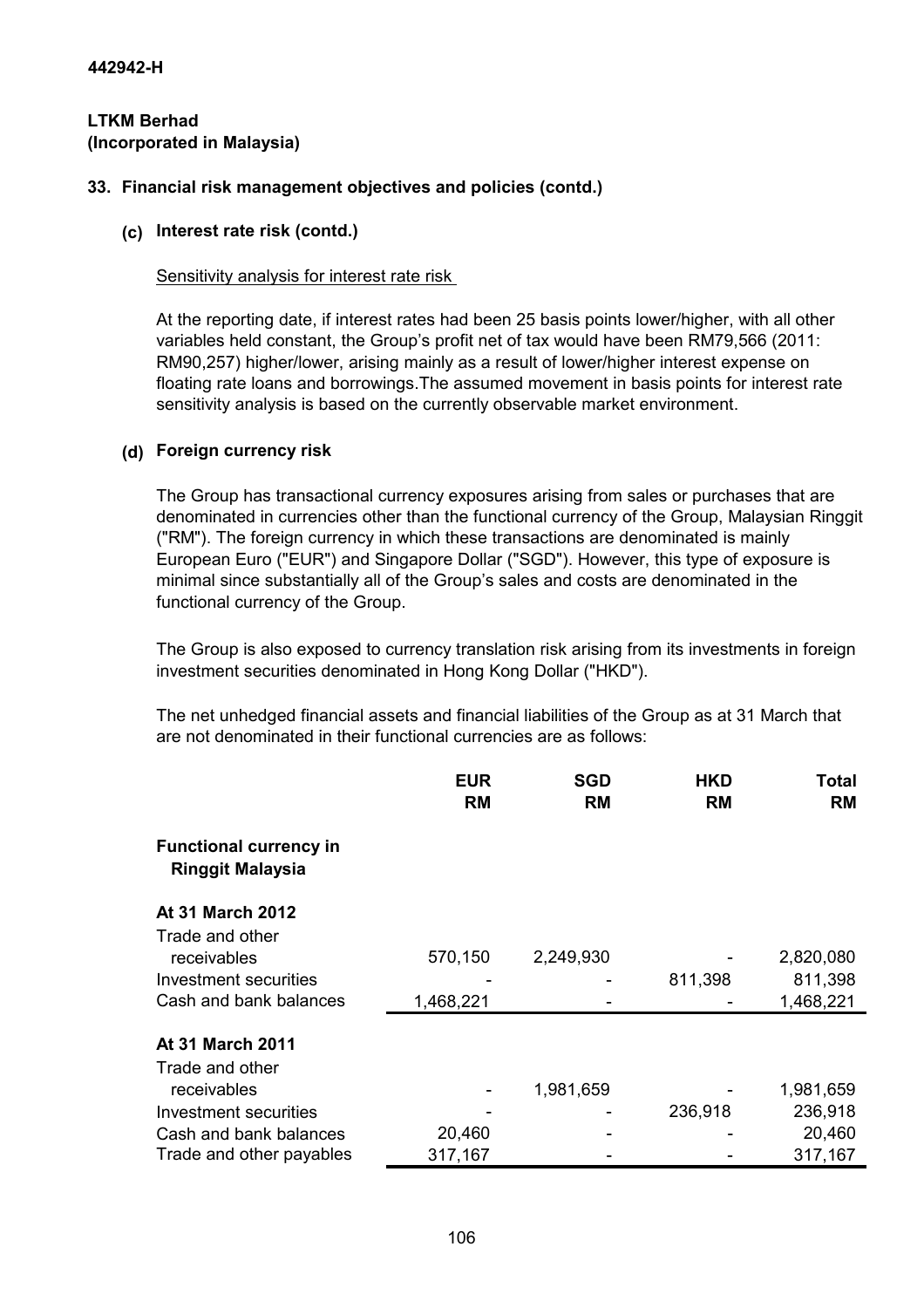### **33. Financial risk management objectives and policies (contd.)**

### **(d) Foreign currency risk (contd.)**

#### Sensitivity analysis for foreign currency risk

The following table demonstrates the sensitivity of the Group's profit net of tax to a reasonably possible change in the EUR and SGD exchange rates against the Group's functional currency, with all other variables held constant.

|               |                   | 2012<br>Group<br><b>RM</b><br><b>Profit net of</b><br>tax | 2011<br>Group<br><b>RM</b><br><b>Profit net of</b><br>tax |
|---------------|-------------------|-----------------------------------------------------------|-----------------------------------------------------------|
| <b>EUR/RM</b> | - strengthened 3% | 61,151                                                    | (18, 632)                                                 |
|               | - weakened 3%     | (61, 151)                                                 | 18,632                                                    |
| SGD/RM        | - strengthened 3% | 1,198,829                                                 | 1,065,585                                                 |
|               | - weakened 3%     | (1, 198, 829)                                             | (1,065,585)                                               |
| <b>HKD/RM</b> | - strengthened 3% | 24,342                                                    | 7,108                                                     |
|               | - weakened 3%     | (24, 342)                                                 | (7, 108)                                                  |

#### **(e) Market price risk**

Market price risk is the risk that the fair value or future cash flows of the Group's financial instruments will fluctuate because of changes in market prices (other than interest or exchange rates).

The Group is exposed to equity price risk arising from its investment in quoted investment securities. These instruments are classified as financial assets held at fair value through profit and loss. The Group is also exposed to commodity price risk.

The Group's objective is to manage investment returns and equity price risk using a mix of investment grade shares with steady dividend yield. Any deviation from this policy is required to be approved by the Managing Director and audit committee.

#### Sensitivity analysis for equity price risk

At the reporting date, if the FTSE Bursa Malaysia KLCI had been 5% higher/lower, with all other variables held constant, the Group's and the Company's profit net of tax would have been RM162,094 (2011: RM144,226) higher/lower and Nil (2011: RM55,568) higher/lower respectively, arising as a result of higher/lower fair value gains on held for trading investments in equity instruments.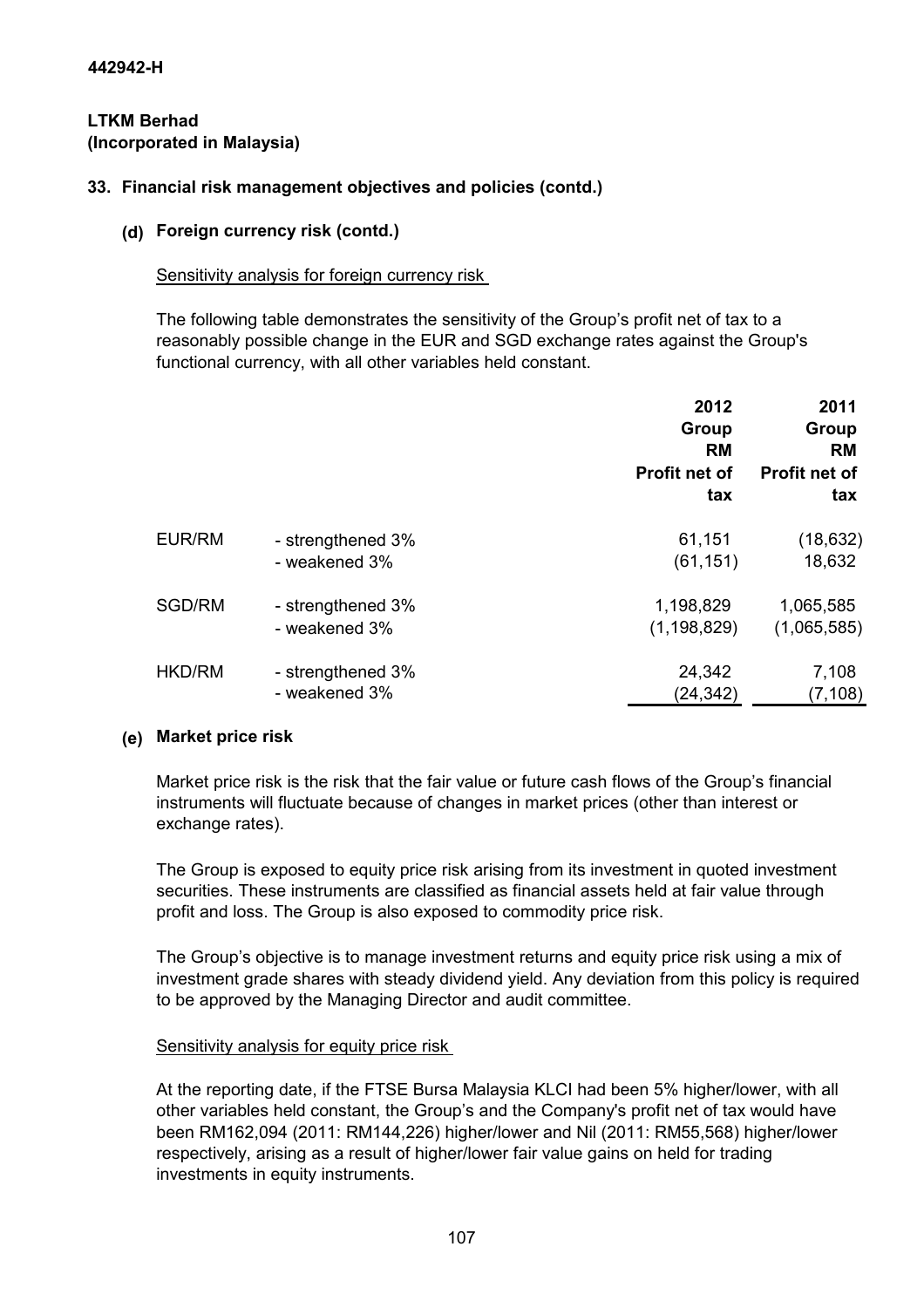## **33. Financial risk management objectives and policies (contd.)**

## **(f) Commodity price risk**

The price of agricultural commodities are subject to wide fluctuations due to unpredictable factors such as weather, government policies, changes in global demand resulting from population growth and changes in standards of living, and global production of similar and competitive crops. During its ordinary course of business, the value of the Group's open sales and purchases commitments and inventory of raw material changes continuously in line with movements in the prices of the underlying commodities. To the extent that its open sales and purchases commitments do not match at the end of each business day, the Group is subject to price fluctuations in the commodities market.

While the Group is exposed to fluctuations in agricultural commodities prices, its policy is to minimise their risks arising from such fluctuations either through purchase of the commodity in advance or through increases in sales price, where appropriate.

### Sensitivity analysis for commodity price risk

At the reporting date, if the commodity price had been 5% higher/lower, with all other variables held constant, the Group's profit net of tax would have been RM2,653,497 (2011: RM1,998,283) lower/higher.

## **(g) Fair value**

The following are classes of financial instruments that are not carried at fair value and whose carrying amounts are reasonable approximation of fair value:

| Current                         | Note |
|---------------------------------|------|
| Trade and other receivables     | 20   |
| Amount due from subsidiaries    | 20   |
| Loans and borrowings            | 23   |
| Obligation under finance leases | 24   |
| Trade and other payables        | 22.  |
| Amount due to a subsidiary      | 22   |

The carrying amounts of these financial assets and liabilities are reasonable approximation of fair values either due to their short-term nature or that they are floating rate instruments that are re-priced to market interest rates on or near the reporting date.

The carrying amounts of the current portion of loans and borrowings are reasonable approximations of fair values due to the insignificant impact of discounting.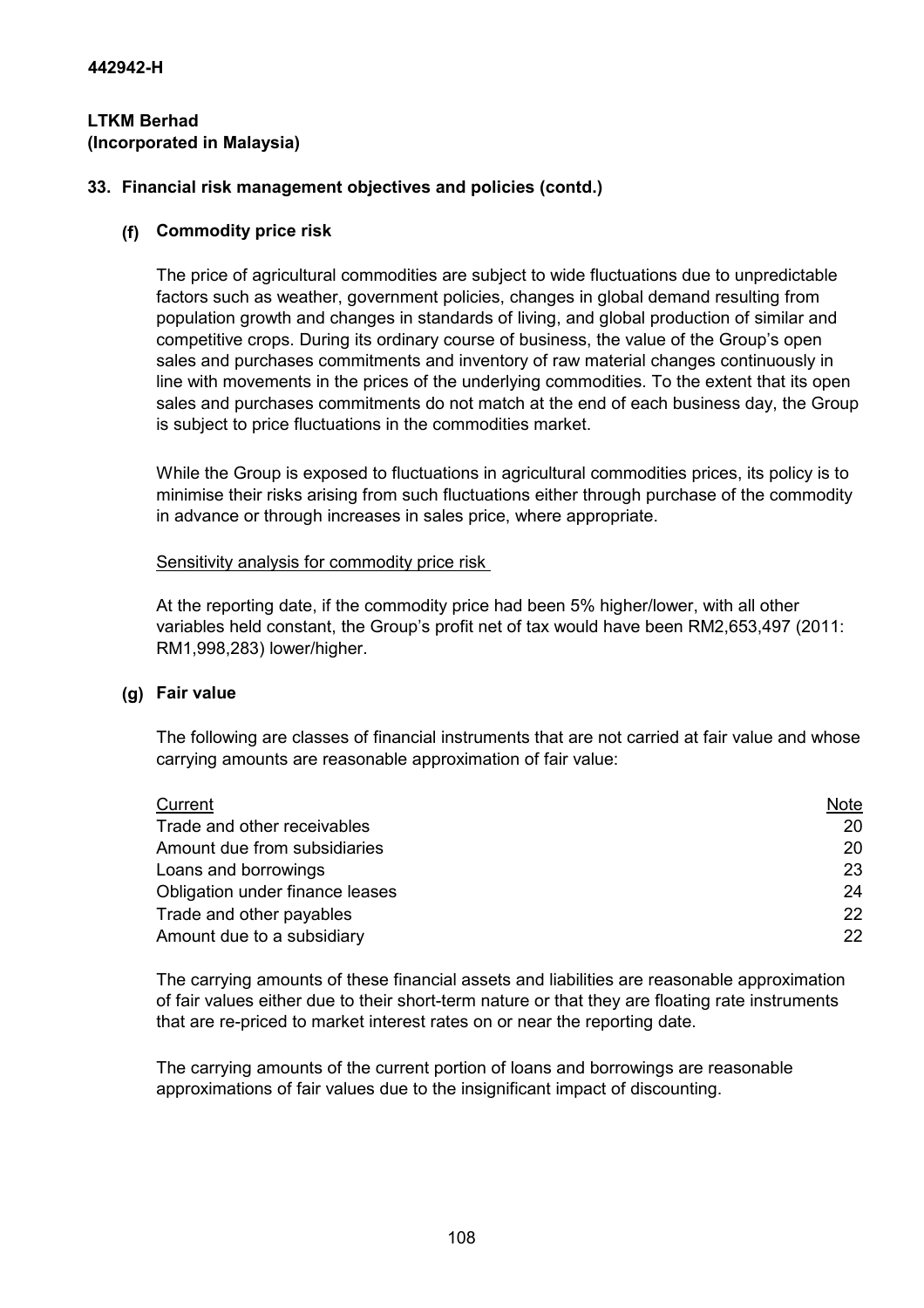## **34. Capital management**

The primary objective of the Group's capital management is to ensure that it maintains a strong credit rating and healthy capital ratios in order to support its business and maximise shareholder value.

The Group manages its capital structure and makes adjustments to it, in light of changes in economic conditions. To maintain or adjust the capital structure, the Group may adjust the dividend payment to shareholders, return capital to shareholders or issue new shares. No changes were made in the objectives, policies or processes during the years ended 31 March 2012 and 31 March 2011.

The Group monitors capital using a gearing ratio, which is net debt divided by total capital plus net debt. The Group includes within net debt, loans and borrowings, trade and other payables, less cash and bank balances. Capital includes equity attributable to the owners of the parent less the asset revaluation and ESOS reserve.

|                                                    | Group          |                | Company       |             |  |
|----------------------------------------------------|----------------|----------------|---------------|-------------|--|
|                                                    | 2012<br>2011   |                | 2012          | 2011        |  |
|                                                    | <b>RM</b>      | <b>RM</b>      | <b>RM</b>     | <b>RM</b>   |  |
| Loans and borrowings                               | 23,839,409     | 36,259,110     |               |             |  |
| Trade and other payables                           | 7,742,829      | 6,652,293      | 463,758       | 275,958     |  |
| Less: Cash and bank balances                       | (13, 495, 048) | (16, 222, 050) | (6,820,836)   | (5,900,319) |  |
| Net debt                                           | 18,087,190     | 26,689,353     | (6, 357, 078) | (5,624,361) |  |
| Equity attributable to the<br>owners of the parent | 124,020,031    | 127,629,846    | 80,129,916    | 92,592,189  |  |
| Less:                                              |                |                |               |             |  |
| Asset revaluation reserve                          | (9,100,569)    | (9, 129, 706)  |               |             |  |
| <b>ESOS reserve</b>                                |                | (203, 818)     |               | (203, 818)  |  |
| Total capital                                      | 114,919,462    | 118,296,322    | 80,129,916    | 92,388,371  |  |
| Capital and net debt                               | 133,006,652    | 144,985,675    | 73,772,838    | 86,764,010  |  |
| Gearing ratio                                      | 14%            | 18%            | $-9%$         | -6%         |  |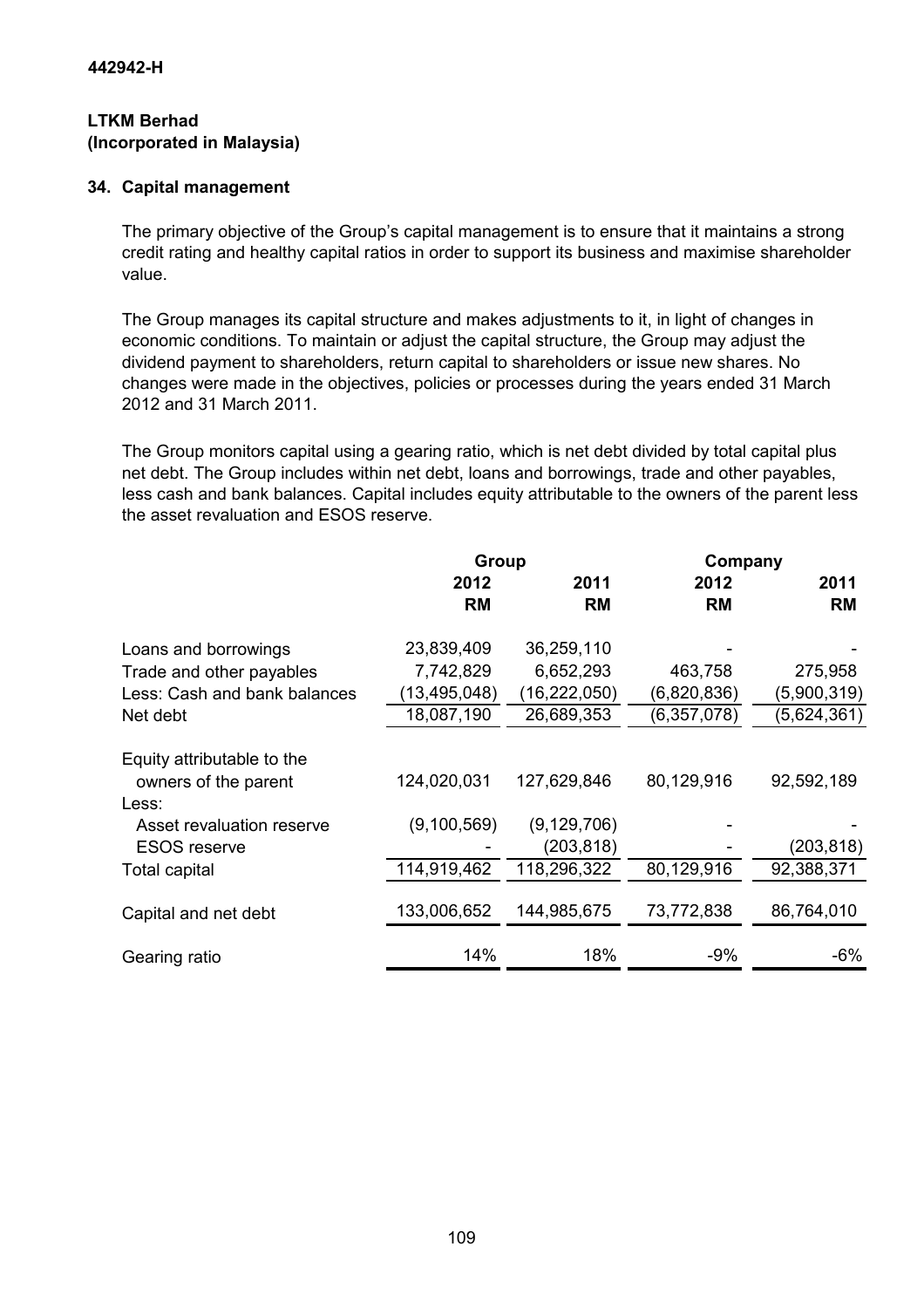## **35. Segment information**

The Group is organised into four major business segments:

- (i) Production and sale of poultry and related products - the production and sales of chicken eggs, chickens and organic fertilisers.
- (ii) Extraction and sale of sand the mining and sale of sand.
- (iii) Investment holding investment activities in quoted and unquoted securities as well as investment properties held by the Group on a long term basis.
- (iv) Manufacture and sale of processed glass (discontinued).

Other business segment refers to the property development segment, inactive companies and companies in its pre-operating phase.

The directors are of the opinion that all inter-segment transactions have been entered into in the normal course of business and have been established on terms and conditions that are not materially different from those obtainable in transactions with unrelated parties.

There is no disclosure of geographical segment as the Group operates principally within Malaysia.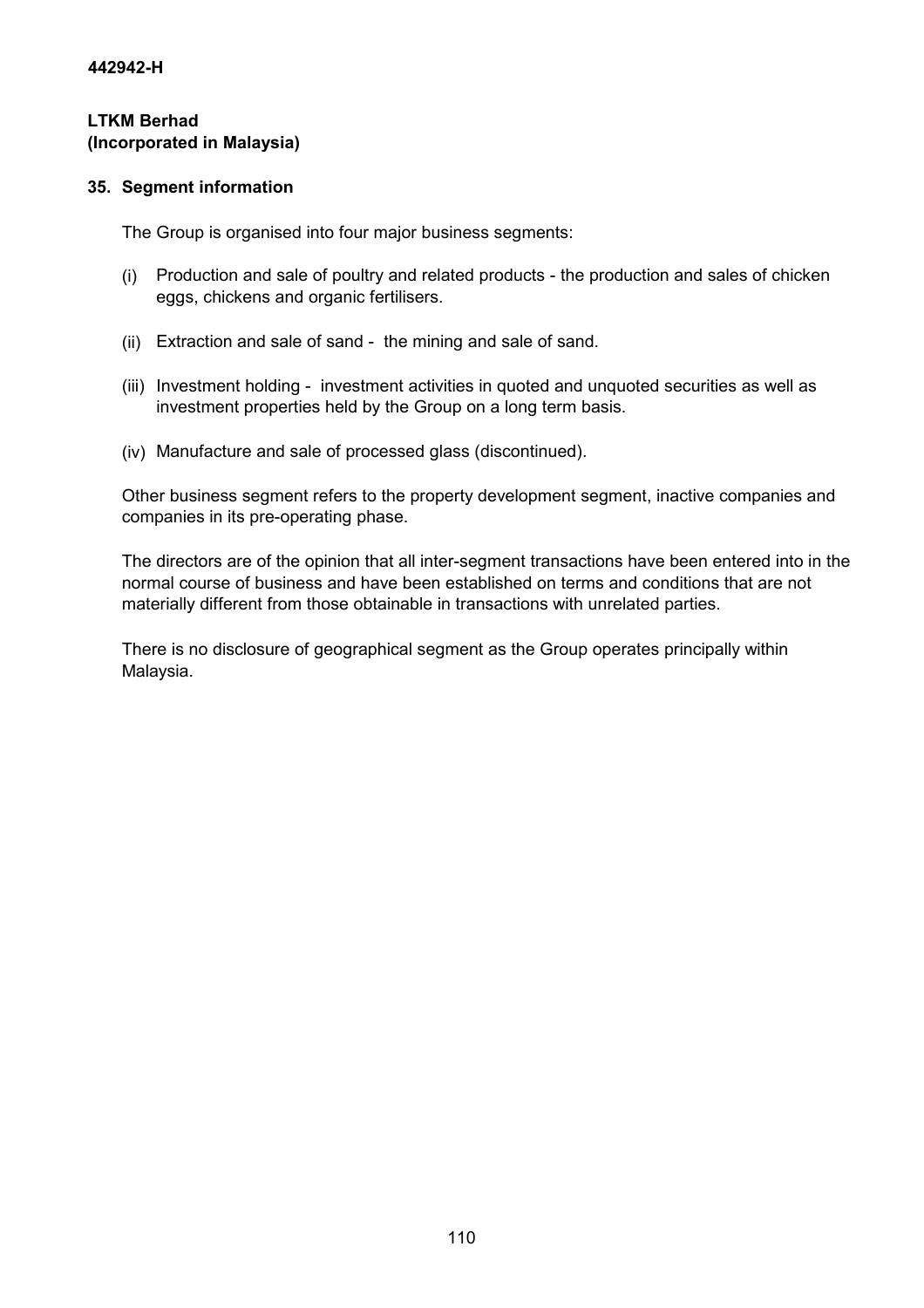#### **442942-H**

#### **LTKM Berhad (Incorporated in Malaysia)**

#### **35. Segment information (contd.)**

|                                                                                                                                             | <b>Production and Sale of</b><br><b>Poultry and Related</b><br><b>Extraction and</b><br>Sale of Sand<br><b>Products</b> |                                       | <b>Investment Holding</b>        |                                  | Others                          |                          | Elimination                                 |                           | <b>Total from continuing</b><br>operations |                                    | <b>Manufacturing and sale</b><br>of processed glass<br>(Discontinued) |                                                                        | Group                                                              |                                                                     |                                                                   |                                                                      |
|---------------------------------------------------------------------------------------------------------------------------------------------|-------------------------------------------------------------------------------------------------------------------------|---------------------------------------|----------------------------------|----------------------------------|---------------------------------|--------------------------|---------------------------------------------|---------------------------|--------------------------------------------|------------------------------------|-----------------------------------------------------------------------|------------------------------------------------------------------------|--------------------------------------------------------------------|---------------------------------------------------------------------|-------------------------------------------------------------------|----------------------------------------------------------------------|
|                                                                                                                                             | 2012<br><b>RM</b>                                                                                                       | 2011<br><b>RM</b>                     | 2012<br><b>RM</b>                | 2011<br><b>RM</b>                | 2012<br><b>RM</b>               | 2011<br><b>RM</b>        | 2012<br><b>RM</b>                           | 2011<br><b>RM</b>         | 2012<br><b>RM</b>                          | 2011<br><b>RM</b>                  | 2012<br><b>RM</b>                                                     | 2011<br><b>RM</b>                                                      | 2012<br><b>RM</b>                                                  | 2011<br><b>RM</b>                                                   | 2012<br><b>RM</b>                                                 | 2011<br>RM                                                           |
| Revenue<br><b>External sales</b><br>Inter-segment sales<br>Total revenue                                                                    | 153,308,985<br>328.700<br>153,637,685                                                                                   | 146,419,263<br>350.740<br>146,770,003 | 2,745,760<br>60.593<br>2,806,353 | 3,172,564<br>20.330<br>3,192,894 | 12,516,000<br>12,516,000        | 30.516.000<br>30,516,000 | 1,107,875<br>1,107,875                      | $\sim$                    | (12.905.293)<br>(12, 905, 293)             | (30.887.070<br>(30, 887, 070)      | 157, 162, 620<br>157, 162, 620                                        | 149,591,827<br>149,591,827                                             | 2,220,100<br>2,220,100                                             | 901,172<br>901,172                                                  | 159,382,720<br>159,382,720                                        | 150,492,999<br>150,492,999                                           |
| Result<br>Segment results<br>Finance costs<br>Profit before tax<br>Income tax expense<br>Profit for the year                                | 18.730.439                                                                                                              | 29,793,070                            | (260, 326)                       | 31.412                           |                                 | (4,892,578) 29,942,608   | 136,294                                     | (468, 548)                | 6,552,173                                  | (30, 170, 642)                     | 20,266,002<br>(969.246)<br>19,296,756<br>(4.829.864)<br>14,466,892    | 29,127,900<br>(1, 179, 714)<br>27,948,186<br>(7,581,477)<br>20,366,709 | (11,668,161)<br>(938.539)<br>(12,606,700)<br>2.710<br>(12,603,990) | (4,006,364)<br>(345.498)<br>(4,351,862)<br>(2,710)<br>(4, 354, 572) | 8,597,841<br>(1,907,785)<br>6,690,056<br>(4,827,154)<br>1,862,902 | 25,121,536<br>(1,525,212)<br>23,596,324<br>(7,584,187)<br>16,012,137 |
| <b>Assets</b><br>Segment assets                                                                                                             | 98,637,510                                                                                                              | 103.666.096                           | 15.831.483                       | 13.660.467                       | 85.093.693                      | 96.945.158               | 4.040.288                                   | 13,265,309                | (64,660,959)                               | (86, 585, 284)                     | 138.942.015                                                           | 140,951,746                                                            | 26.181.141                                                         | 42,390,179                                                          | 165.123.156                                                       | 183,341,925                                                          |
| Liabilities<br>Segment liabilities<br>Unallocated<br>corporate liabilities<br>Consolidated total<br>liabilities                             | 6,252,332                                                                                                               | 4.628.275                             | 2,833,574                        | 1.759.985                        | 2.648.008                       | 2,437,559                | 4.621.121                                   | 13,392,586                |                                            | (7,020,087) (15,046,956)           | 9,334,948                                                             | 7,171,449                                                              | 553,206                                                            | 1,642,444                                                           | 9,888,154<br>31.176.915<br>41.065.069                             | 8,813,893<br>46,898,186<br>55,712,079                                |
| <b>Other Information</b><br>Capital expenditure<br>Depreciation and<br>amortisation<br>Impairment losses<br>Non-cash expenses<br>other than | 3.479.336<br>7.744.092<br>430,890                                                                                       | 3,057,908<br>7.832.998<br>71,549      | 98.405<br>661.591<br>99,716      | 772,974<br>767.774<br>29,048     | 44.857<br>214.336<br>19,000,000 | 47.097<br>217.885        | 4.027<br>13,966<br>$\overline{\phantom{a}}$ | 1.100<br>20.020<br>$\sim$ | (373, 771)<br>(19,000,000)                 | $\overline{\phantom{a}}$<br>$\sim$ | 3.252.854<br>8.633.985<br>530,606                                     | 3,879,079<br>8.838.677<br>100,597                                      | 1.726.350<br>1.738.774<br>6,939,848                                | 24,945,690<br>658,215<br>796,722                                    | 4.979.204<br>10.372.759<br>7,470,454                              | 28,824,769<br>9,496,892<br>897,319                                   |
| depreciation,<br>amortisation and<br>impairment loss                                                                                        | 33.956                                                                                                                  | (6, 487)                              | 485                              | 490                              | $\sim$                          | 4.528                    | $\sim$                                      | 433                       |                                            |                                    | 34.441                                                                | (1,036)                                                                | 6.712                                                              |                                                                     | 41.153                                                            | (1,036)                                                              |

The above eliminations were made for intercompany transactions.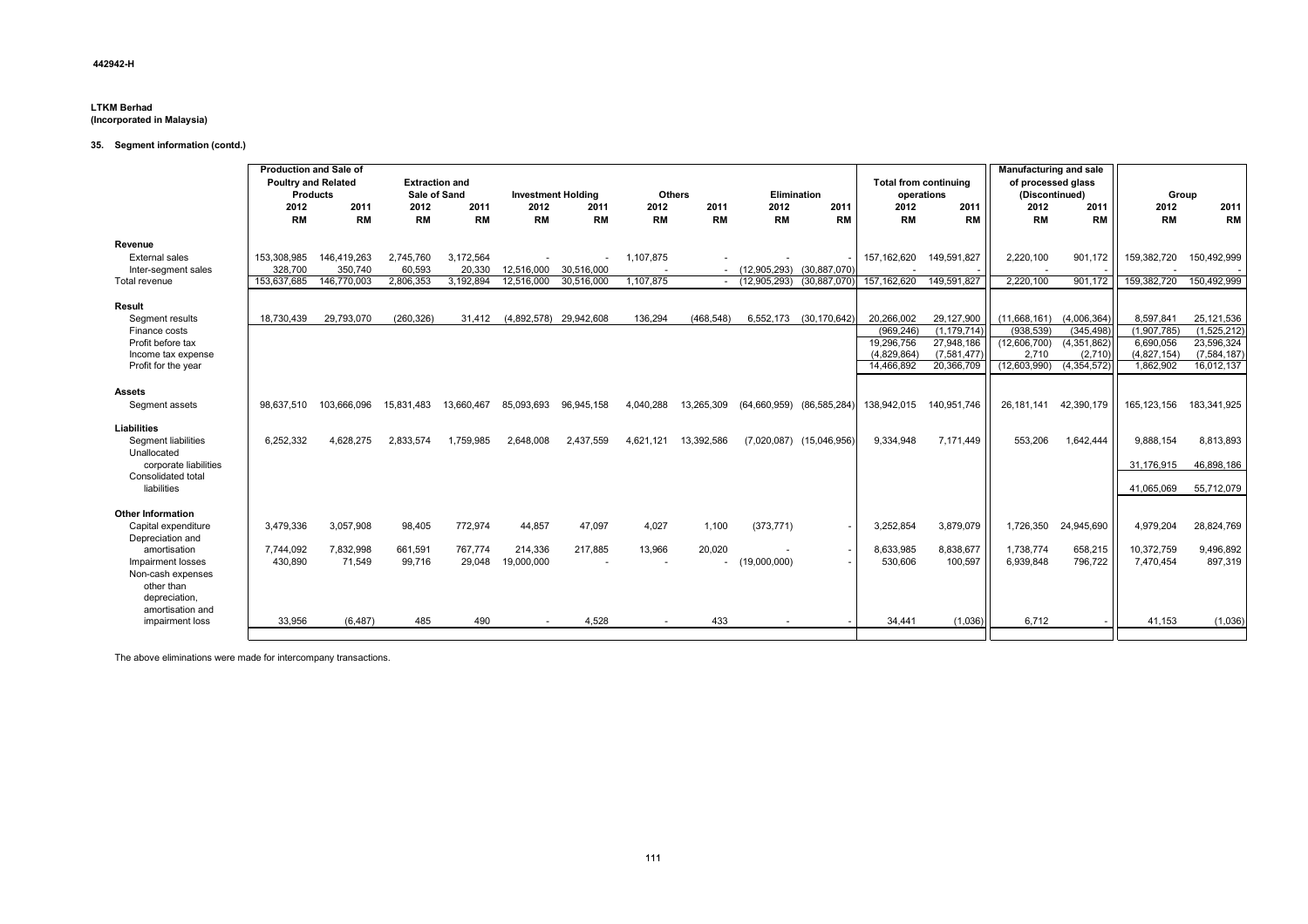### **36. Significant events**

On 22 November 2011, the Company announced the decision of its Board of Directors to cease the operations of its wholly-owned subsidiary, Lumiglass Sdn. Bhd. ("LGSB"), which was previously reported in the manufacturing and sale of processed glass segment. Further information of the discontinued operation are found in Note 9.

## **37. Prior year adjustments**

The adjustments refer to the reclassification of pre-cropping expenditure - oil palm from current assets to non-current assets.

|                                      | 2011<br>As previously stated<br><b>RM</b> | <b>Adjustment</b><br><b>RM</b> | 2011<br><b>Restated</b><br><b>RM</b> |
|--------------------------------------|-------------------------------------------|--------------------------------|--------------------------------------|
| Pre-cropping expenditure - oil palm: |                                           |                                |                                      |
| Biological assets (current)          | 12,909,765                                | (181, 687)                     | 12,728,078                           |
| Biological assets (non-current)      | ۰                                         | 181,687                        | 181,687                              |